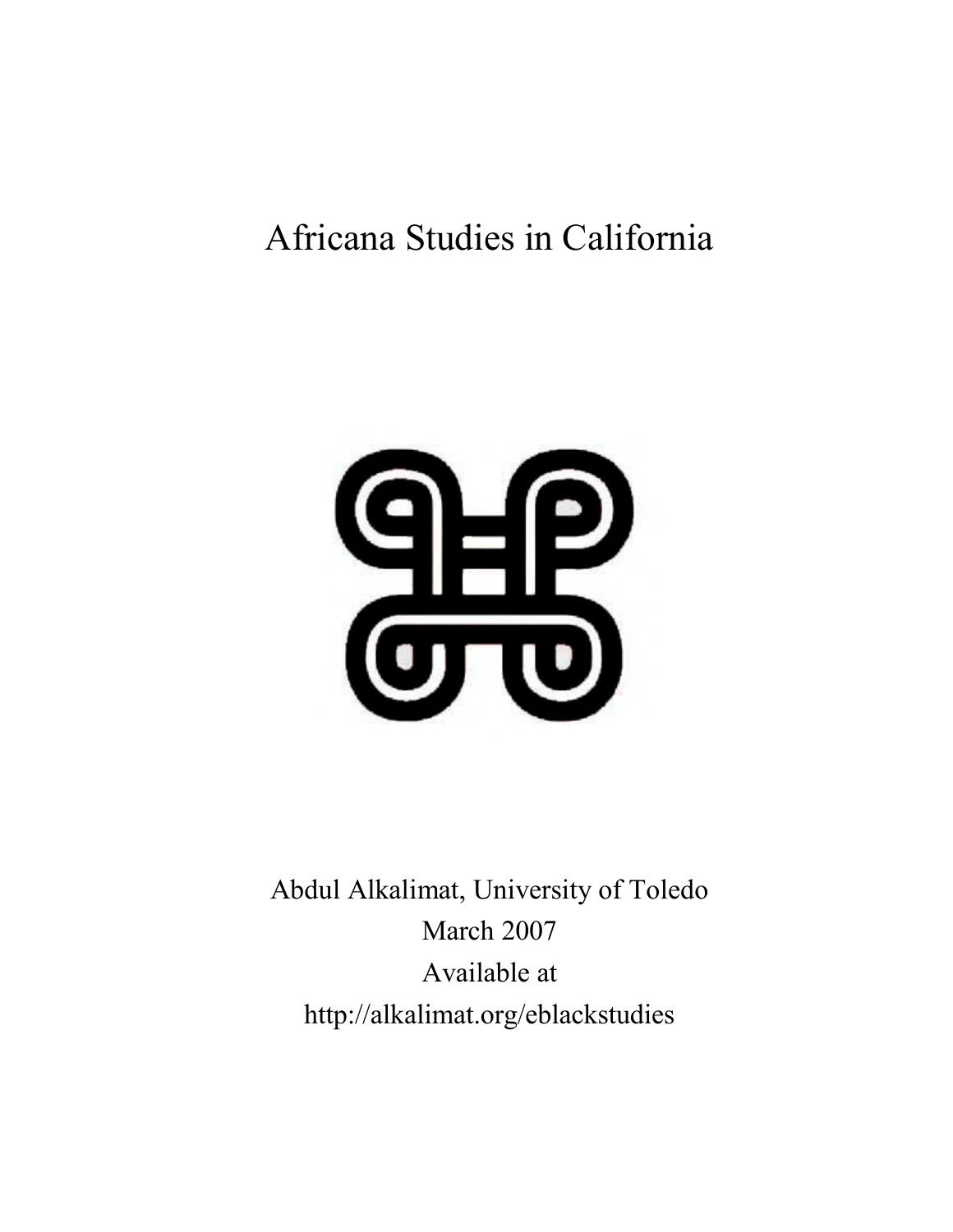# **Table of contents**

| Appendix. Directories of Africana Studies academic units, faculty, and courses 18 |  |
|-----------------------------------------------------------------------------------|--|
|                                                                                   |  |
|                                                                                   |  |
|                                                                                   |  |
|                                                                                   |  |
|                                                                                   |  |
|                                                                                   |  |
|                                                                                   |  |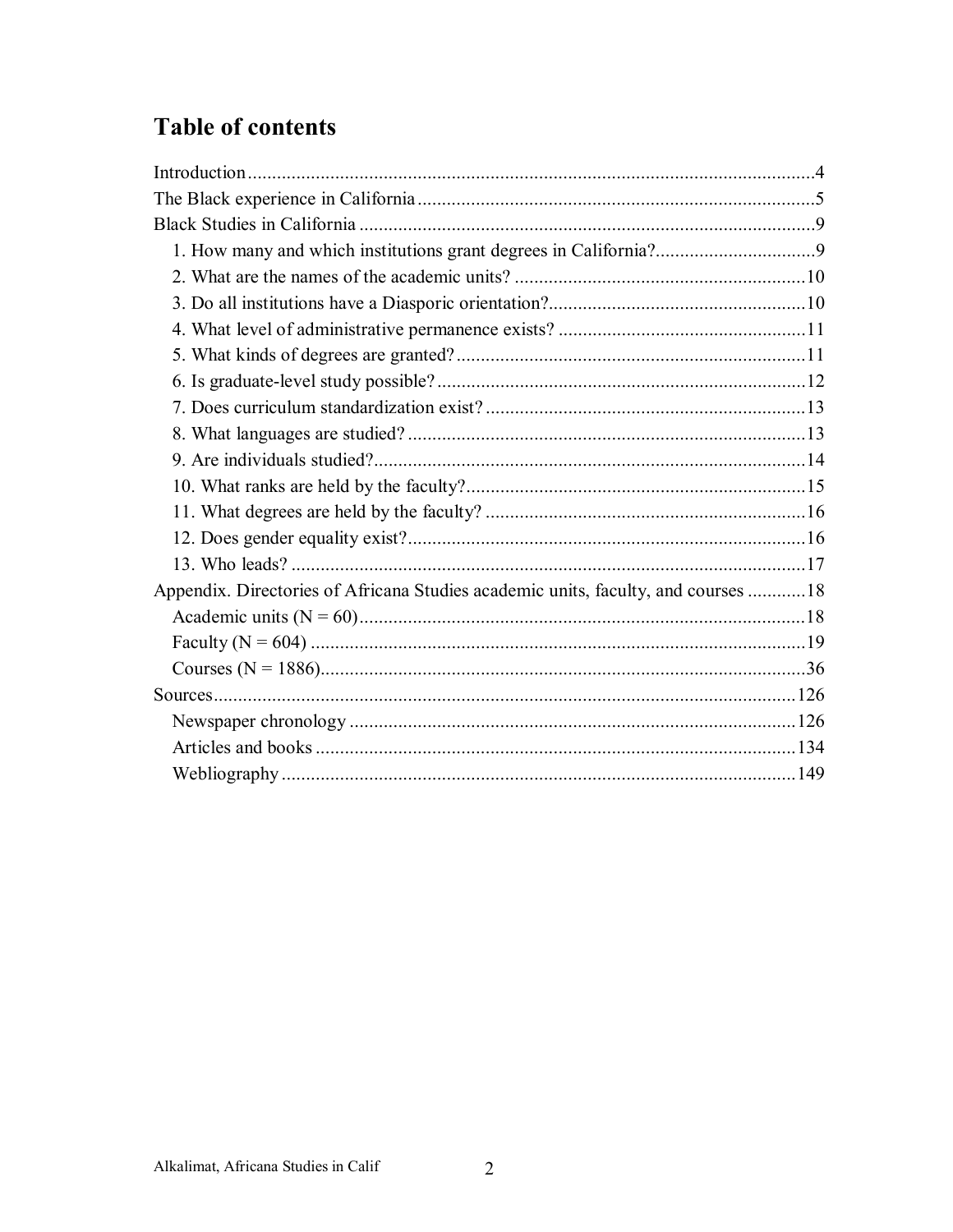# **List of tables**

| Table 4. California institutions of higher education which grant academic degrees in<br>Africana Studies. |  |
|-----------------------------------------------------------------------------------------------------------|--|
|                                                                                                           |  |
|                                                                                                           |  |
| Table 7. Administrative structure of academic unit, by public and private institution. 11                 |  |
|                                                                                                           |  |
|                                                                                                           |  |
|                                                                                                           |  |
| Table 11. Courses teaching languages, linguistics, or literatures14                                       |  |
|                                                                                                           |  |
|                                                                                                           |  |
|                                                                                                           |  |
|                                                                                                           |  |
|                                                                                                           |  |
|                                                                                                           |  |

# **Note on the cover image**

The cover image is Mpatapo, an Adinkra symbol from Ghana. It represents a particular knot, and has been defined as "reconciliation" and "peacemaking after strife." The image itself is borrowed with appreciation from Cornell University Library, http://www.library.cornell.edu/africana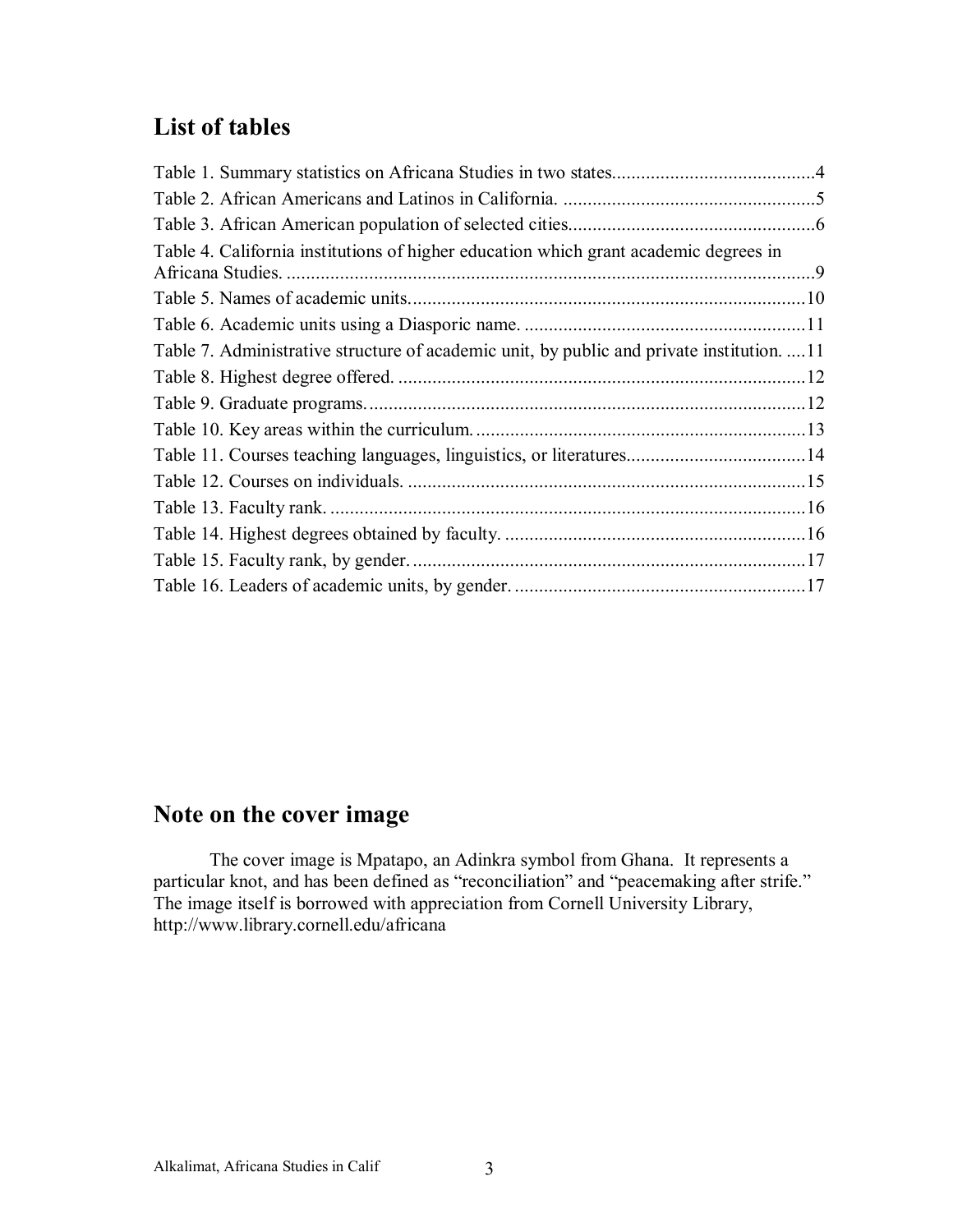### **Introduction**

This report presents empirical data on degree-granting academic programs in California's institutions of higher education. The data was gathered from institutional Web sites during academic year 2005–2006.

Our first report was on the state of New York. There are interesting comparisons between California and New York.

|                                                             | California | New York |
|-------------------------------------------------------------|------------|----------|
| Institutions with Africana Studies degree-granting units    | 60         | 58       |
| Africana Studies faculty                                    | 604        | 421      |
| Africana Studies courses                                    | 1886       | 1657     |
| Percent of units with names reflecting the African Diaspora | 55%        | 83%      |
| Percent of units which are academic departments             | 50%        | 29%      |
| Percent of units which are at public institutions           | 75%        | 50%      |

**Table 1. Summary statistics on Africana Studies in two states.** 

On a quantitative basis, California surpasses New York in terms of Black Studies but the main difference is in name orientation and administrative structure. Much of this difference can be explained by the greater role of public institutions in California (75% versus 50%). The struggle for Black Studies has made greater progress toward departmental permanence in the public sector, while private elite institutions specialize in centers, institutes, and programs.

This report contains a set of tables that sums up aspects of institutional characteristics, curriculum, and faculty. After this are the following: complete lists of Africana Studies units in California, courses, and faculty, as we found them online, as well as a newspaper chronology, bibliography, and webliography.

We will begin with historical background and social context. The Black Studies movement grew out of two historical forces: the post-war demographic explosion and the radicalization of Black political culture. Black Studies began as a project in higher education of the Black Power movement. It has been an anti-racist movement intended to transform schools and community consciousness. It has been also a maturing academic profession and is now becoming an online knowledge network.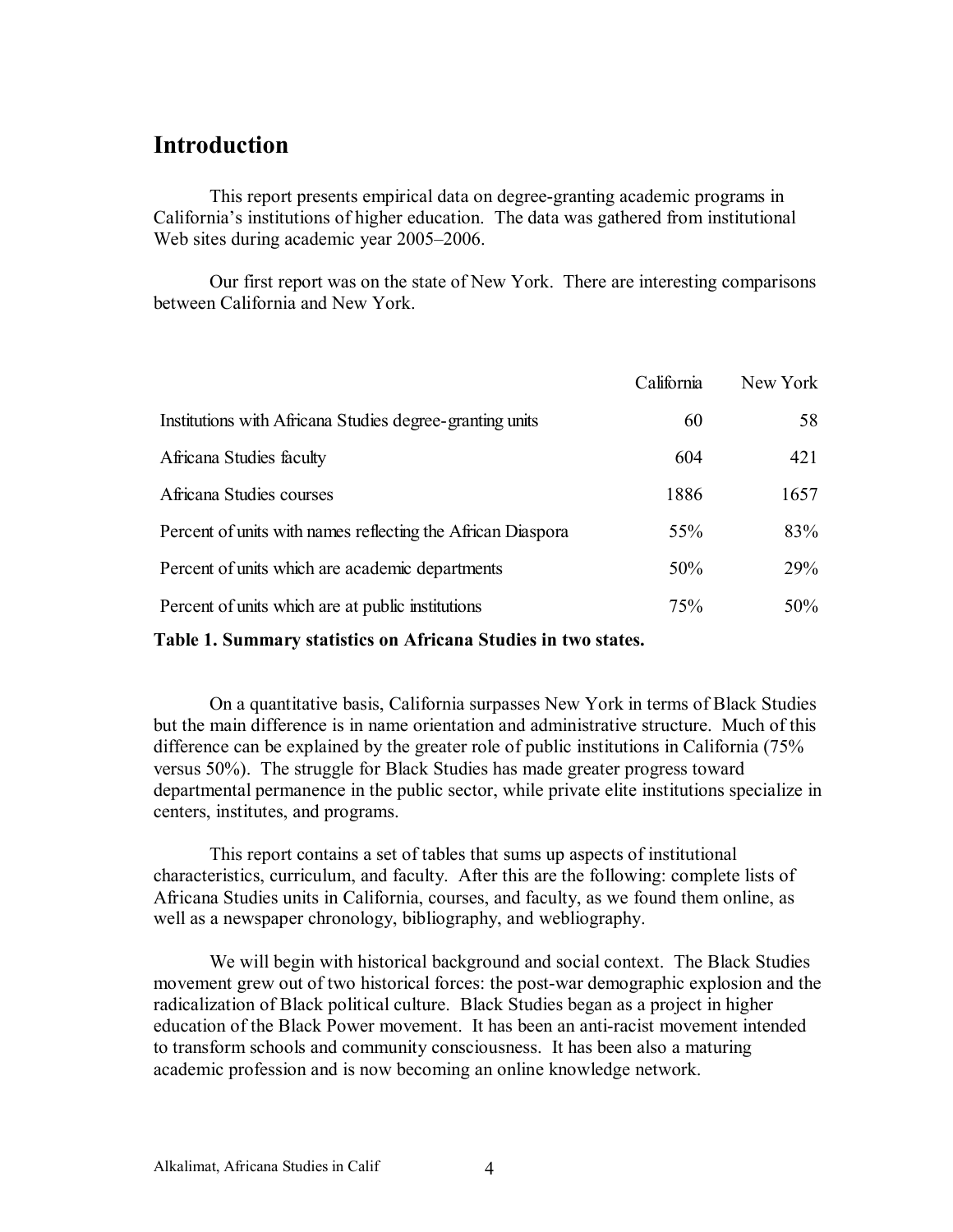### **The Black experience in California**

The history of California is a dynamic process of multiculturalism, waves of different ethnic groups clashing over land and cultural domination. People of African descent have been at the heart of the process from the very beginning, as early settlers, as a public policy issue in terms of fugitive slaves, and finally as the beneficiaries of the ratification of the Thirteenth Amendment in 1866. Another important historical anecdote is the following:

Born in Ohio, Frederick Roberts was a great-grandson of Sally Hemings. He grew up in Los Angeles and became a prominent publisher and mortician. Roberts was elected to the State Assembly as a Republican from the mostly white 74th Assembly District in 1919, making him California's first African American legislator. He served in the Assembly until his defeat in 1934 by another African American politician, Democrat Augustus F. Hawkins. http://www.learncalifornia.org/doc.asp?id=1642

|      | <b>African Americans</b> | African Americans<br>as percent | Latinos<br>as percent |
|------|--------------------------|---------------------------------|-----------------------|
| Year | in California            | of total population             | of total population   |
| 1900 | 11,046                   | 0.7%                            |                       |
| 1910 | 21,645                   | 0.9%                            |                       |
| 1920 | 38,763                   | 1.1%                            |                       |
| 1930 | 81,048                   | 1.4%                            |                       |
| 1940 | 124,306                  | 1.8%                            |                       |
| 1950 | 462,172                  | 4.4%                            | 7.2%                  |
| 1960 | 883,861                  | 5.6%                            | 9.1%                  |
| 1970 | 1,400,143                | 7.0%                            | 10.8%                 |
| 1980 | 1,819,281                | 7.7%                            | 19.2%                 |
| 1990 | 2,208,801                | 7.4%                            | 25.4%                 |
| 2000 | 2,513,041                | 7.4%                            | 32.4%                 |

**Table 2. African Americans and Latinos in California.** 

The Black population in California follows a clear pattern: under 2% of the total population until after World War II and expanding from 1950 (4.4%) to 2000 (7.4%).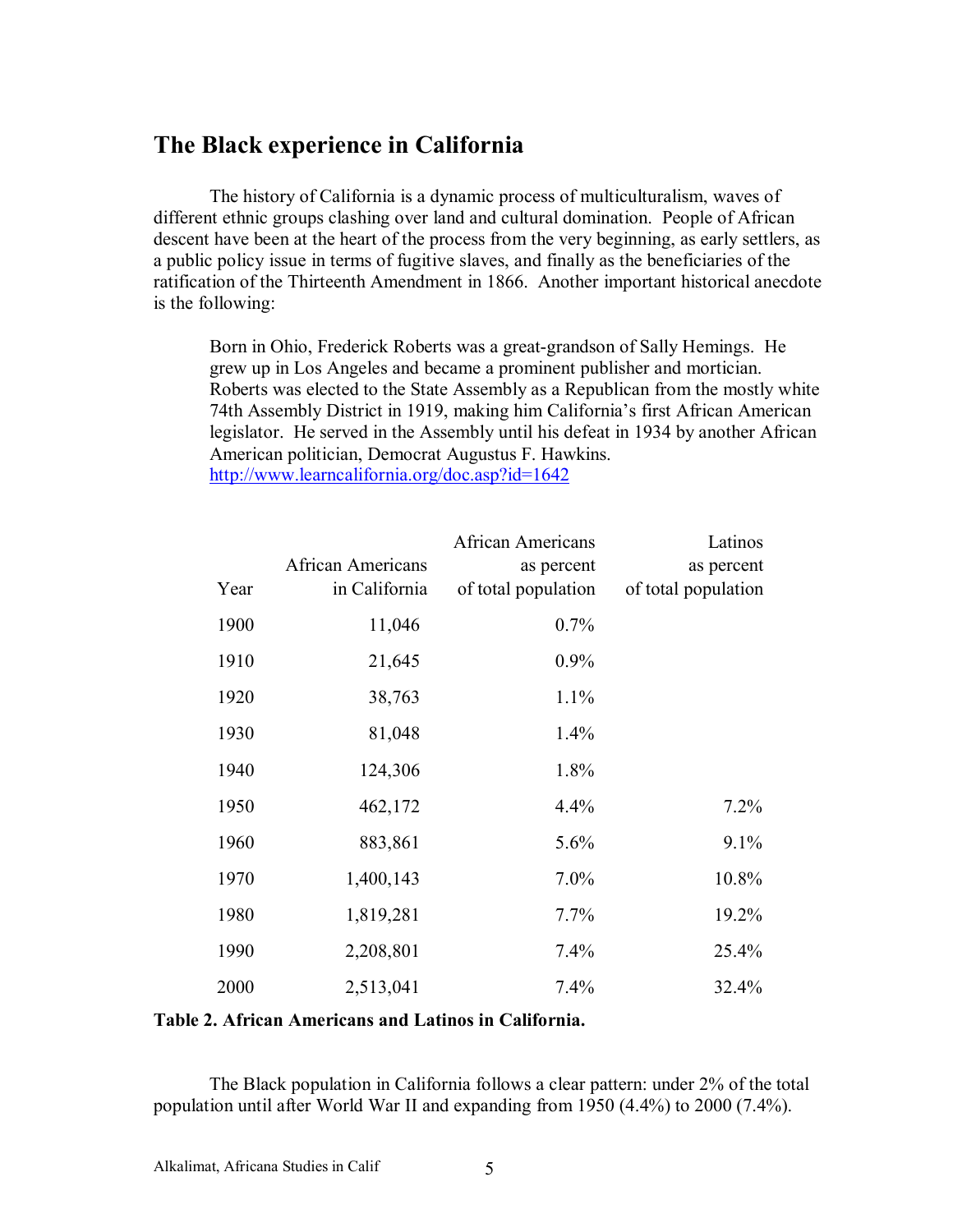There are three key cities, in terms of Black population, in the state: Los Angeles, Oakland, and San Francisco. The table below shows that by 1940 other US cities were larger centers of African American population (New York, Chicago, and Atlanta) although after World War II, Los Angeles surpassed Atlanta as a leading Black metropolis.

|               | 1900   | 1920    | 1940    | 1960      | 1980      | 2000      |
|---------------|--------|---------|---------|-----------|-----------|-----------|
| New York      | 60,666 | 152,467 | 458,444 | 1,087,931 | 1,784,337 | 2,129,762 |
| Chicago       | 30,150 | 109,458 | 277,731 | 812,637   | 1,197,000 | 1,065,009 |
| Atlanta       | 35,727 | 62,796  | 104,533 | 186,464   | 282,911   | 231,609   |
| Los Angeles   | 2,131  | 15,579  | 63,774  | 334,916   | 505,210   | 415,195   |
| Oakland       | 1,026  | 5,489   | 8,462   | 83,618    | 159,281   | 142,460   |
| San Francisco | 1,654  | 2,414   | 4,846   | 74,383    | 86,414    | 46,779    |

**Table 3. African American population of selected cities.** 

The great historical event that changed Black political culture and led to Black activist impulses in all areas of life was the great Watts insurrection, August 1965. More than 30 people were killed, 1,000 wounded, and 4,000 arrested. The Watts neighborhood was more than 90% Black but the police assigned to this area included only five Black officers out of 205. Watts was in 1965, the year Malcolm X was killed (February 1965) and was followed the next year by the explosion of Black power as a national political slogan (June 1966). Watts was a national political moment, but was especially important in California.

Out of this milieu of rebellion emerged the two leading tendencies in the North that shaped the dynamics of the Black liberation movement, the cultural nationalism of the US organization and its leader Maulana Karenga (southern California), versus the revolutionary nationalism of the Black Panther Party and its leader Huey Newton (northern California). SNCC is an example of a civil rights organization that reflected both tendencies, especially in the ad hoc complexity of its most visible leader Stokely Carmichael/Kwame Touré. He embraced an Afrocentric identity and cultural orientation as well as combative fight-back politics. Carmichael organized under the Panther symbol in Lowndes County, Alabama. Angela Davis was also important as a symbol of resistance.

This rise in radical Black politics was not separate from the  $1960s-1970s$ resurgence of new left-wing forces known as the New Communist Movement (NCM). At least five key organizations of the NCM emerged in California: the October League, Revolutionary Union, Communist League, Venceremos, and the New Voice. Media, including *The Black Panther* newspaper, *Ramparts* magazine, *The Movement* newspaper,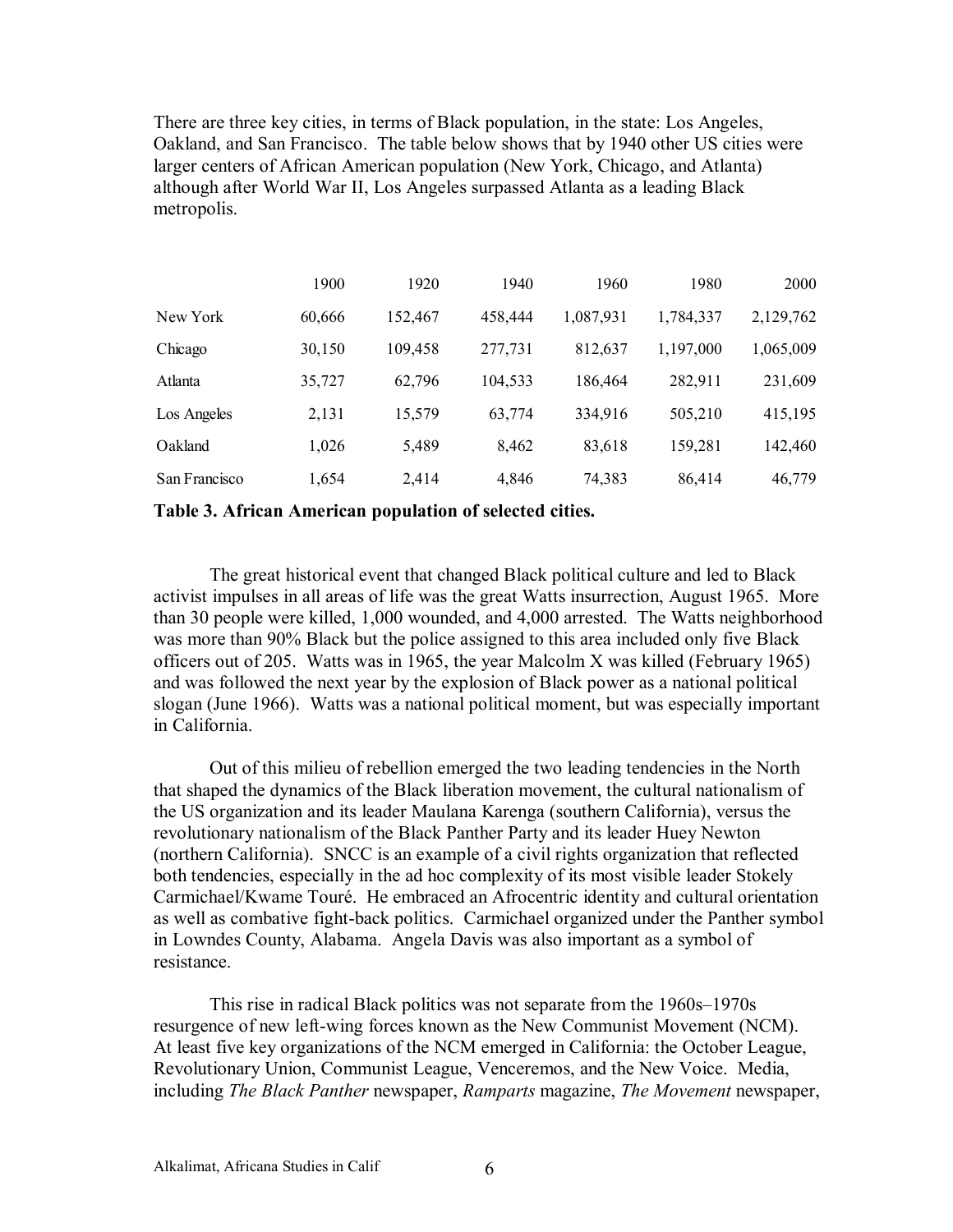and Newsreel films, developed as a critical force uniting the movement. Serving as an ideological foundation was China Books and Periodicals (San Francisco) linking our movement to the literature of world revolution, especially the Chinese Communist Party and Chairman Mao, as well as all leading African revolutionaries.

The Black Press has been important over the entire  $20<sup>th</sup>$  century. Charlotta Bass (1879–1969) was an important leader as editor and publisher of the *California Eagle* newspaper based in Los Angeles. Carlton Goodlett (1914–1997), a physician with a PhD in psychology, was a leading Black newspaper publisher in Northern California.

Black politicians have made gains at the local and national levels. Important Black politicians include the following: Karen Bass, Yvonne Brathwaite, Thomas Bradley, Janice Brown, Willie Brown, Wilmer Carter, Doris Davis, Mike Davis, Ron Dellums, Julian Dixon, Roosevelt Dorn, Mervyn Dymally, Bill Greene, Frank Holoman, Terry Johnson, Barbara Lee, Juanita Millender-McDonald, John Miller, Eric Perrodin, Curren Price, Leon Ralph, Laura Richardson, Mark Ridley-Thomas, Wilson Riles, Sandre Swanson, Daryl Sweeney, Edward Vincent, Maxine Waters, and Diane Watson.

On the cultural front, California has been the embodiment of mainstream stereotyping and demeaning of the Black artist, epitomized by Hollywood. It has also been the site for unprecedented artistic expression after Watts and the rise of Black Power. Budd Schulberg and others helped nurture a literature of identity and protest out of the Watts Writers Workshop. In fact, a full-fledged cultural festival followed the insurrection. Key to this was vanguard musical expression around key figures such as Horace Tapscott. In the visual arts, a key figure has been Samella Lewis, the first Black tenured professor in the 1960s and an author, publisher, and curator of record for African American artists. In northern California an important literary history linked the Afro-Beat poet Robert Kaufman to the great editor Joe Goncalves of the *Journal of Black Poetry*.

There were important journals of this Black Power movement. The most important for Black Studies has been *The Black Scholar: Journal of Black Studies and Research*. More than any other publication its pages have been a semi-official record of Black Studies cutting-edge debate. Under the leadership of Robert Chrisman and Robert Allen it is the only publication to survive from the early days of the Black Studies movement. The UCLA publication *UFAHAMU* covered Africa; especially important were the special issues on Amilcar Cabral, Frantz Fanon, and Walter Rodney. The *Journal of Black Poetry* and the *Black Politician* covered those fronts. The most serious journal of Black radical theorizing was *Soul Book* edited by Mamadou Lumumba. The *Journal of Black Studies*, founded by Molefi Asante while at UCLA, remains the state of the art academic journal in the field.

Other hubs were bookstores such as Marcus Books in San Francisco or Timbuktu in Riverside. The building of the California African American Museum in Los Angeles created the biggest Black cultural venue in the state.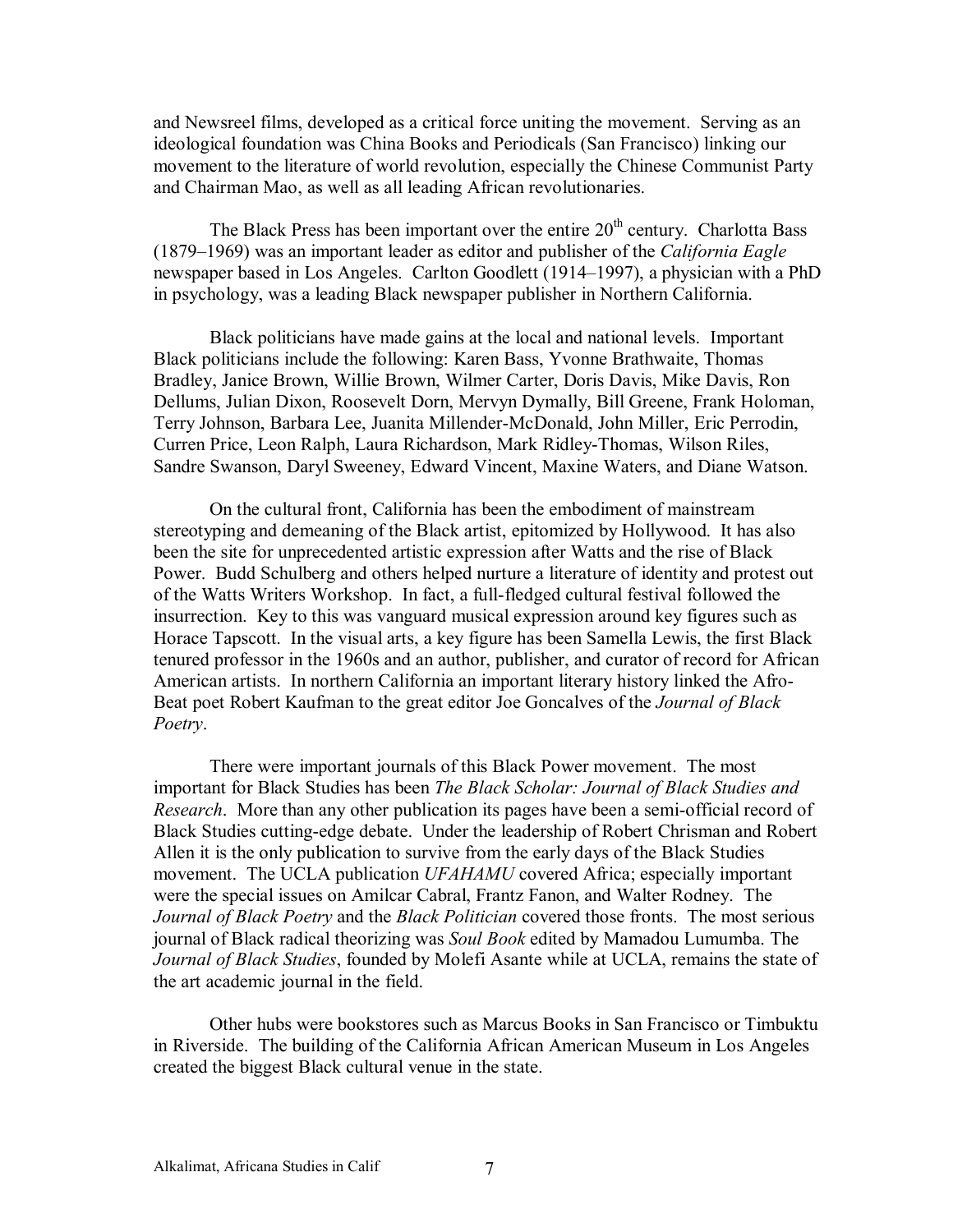During the history of Black Studies in California, there have been many individuals who made contributions and who invite scholarly investigation. Some of these people are Robert Allen, Walter Allen, Molefi Asante, James Banks, Lucius Barker, Fran Beale, Linda Burnham, Octavia Butler, Trevor Campbell, Clayborn Carson, Robert Chrisman, Eldridge Cleaver, Otis Cunningham, Douglas Daniels, Angela Davis, Emory Douglas, St. Clair Drake, Harry Edwards, Jimmy Garrett, Clyde Halisi, Nathan Hare, Cheryl Harris, Charles Henry, Donald Harris, Robert Hill, George Jackson, Maulana Karenga, Sydney Lemelle, William Little, Claudia Mitchell Kernan, Walter Mosley, Huey Newton, Wade Nobles, Theophile Obenga, Boniface Obichere, Earl Ofari, Arnold Rampersad, Cedric Robinson, Arthur Smith, Robert Staples, Oba T'Shaka, Ngugi wa Thiong'o, Dorothy Tsuruta, Richard Yarborough, Carlene Young, Shirley Weber, Margaret Wilkerson, and many, many others.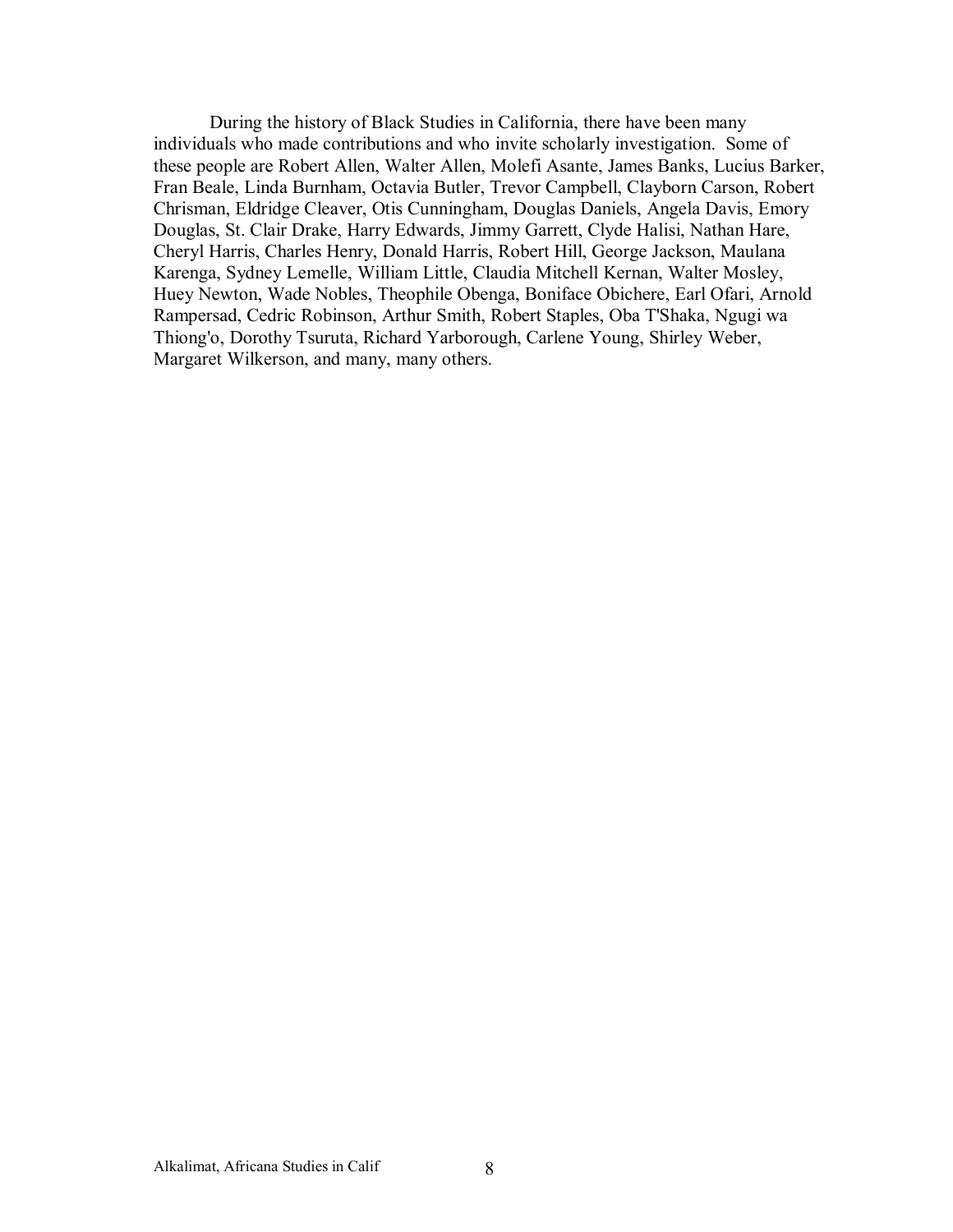## **Black Studies in California**

### *1. How many and which institutions grant degrees in California?*

There are 60 institutions that grant degrees that address the African American experience. It is unusual that 20 of these are city (community) 2-year colleges. Overall 75% are public institutions. This is an important point as our New York study demonstrated that public institutions were the site of the greatest struggle and the greatest success in developing Black Studies.

| City colleges, continued                            |
|-----------------------------------------------------|
| Los Angeles Valley College                          |
| Mendocino College                                   |
| Merritt College                                     |
| Orange Coast College                                |
| Riverside Community College                         |
| Sacramento City College                             |
| San Diego City College                              |
| San Diego Mesa College                              |
| San Diego Miramar College                           |
| Santa Ana College                                   |
| Solano Community College                            |
| Southwestern College                                |
| Ventura College                                     |
| West Los Angeles College                            |
| Yuba College                                        |
| Private colleges and universities (15 institutions) |
| <b>Claremont Graduate University</b>                |
| Claremont McKenna College                           |
| Loyola Marymount University                         |
| Mills College                                       |
| Pepperdine University                               |
| Pitzer College                                      |
| Pomona College                                      |
| Scripps College                                     |
| <b>Stanford University</b>                          |
| University of La Verne                              |
| University of Redlands                              |
| University of San Diego                             |
| University of San Francisco                         |
| University of Southern California                   |
| University of the Pacific                           |
|                                                     |
|                                                     |

#### **Table 4. California institutions of higher education which grant academic degrees in Africana Studies.**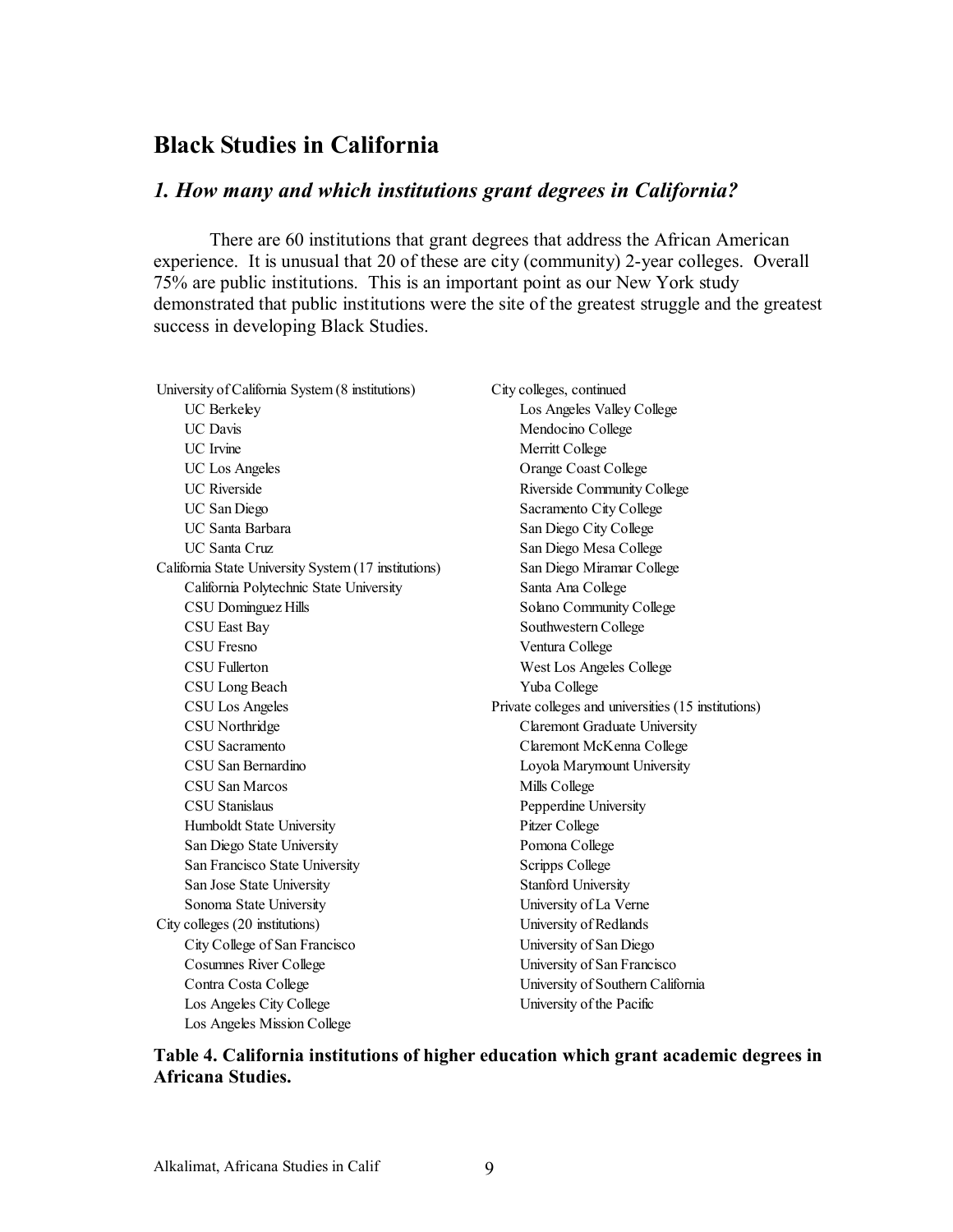#### *2. What are the names of the academic units?*

The names of programs reflect their ideological or theoretical orientation. Given the history of the field this is an important factor to consider in the analysis of the 60 institutions in California. Overall there is a greater tendency to have a name connecting the program to the African Diaspora (33). However, the most popular single name in California is Ethnic Studies (19) followed by Black Studies (10).

| Diaspora                        |                |       |
|---------------------------------|----------------|-------|
| <b>Black Studies</b>            | 10             | 17%   |
| <b>African American Studies</b> | 6              | 10%   |
| <b>African-American Studies</b> | 6              | 10%   |
| Africana Studies                | 3              | $5\%$ |
| Pan-African Studies             | $\overline{2}$ | 3%    |
| Other                           | 6              | 10%   |
| Subtotal                        | 33             | 55%   |
| Non-Diaspora                    |                |       |
| <b>Ethnic Studies</b>           | 19             | 32%   |
| Other                           | 8              | 13%   |
| Subtotal                        | 27             | 45%   |
| Total                           | 60             | 100%  |

**Table 5. Names of academic units.** 

#### *3. Do all institutions have a Diasporic orientation?*

Private institutions incorporate the concept of the African Diaspora into the name of their programs more often than public institutions (67% to 51%). There is also stratification within public institutions. One possible interpretation is that as you move into institutions with more resources, each ethnic group gets its own shop, while in the Cal State system and City Colleges there is greater political gain, but less resources so the ethnic groups get lumped together.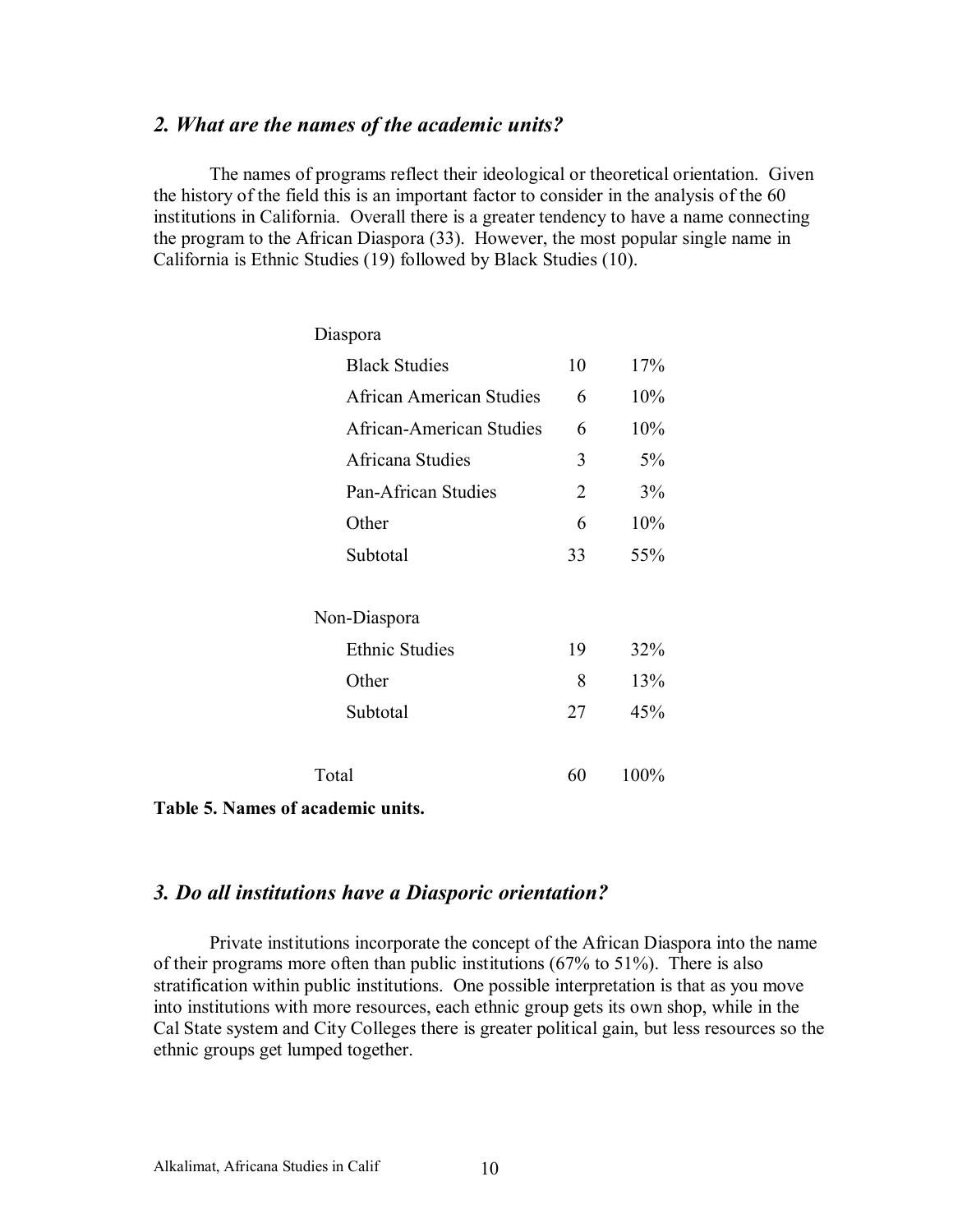| Private colleges and universities  | 15 | $67\%$ |
|------------------------------------|----|--------|
| Public universities                | 45 | $51\%$ |
| University of California System    | 8  | 63%    |
| California State University System | 17 | 53%    |
| City colleges                      | 20 | 45%    |
| All colleges and universities      | 60 | $55\%$ |

**Table 6. Academic units using a Diasporic name.** 

#### *4. What level of administrative permanence exists?*

The political point is made again when comparing the administrative structure of public and private institutions. Public institutions are more likely to have a departmental structure (55% to 33%). This is the same pattern as in New York.

|            | Public | Private                     | Total |
|------------|--------|-----------------------------|-------|
| Department | 25     | 5                           | 30    |
| Program    | 17     | 8                           | 25    |
| Other      | 3      | $\mathcal{D}_{\mathcal{L}}$ |       |
| Total      | 45     | 15                          | 60    |

**Table 7. Administrative structure of academic unit, by public and private institution.** 

#### *5. What kinds of degrees are granted?*

The basic academic track in Black studies results in an undergraduate degree, BA and AA. However, there are also graduate-level degree possibilities and other kinds of certification.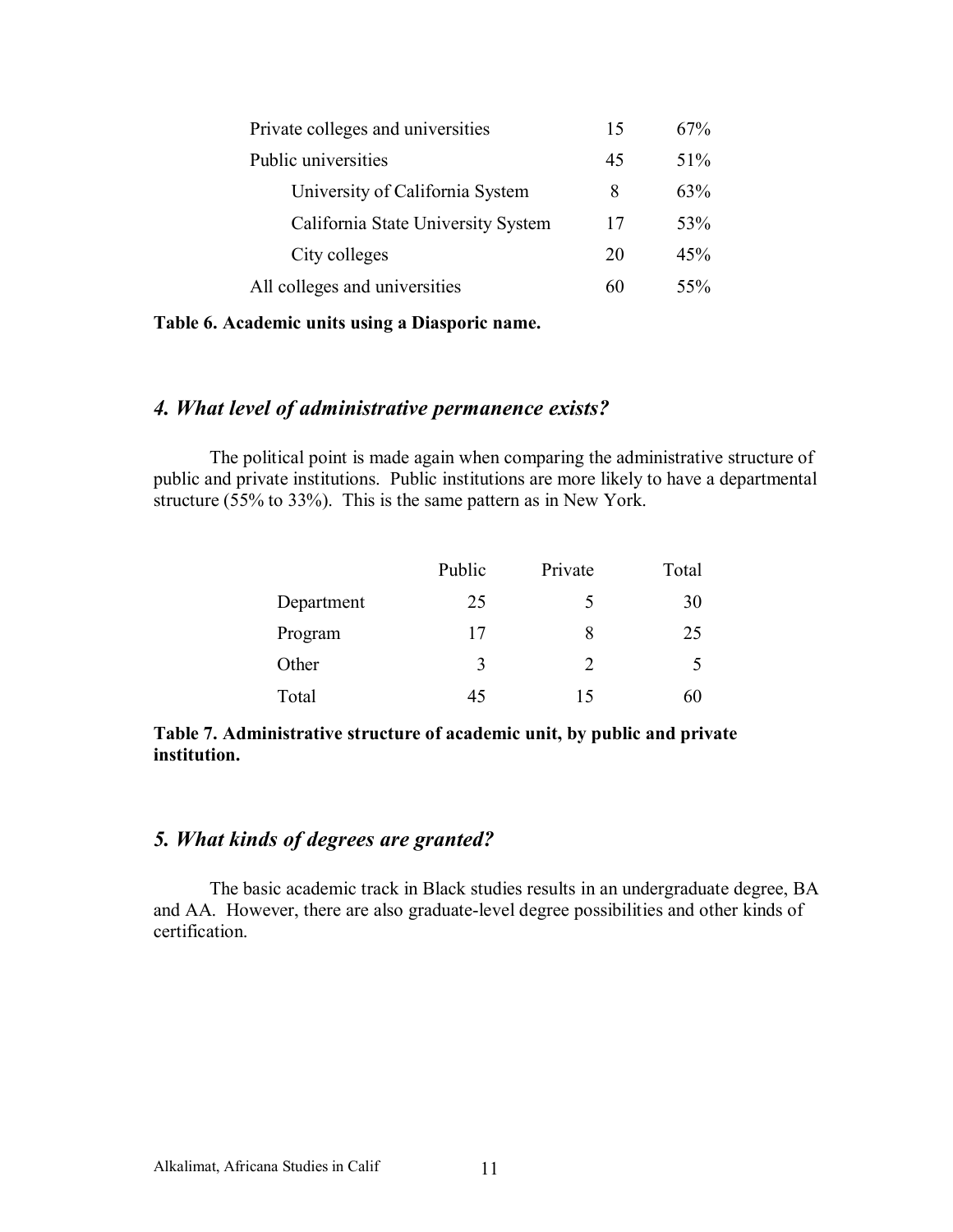|                           | Public         | Private        | All institutions |
|---------------------------|----------------|----------------|------------------|
| Doctoral degree           | $\overline{2}$ | 1              | 3                |
| Master's degree           | 1              | $\Omega$       |                  |
| Bachelor's degree (major) | 21             | 10             | 31               |
| Bachelor's degree (minor) | 1              | $\mathfrak{D}$ | 3                |
| Associate's degree        | 9              | $\Omega$       | 9                |
| Other                     | 11             | 2              | 13               |
| Total                     | 45             | 15             | 60               |
|                           |                |                |                  |

**Table 8. Highest degree offered.** 

### *6. Is graduate-level study possible?*

There are four graduate programs that specifically focus on the African American experience. Two of these are more clearly located in a specific discipline (UCLA and UC Berkeley), while the other two locate the Black experience under the general ethnic rubric. All are rigorous and meet high academic standards.

| Institution                               | Type   | Degree                                          | Thesis                  | Exam |
|-------------------------------------------|--------|-------------------------------------------------|-------------------------|------|
| <b>UC</b> Berkeley                        | Public | PhD in African<br>Diaspora Studies              | Yes                     | Yes  |
| UC San Diego                              | Public | PhD in Ethnic Studies Yes                       |                         | Yes  |
| UC Los Angeles                            | Public | MA in Afro-American<br><b>Studies</b>           | Thesis or Exam required |      |
| University of Southern California Private |        | PhD in American<br><b>Studies and Ethnicity</b> | <b>Yes</b>              | Yes  |

#### **Table 9. Graduate programs.**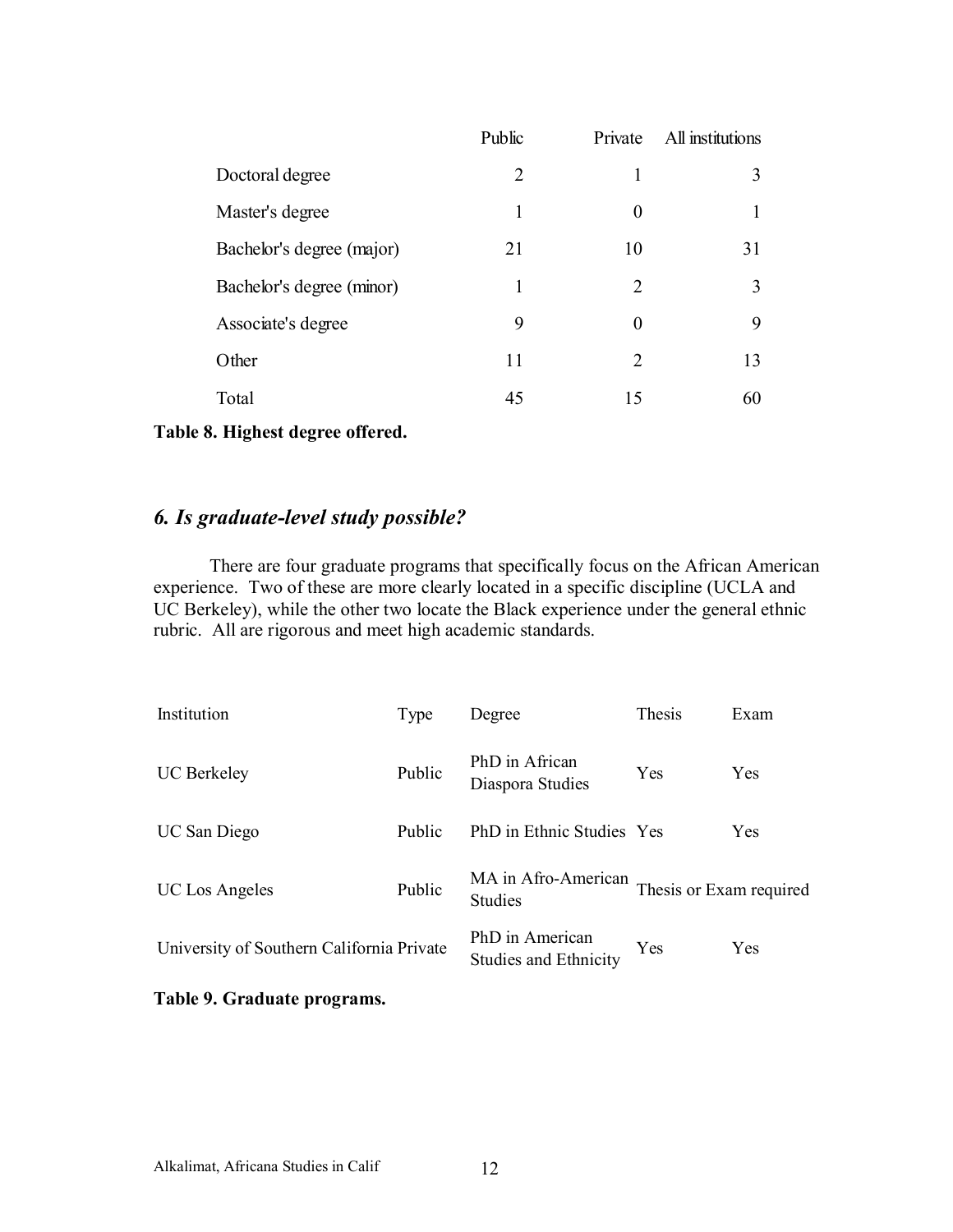#### *7. Does curriculum standardization exist?*

Much of the content of any academic program is the content of the curriculum. These California data indicate that the greatest consensus exists with regard to courses that deal with gender issues, followed by introductory courses. Consistent with New York, there is little consensus in the area of courses about theory and Latinos. Slightly less than half focus on social change and research methods.

|                  | Courses | Schools | As percent of all schools |
|------------------|---------|---------|---------------------------|
| Gender           | 163     | 40      | 67%                       |
| Social change    | 52      | 26      | 43%                       |
| Introductions    | 100     | 36      | 60%                       |
| Research/methods | 68      | 28      | 47%                       |
| Theory           | 23      | 15      | 25%                       |
| Senior seminar   | 23      | 16      | 27%                       |
| Latinos          | 77      | 16      | 27%                       |

**Table 10. Key areas within the curriculum.** 

#### *8. What languages are studied?*

About one-third of the institutions offer a focus on language. There is more of a tendency to study the general importance of languages within the African Diaspora than to take up the practical task of learning a traditional African language.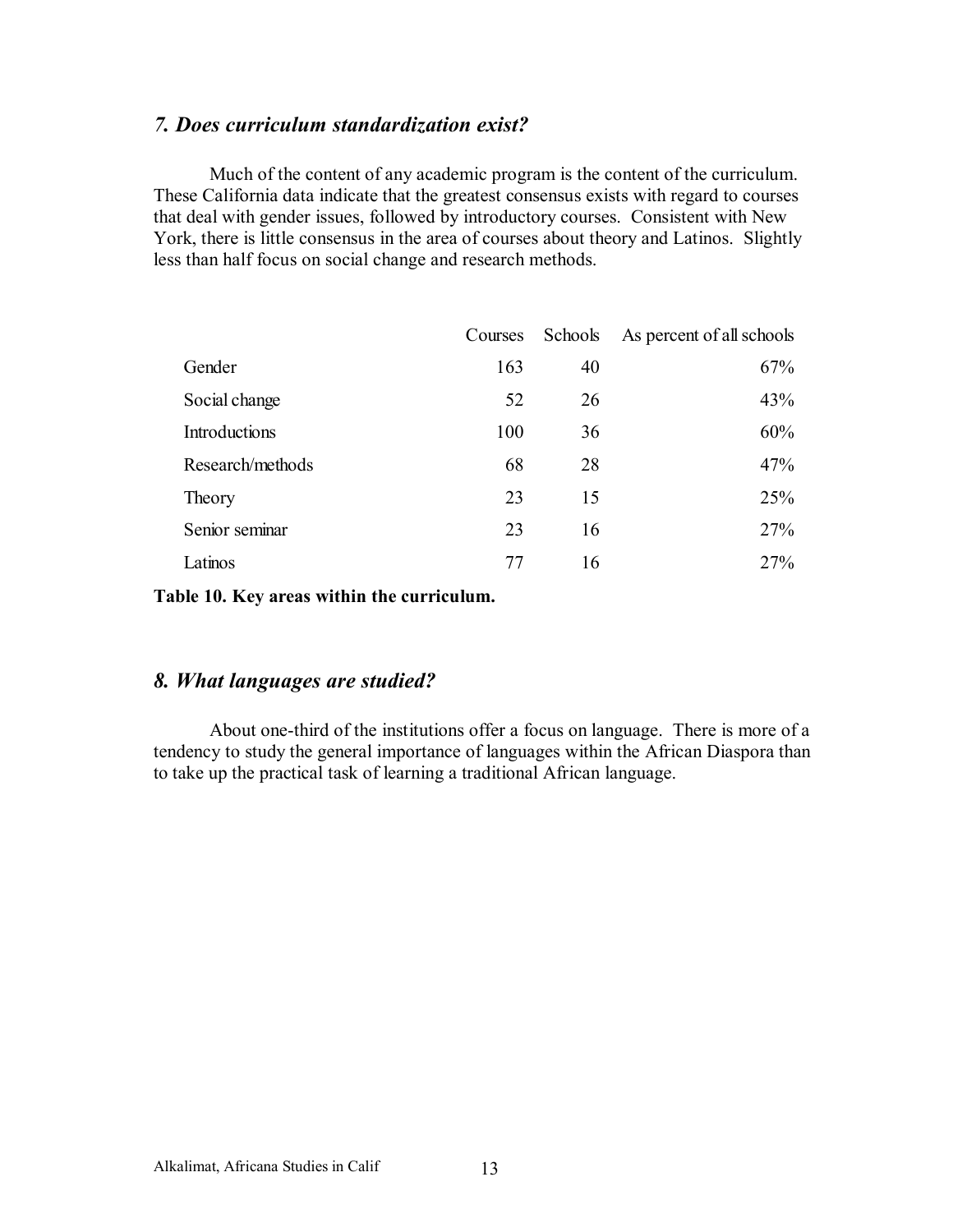| Africa                     | Courses        | Schools        | As percent of all schools |
|----------------------------|----------------|----------------|---------------------------|
| <b>Traditional African</b> | 19             | $\overline{4}$ | 7%                        |
| Swahili                    | 5              | 3              | $5\%$                     |
| Arabic                     | 5              | 1              | 2%                        |
| Subtotal                   | 29             | 8              | 13%                       |
| The African Diaspora       |                |                |                           |
| Spanish                    | $\overline{2}$ | $\overline{2}$ | $3\%$                     |
| General                    | 16             | 9              | 15%                       |
| <b>Black English</b>       | 3              | $\overline{2}$ | 3%                        |
| French                     | $\overline{2}$ | $\overline{2}$ | 3%                        |
| Other                      | 3              | $\overline{2}$ | 3%                        |
| Subtotal                   | 26             | 17             | 28%                       |
| Total                      | 55             | 25             | 42%                       |

**Table 11. Courses teaching languages, linguistics, or literatures.** 

### *9. Are individuals studied?*

Given the limitations of the curriculum, when a course focuses on a single individual, this is an important definition of a disciplinary icon. In California there are 22 courses devoted to 11 specific persons, either cultural or political figures. There is one woman, Toni Morrison. King and Malcolm X join her as the main foci, but uniquely they are joined by Fanon.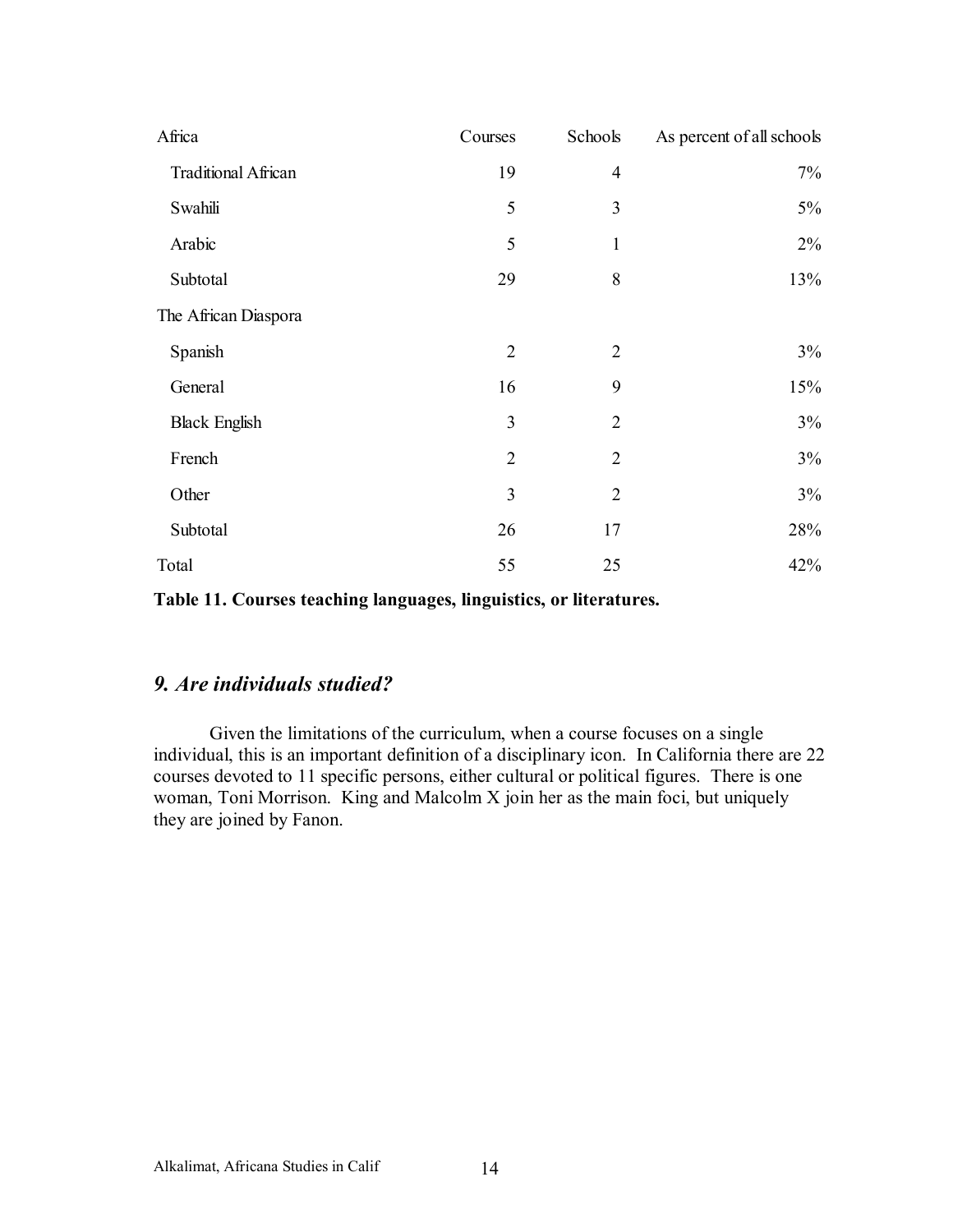| Political leaders       |                |
|-------------------------|----------------|
| Martin Luther King, Jr. | 4              |
| Malcolm X               | 3              |
| Franz Fanon             | 3              |
| W. E. B. DuBois         | 1              |
| Paul Robeson            | 1              |
| Subtotal                | 12             |
| Cultural leaders        |                |
| Toni Morrison           | 4              |
| James Baldwin           | $\overline{2}$ |
| John Coltrane           | 1              |
| Duke Ellington          | 1              |
| <b>Bob Marley</b>       | 1              |
| Mark Twain              | 1              |
| Subtotal                | 10             |
| Total                   | 22             |



### *10. What ranks are held by the faculty?*

The faculty is senior, with 64% at tenured ranks. As the first generation of faculty is now retiring this suggests we are entering a decade of aggressive hiring, especially at the leadership levels.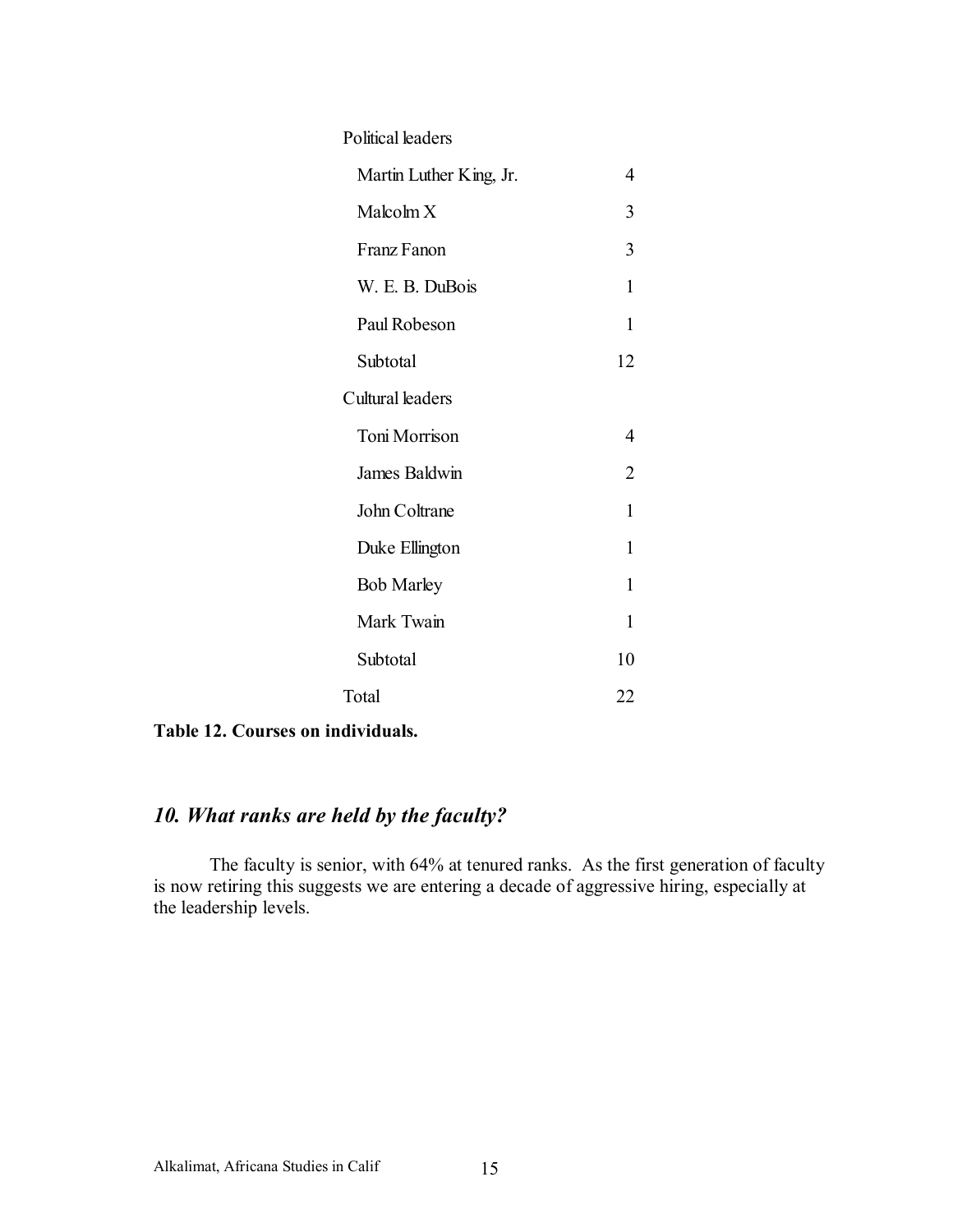| Professor                  | 147 | 39%             |
|----------------------------|-----|-----------------|
| <b>Associate Professor</b> | 92  | 25 <sup>%</sup> |
| <b>Assistant Professor</b> | 78  | 21%             |
| Instructor/Lecturer        | 46  | $12\%$          |
| <b>Visiting Faculty</b>    | 11  | 3%              |
| Total                      | 374 | 100%            |
|                            |     |                 |

**Table 13. Faculty rank.** 

# *11. What degrees are held by the faculty?*

The Black Studies faculty is a professional cohort generally holding the PhD degree.

| 329 | 87%   |
|-----|-------|
| 31  | 8%    |
| 15  | $4\%$ |
| 4   | $1\%$ |
| 379 | 100%  |
|     |       |

**Table 14. Highest degrees obtained by faculty.** 

#### *12. Does gender equality exist?*

Men are more likely to be full professors while women are more likely to be at the untenured level of assistant professor.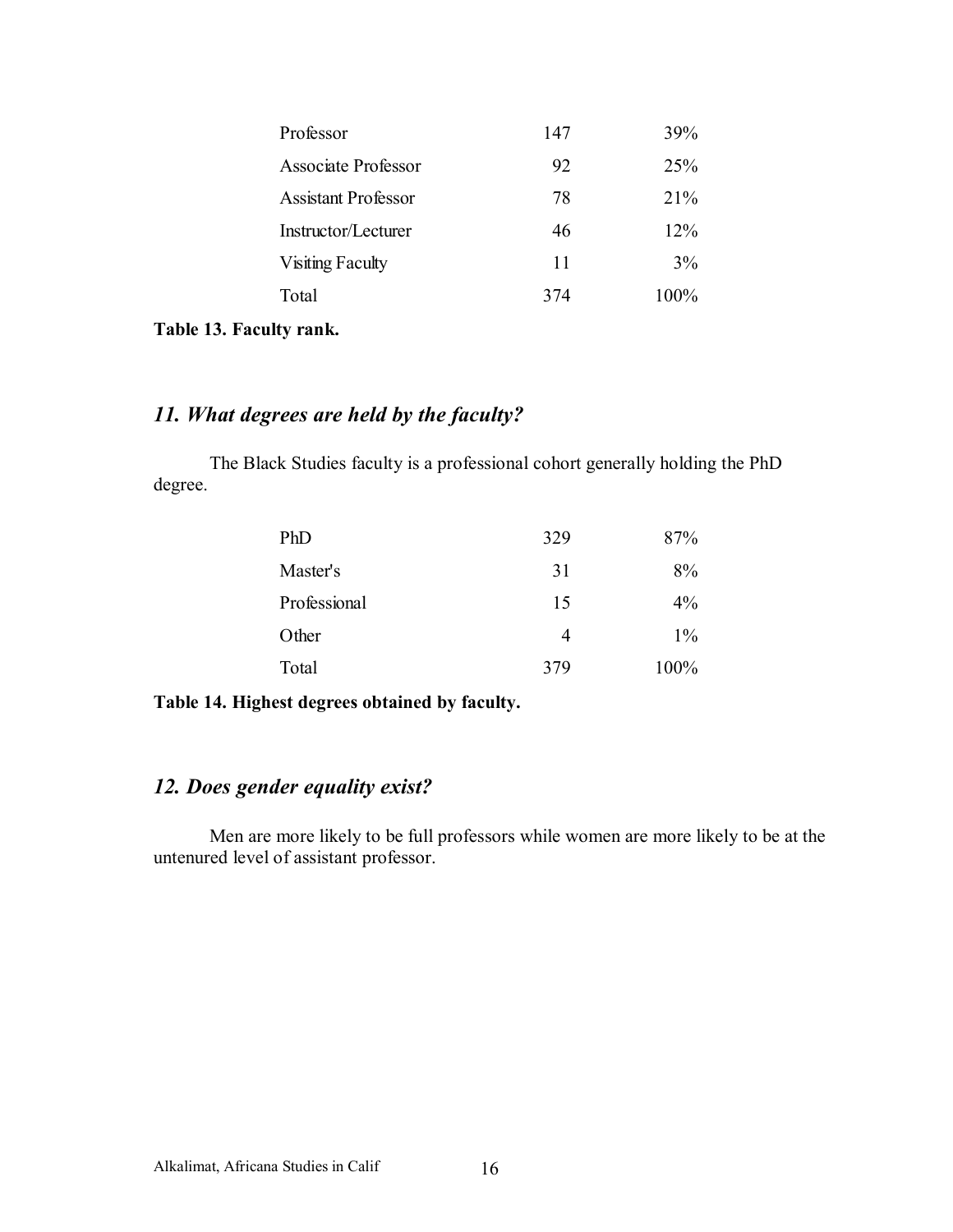|                            | Male faculty | Female faculty |
|----------------------------|--------------|----------------|
|                            | $(N = 177)$  | $(N = 170)$    |
| Professor                  | 49%          | 31%            |
| <b>Associate Professor</b> | 21%          | 28%            |
| <b>Assistant Professor</b> | 15%          | 28%            |
| Instructor/Lecturer        | 11%          | 12%            |
| <b>Visiting Faculty</b>    | $4\%$        | $2\%$          |
| Total                      | 100%         | 100%           |

**Table 15. Faculty rank, by gender.** 

### *13. Who leads?*

Men are more likely to be in leadership positions, but it is important to point out that the percentage over 40% of women in such positions is quite high compared to other disciplines.

|       | Male | Female | Total |
|-------|------|--------|-------|
| Chair | 58%  | 42%    | 43    |

**Table 16. Leaders of academic units, by gender.**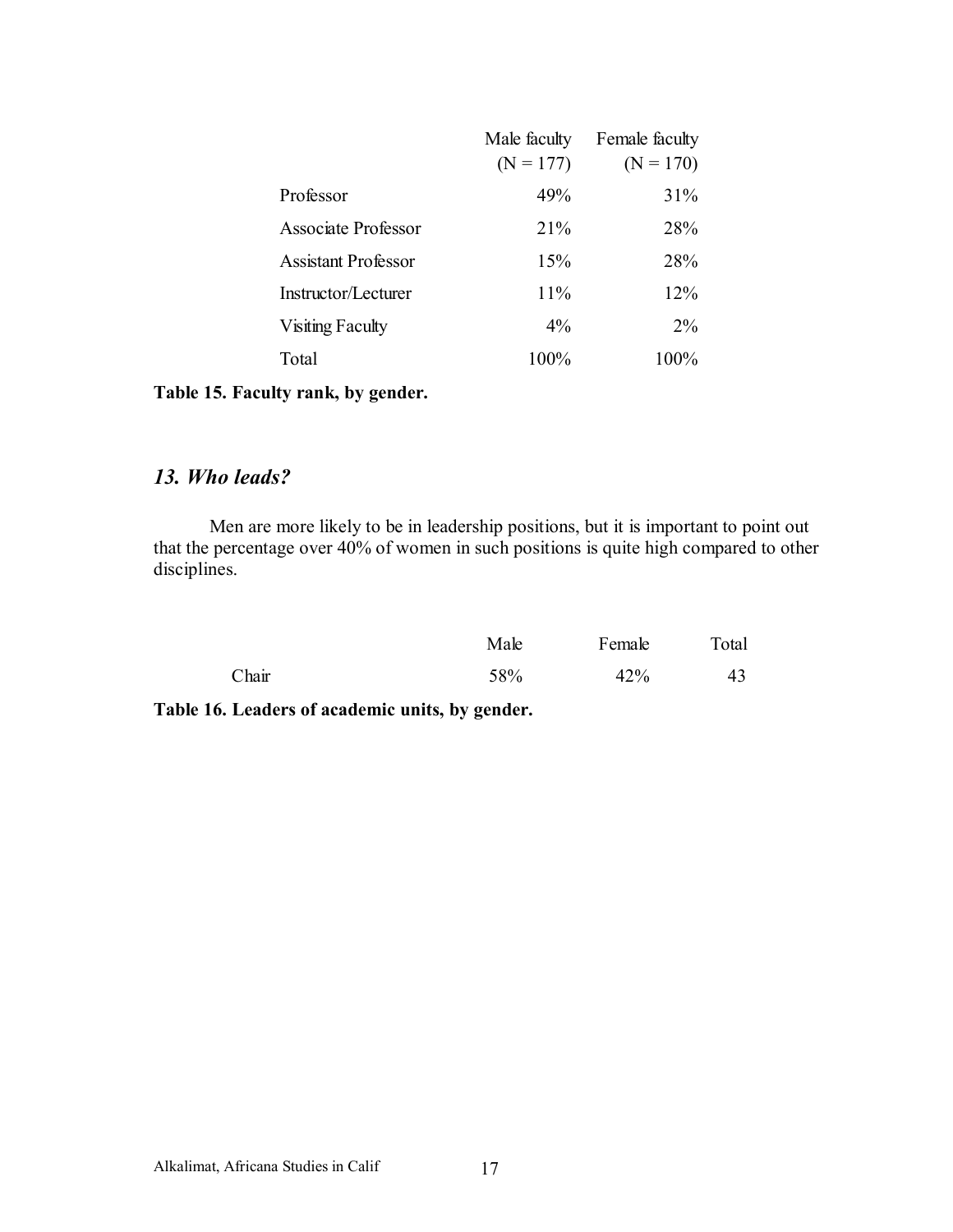# **Appendix. Directories of Africana Studies academic units, faculty, and courses**

# *Academic units (N = 60)*

| California Polytechnic State University  Ethnic Studies Department |         |
|--------------------------------------------------------------------|---------|
|                                                                    |         |
| Claremont Graduate University  Certificate in Africana Studies     |         |
|                                                                    |         |
|                                                                    |         |
|                                                                    |         |
|                                                                    |         |
|                                                                    |         |
|                                                                    | Program |
|                                                                    |         |
|                                                                    |         |
|                                                                    |         |
|                                                                    |         |
|                                                                    |         |
|                                                                    |         |
|                                                                    |         |
|                                                                    |         |
|                                                                    |         |
|                                                                    |         |
| Los Angeles Mission College  African American Studies              |         |
|                                                                    |         |
| Loyola Marymount University African-American Studies               |         |
|                                                                    |         |
|                                                                    |         |
|                                                                    |         |
|                                                                    |         |
|                                                                    |         |
|                                                                    |         |
|                                                                    |         |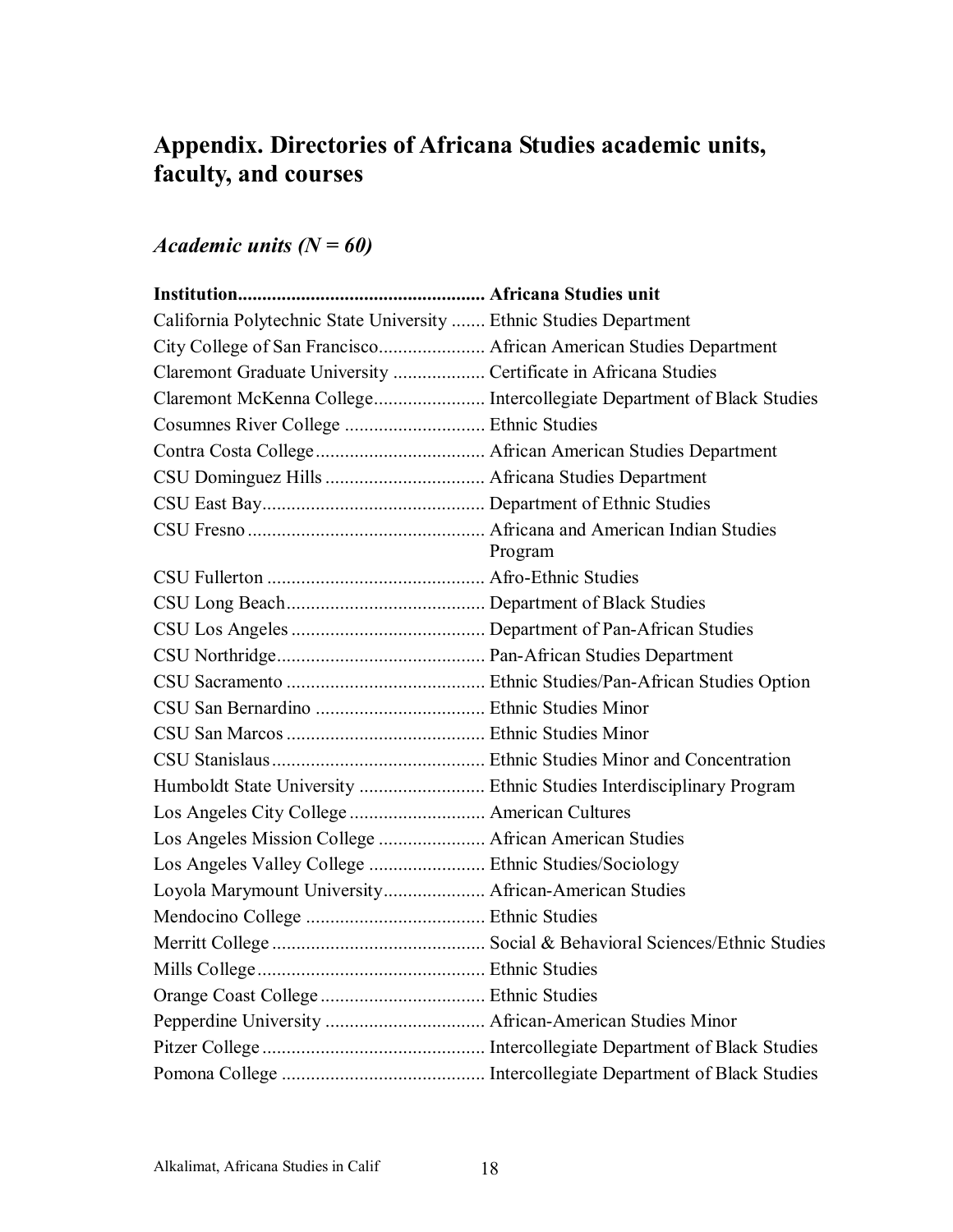|                                                             | Riverside Community College  History, Philosophy, Humanities and Ethnic<br><b>Studies Department</b> |
|-------------------------------------------------------------|------------------------------------------------------------------------------------------------------|
| Sacramento City College  Ethnic Studies                     |                                                                                                      |
|                                                             |                                                                                                      |
| San Diego Mesa College Department of Black Studies          |                                                                                                      |
| San Diego Miramar College  Black Studies (BLAS) Courses     |                                                                                                      |
|                                                             |                                                                                                      |
| San Francisco State University  Department of Black Studies |                                                                                                      |
|                                                             |                                                                                                      |
|                                                             |                                                                                                      |
|                                                             |                                                                                                      |
| Solano Community College  Ethnic Studies                    |                                                                                                      |
|                                                             |                                                                                                      |
|                                                             |                                                                                                      |
|                                                             |                                                                                                      |
|                                                             |                                                                                                      |
|                                                             | <b>Studies</b>                                                                                       |
|                                                             | <b>American Studies</b>                                                                              |
|                                                             | <b>American Studies</b>                                                                              |
|                                                             |                                                                                                      |
|                                                             |                                                                                                      |
|                                                             |                                                                                                      |
|                                                             |                                                                                                      |
|                                                             |                                                                                                      |
|                                                             |                                                                                                      |
| University of San Diego  Program for Ethnic Studies         |                                                                                                      |
| University of San Francisco  African Area Studies Minor     |                                                                                                      |
| University of Southern California  African American Studies |                                                                                                      |
|                                                             |                                                                                                      |
|                                                             |                                                                                                      |
| West Los Angeles College African-American Studies           |                                                                                                      |
|                                                             |                                                                                                      |

# *Faculty (N = 604)*

**Faculty........................................................ Institution**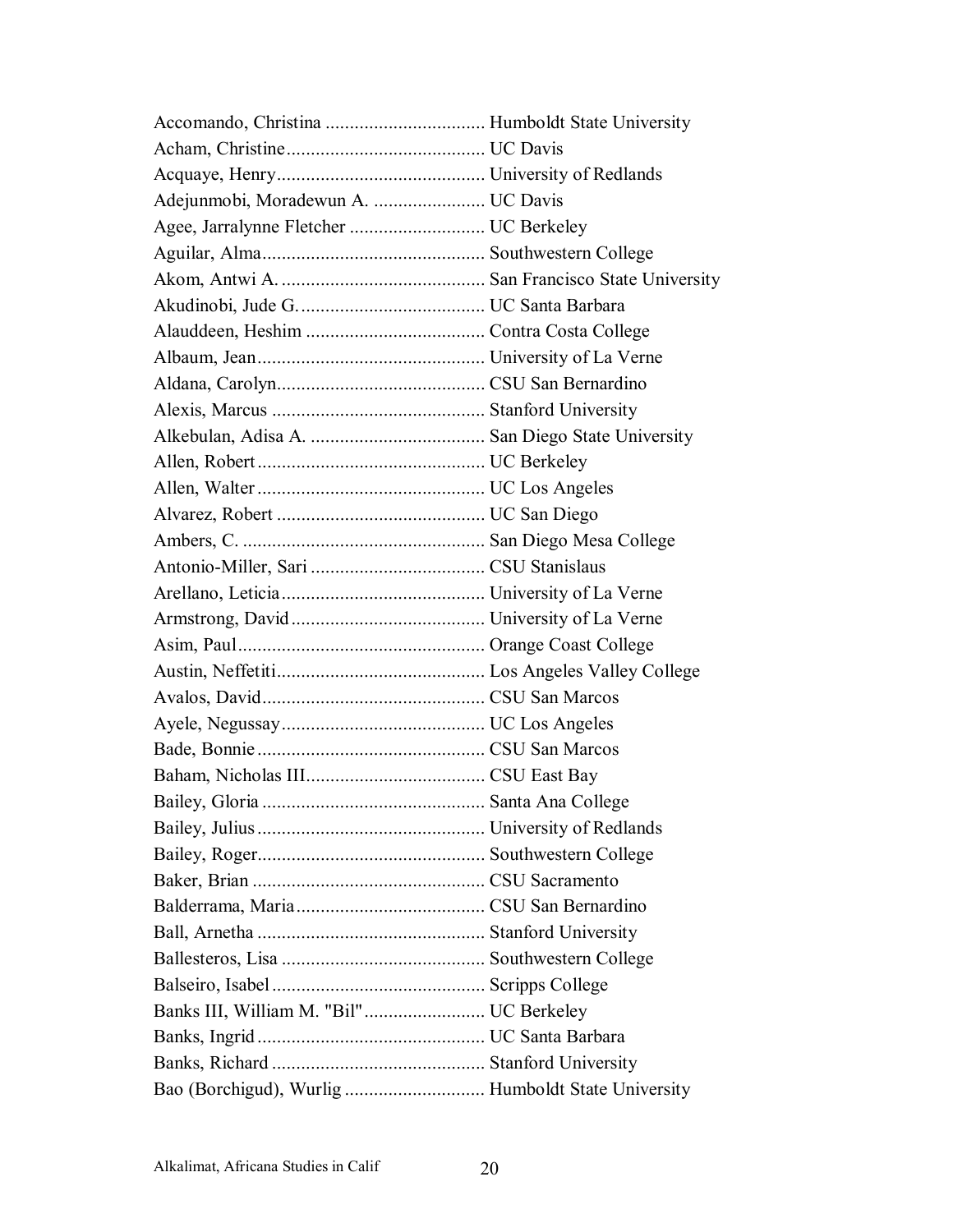| Berman-Santana, Deborah  Mills College |  |
|----------------------------------------|--|
|                                        |  |
|                                        |  |
|                                        |  |
|                                        |  |
|                                        |  |
|                                        |  |
|                                        |  |
|                                        |  |
|                                        |  |
|                                        |  |
|                                        |  |
|                                        |  |
|                                        |  |
|                                        |  |
|                                        |  |
|                                        |  |
|                                        |  |
|                                        |  |
|                                        |  |
|                                        |  |
|                                        |  |
|                                        |  |
|                                        |  |
|                                        |  |
|                                        |  |
|                                        |  |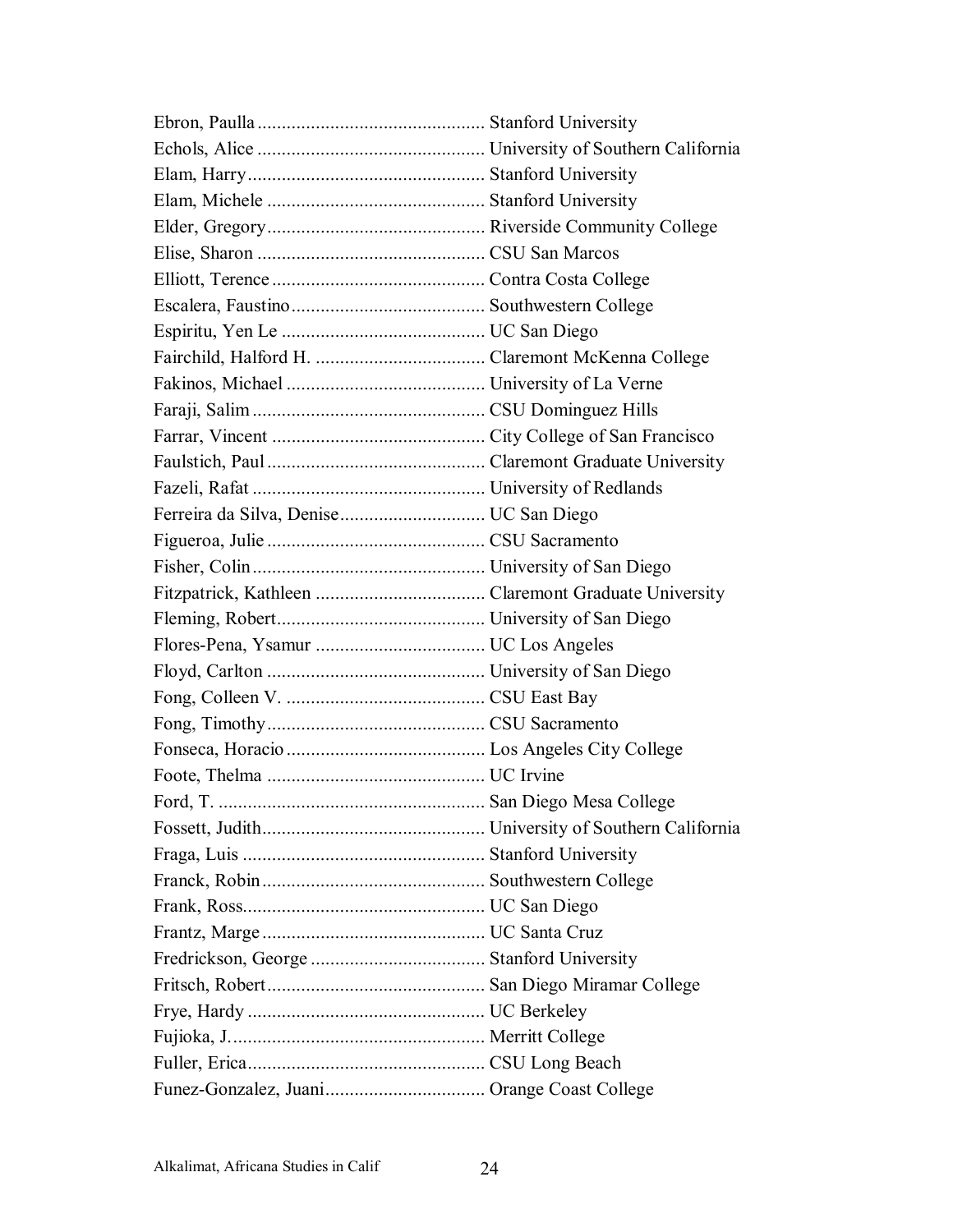| Georges-Abeyie, Daniel E.  San Jose State University |  |
|------------------------------------------------------|--|
|                                                      |  |
|                                                      |  |
|                                                      |  |
|                                                      |  |
|                                                      |  |
|                                                      |  |
|                                                      |  |
|                                                      |  |
|                                                      |  |
|                                                      |  |
|                                                      |  |
|                                                      |  |
|                                                      |  |
|                                                      |  |
|                                                      |  |
|                                                      |  |
|                                                      |  |
|                                                      |  |
|                                                      |  |
|                                                      |  |
|                                                      |  |
|                                                      |  |
|                                                      |  |
|                                                      |  |
|                                                      |  |
|                                                      |  |
|                                                      |  |
|                                                      |  |
|                                                      |  |
|                                                      |  |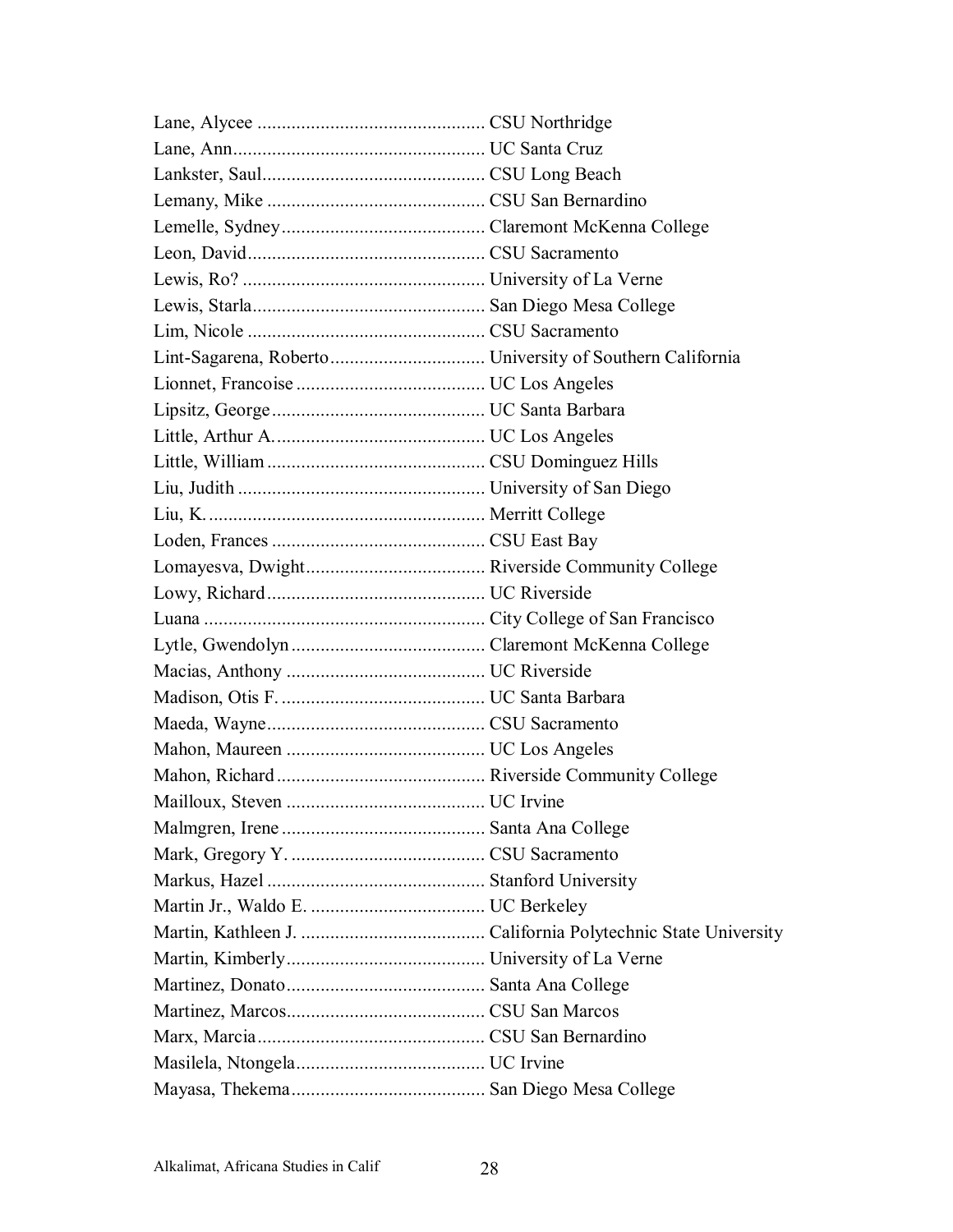| Mudimbe-Boyi, Elisabeth  Stanford University |  |
|----------------------------------------------|--|
|                                              |  |
|                                              |  |
|                                              |  |
|                                              |  |
|                                              |  |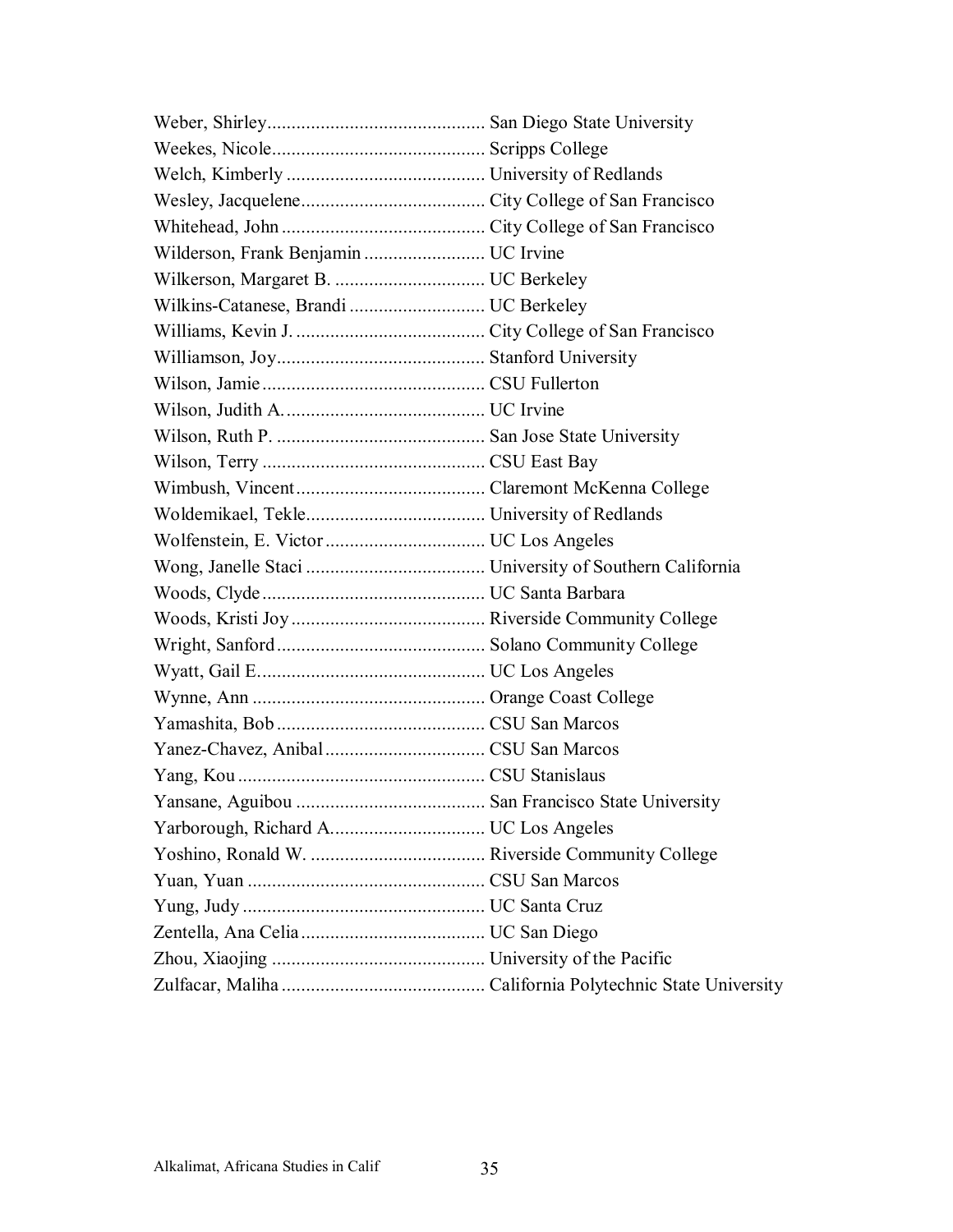#### *Courses (N = 1886)*

**Course ...........University**  9/11/2001 ...........UC Santa Cruz "Race," Justice and Mass Media ...........CSU Los Angeles 20th Century African American Literature ...........Mills College 20th Century African American Urban History ...........Claremont McKenna College 500 Years of Chicano History ...........Humboldt State University A Season in the Congo ...........University of San Francisco A Social Psychological Study in Ethnic Minority Behavior ...........CSU Fullerton A Survey of Black Literature: 1930 to the Present ...........UC Riverside A Survey of Black Literature: The Folk Period ...........UC Riverside Advanced Afro-American World Experience ...........CSU Northridge Advanced Amharic ...........Stanford University Advanced Arabic ...........Stanford University Advanced College Writing ...........CSU Fullerton Advanced Fulani ...........Stanford University Advanced Historiography: African American ...........UC Los Angeles Advanced Historiography: Afro-American ...........UC Los Angeles Advanced Research Methods in Ethnic Studies ...........Humboldt State University Advanced Seminar in African Diaspora Studies ...........UC Berkeley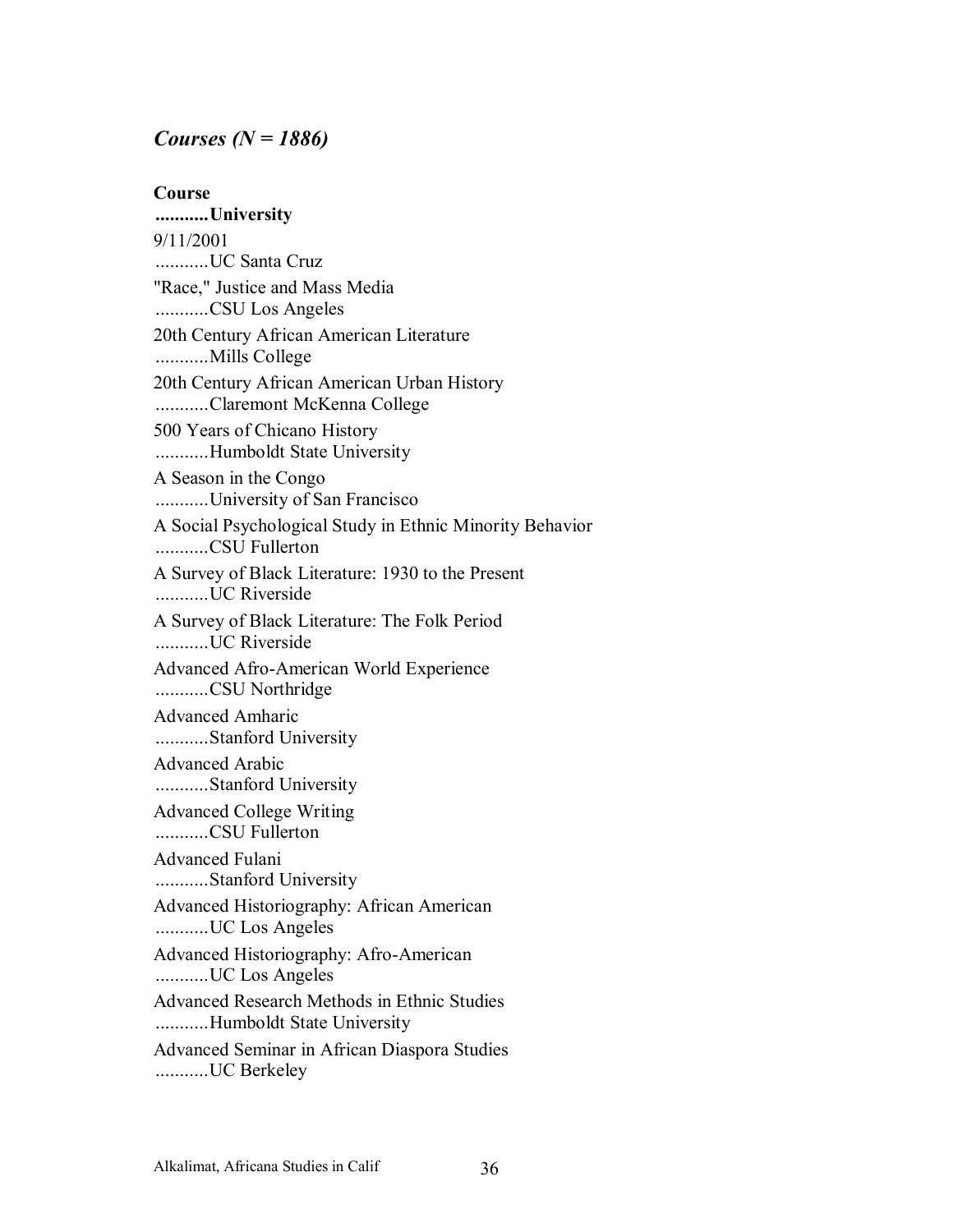Advanced Seminar in Ethnic Studies ...........Mills College Advanced Studies in Afro-American Music ...........CSU Long Beach Advanced Studio Topics ...........UC Irvine Advanced Swahili ...........Stanford University Advanced Topics in African-American History ...........University of Southern California Advanced Topics in African-American History ...........University of Southern California Advanced Writing ...........CSU Northridge Advocacy for Black Child Mental Health ...........CSU Long Beach Africa and the Atlantic Slave Trade ...........University of Redlands Africa and the Disciplines ...........UC Los Angeles Africa and the Middle East ...........CSU Los Angeles Africa and United States Foreign Policy ...........UC Santa Barbara Africa Before 1885 ...........CSU Stanislaus Africa Films Africa ...........University of San Francisco Africa in Film ...........UC Santa Barbara Africa in Global Perspectives ...........San Francisco State University Africa in Literature and Film ...........San Diego State University Africa: Colonialism to Independence ...........CSU Dominguez Hills Africa: History and Culture ...........UC Berkeley Africa: Mapping Identities in African Literature and Film ...........University of San Francisco Africa: Myths and Realities ...........CSU Sacramento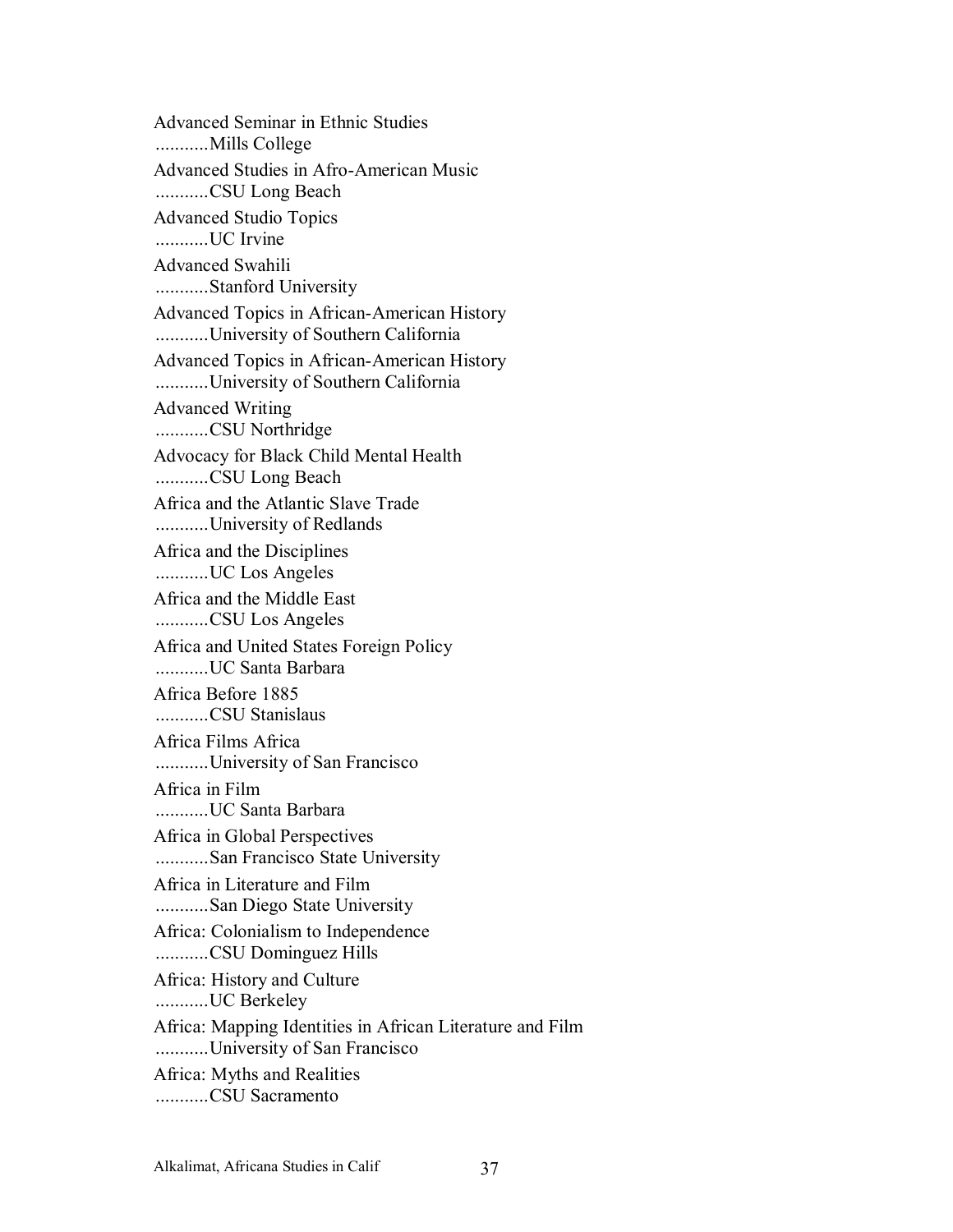Africa: Pre-Colonial Period ...........CSU Dominguez Hills African Amer. Music/Art/Lit ...........City College of San Francisco African American Art History ...........City College of San Francisco African American Art: 1650-1900 ...........UC Irvine African American Art: 1900-Present ...........UC Irvine African American Autobiography ...........CSU Northridge African American Belief and Western Christianity ...........CSU Northridge African American Cinema ...........University of Southern California African American Community ...........CSU Long Beach African American Consciousness ...........City College of San Francisco African American Cultural Images ...........California Polytechnic State University African American Culture and Society ...........UC Davis African American Culture and Society ...........University of San Francisco African American Dance & Culture in the United States, Brazil, & the Caribbean ...........UC Davis African American Dramatic Literature: Forms and Style ...........UC Berkeley African American Economic History ...........San Francisco State University African American Economics ...........Claremont McKenna College African American Economics ...........Contra Costa College African American Economics ...........UC Irvine African American Essays: The Nature and Tradition ...........UC Berkeley African American Families in American Society ...........UC Berkeley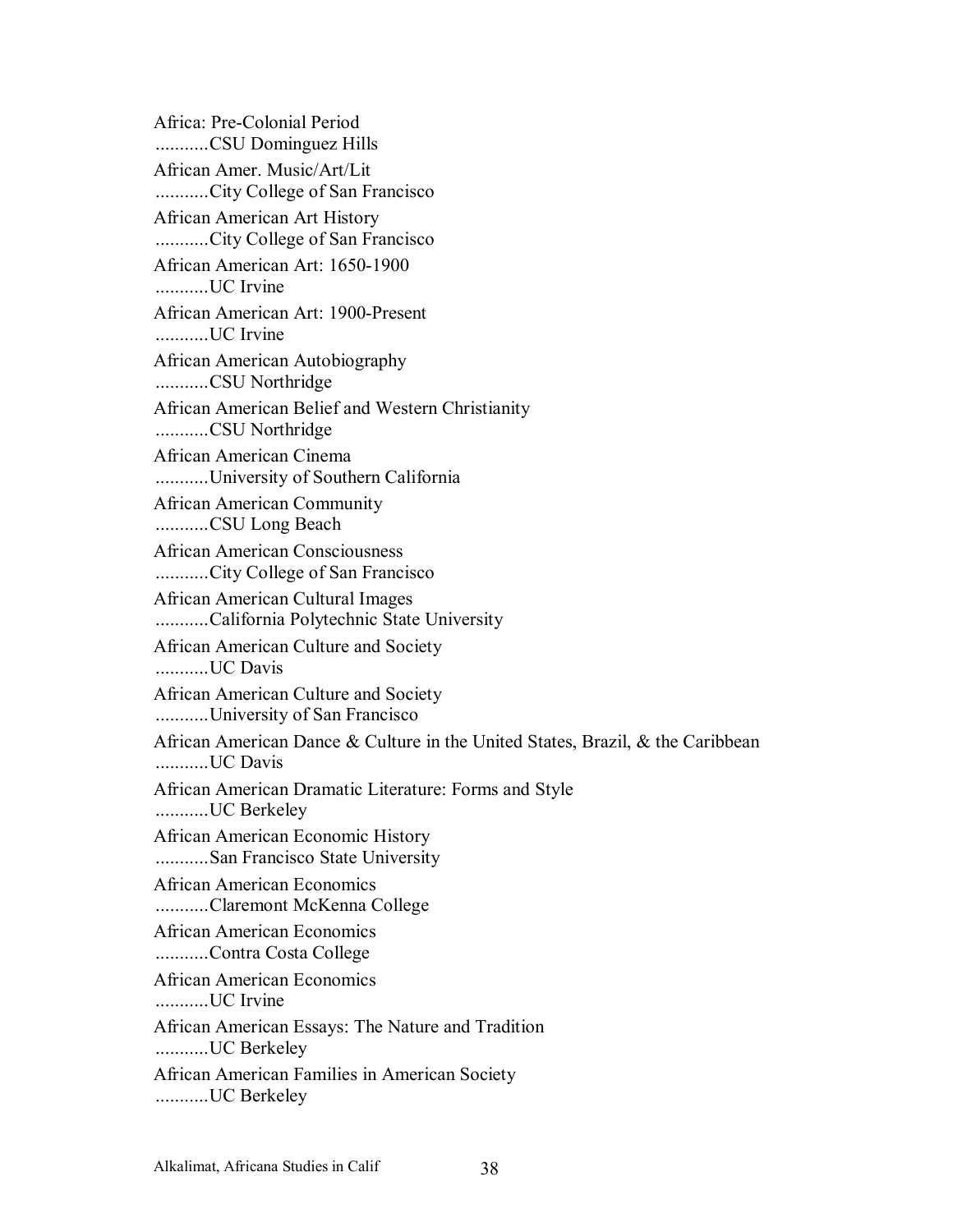African American Family ...........Contra Costa College African American Family ...........CSU Northridge African American Family ...........Humboldt State University African American Film ...........UC Los Angeles African American Film and Video ...........UC Davis African American Folklore ...........CSU East Bay African American Folklore ...........UC Davis African American Freedom Narrative Malcolm X and Black Liberation ...........UC Los Angeles African American Gospel Workshop ...........San Francisco State University African American Health Issues ...........City College of San Francisco African American History ...........CSU Los Angeles African American History ...........Humboldt State University African American History in the 20th Century ...........UC San Diego African American History in War and Peace: 1917 to the Present ...........UC San Diego African American History Since 1800 ...........Ventura College African American History Since 1865 ...........CSU Northridge African American History Since 1877 ...........Scripps College African American History Since Emancipation ...........Mills College African American History to 1865 ...........CSU Northridge African American History to 1877 ...........Scripps College African American History, 1620 - 1865 ...........CSU San Bernardino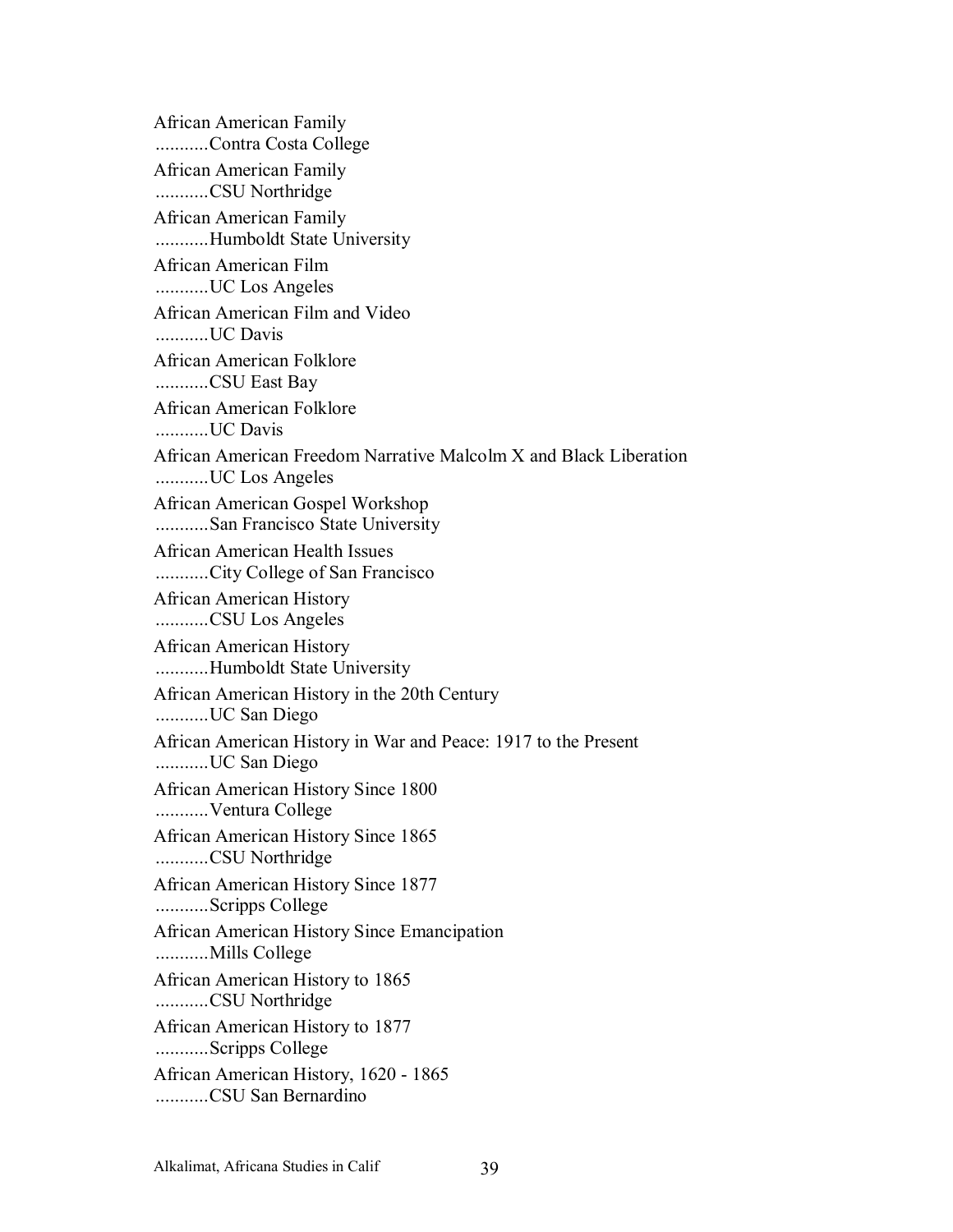African American History, 1865 to Present ...........CSU San Bernardino African American Humanities ...........Contra Costa College African American I ...........UC Irvine African American Identity ...........CSU East Bay African American II ...........UC Irvine African American III ...........UC Irvine African American Images in the Arts and Media ...........CSU Stanislaus African American Lecture Series ...........Stanford University African American Life and Culture in the United States ...........UC Berkeley African American Life in the City ...........UC Santa Cruz African American Literary Classics ...........CSU Fresno African American Literature ...........Contra Costa College African American Literature ...........CSU Fresno African American Literature ...........CSU San Bernardino African American Literature ...........University of Redlands African American Literature 1746-1920 ...........UC Berkeley African American Literature 1920 to Present ...........UC Berkeley African American Literature After 1900 ...........San Diego State University African American Literature Since 1930 ...........CSU Northridge African American Literature Survey I ...........University of San Francisco African American Literature Survey II ...........University of San Francisco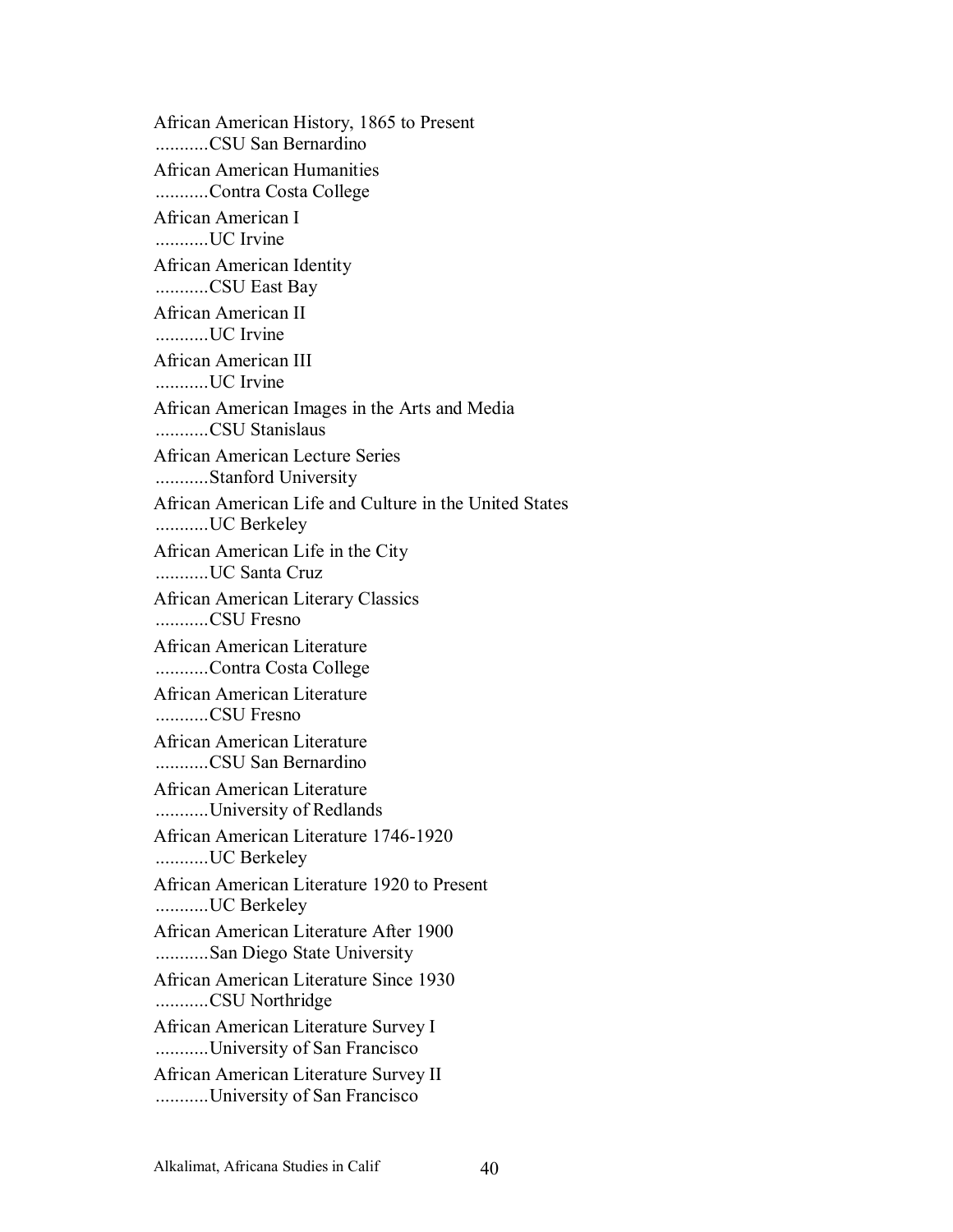African American Literature to 1900 ...........San Diego State University African American Literature to 1930 ...........CSU Northridge African American Literature: 17th Century to 19th Century ...........Contra Costa College African American Literature: 19th Century to Present ...........Contra Costa College African American Literature--A Survey ...........City College of San Francisco African American Mental Health ...........Claremont McKenna College African American Mental Health ...........Pitzer College African American Mental Health ...........Scripps College African American Music ...........CSU Dominguez Hills African American Music ...........CSU Fresno African American Music ...........CSU Northridge African American Music ...........San Diego State University African American Music ...........CSU San Bernardino African American Music as History and Criticism ...........CSU Los Angeles African American Music Heritage ...........CSU East Bay African American Music Heritage ...........UC Los Angeles African American Music, Art and Literature ...........City College of San Francisco African American Music: The Meaning and the Message ...........Mills College African American Nationalism in first Half of the 20th Century ...........UC Los Angeles African American Novels and Narratives ...........UC Berkeley African American Personality Development ...........CSU Northridge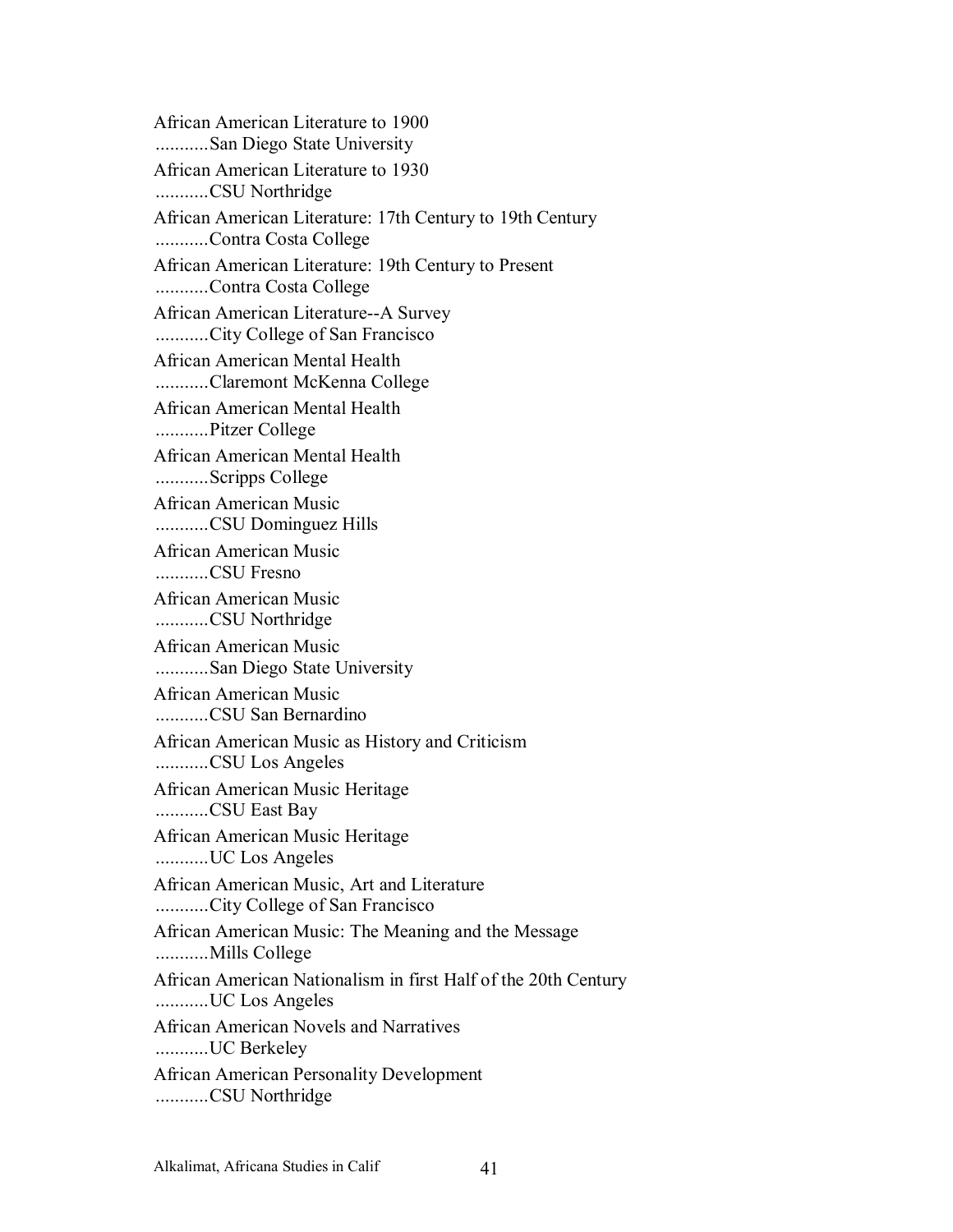African American Philosophical Thought ...........CSU Northridge African American Poetry: The Nature and Tradition ...........UC Berkeley African American Political Thought ...........San Diego State University African American Politics ...........CSU Northridge African American Politics ...........UC Irvine African American Prose ...........CSU Dominguez Hills African American Religion ...........City College of San Francisco African American Religion ...........Contra Costa College African American Religion ...........CSU East Bay African American Religion as Civic Culture ...........CSU Los Angeles African American Religious Music: History and Literature ...........CSU Northridge African American Religious Music: History and Literature and Gospel Laboratory ...........CSU Northridge African American Sexuality ...........CSU East Bay African American Short Stories ...........UC Berkeley African American Social and Ethical Thought ...........San Jose State University African American Sociology ...........CSU Fresno African American Spoken Word Performance ...........CSU East Bay African American Studies Seminar UC Irvine African American Television ...........UC Davis African American Theater ...........Contra Costa College African American Theater ...........CSU Northridge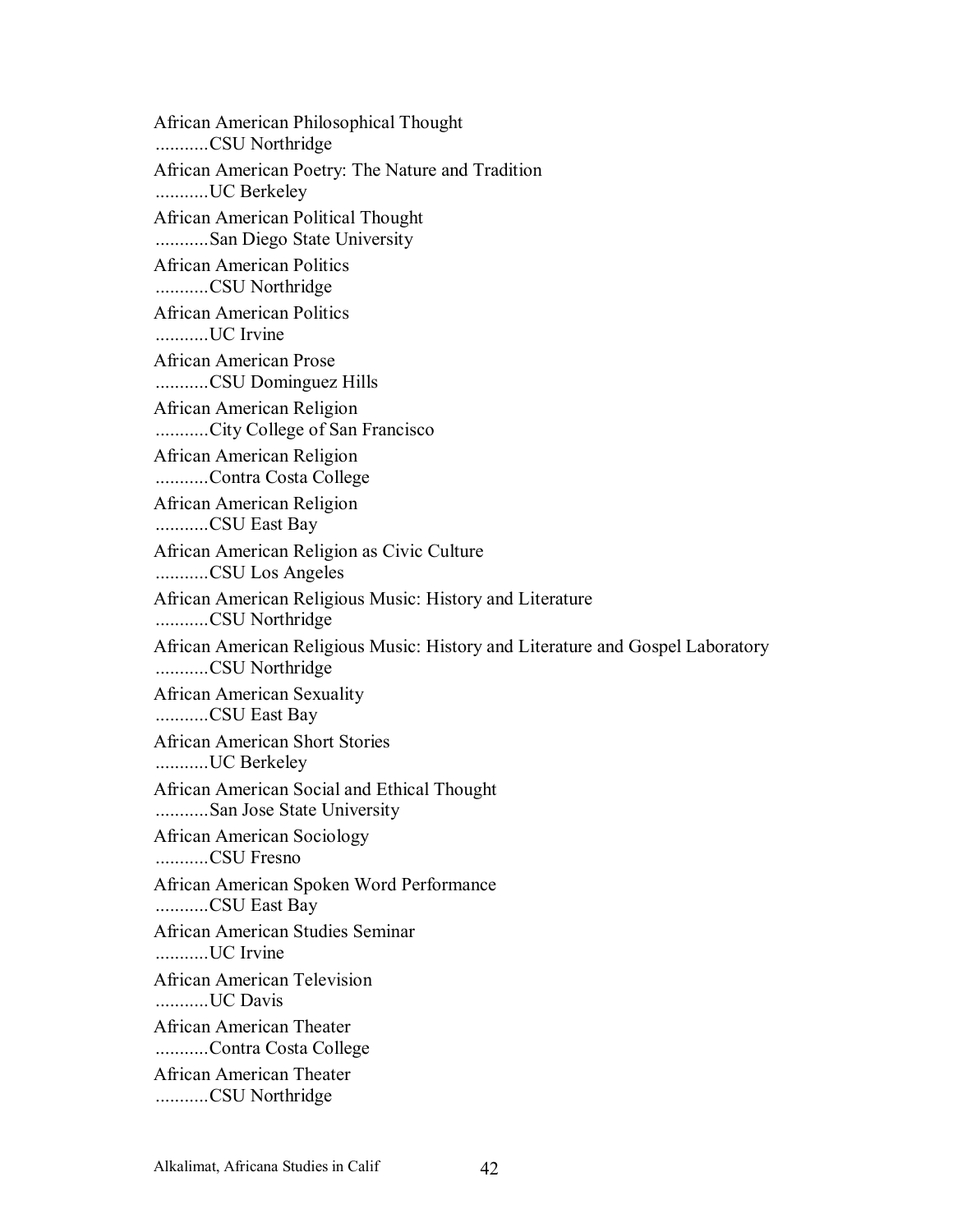African American Theater History: Slavery to Mid 1800s ...........CSU Northridge African American Theater History: Slavery to Mid 1800s ...........UC Los Angeles African American Theatre and Drama ...........CSU San Bernardino African American Theatre Styles ...........CSU Fresno African American Woman in USA ...........City College of San Francisco African American Women ...........UC Riverside African American Women ...........CSU Fresno African American Women in Literature ...........City College of San Francisco African American Women in the Creative Arts ...........City College of San Francisco African American Women in the United States ...........Claremont McKenna College African American Women in the United States ...........Scripps College African American Women Novelists ...........University of San Francisco African American Women's History ...........Mills College African American Women's History ...........UC Berkeley African Americans and Africa in Perspective ...........UC Los Angeles African Americans and the Mass Media ...........UC San Diego African Americans in the Industrial Age, 1865-1970 ...........UC Berkeley African Americans in the U.S. Economy IIC Riverside African Americans, Religion, & the City ...........UC San Diego African and African American Folklore and Culture ...........CSU Long Beach African and Caribbean Literature ...........Claremont McKenna College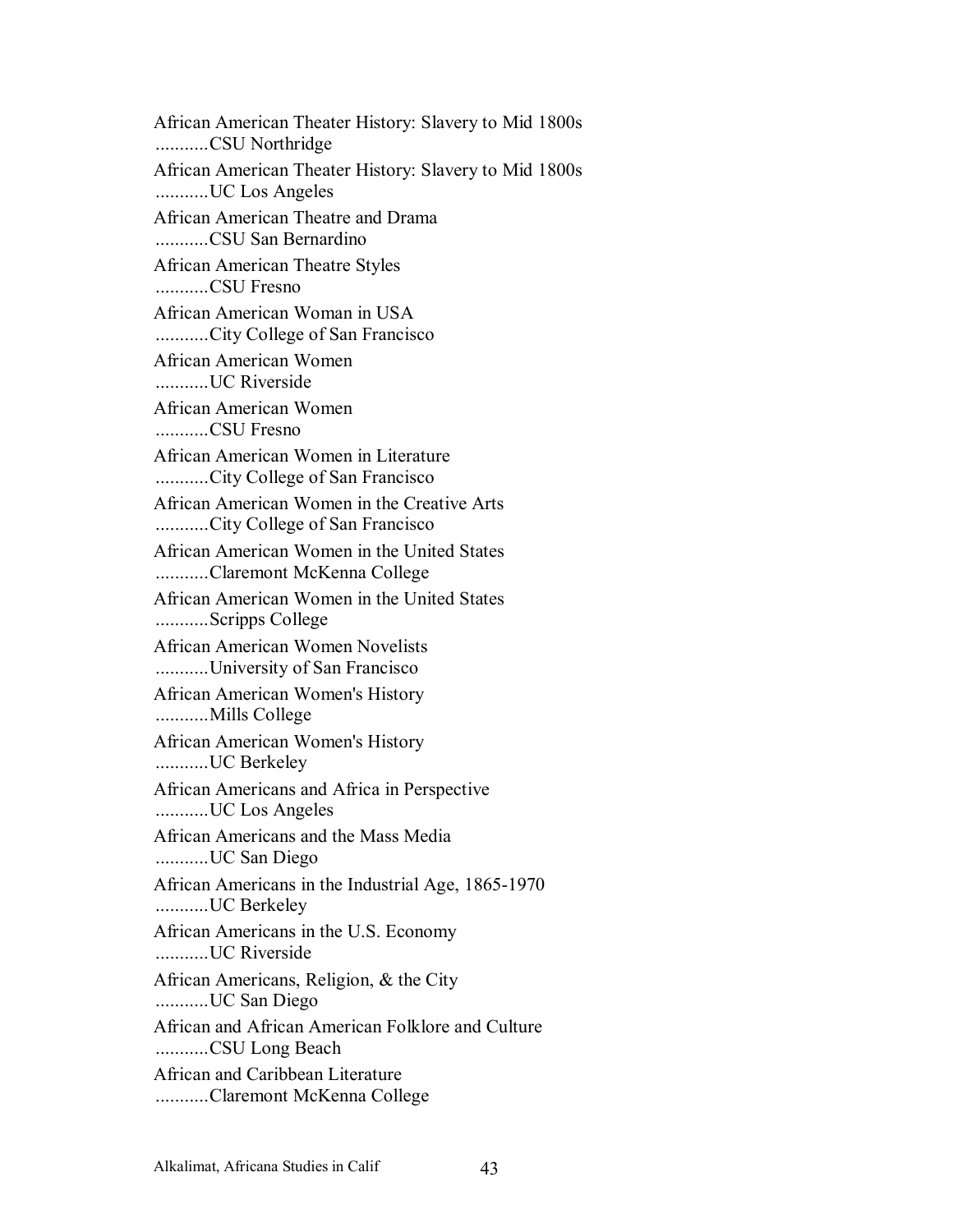African and Caribbean Literature ...........CSU Long Beach African and Caribbean Literature ...........Mills College African and Caribbean Literature ...........Scripps College African and Oceanic Art ...........University of Redlands African Art ...........CSU Los Angeles African Art and Museum Display ...........Stanford University African Art and Writing Traditions ...........Stanford University African Art History ...........San Diego Mesa College African Art History ...........Santa Ana College African Arts ...........University of San Francisco African Cinema ...........UC Santa Barbara African Civilizations ...........UC Santa Barbara African Cultural Perspectives ...........CSU Fresno African Dance ...........CSU Fresno African Dance ...........Stanford University African Descent Communities & Culture in Europe and Asia ...........UC Davis African Descent Communities & Culture in North America ...........UC Davis African Descent Communities & Culture in the Caribbean & Latin America ...........UC Davis African Diaspora ...........Claremont McKenna College African Diaspora in the United States Since 1877 ...........Claremont McKenna College African Diaspora in the United States Since 1877 ...........Scripps College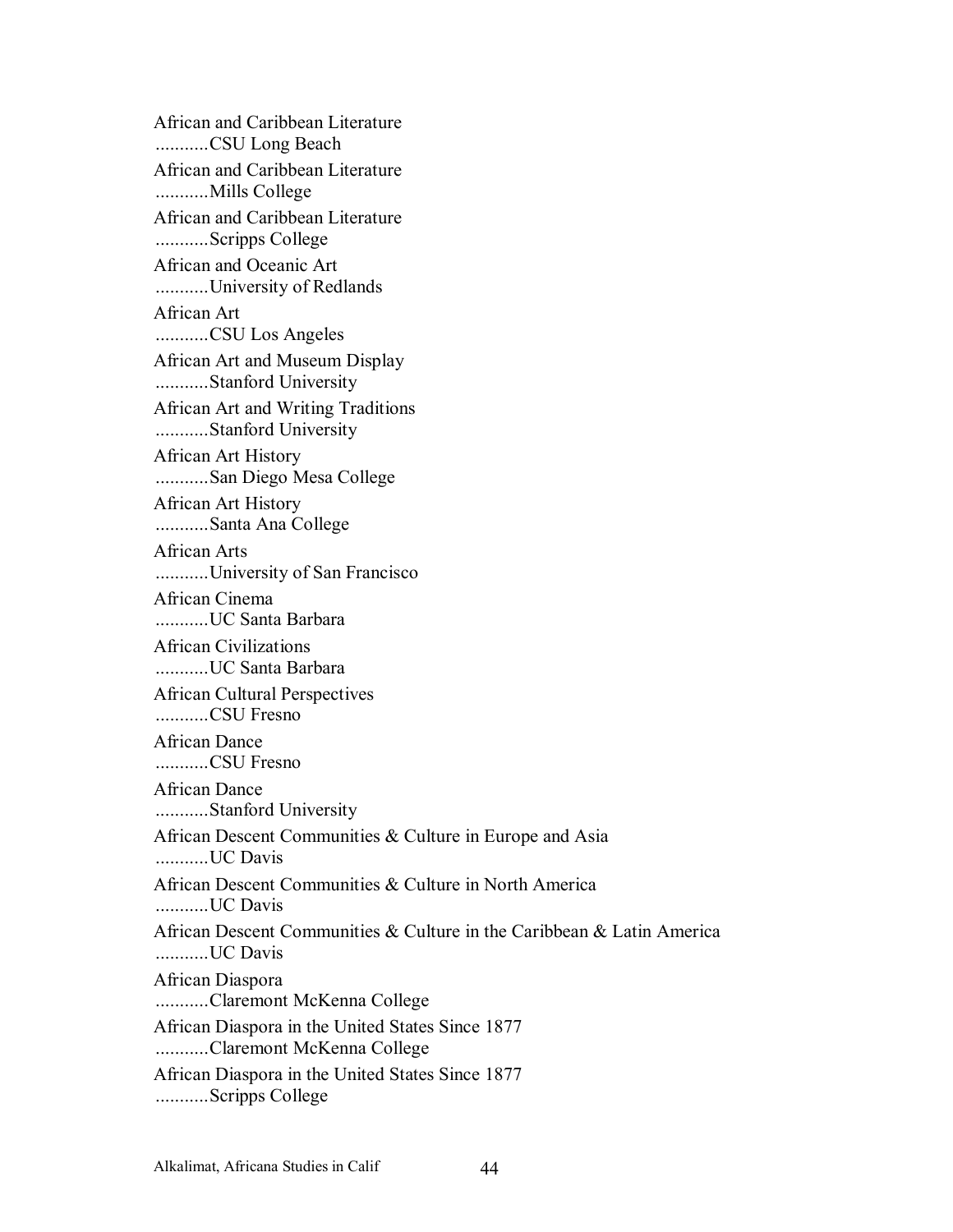African Diaspora in the United States to 1877 ...........Claremont McKenna College African Diaspora in the United States to 1877 ...........Scripps College African Diaspora: Globalization, Locality, Community ...........CSU Los Angeles African Diasporic Representations in Film ...........Mills College African Drumming Ensemble ...........City College of San Francisco African Enslavement in the New World ...........CSU Northridge African Experience ...........CSU Fullerton African Foundations of African American Culture ...........CSU Los Angeles African Foundations of Africana Studies ...........San Diego State University African Heritage in the Arts ...........CSU San Bernardino African History ...........City College of San Francisco African History ...........CSU Los Angeles African History ...........Pitzer College African History Since 1935 ...........CSU Fullerton African History Since the 19th Century ...........CSU Northridge African History to 1800 ...........Ventura College African History to the 19th Century ...........CSU Northridge African in the 20th Century ...........Stanford University African Literature ...........City College of San Francisco African Literature ...........CSU Fullerton African Literature ...........CSU Los Angeles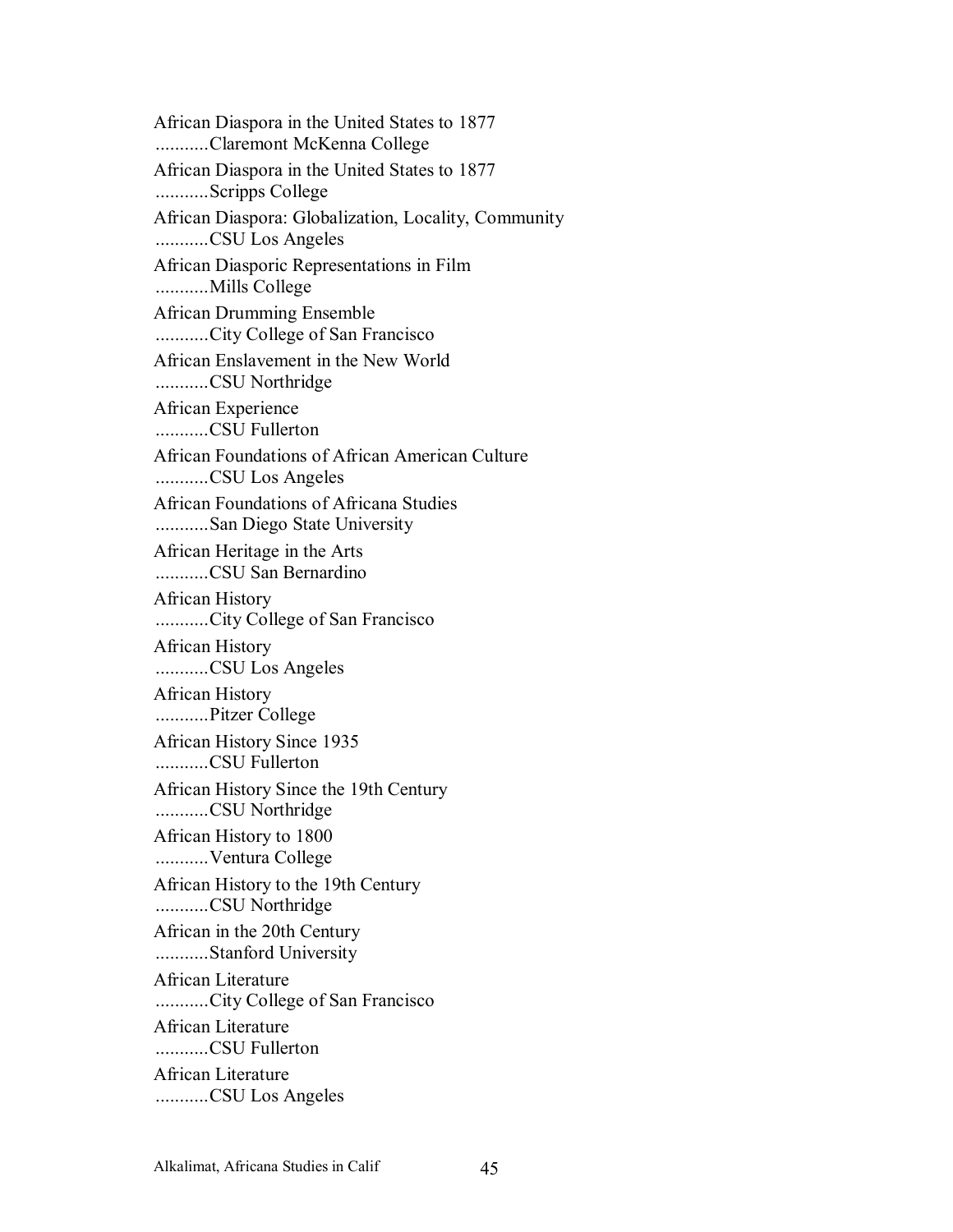African Literature ...........Pitzer College African Literature ...........UC Berkeley African Literature: Islamic Perspectives ...........University of San Francisco African Literatures by Women ...........UC Berkeley African Mythology and Black Consciousness ...........San Francisco State University African Nations ...........San Jose State University African Origins ...........San Jose State University African Philosophy and Cosmology ...........San Francisco State University African Political Leadership in the Twentieth Century ...........CSU Long Beach African Political Theory ...........CSU Long Beach African Politics ...........Claremont McKenna College African Politics ...........Pitzer College African Politics ...........Scripps College African Religion & Philosophy ...........Humboldt State University African Religion in the New World ...........CSU Northridge African Religions and Philosophies ...........CSU Sacramento African Religions in the Americas ...........UC Davis African Rhythm and Drum Expression ...........San Francisco State University African Societies ...........CSU San Bernardino African Storytelling ...........Humboldt State University African Theater ...........UC Berkeley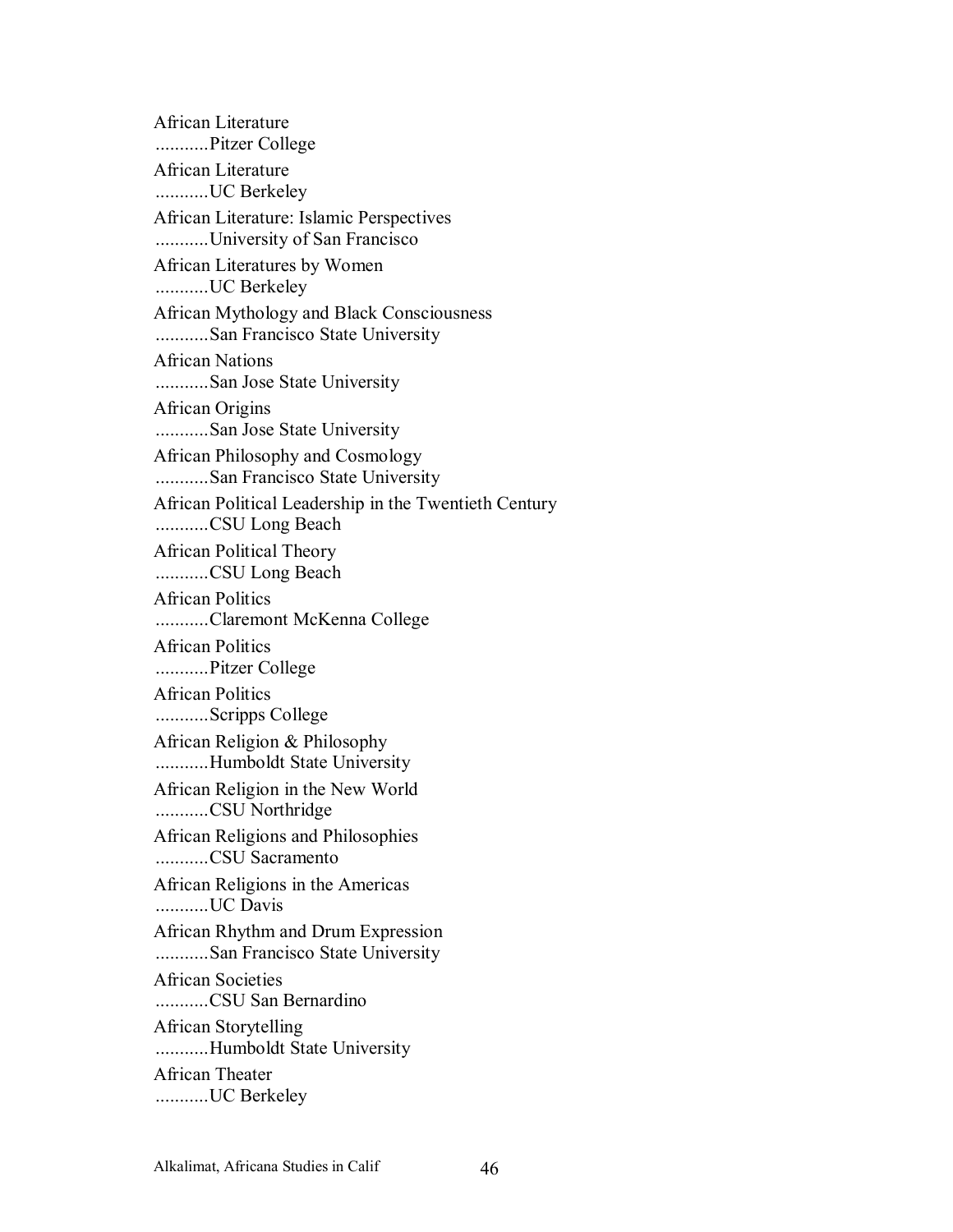African Thought ...........CSU Long Beach African Thought and Culture ...........CSU Sacramento African Traditional Religion ...........UC Davis African World Civilizations ...........CSU Dominguez Hills African World Peoples and Cultures ...........CSU Dominguez Hills Africana Business Development ...........CSU Fresno Africana Cultures and Images ...........CSU Fresno Africana Intellectual Thought ...........San Diego State University Africana Leaders Seminar ...........CSU Dominguez Hills Africana Literary Study ...........San Diego State University Africana Literary Traditions ...........CSU Dominguez Hills Africana Literature and Culture ...........CSU Dominguez Hills Africana Music Through the 19th Century ...........CSU Dominguez Hills Africana Political Thought ...........CSU Dominguez Hills African-American Culture and Politics ...........Pepperdine University African-American Experience ...........University of La Verne African-American Films ...........Pepperdine University African-American History ...........Pitzer College African-American History ...........Solano Community College African-American History 1945 to Present ...........Merritt College African-American History I ...........Southwestern College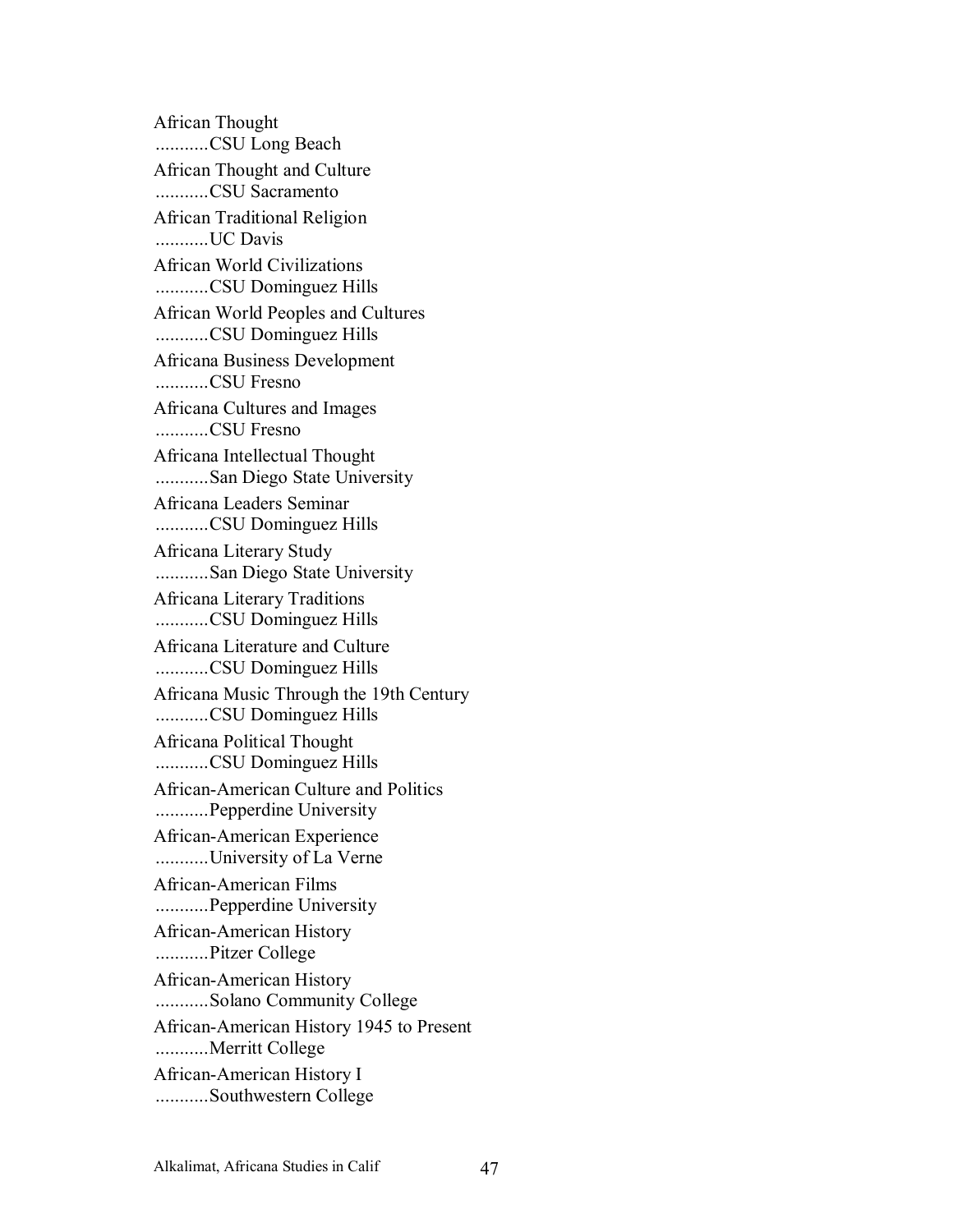African-American History II ...........Southwestern College African-American History in War and Peace: 1917 to the Present ...........UC San Diego African-American History: 1865 to 1945 ...........Merritt College African-American History: Africa to 1865 ...........Merritt College African-American Literature ...........Pitzer College African-American Literature ...........San Francisco State University African-American Literature I ...........Los Angeles City College African-American Literature I ...........Los Angeles Valley College African-American Literature II ...........Los Angeles City College African-American Music ...........Los Angeles City College African-American Music ...........San Jose State University African-American Narrative ...........University of Southern California African-American Poetry and Drama ...........University of Southern California African-American Politics ...........University of San Francisco African-American Religion ...........CSU Fullerton African-American Religion and Spirituality ...........University of Redlands African-American Religions and Spirituality ...........CSU Fullerton African-American Women in History ...........San Jose State University African-American Writers ...........Merritt College African-Americans and the Development of America's History and Government ...........San Jose State University African-Americans and the Political System ...........Los Angeles City College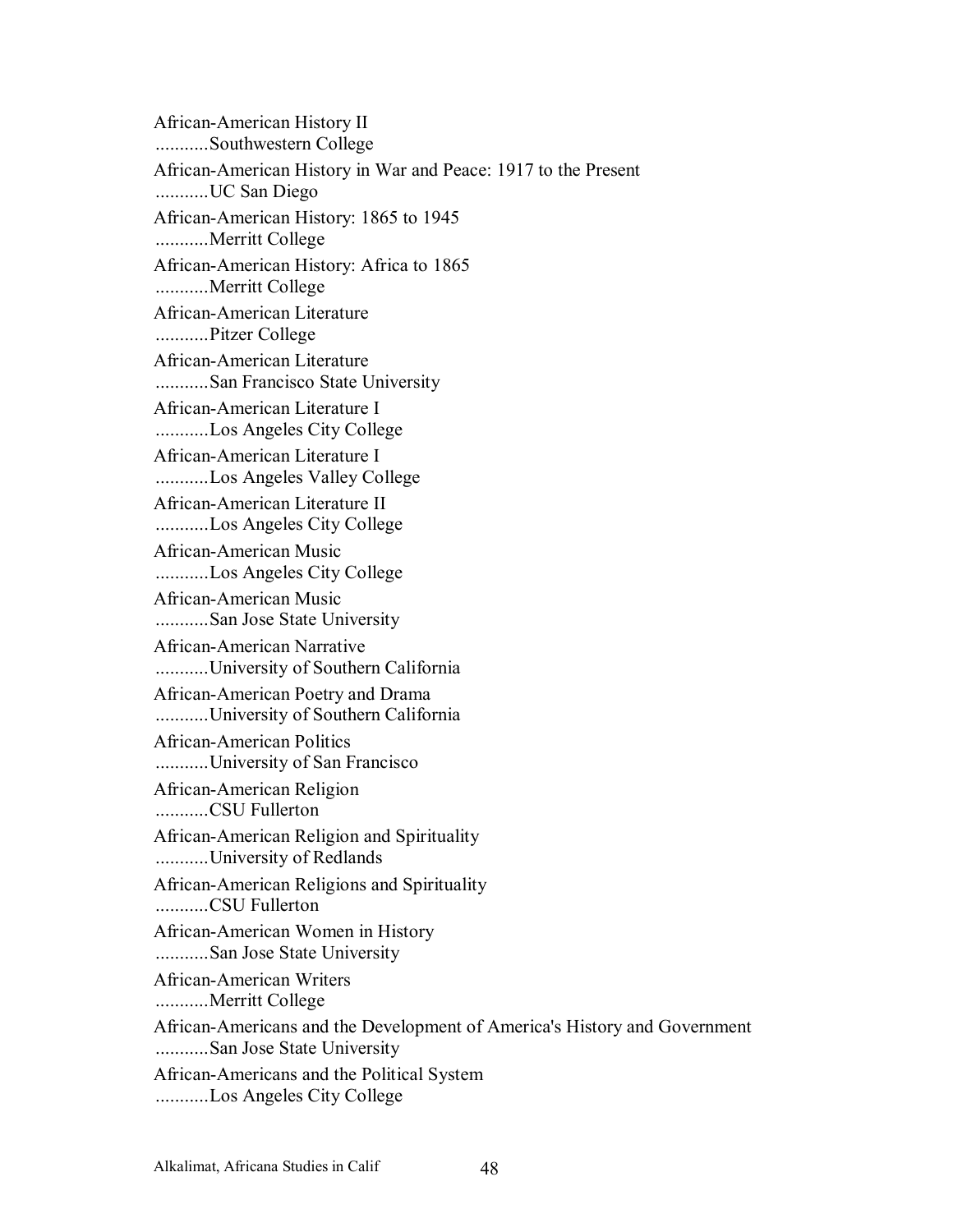African-Caribbean Dance ...........San Jose State University African-Haitian Dance ...........City College of San Francisco Afro American Music and Art ...........UC Davis Afro-American Art ...........San Diego Mesa College Afro-American Culture ...........CSU Fullerton Afro-American History ...........CSU Fullerton Afro-American History ...........San Diego State University Afro-American History ...........San Francisco State University Afro-American History ...........UC Santa Barbara Afro-American History 1865 to Present ...........CSU Long Beach Afro-American History Seminar ...........CSU Northridge Afro-American History to 1865 ...........CSU Long Beach Afro-American Literature ...........CSU Fullerton Afro-American Literature ...........San Diego Mesa College Afro-American Literature from Harlem Renaissance to... ...........UC Los Angeles Afro-American Literature Since the 1960's ...........UC Los Angeles Afro-American Music ...........CSU Long Beach Afro-American Music a 20th Century Survey ...........San Francisco State University Afro-American Music Appreciation ...........CSU Fullerton Afro-American Oral Traditions ...........UC Santa Barbara Afro-American Poetry ...........UC San Diego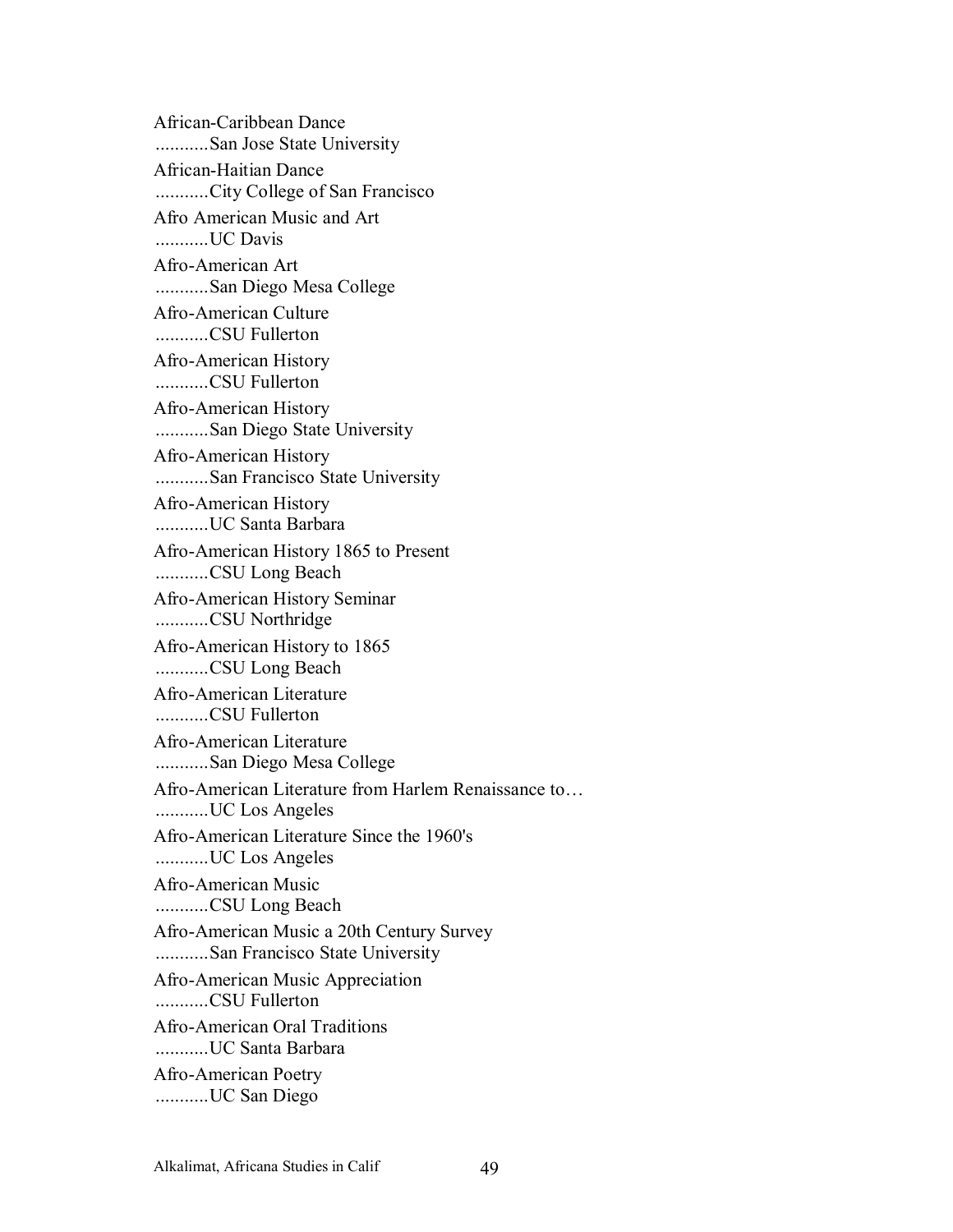Afro-American Poetry & Drama ...........CSU Dominguez Hills Afro-American Prose ...........UC San Diego Afro-American Religion ...........Humboldt State University Afro-American Social Thought ...........CSU Long Beach Afro-American Sociolinguistics: Black English ...........UC Los Angeles Afro-American Sociolinguistics: Black English-History's Nation Language ...........UC Los Angeles Afro-American Urban History ...........UC Los Angeles Afro-American Vernacular Music and Verbal Arts ...........UC Davis Afro-Americans and the Politics of Urban Education ...........San Diego State University Afro-Americans in the American Cinema ...........UC Santa Barbara Afro-Asian Relations ...........UC Los Angeles Afro-Brazilian and Afro-Peruvian Dance ...........Stanford University Afro-Christianity and the Black Church ...........UC Davis Alternate Traditions: In Search of Female Voices in Contemporary Literature ...........UC Los Angeles Alternative Media and Social Change ...........University of San Francisco America and Asia ...........University of Redlands America and the Americans ...........UC Santa Cruz America, the Frontier, and the New West ...........University of Southern California American Constitutional Law: Civil Rights ...........CSU Los Angeles American Economic History ...........Stanford University American Ethnic Literature ...........Humboldt State University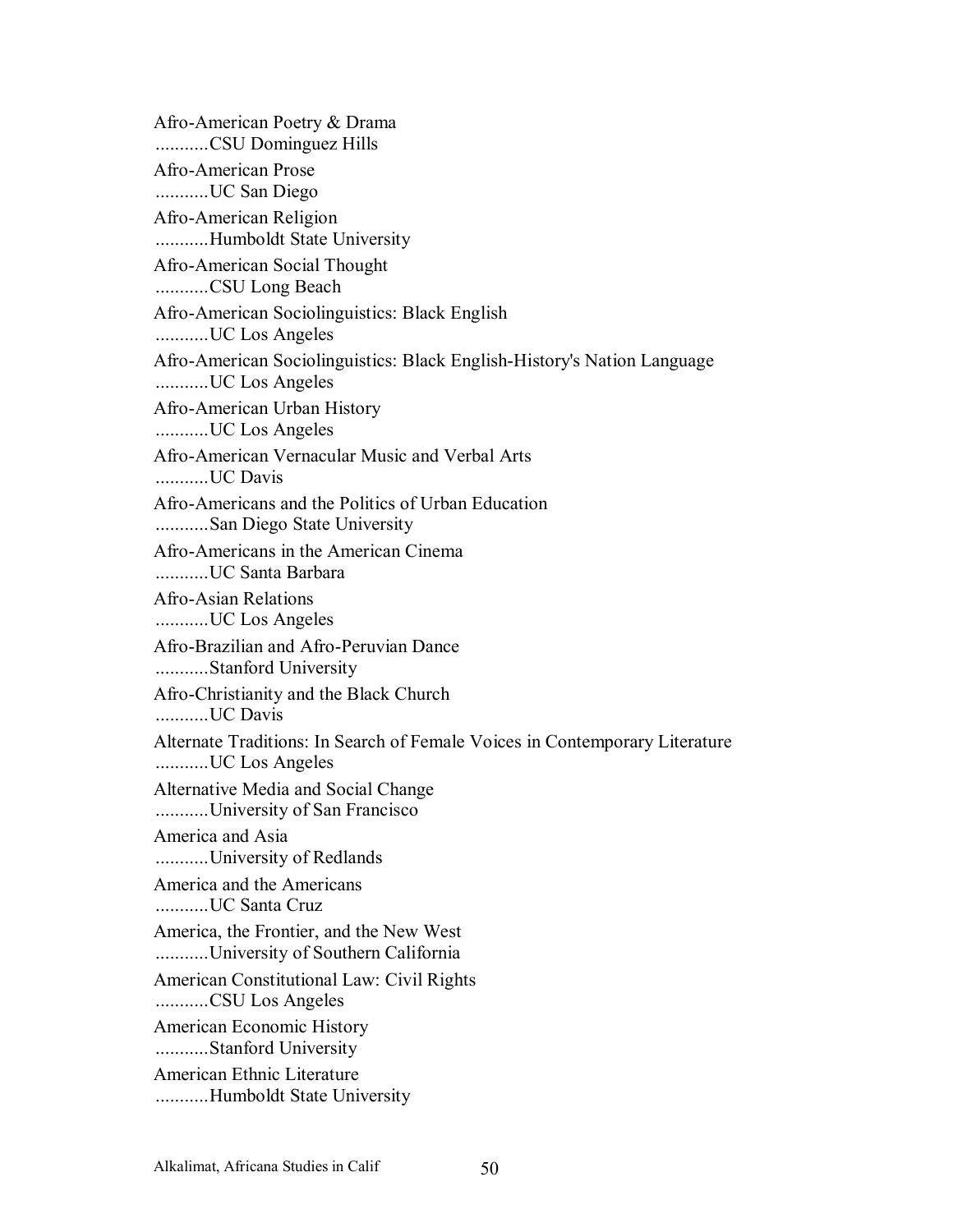American Families, Honors ...........University of the Pacific American Indian History ...........CSU Fresno American Indian History to 1900 ...........Mills College American Indian Law ...........CSU Fresno American Indian Policy in the Twentieth Century ...........UC Riverside American Indian Religion ...........CSU Fresno American Indian Religions and Philosophy ...........CSU Fullerton American Indian Women ...........CSU Fullerton American Indian Women in the U.S. ...........Mills College American Literature and Politics From the Great Depression to Post Modern ...........Claremont Graduate University American Musical Theater ...........UC Santa Cruz American Political Institutions: A Black Perspective ...........CSU Northridge American Politics and the African American Community ...........City College of San Francisco American Sign Language ...........UC San Diego American Slave Communities in Comparative Perspective ...........UC San Diego American Social Problems ...........Los Angeles Valley College American Studies and Cultural Studies ...........UC Santa Cruz An Interdisciplinary Study of American Culture ...........Solano Community College Analyses of Racism and Social Policy in the United States ...........UC Santa Barbara Ancient African Civilizations ...........CSU Long Beach Ancient Egypt ...........San Francisco State University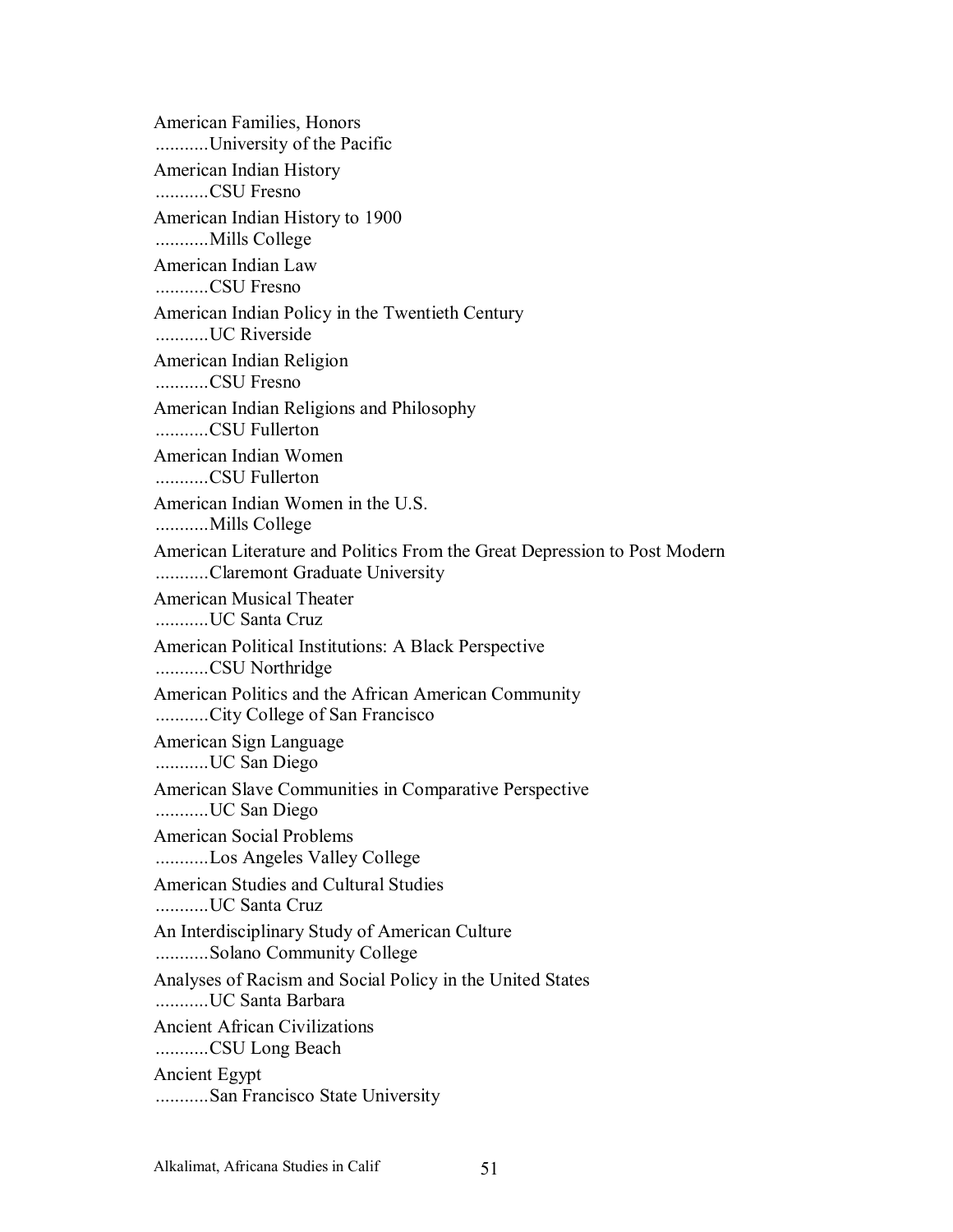Ancient Egyptian Ethical Thought ...........CSU Long Beach Anthropological Approaches to Religion ...........Stanford University Anthropological Theory ...........University of La Verne Anthropology and Art ...........Stanford University Anthropology of Blackness ...........San Francisco State University Applied Application and Software Skills ...........San Diego Miramar College Apprentice Teaching in Ethnic Studies ...........UC San Diego Architecture and Diversity ...........City College of San Francisco Art and Music of Africa ...........CSU Fresno Art Histories of Africa and the African Diaspora ...........Claremont McKenna College Art Histories of Africa and the African Diaspora ...........Scripps College Art, Myth and Religion ...........San Francisco State University Asian & Latina Immigrant Workers in the Global Economy ...........UC San Diego Asian American Cultural Images ...........California Polytechnic State University Asian American Families ...........CSU Stanislaus Asian American Family and Culture ...........UC Riverside Asian American Family Patterns ...........CSU East Bay Asian American Film and Video ...........UC Riverside Asian American History ...........UC Riverside Asian American Images in the Arts and Media ...........CSU Stanislaus Asian American Literature: A Historical Survey ...........UC Riverside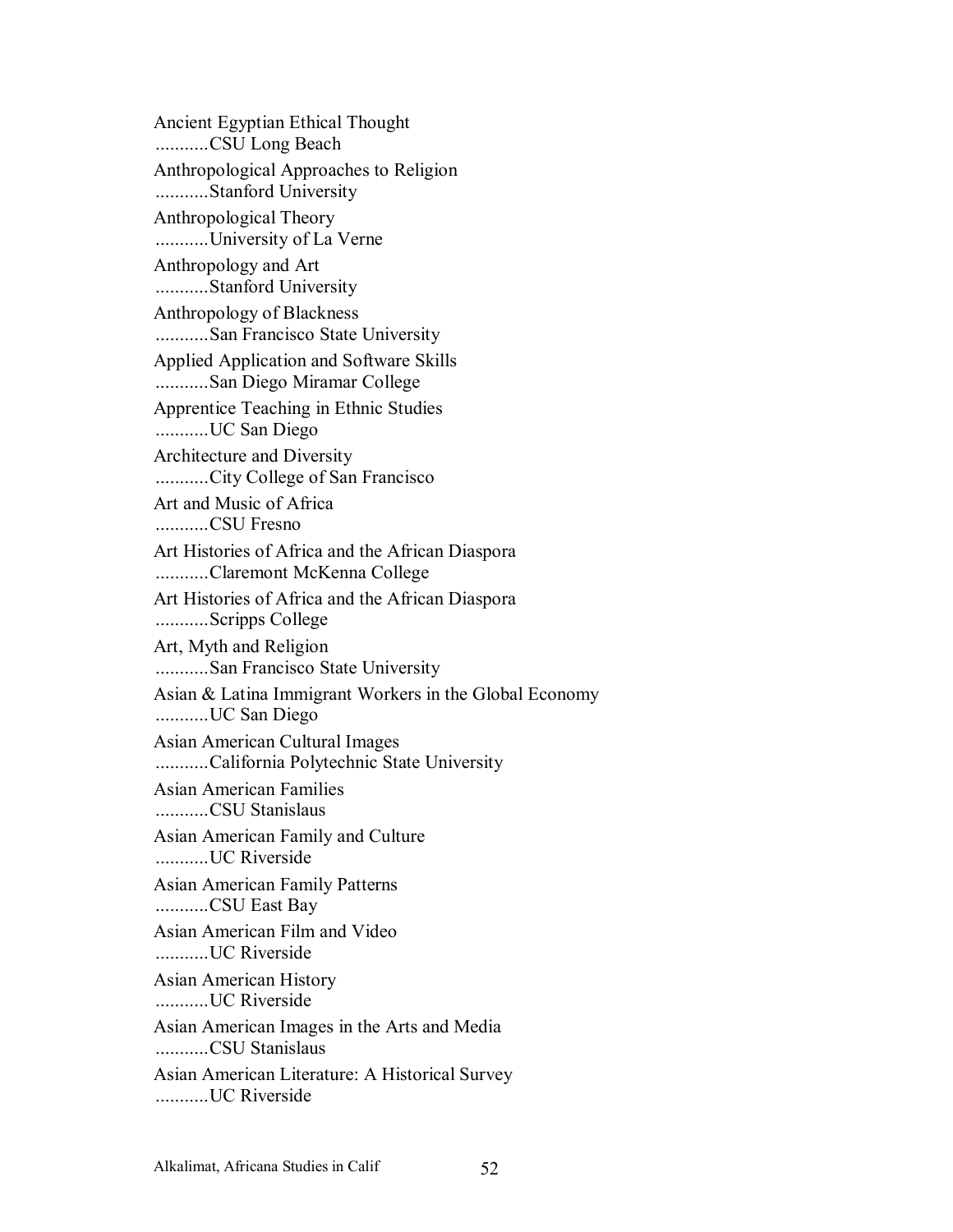Asian American People Through Their Literature ...........UC Riverside Asian American Studies ...........Humboldt State University Asian American Women ...........UC Riverside Asian American Women and Men ...........CSU East Bay Asian Americans in Education ...........CSU Stanislaus Asian Diaspora: Historical, Contemporary, and Comparative Perspectives ...........UC Riverside Asian/Filipino American Literature ...........CSU East Bay Asian/Pacific American and Asian Diasporic Literature ...........Mills College Asian/Pacific American Women Writers ...........Mills College Asian-American Culture and Identity ...........UC San Diego Asian-American History ...........UC San Diego Asian-American Literature ...........UC San Diego Asian-American Politics ...........UC San Diego Aspects of African American Culture ...........UC Santa Cruz Aspects of Asian American Literature/Culture ...........UC Santa Cruz Basic Comp & Reading I ...........City College of San Francisco Basic Comp & Reading II ...........City College of San Francisco Beg African-Haitian Dance ...........City College of San Francisco Beginning Amharic ...........Stanford University Beginning Arabic ...........Stanford University Beginning Bambara ...........Contra Costa College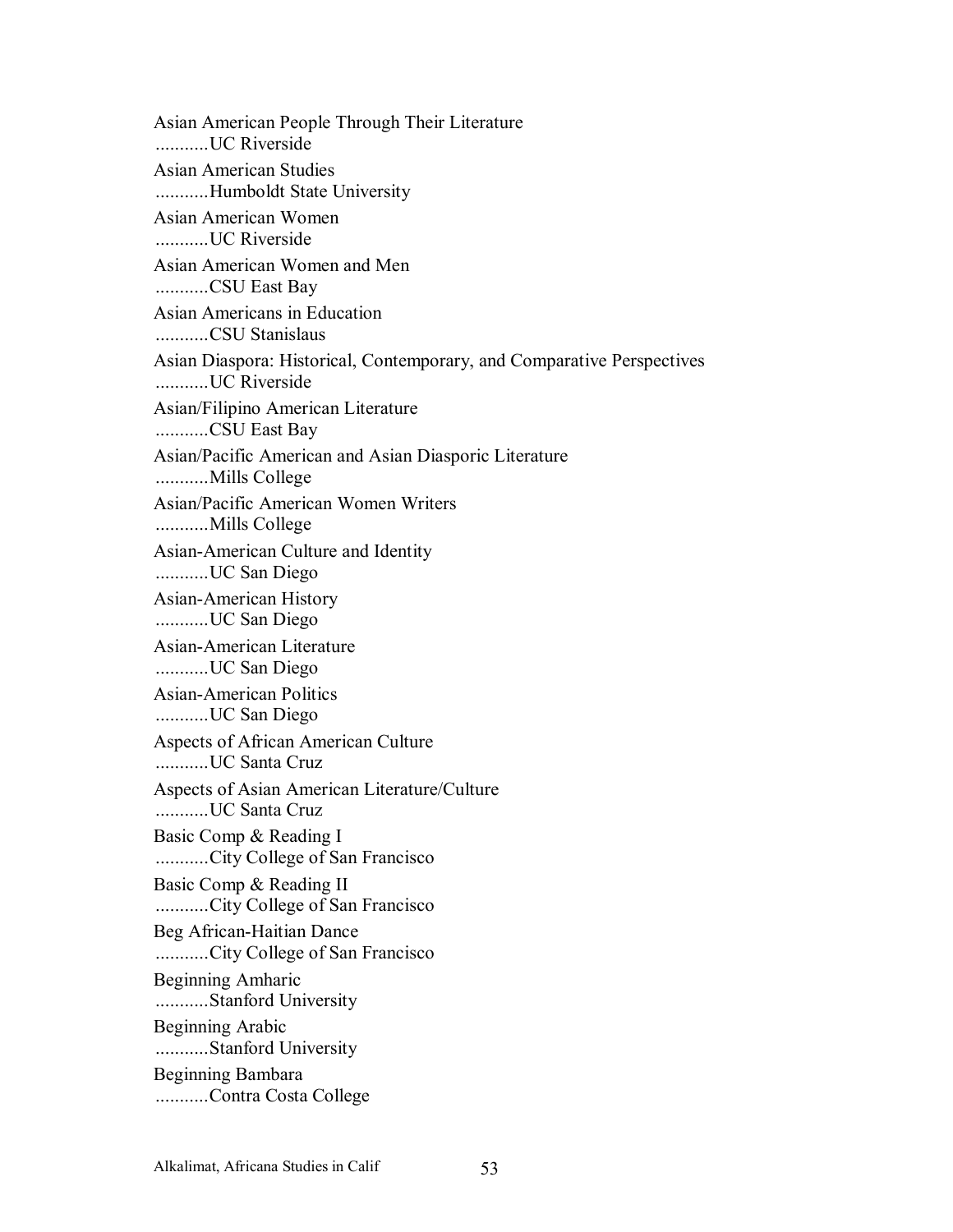Beginning Fulani ...........Stanford University Beginning Hausa ...........Stanford University Beginning Hip-Hop Dance ...........City College of San Francisco Beginning Igbo ...........Stanford University Beginning Jazz Dance ...........City College of San Francisco Beginning Luganda ...........Stanford University Beginning Swahili ...........Stanford University Beginning Tap Dance ...........City College of San Francisco Beginning Twi ...........Stanford University Beginning Wolof ...........Stanford University Beginning Yoruba ...........Stanford University Beginning Zulu ...........Stanford University Bilingual Communication ...........UC San Diego Bilingual Communities in the USA ...........UC San Diego Bilingualism in the African American Community ...........CSU Northridge Biracial and Multiracial Identity in the U.S. ...........CSU Sacramento Black Aesthetics and the Politics of (Re)presentation ...........Claremont McKenna College Black Aesthetics and the Politics of (Re)presentation ...........Scripps College Black African and Black European Film and Video ...........UC Davis Black American Intellectual Thought ...........CSU Fullerton Black and Male in the United States ...........UC Berkeley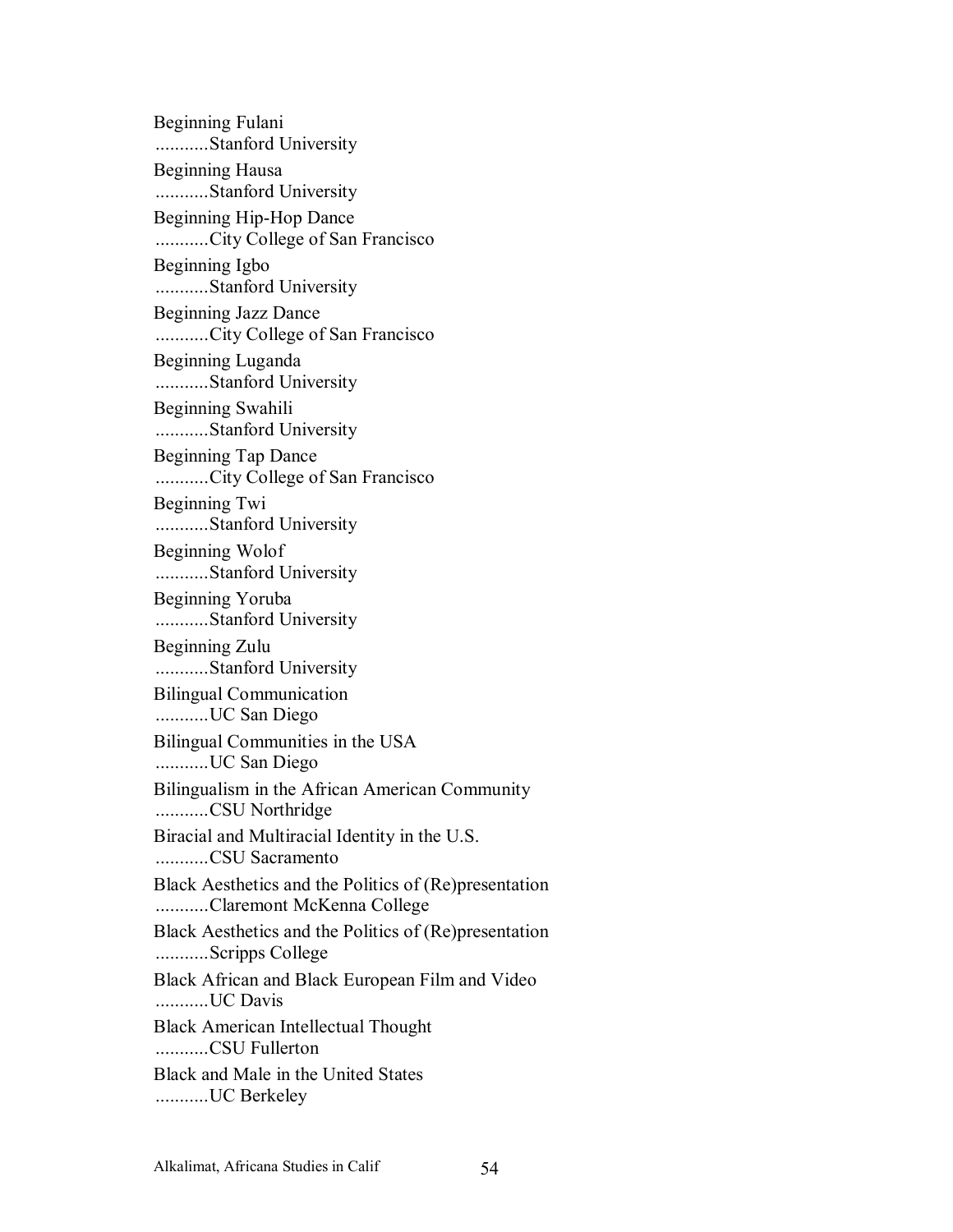Black and Non-Black Interpersonal Relations ...........San Diego State University Black Art in America ...........UC Riverside Black Arts and Humanities ...........San Francisco State University Black Authors/Directors, White Novels/Hollywood Films ...........Scripps College Black Child Development ...........San Diego State University Black Child Development ...........San Francisco State University Black Children in Public School ...........CSU Long Beach Black Christian Church ...........UC Davis Black Cinema ...........City College of San Francisco Black Communities: Class/Status/Power ...........CSU Dominguez Hills Black Consumer Psychology ...........San Diego State University Black Creative Arts ...........San Francisco State University Black Cultures and Personalities ...........San Francisco State University Black Dance Experience ...........San Francisco State University Black Diaspora ...........San Francisco State University Black Documentary ...........UC Davis Black Documentary: Theory and Practice ...........UC Davis Black Experience in the U.S. ...........University of La Verne Black Experience Through Film ...........Contra Costa College Black Family Studies ...........San Francisco State University Black Feminism ...........CSU Los Angeles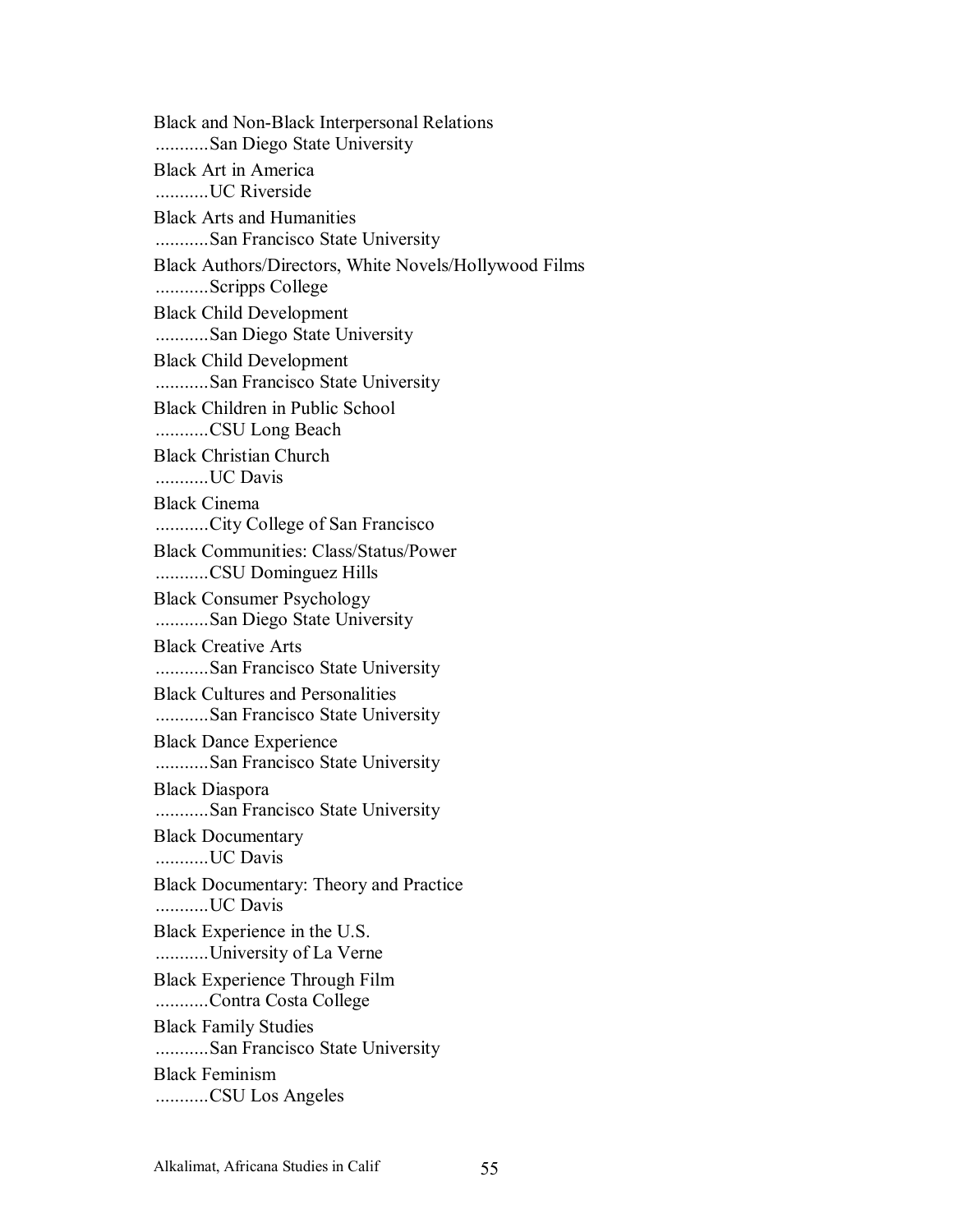Black Feminist Thought ...........UC Santa Barbara Black Feminist Thought and Practice ...........UC Santa Cruz Black Fiction ...........San Francisco State University Black Gods: Spirituality in the New World ...........UC Riverside Black History, 1492-1877 ...........San Diego State University Black Icons in the 20th Century: Diaspora, Masculinity and Representation ...........Claremont McKenna College Black Images in American Film, TV and the Print Media ...........San Jose State University Black Images in Popular Culture ...........UC Davis Black Images in the Mass Media ...........CSU Long Beach Black Images in Western Literature ...........San Diego State University Black Images on the Silver Screen ...........CSU Northridge Black in America: Assimilation Versus Separation ...........UC Irvine Black in the West ...........UC Los Angeles Black Indians in the Americas ...........San Francisco State University Black Intellectuals ...........UC Davis Black Intellectuals in the 20th Century ...........UC San Diego Black Internationalism ...........UC Irvine Black Involvement in Scientific Development ...........San Francisco State University Black Journalism ...........San Francisco State University Black Juvenile ...........CSU Long Beach Black Language in America ...........CSU Long Beach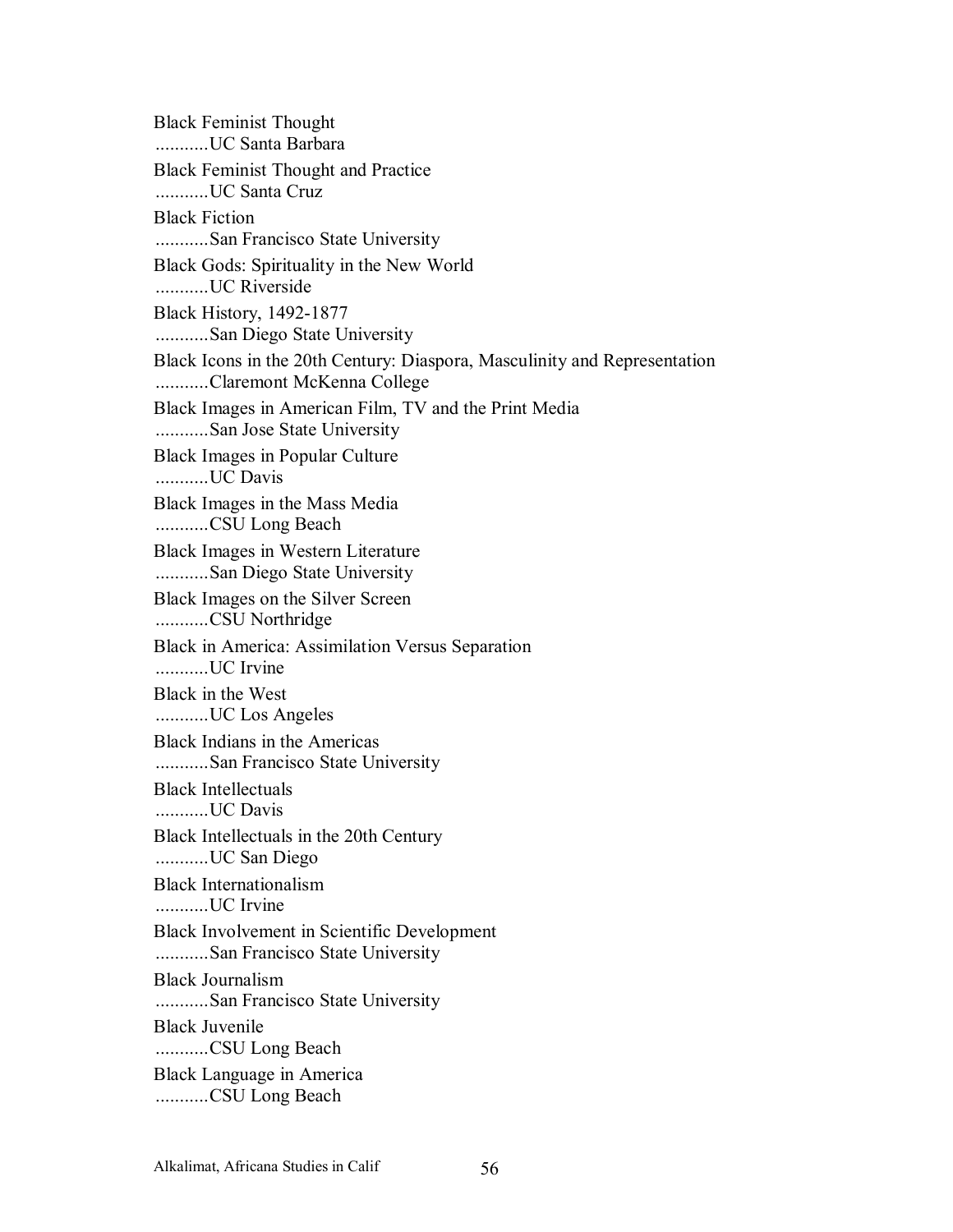Black Literature ...........CSU East Bay Black Literature ...........San Francisco State University Black Literature of the World ...........San Diego State University Black Male and Female Relationships ...........Contra Costa College Black Male and Female Relationships ...........CSU Long Beach Black Marxism ...........UC Santa Barbara Black Men and Women Athletes: The Quest for Glory ...........San Francisco State University Black Music ...........San Diego Mesa College Black Music/Black Texts: Communication and Cultural Expression ...........UC San Diego Black Music/Musicians in American Culture ...........UC Berkeley Black Nationalism ...........UC Berkeley Black Nationalism ...........UC San Diego Black On-Line: Cyberspace, Culture, and Community ...........San Francisco State University Black Oral Expression and Interpretation ...........San Diego Mesa College Black Oratory ...........San Francisco State University Black People and the American Experience ...........San Francisco State University Black People in Twentieth Century America ...........Santa Ana College Black Philosophy ...........San Francisco State University Black Poetry ...........San Francisco State University Black Political Economy ...........CSU Los Angeles Black Political Life in the United States ...........UC Berkeley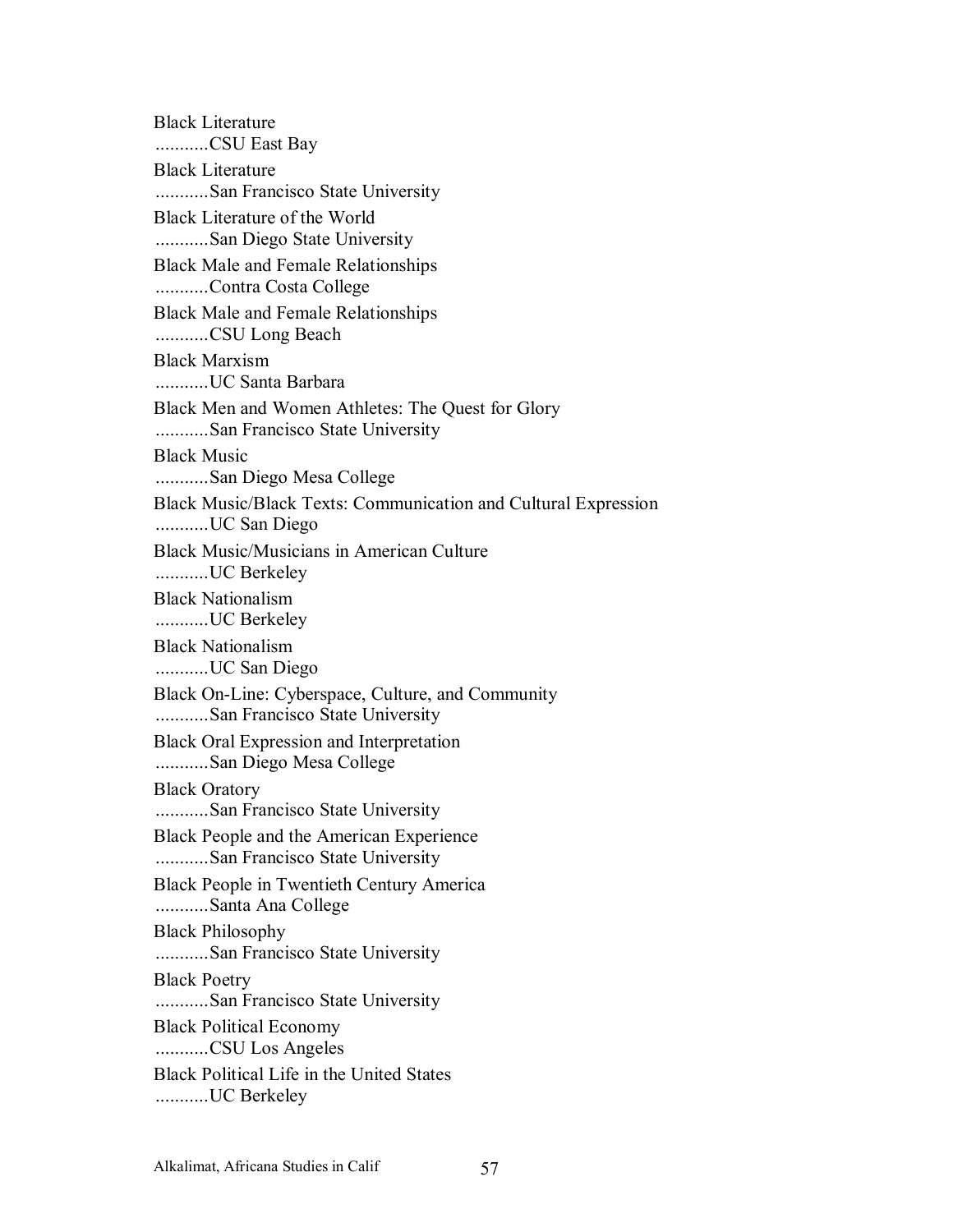Black Political Participation in America ...........San Diego State University Black Political Thought ...........CSU Fullerton Black Political Thought ...........CSU Sacramento Black Politics ...........CSU Dominguez Hills Black Politics ...........CSU Fullerton Black Politics and Protest 1885-1941 ...........UC San Diego Black Politics and Protest in the Early 20th Century ...........UC San Diego Black Politics and Protest Since 1941 ...........UC San Diego Black Politics and Protest Since WWII ...........UC San Diego Black Politics in the American Political System ...........University of Southern California Black Politics, Mass Movements and Liberation Themes ...........San Francisco State University Black Popular Music in America ...........UC Santa Barbara Black Protest Tradition ...........UC Irvine Black Psychology ...........CSU Northridge Black Psychology ...........San Diego Mesa College Black Psychology ...........San Francisco State University Black Queer Narrative, Autobiography, and Documentary ...........Claremont McKenna College Black Queer Narrative, Autobiography, and Documentary ...........Scripps College Black Radicals and the Radical Tradition ...........UC Santa Barbara Black Religion ...........CSU Long Beach Black Religion ...........San Francisco State University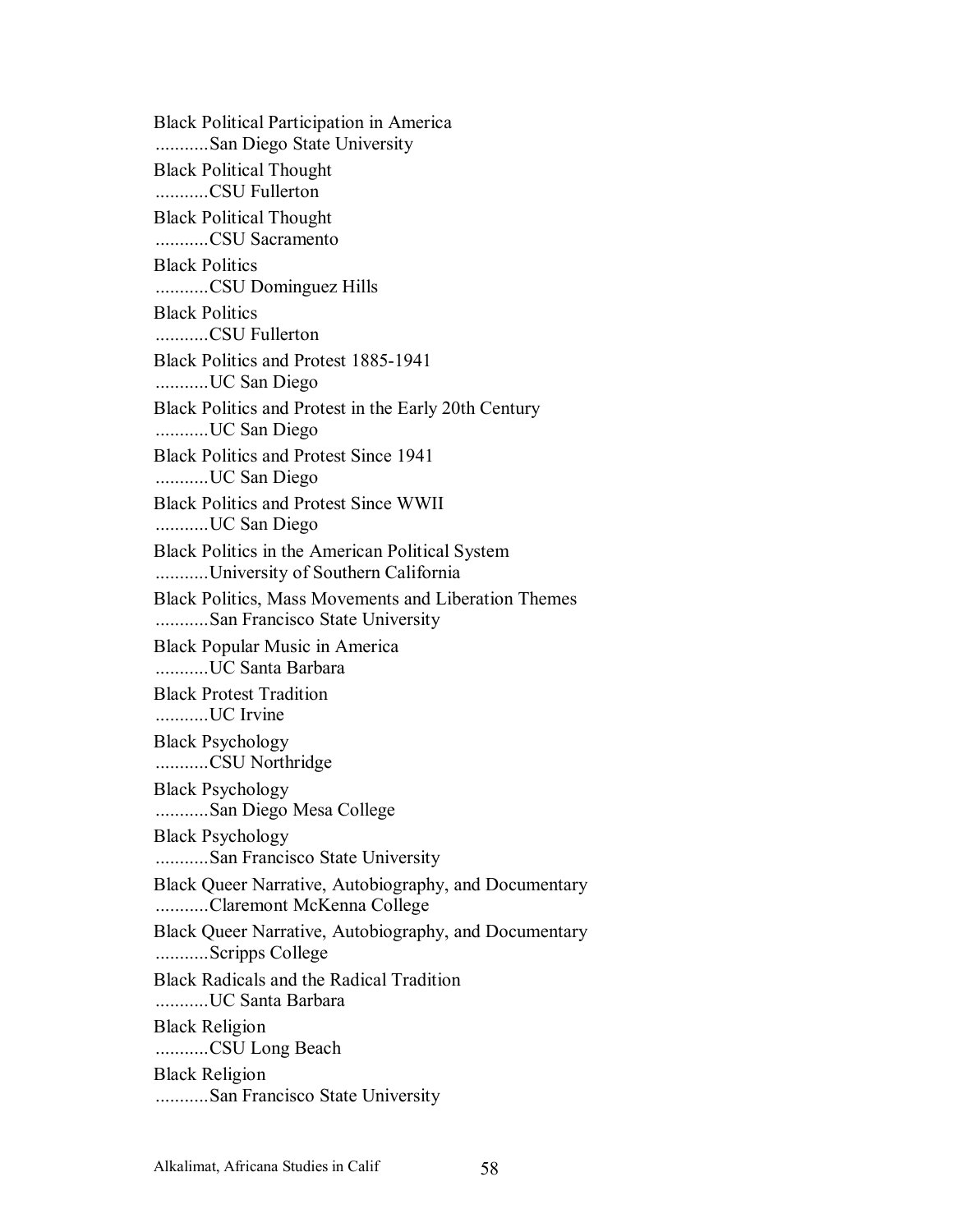Black Religion in America ...........University of Southern California Black Social and Political Thought ...........UC Davis Black Social Sciences ...........San Francisco State University Black Social Stratification ...........CSU San Bernardino Black Song and Poetry ...........Contra Costa College Black Studies ...........San Diego Mesa College Black Studies Senior Seminar ...........Pitzer College Black Studies Senior Seminar ...........Scripps College Black Theater Workshop ...........San Jose State University Black Theater Workshop ...........UC Berkeley Black Theatre ...........CSU Long Beach Black Tradition in Amer Dance ...........City College of San Francisco Black Women and Feminism ...........CSU San Bernardino Black Women Feminism(s) and Social Change ...........Claremont McKenna College Black Women Feminism(s) and Social Change ...........Scripps College Black Women in America ...........CSU Fullerton Black Women in America ...........CSU Sacramento Black Women in Literature & the Media ...........San Diego Mesa College Black Women Leaders in Thought and Politics ...........CSU Los Angeles Black Women Writers ...........UC Santa Barbara Black Women Writers: Race, Culture and Life Cycle in Cross-Cultural Perspective ...........San Jose State University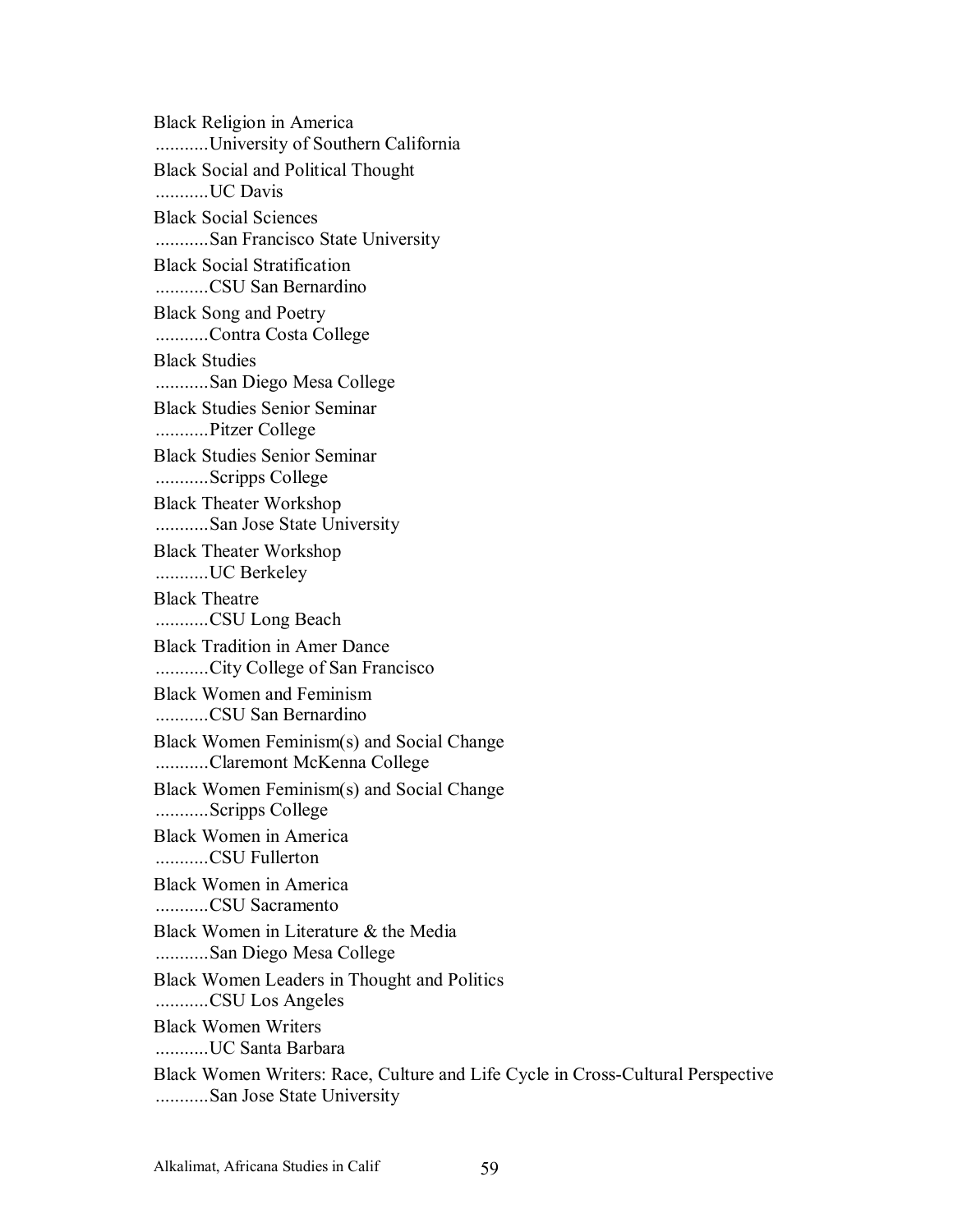Black Women: Myth and Reality ...........San Diego State University Black World News Practicum ...........CSU Northridge Black Writes Workshop ...........CSU Long Beach Blacks and Party Politics ...........CSU Long Beach Blacks and the Criminal Justice System ...........CSU East Bay Blacks and Western Civilization ...........UC Santa Barbara Blacks in America: Assimilation Versus Separation ...........UC Riverside Blacks in the American Justice System ...........San Diego State University Blacks in the Americas ...........CSU East Bay Blacks in the Arts ...........San Diego State University Blacks in the Caribbean ...........San Francisco State University Blacks in the Media ...........UC Santa Barbara Blacks in the Performing Arts ...........CSU Fullerton Blacks in the United States ...........CSU East Bay Blacks in U.S. Politics and Society ...........San Jose State University Blacks in Urban America ...........San Francisco State University Bledi, Bledi: North African Youth and Contested Identities in Urban France: 1970-2004 ...........Stanford University Bloomsbury & Harlem UC Irvine Blues: An Oral Tradition ...........UC San Diego Brazil ...........CSU Los Angeles British Empire Since 1783 ...........UC Los Angeles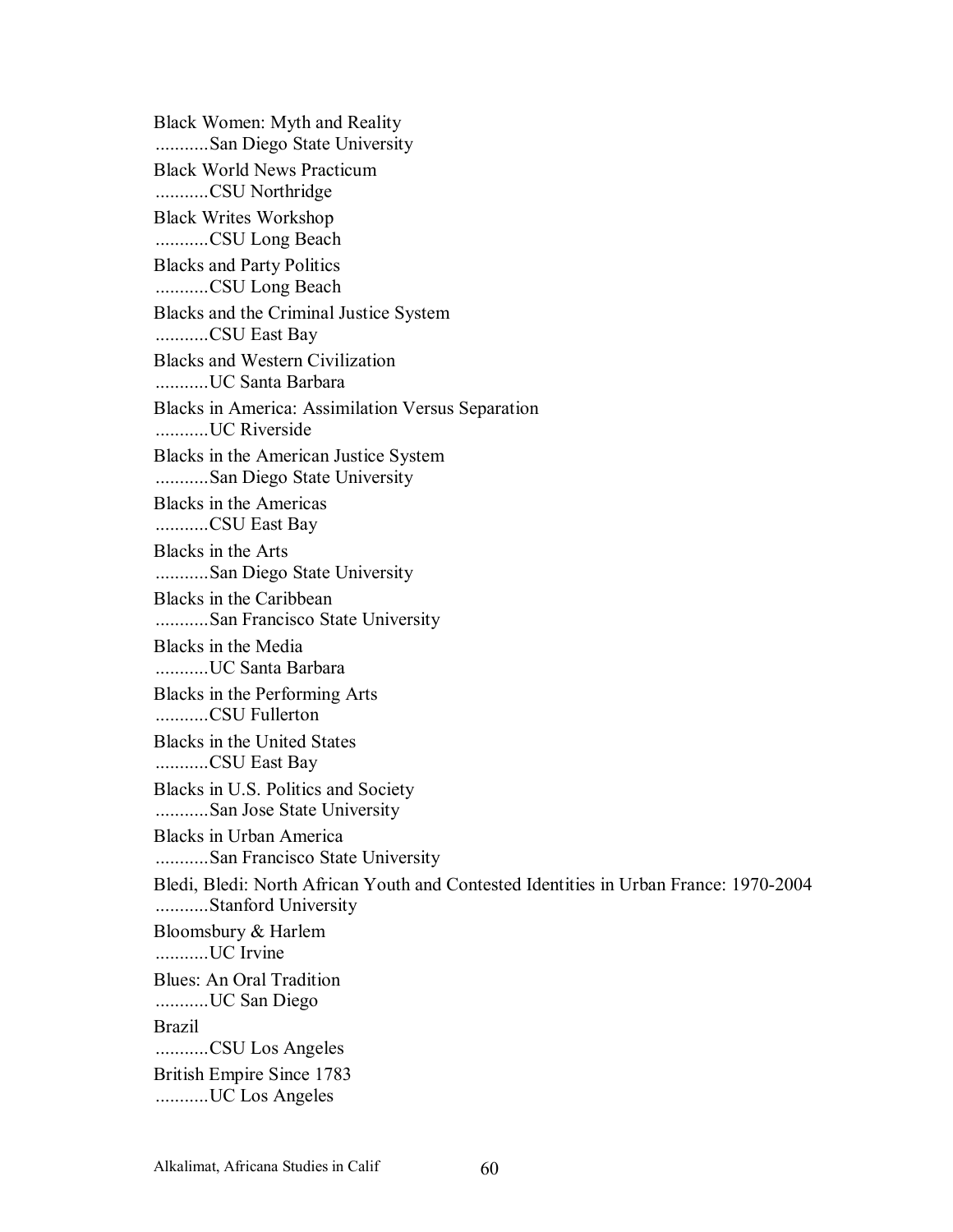Building Pre-Collegiate Skills Through Cultural Pride ...........Contra Costa College California ...........University of Redlands California and the Californians ...........UC Santa Cruz California Ethnic Experience ...........CSU Stanislaus California Indian History ...........UC Riverside California Politics ...........University of Redlands Caribbean America: Transplanted West Indians and the Black Immigrant Experience ...........UC Riverside Caribbean Cultural History ...........UC Berkeley Caribbean Culture and Society ...........UC Riverside Caribbean History ...........CSU Los Angeles Caribbean History ...........Pitzer College Caribbean Literature ...........Pitzer College Caribbean Literature ...........San Diego State University Caribbean Literature ...........CSU Los Angeles Caribbean Literature by Women Authors ...........UC Berkeley Caribbean Societies and Cultures ...........UC Berkeley Caribbean Society and Culture ...........Claremont McKenna College Caribbean Society and Culture ...........Scripps College Celluloid Native: American Indians in Film ...........Mills College Chicana/o California: A Social and Cultural History ...........UC Riverside Chicana/o Literature and Film ...........UC Santa Cruz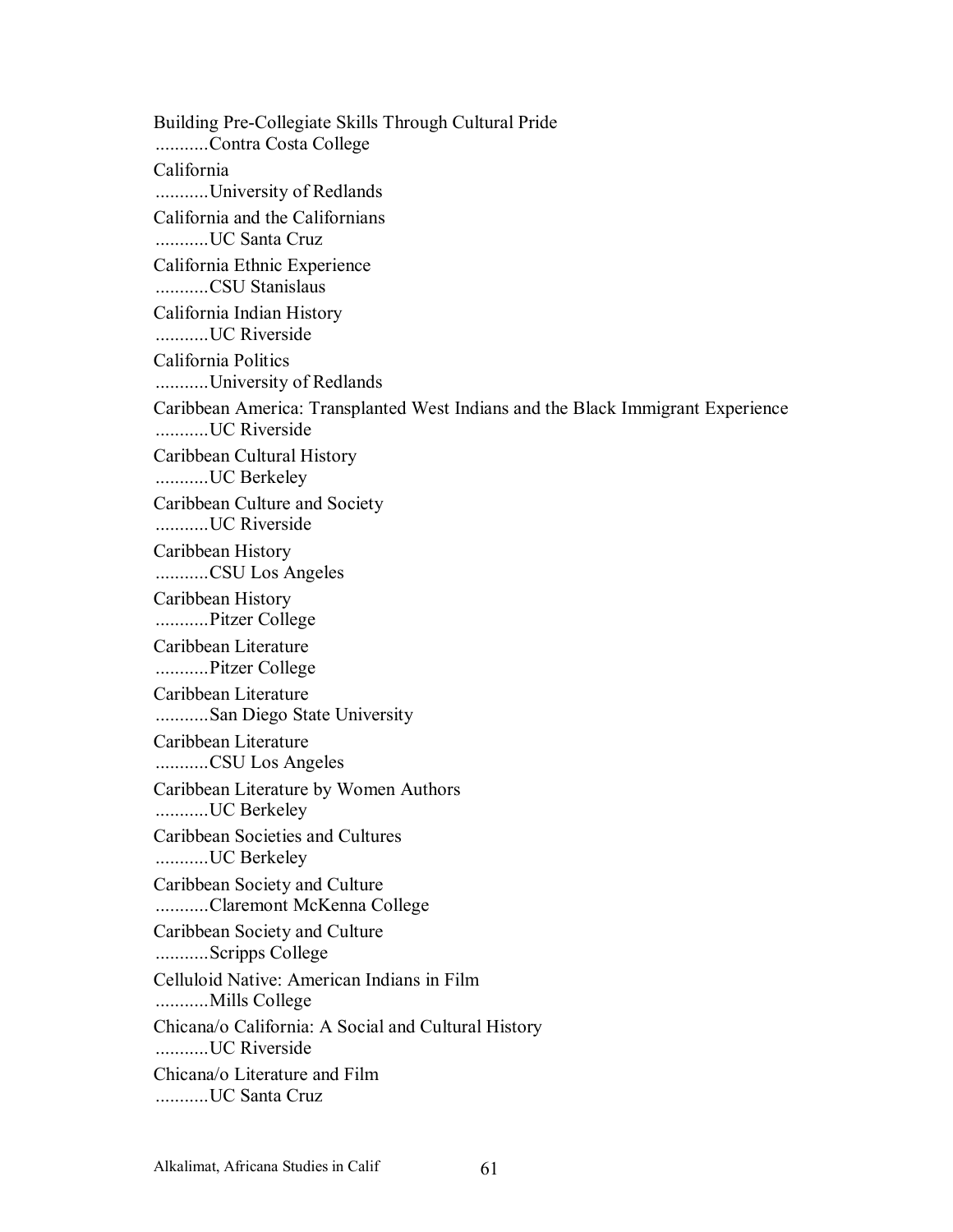Chicana/o Thought ...........CSU Stanislaus Chicano Contemporary Issues ...........UC Riverside Chicano Culture & Society in America ...........Humboldt State University Chicano Dramatic Literature ...........UC San Diego Chicano Literature in English ...........UC San Diego Chicano Poetry ...........UC San Diego Chicano Political History: Nineteenth and Twentieth Centuries ...........UC Riverside Chicano Politics in Comparative Perspectives ...........UC Riverside Chicano Sociology ...........UC Riverside Chicano/a and Latino/a Poetry ...........UC San Diego Chicano/a Literature ...........University of Redlands Chicano/a Non-Fiction Literature ...........California Polytechnic State University Chicanos and Popular Music in the Twentieth Century: From Pachuco Boogie to Latin Jazz ...........UC Riverside Chicanos in Education ...........CSU Stanislaus China and the United States ...........CSU Stanislaus Chinese & Japanese Americans ...........Humboldt State University Christianity and Culture (special emphasis on African-American religion) ...........Pepperdine University Christianity in Africa ...........Scripps College Civil Rights and Human Rights Law ...........Sonoma State University Civil Rights and the Law ...........CSU Long Beach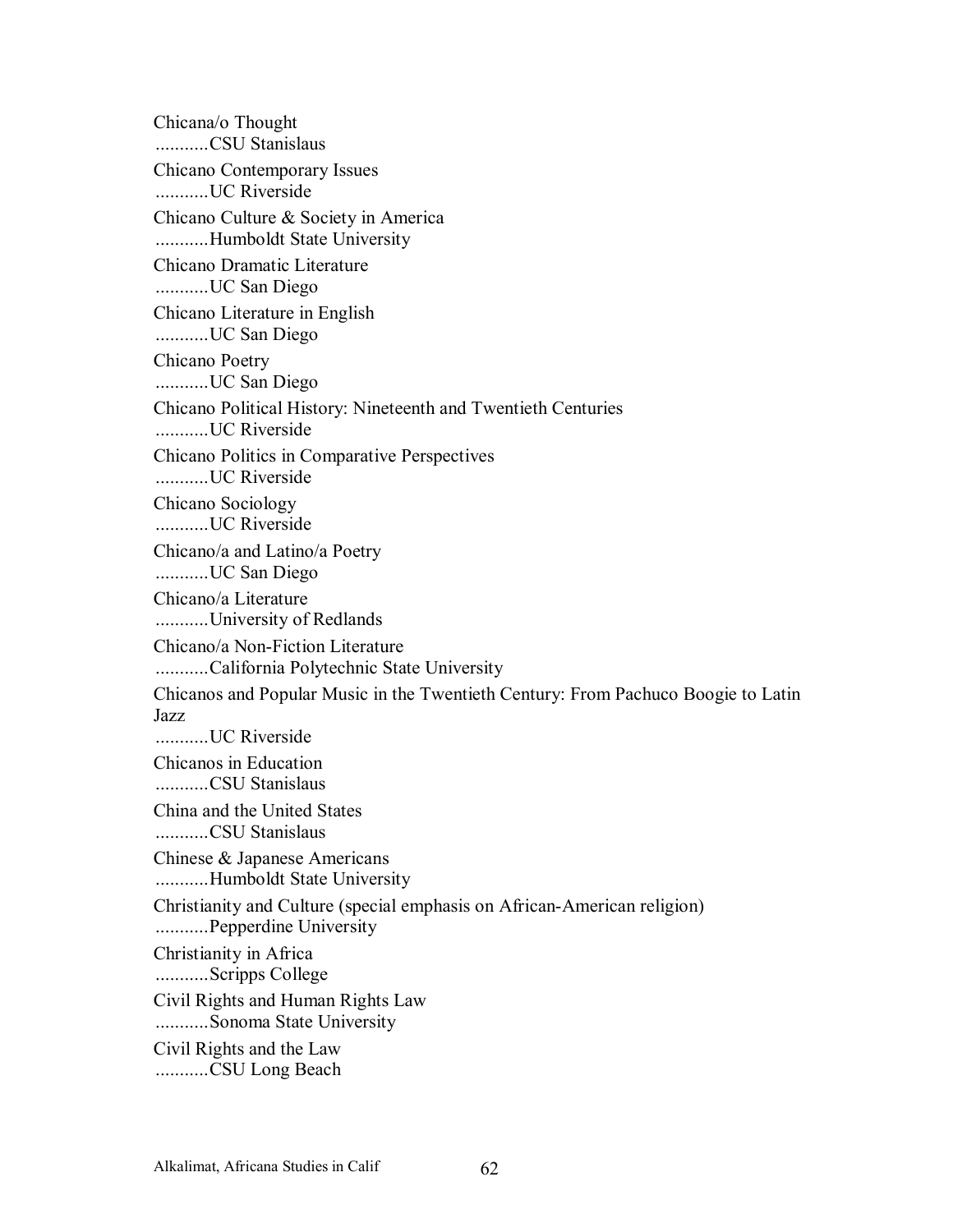Civil Rights in the US ...........CSU Los Angeles Civil Rights Movement and Education ...........San Francisco State University Civil Rights Movement in the Modern Era ...........Claremont McKenna College Civil Rights Movement in the Modern Era ...........Scripps College Civil War and Reconstruction ...........University of Redlands Class and Inequality ...........University of Redlands Class, Race/Ethnicity and Gender ...........CSU Los Angeles Classical African Civilization ...........CSU Northridge Classical African Civilizations ...........Merritt College Co-Curricular Activities ...........CSU Sacramento College Success ...........City College of San Francisco Colloquium African History ...........UC Los Angeles Colloquium in African Origins ...........San Jose State University Colloquium in Ethnic Studies ...........UC Riverside Colonial Latin America ...........CSU Stanislaus Colonialism in Africa ...........CSU Northridge Colonialism, Slavery, and African American Life Before 1865 ...........UC Berkeley **Coltrane** ...........CSU Northridge Communication and the Community ...........UC San Diego Communications and Community Action ...........San Diego State University Community Development ...........CSU East Bay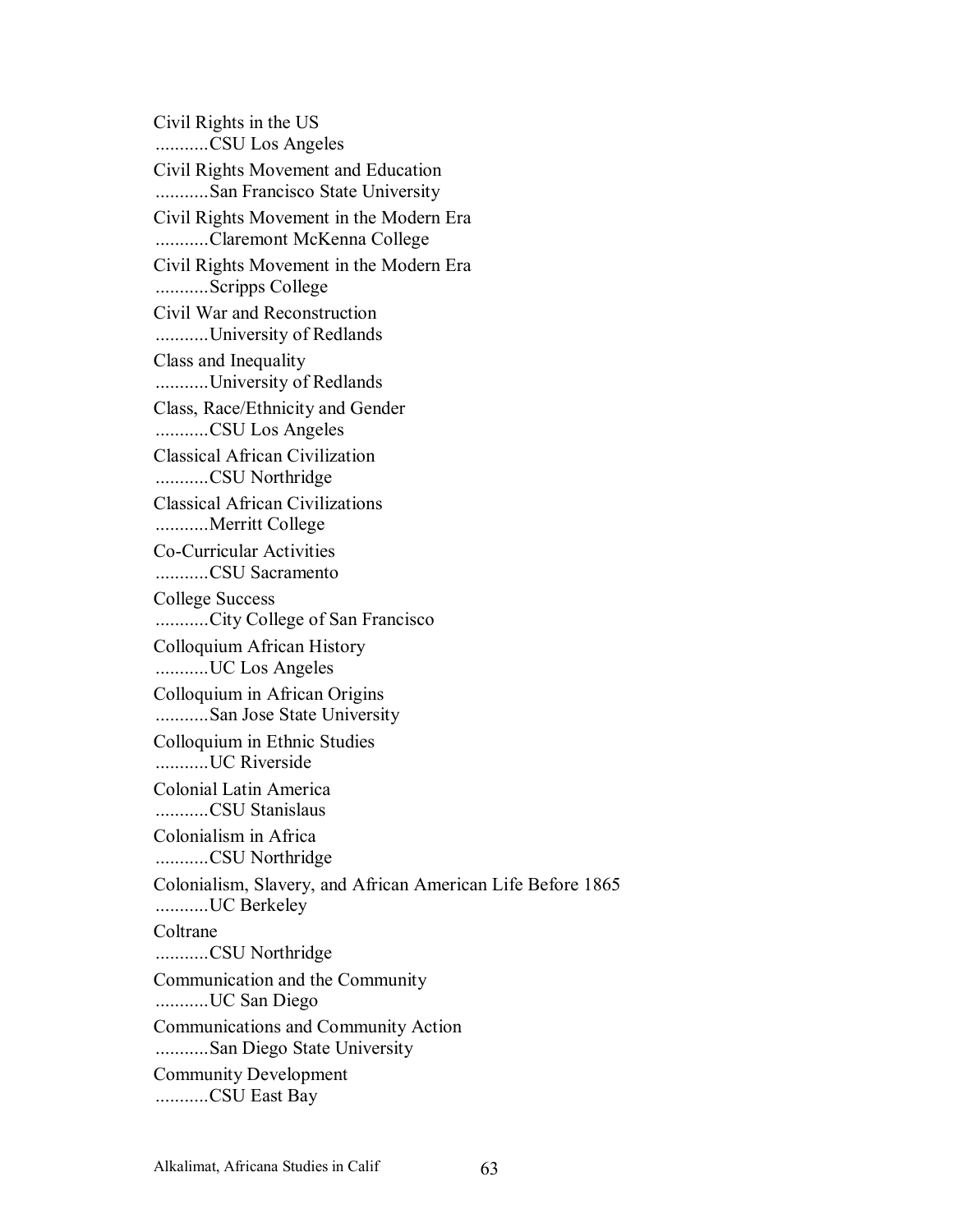Community Involvement Program ...........Sonoma State University Community Service Learning ...........San Francisco State University Comparative Asian-American History, 1850-1965 ...........UC San Diego Comparative Culture and Form: the U.S. and the Philippines ...........UC Santa Cruz Comparative Democratic Development ...........Stanford University Comparative Diaspora Studies ...........CSU Los Angeles Comparative Ethnic Literature ...........UC San Diego Comparative Ethnic Literature and Cultural Production ...........Mills College Comparative Ethnic Studies ...........CSU Los Angeles Comparative Fictions of Ethnicity ...........Stanford University Comparative Filipino & Vietnamese American Identities and Communities ...........UC San Diego Comparative History: Afro-American and African Heritage ...........San Diego State University Comparative Media Systems: Latin American and the Caribbean ...........UC San Diego Comparative Minority Politics ...........UC Irvine Comparative Race and Ethnic Relations ...........Mills College Comparative Slavery ...........San Diego State University Composition ...........San Diego State University Comprehensive Exam ...........Humboldt State University Computer Data Analysis ...........University of La Verne Consumer Behavior in the African-American Communities ...........CSU Northridge Contemporary Africa Freshman Seminar ...........Stanford University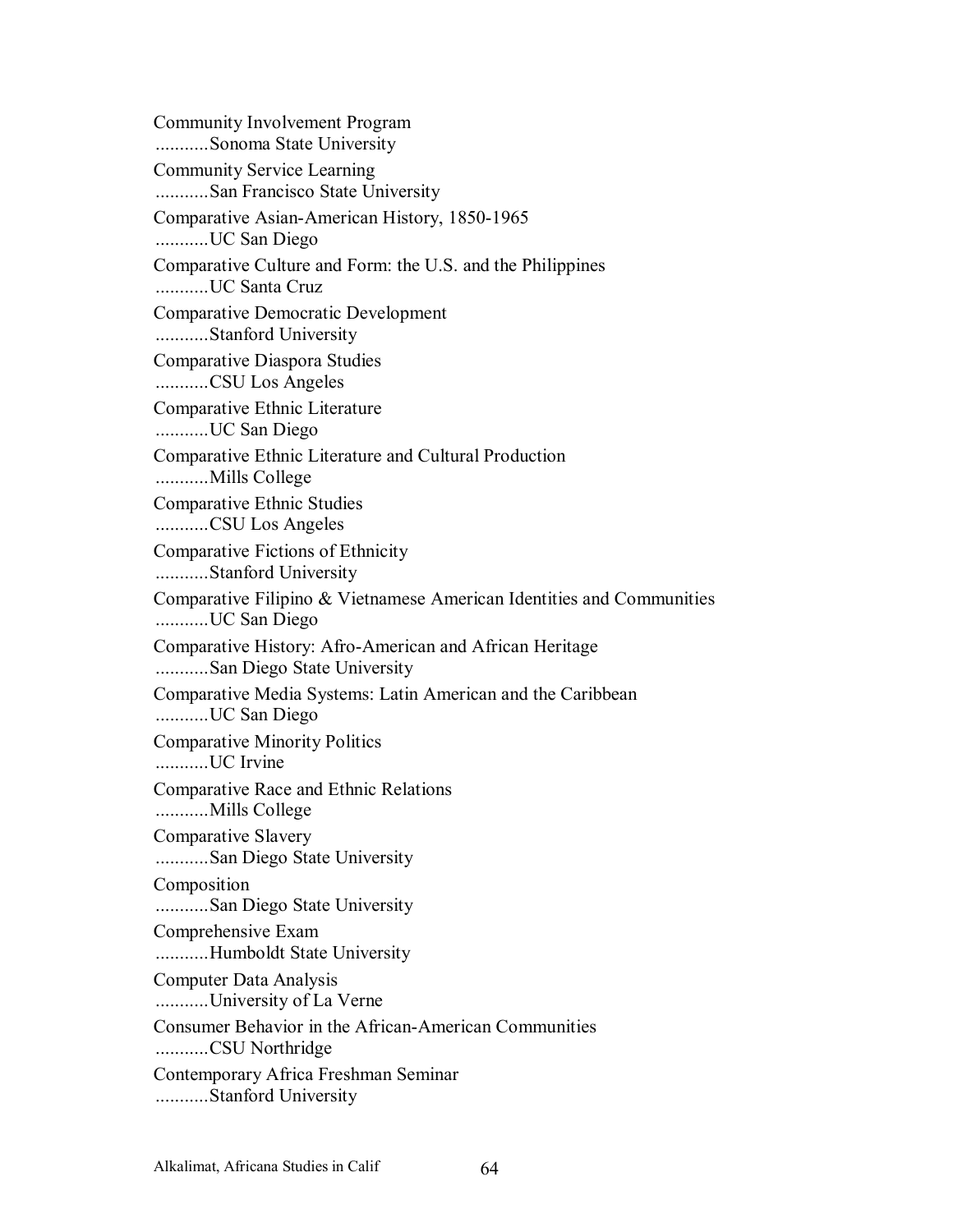Contemporary Africa, 1945 to the Present ...........CSU Stanislaus Contemporary African American Drama ...........UC Berkeley Contemporary African American Experience ...........Ventura College Contemporary African American Fiction ...........City College of San Francisco Contemporary African American Studies ...........CSU Stanislaus Contemporary African American Women Writers ...........CSU East Bay Contemporary African Societies ...........CSU Fresno Contemporary Asian American Studies ...........CSU Stanislaus Contemporary Asian-American History ...........UC San Diego Contemporary Black Cinema ...........City College of San Francisco Contemporary Black Cinema ...........UC Santa Barbara Contemporary Black Female Writers ...........CSU Northridge Contemporary Chicano Studies ...........CSU Stanislaus Contemporary Ethnic America ...........Orange Coast College Contemporary Images of African American Women in Literature ...........UC Berkeley Contemporary Immigration Issues ...........UC San Diego Contemporary Issues in the African American Community ...........CSU Northridge Contemporary Issues in the Asian American Community ...........UC Riverside Contemporary Issues of the Third World Nations ...........CSU Long Beach Contemporary Latin American and Chicano Novels ...........UC Riverside Contemporary Latina Writing in the U.S. ...........UC Riverside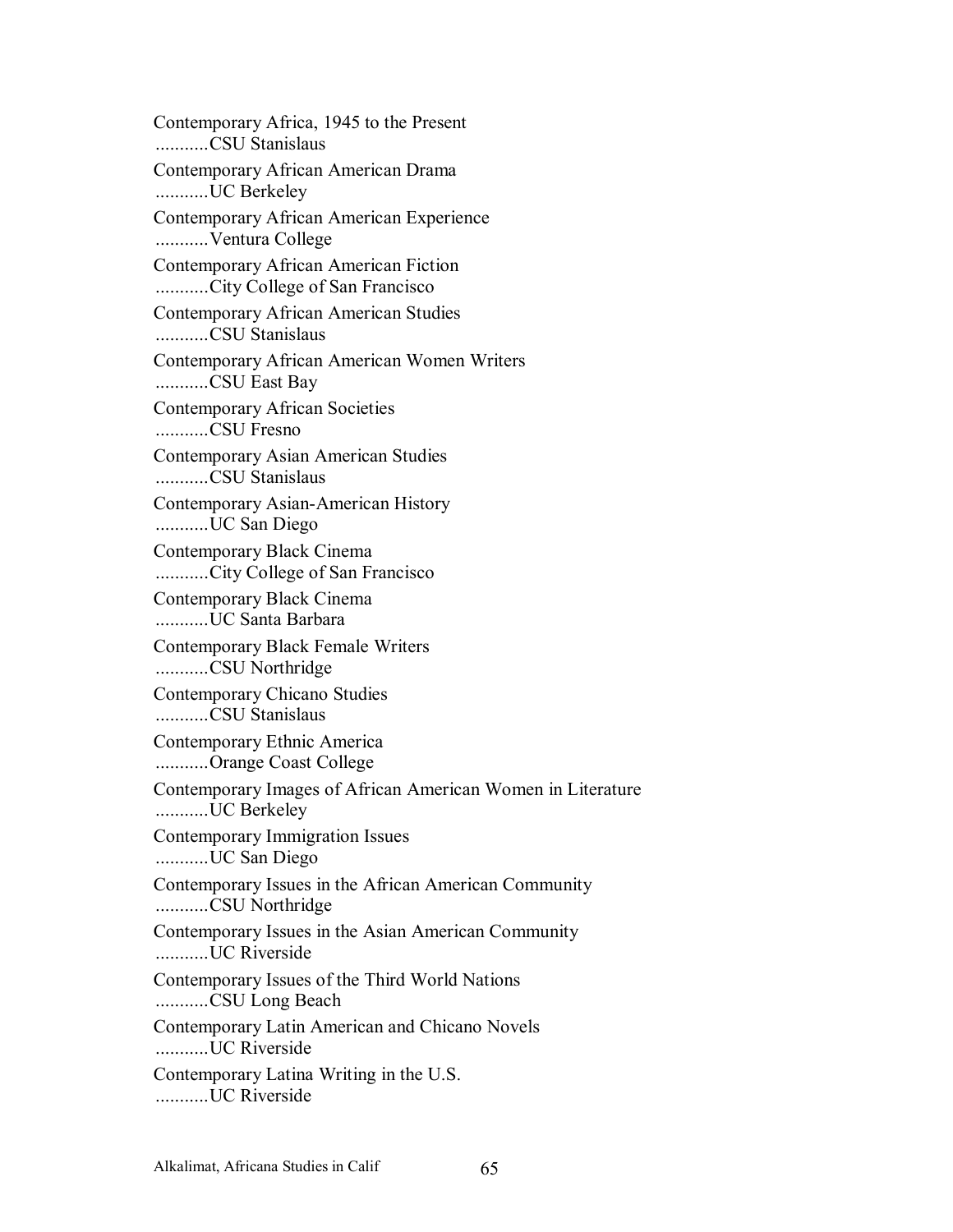Contemporary Latino/a-Chicano/a Cultural Production: 1960 to Present ...........UC San Diego Contemporary Life of the American Indian ...........CSU Fresno Contemporary Native American Life ...........CSU East Bay Contemporary Native American Literature ...........UC Riverside Contemporary Queer Writers of Color ...........Mills College Contemporary Social Problems from a Black Perspective ...........San Diego Mesa College Contemporary Sub-Saharan Africa ...........CSU Los Angeles Controversies in Ethnic Studies ...........UC San Diego Cooperative Education ...........CSU East Bay Cooperative Education ...........CSU Stanislaus Cooperative Education - African-American Studies ...........Los Angeles Valley College Cooperative Education Internship ...........CSU Dominguez Hills Cooperative Education Seminar ...........CSU Dominguez Hills Core Colloquium African History: The Colonial Period ...........Stanford University Core Colloquium: Pre Colonial Africa ...........Stanford University Critical Approaches to Race and Ethnicity ...........University of San Francisco Critical Issues in Asian American Studies ...........UC Riverside Critical Issues in Asian Pacific American Communities ...........UC Riverside Critical Race Theory ...........University of San Francisco Critical Thinking About Race ...........CSU Fresno Critical Thinking and the Black Experience ...........San Francisco State University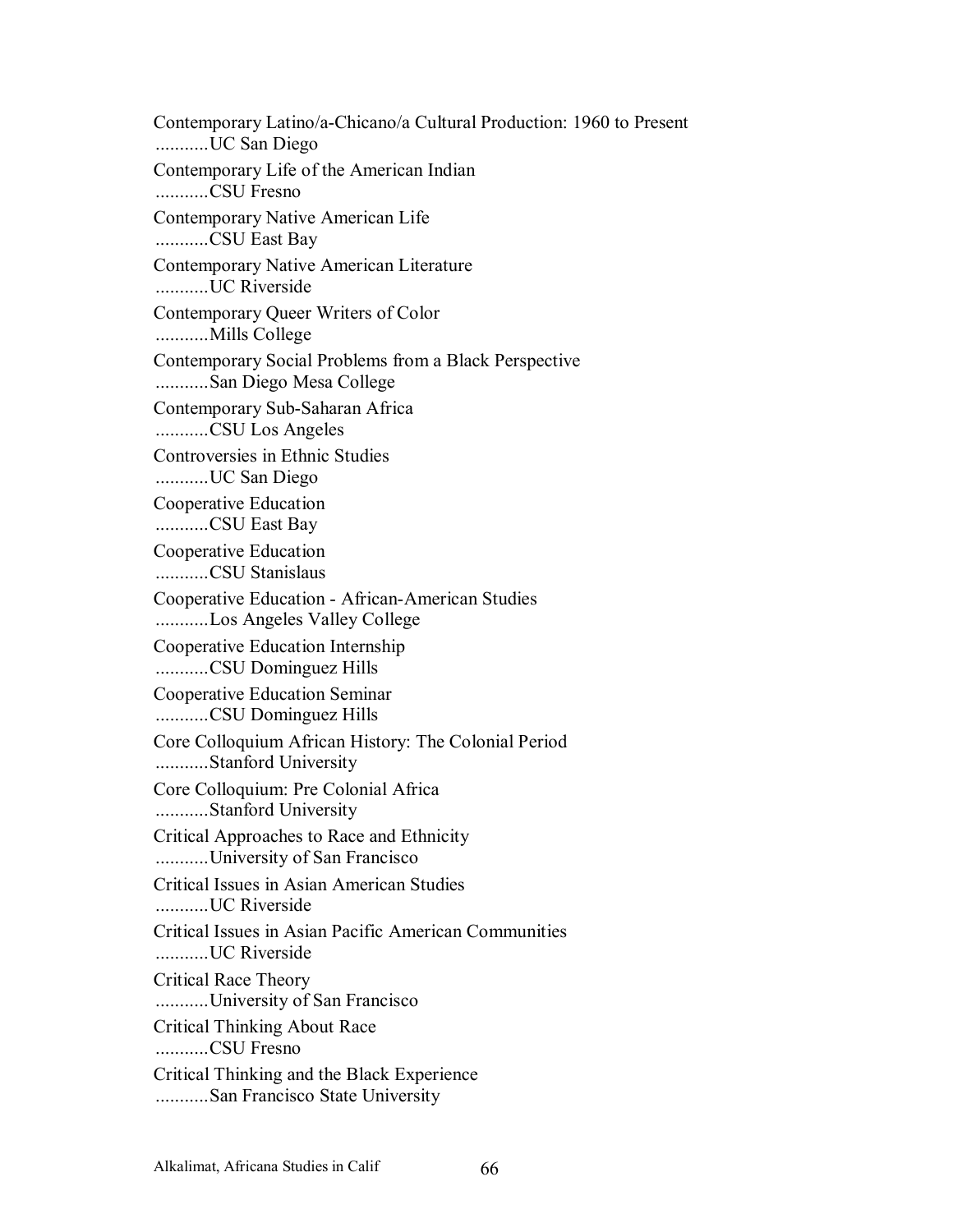Critical Thinking and the Minority Experience ...........CSU Long Beach Crosscultural Aging in America ...........CSU Sacramento Cross-Cultural Psychology ...........University of Redlands Cross-Cultural Research on Urban Gangs ...........University of Southern California Crosscultural Techniques for Teachers: Language Sociocultural Issues in School Settings ...........CSU Stanislaus Cuba and the World ...........CSU Los Angeles Cultural Anthropology ...........Mendocino College Cultural Anthropology ...........University of La Verne Cultural Contact and Exchange ...........UC San Diego Cultural Diversity and the Law ...........University of Southern California Cultural Histories of 20th Century Africa ...........Stanford University Cultural History of Rap ...........UC Los Angeles Cultural Impact of Development ...........CSU Los Angeles Cultural Patterns and African American Identity ...........San Diego State University Cultural Politics in Contemporary Africa ...........UC Davis Cultural Psychology ...........Scripps College Cultural World Views of Native Americans ...........UC San Diego Cultures of the Pan-African Peoples ...........CSU Long Beach Debating American Culture ...........UC Santa Cruz Departmental Colloquium ...........UC San Diego Design and Methodology for International Field Research ...........Stanford University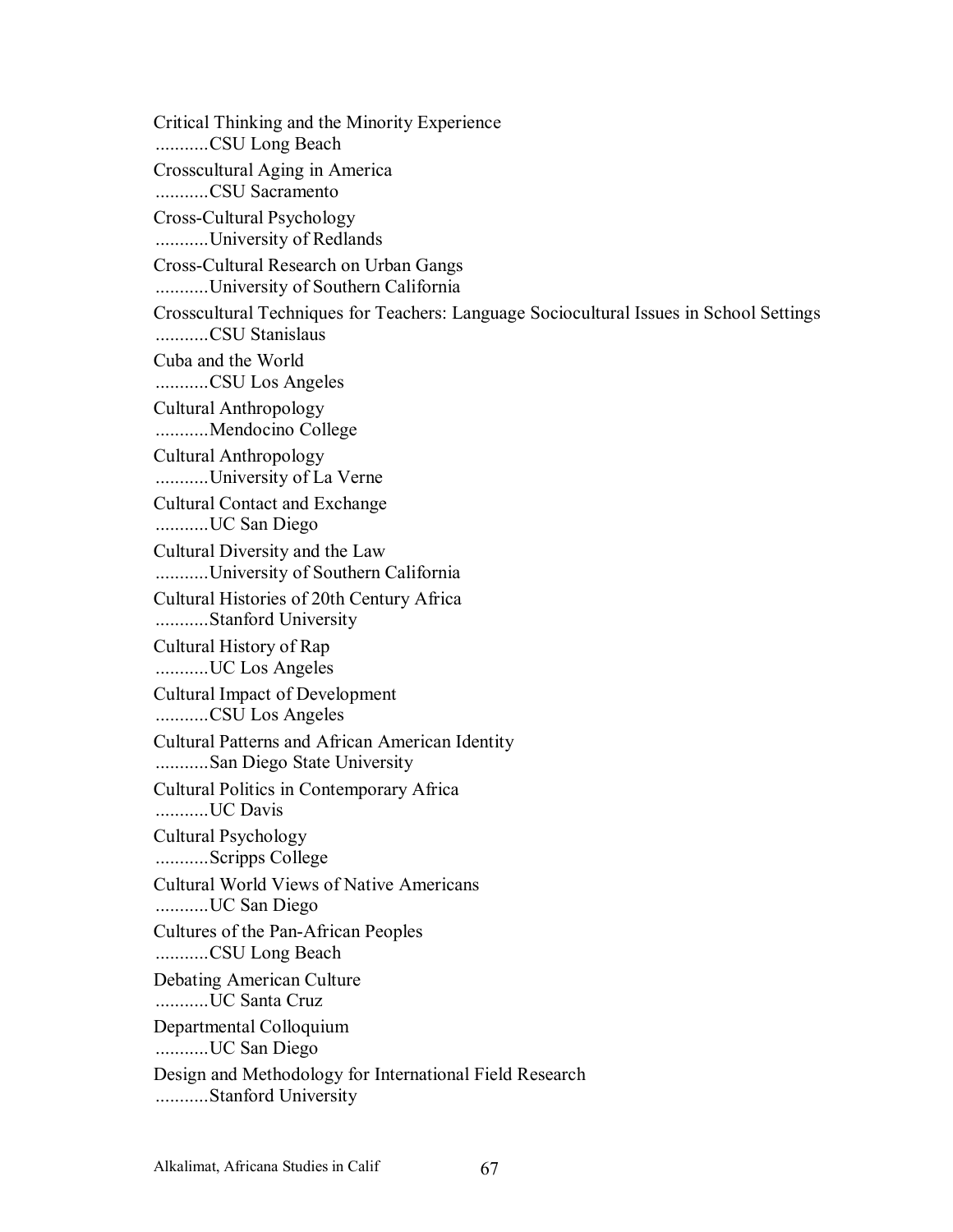Development Microeconomics ...........University of San Francisco Directed Dissertation Research ...........UC Berkeley Directed Group Studies ...........UC San Diego Directed Group Studies for Freshmen/Sophomores ...........UC Berkeley Directed Group Study ...........UC Davis Directed Group Study ...........UC Irvine Directed Reading ...........CSU Dominguez Hills Directed Reading ...........San Jose State University Directed Reading ...........Stanford University Directed Reading ...........UC San Diego Directed Reading and Research ...........UC Santa Barbara Directed Research ...........CSU Dominguez Hills Directed Studies ...........UC Riverside Directed Study ...........Humboldt State University Discourse, Power and Inequality ...........UC San Diego Disease, Death, and Survival in the Native American Experience ...........UC Riverside Diversity: Ableism ...........City College of San Francisco Diversity: Heterosexism ...........City College of San Francisco Diversity: Sexism ...........City College of San Francisco Diversity: Transphobia ...........City College of San Francisco Dynamics of African American Politics in America ...........Contra Costa College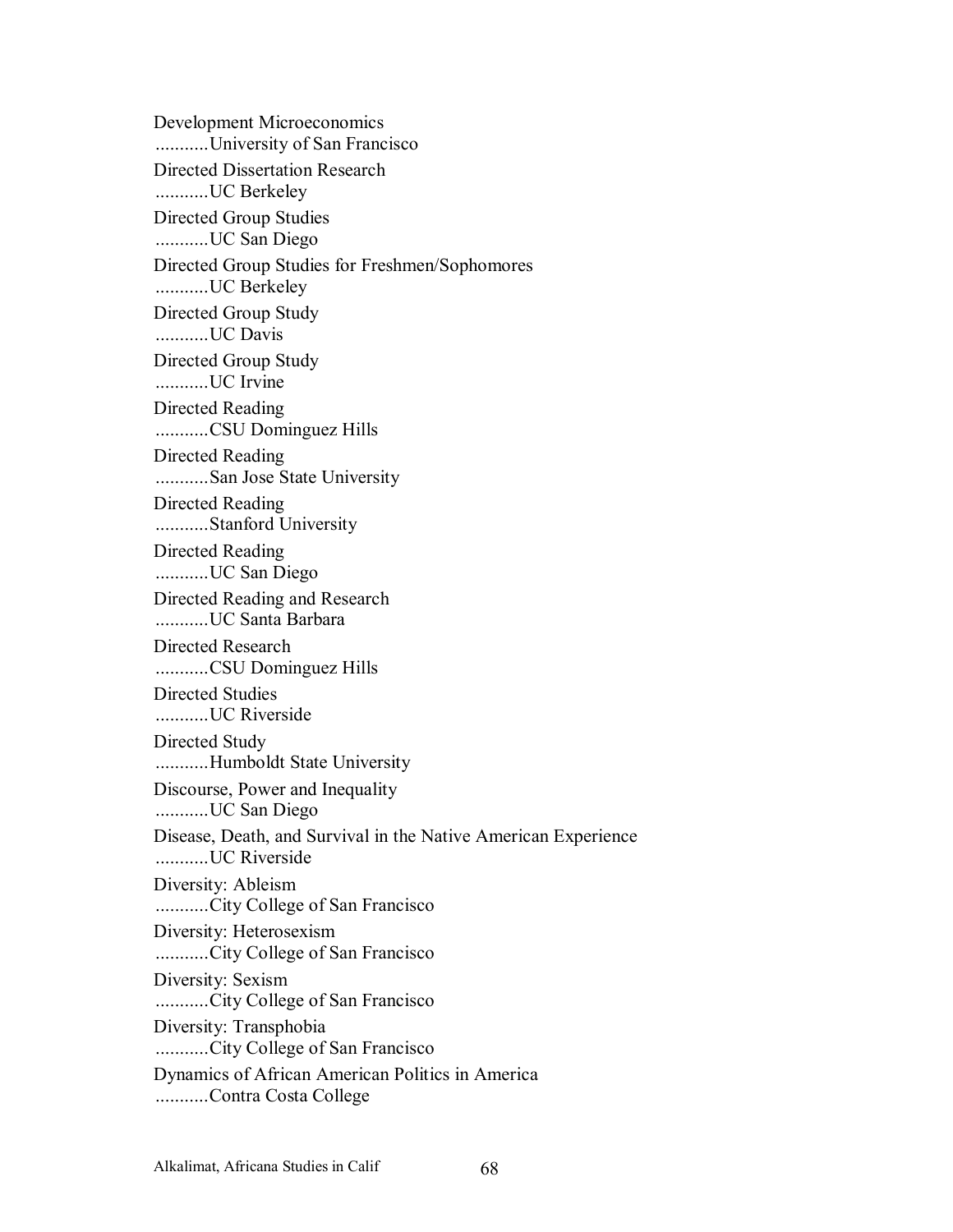Dynamics of Black Culture ...........Humboldt State University Dynamics of Change in the Developing World ...........CSU Los Angeles Dynamics of the Black Community ...........San Diego Mesa College Early African American Drama ...........UC Berkeley Early African American Fiction ...........City College of San Francisco Early Afro-American Literature ...........UC Los Angeles Early Latino/a-Chicano/a Cultural Production: 1848-1960 ...........UC San Diego East Asia in the Modern World ...........CSU Stanislaus East Asia in Traditional Times ...........CSU Stanislaus Ecology of Black Crime ...........CSU Long Beach Econ of the African American ...........City College of San Francisco Economic and Social History of the Middle East ...........Stanford University Economic Development ...........University of San Francisco Economic Development in the Black Community ...........CSU Long Beach Economic Issues in the Black Community ...........San Jose State University Economics of Race and Gender ...........University of Redlands Economics of the African American Community ...........City College of San Francisco Economics of the African American Community ...........CSU Northridge Economics of the Black Community ...........San Francisco State University Economics: African American Perspective ...........Contra Costa College Economies of Modern Africa ...........University of San Francisco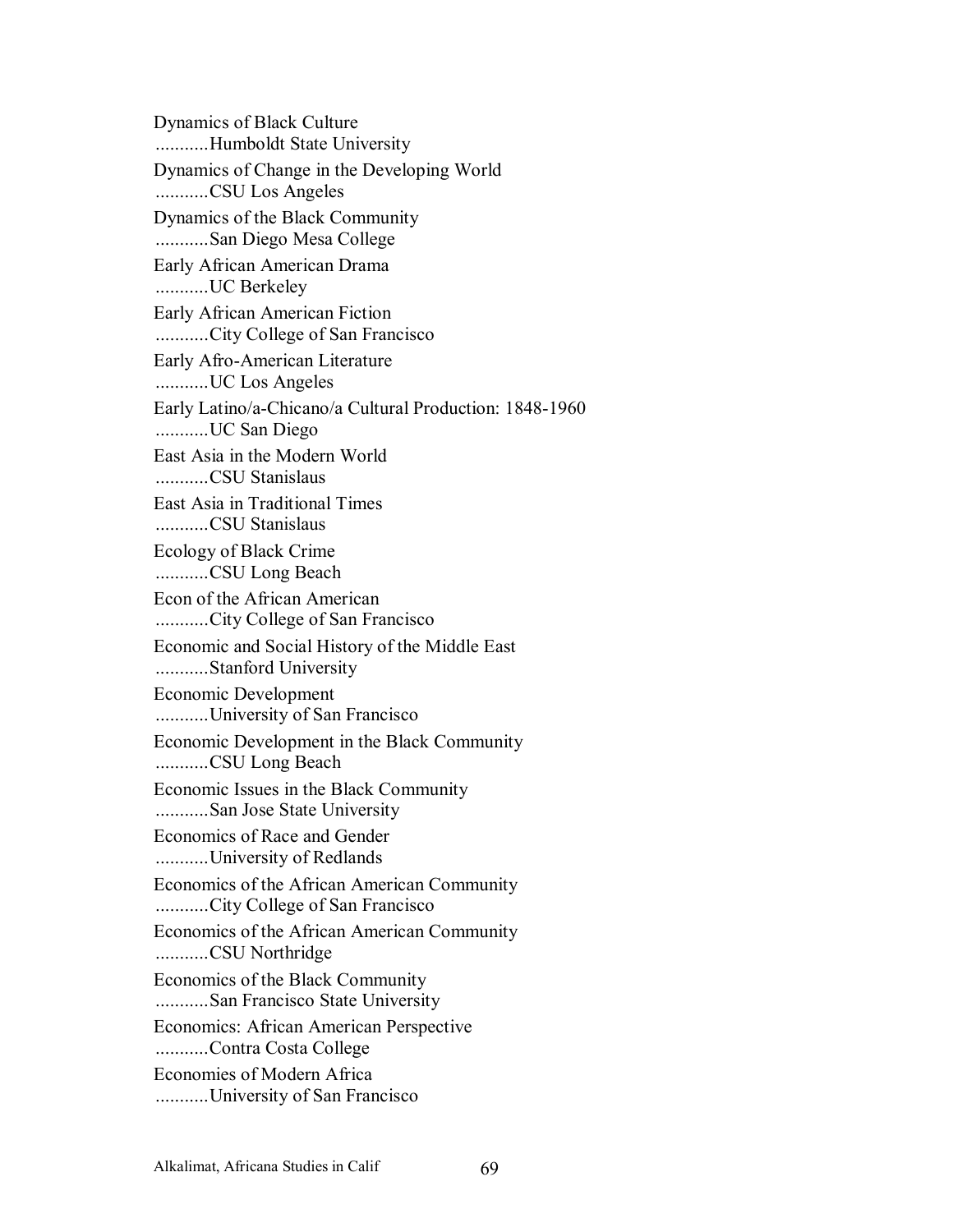EDGE, Lusignan: War and Peace ...........Stanford University Education and Development in Africa ...........CSU Los Angeles Education and Development in the Third World ...........CSU Los Angeles Education and Economic Development ...........Stanford University Education for Action ...........Humboldt State University Education in the African American Community ...........UC Davis Education of the Black Child ...........San Jose State University Educational Perspectives on the Chicano ...........UC Riverside Educational Systems in Africa ...........CSU Northridge Egyptian Colloquial Arabic ...........Stanford University Egyptian Language (Hieroglyphics) ...........San Francisco State University Elementary Conversational African Language ...........CSU Los Angeles Elementary Igbo ...........CSU Los Angeles Elementary Spanish ...........City College of San Francisco Elementary Swahili ...........CSU Long Beach Elementary Swahili ...........CSU Sacramento Elements of the Human Geography of the African American ...........CSU Northridge Ellingtonia ...........UC Los Angeles Encounters and Identities ...........Stanford University Environmental Change and Emerging Infectious Disease ...........Stanford University Environmental History of Africa ...........University of San Francisco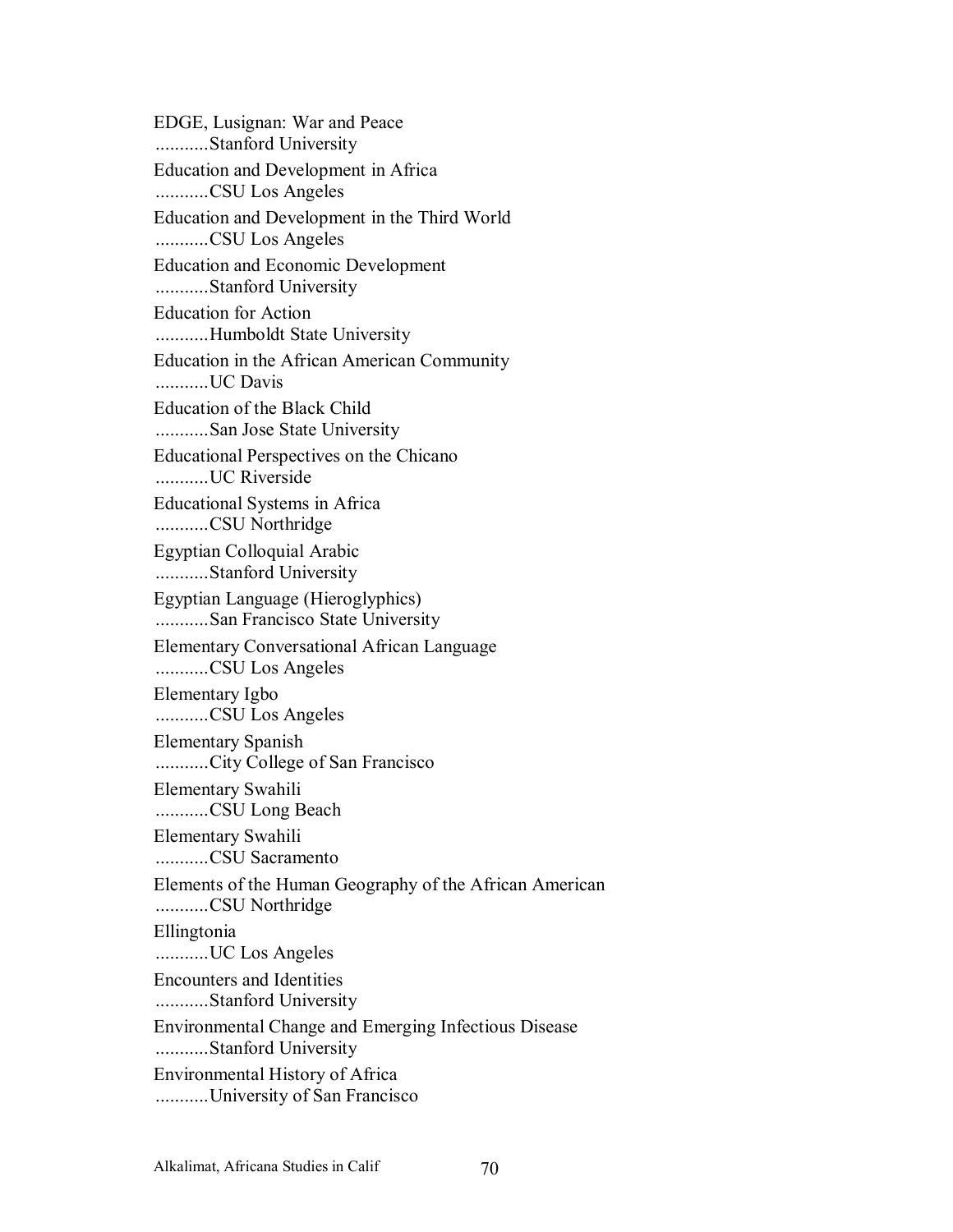Environmental Racism ...........UC San Diego Equity and Diversity in Schools ...........CSU Northridge Ethics and Minority Politics ...........CSU East Bay Ethics of Development in a Global Environment ...........Stanford University Ethics, Values, and Multiculturalism ...........Sonoma State University Ethnic America ...........CSU Sacramento Ethnic American History ...........Humboldt State University Ethnic Diversity and the City ...........UC San Diego Ethnic Experience in America I: Minorities ...........CSU East Bay Ethnic Experience in America II: Patterns of Immigration and Migration ...........CSU East Bay Ethnic Expression ...........CSU Fresno Ethnic Families in America ...........Sonoma State University Ethnic Groups and American Social Policy ...........Sonoma State University Ethnic Groups in America ...........Sonoma State University Ethnic Groups in the U.S.: Their Histories ...........Orange Coast College Ethnic History in California ...........Sonoma State University Ethnic Images in Film ...........UC San Diego Ethnic Images in Film and Media ...........Sonoma State University Ethnic Literature ...........Sonoma State University Ethnic Minorities in American History ...........CSU San Bernardino Ethnic Minorities in the United States ...........City College of San Francisco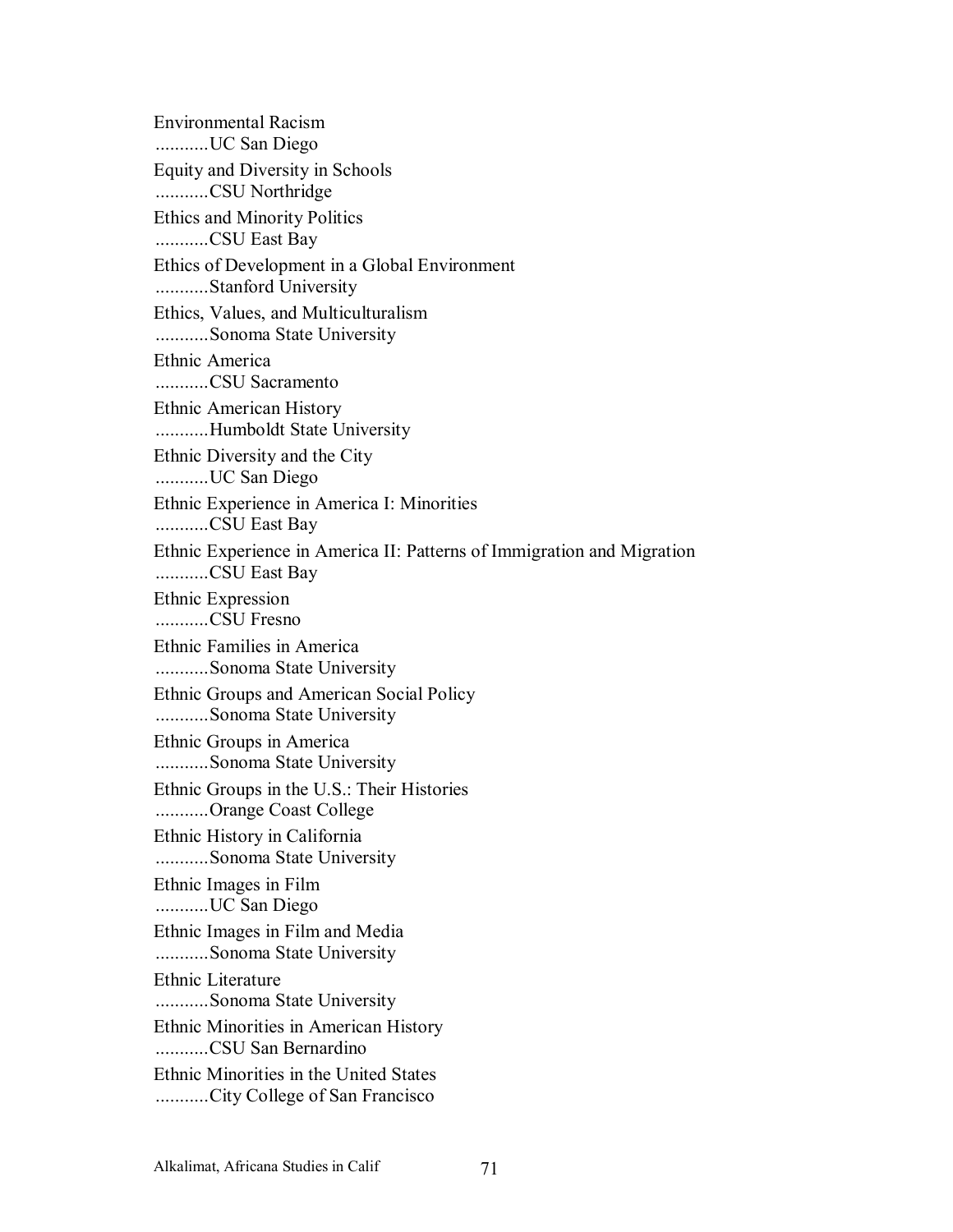Ethnic Music and Dance ...........Sonoma State University Ethnic Politics ...........University of Southern California Ethnic Politics in America ...........UC San Diego Ethnic Politics: African American Politics ...........UC Los Angeles Ethnic Politics: Practicum in Political Change ...........UC Riverside Ethnic Psychology ...........CSU Fresno Ethnic Relations ...........University of La Verne Ethnic Theater ...........Sonoma State University Ethnic Women in America ...........Humboldt State University Ethnic Writers ...........CSU East Bay Ethnic, Racial, and Minority Group Relations in Harmony and Conflict ...........Solano Community College Ethnicity and Aging ...........University of Southern California Ethnicity and Emotions in U.S. Films ...........CSU Los Angeles Ethnicity and Environment in California ...........Mills College Ethnicity and Ethnic Conflict ...........University of Redlands Ethnicity and History ...........Sonoma State University Ethnicity and Humor ...........CSU East Bay Ethnicity and Nationalism ...........Humboldt State University Ethnicity and Race in America ...........CSU San Bernardino Ethnicity and Social Psychology ...........San Diego State University Ethnicity and the Land ...........California Polytechnic State University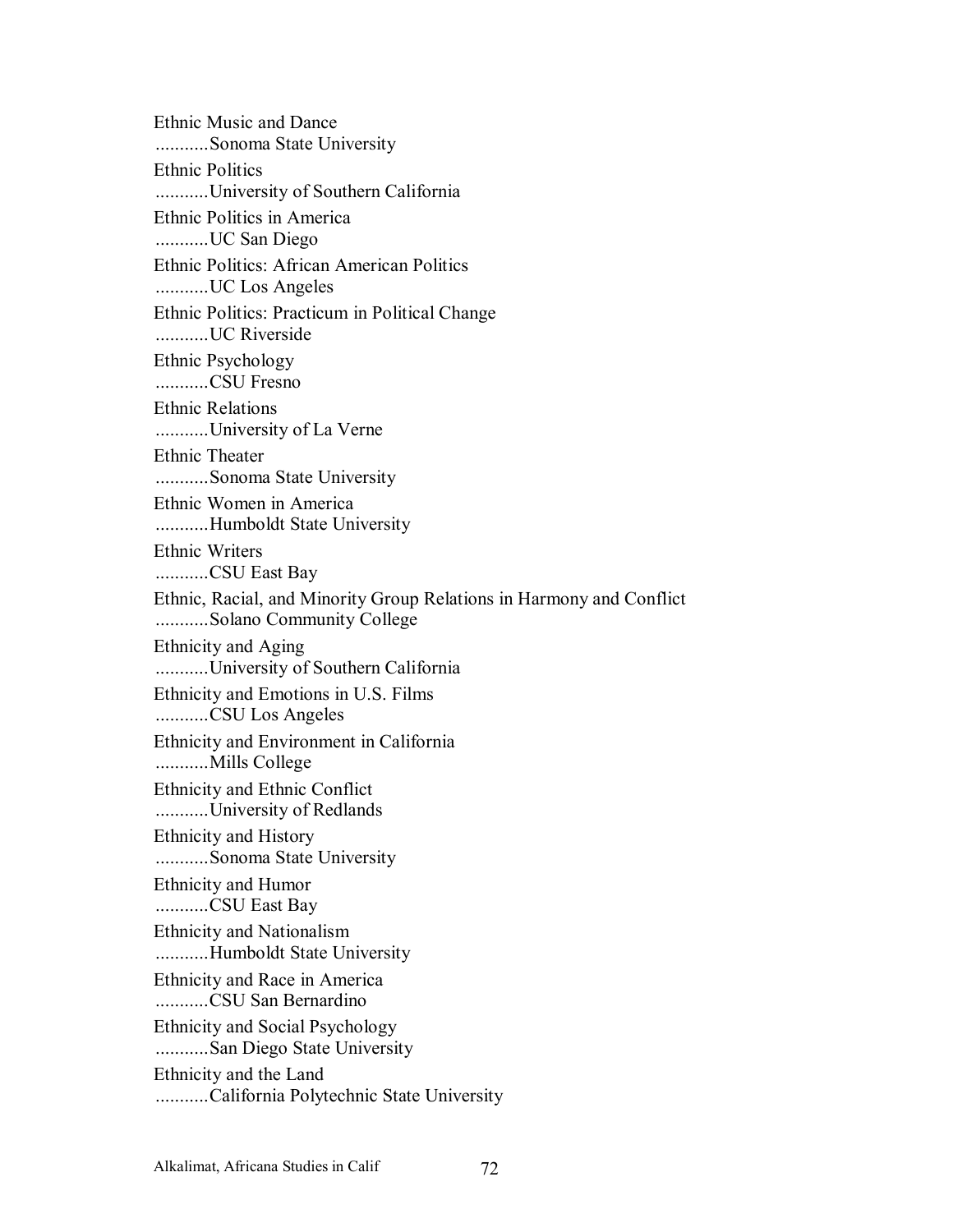Ethnicity and the Life Cycle ...........Sonoma State University Ethnicity in the Humanities ...........Sonoma State University Ethnicity, Race, and Child Development ...........Mills College Ethnographic Field Work in Racial and Ethnic Communities ...........UC San Diego Ethnographies of Black America ...........UC Santa Barbara Ethnoracial Transformation of U.S. Communities ...........UC San Diego European Conquests, Colonization, and Resistance in the Americas ...........UC San Diego Experience in American Indian Community ...........CSU Fresno Experimental Courses in Pan-African Studies ...........CSU Northridge Experimental Offerings in Ethnic Studies ...........CSU Sacramento Experimental Topics ...........CSU Northridge Experimental Topics ...........San Diego State University Exploitation of the Black Athlete ...........CSU Long Beach Exploring Racism ...........UC Santa Barbara Facilitation Training ...........Sonoma State University Family, Sex Roles, and the Chicano ...........UC Riverside Fanon and the Network Society ...........UC Berkeley Feast and Famine: A History of Food ...........University of San Francisco Field Research ...........UC Santa Barbara Field Research in Cultural Studies ...........Claremont Graduate University Field Studies ...........Contra Costa College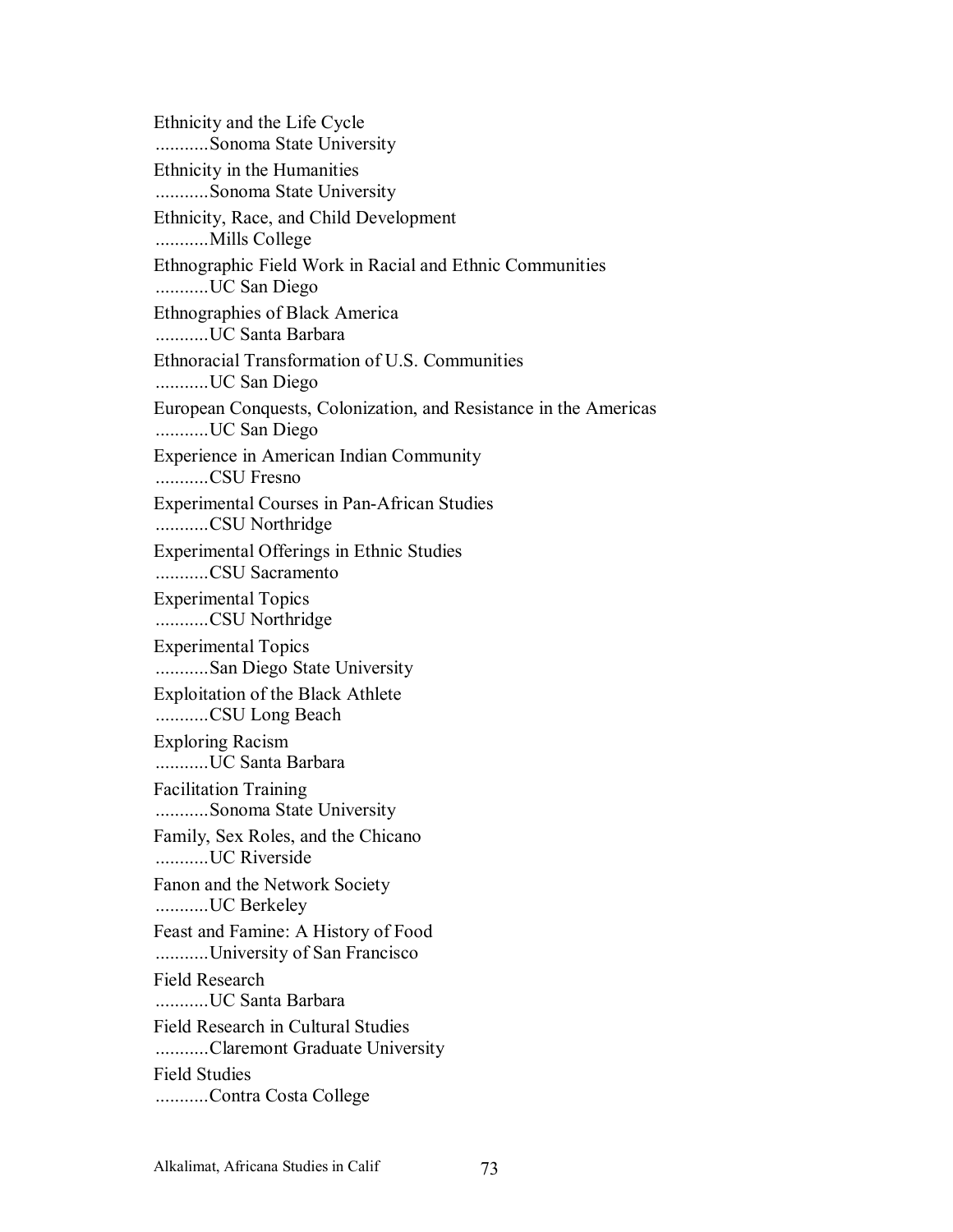Field Study in African American Life ...........UC Berkeley Field Work in Africana Studies ...........San Francisco State University Field Work in Black Studies ...........San Francisco State University Field Work in Ethnic Studies ...........CSU Stanislaus Field Work in Racial and Ethnic Communities ...........UC San Diego Fieldwork in Community Relations ...........CSU Fresno Fieldwork in Ethnic Studies ...........CSU Sacramento Fieldwork in the African American Community ...........CSU Northridge Filipino American History: 1941 to the Present ...........UC Riverside Filipino American History: Pre-1898 through 1941 ...........UC Riverside Filipino Experience in the United States ...........CSU East Bay Film & Racial Conflict ...........UC Irvine Film as History: African American History Through Film ...........CSU Dominguez Hills Film, Color, and Culture: Images of People of Color in Cinema ...........Mills College Folk Dance: Ethnic Dances of the World ...........Ventura College Folklore and Ethnicity ...........Sonoma State University Forms of African-American Poetry ...........CSU Sacramento Foundations in Ethnic Studies ...........CSU Sacramento Francophone Literature I ...........University of San Francisco Frantz Fanon's Psychology of Violence, Negation, and Liberation ...........San Francisco State University French African Literature ...........UC Santa Barbara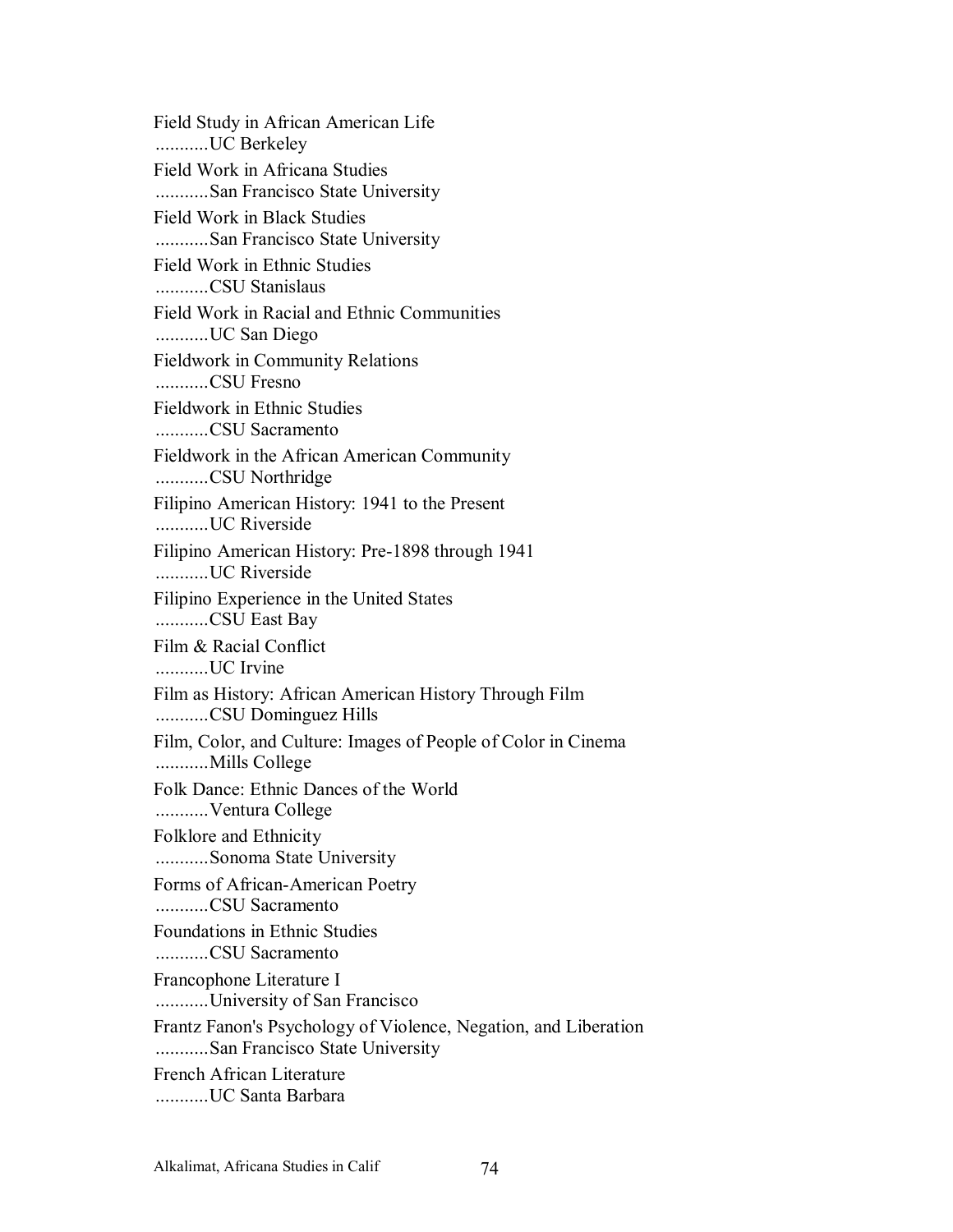Freshman Composition ...........UC Berkeley Freshman Research Seminar ...........UC Riverside Freshman Seminar ...........UC San Diego Freshman/Sophomore Seminar ...........UC Berkeley From Africa to America ...........San Francisco State University From Africa to Olmec America: Ancient African Prehistory and History ...........San Francisco State University From Civil Rights to Black Power ...........Humboldt State University From Funk to Hip Hop ...........City College of San Francisco Fundamentals of Business Organization and Management ...........CSU Northridge Gay/Lesbian/Bisexual/Transgender Communities of Color in the U.S. ...........City College of San Francisco Gender and Ethnicity in Children's Literature and Culture ...........CSU Stanislaus Gender and Language in Society ...........UC San Diego Gender and Sexuality in Modern Africa ...........Stanford University Gender in African-American Studies ...........UC Santa Barbara Gender in U.S. Society ...........UC Santa Cruz Gender Roles in the Chicano Community ...........CSU Stanislaus Gender, Ethnicity, and Borders ...........UC Riverside Gender, Race, Ethnicity and Class ...........UC San Diego Gender, Sexuality, and Race ...........UC San Diego Geographies of Pain: Black Women, Trauma, and Survival ...........UC Riverside Girl-Worlds: Female "Coming of Age" Literature ...........Claremont McKenna College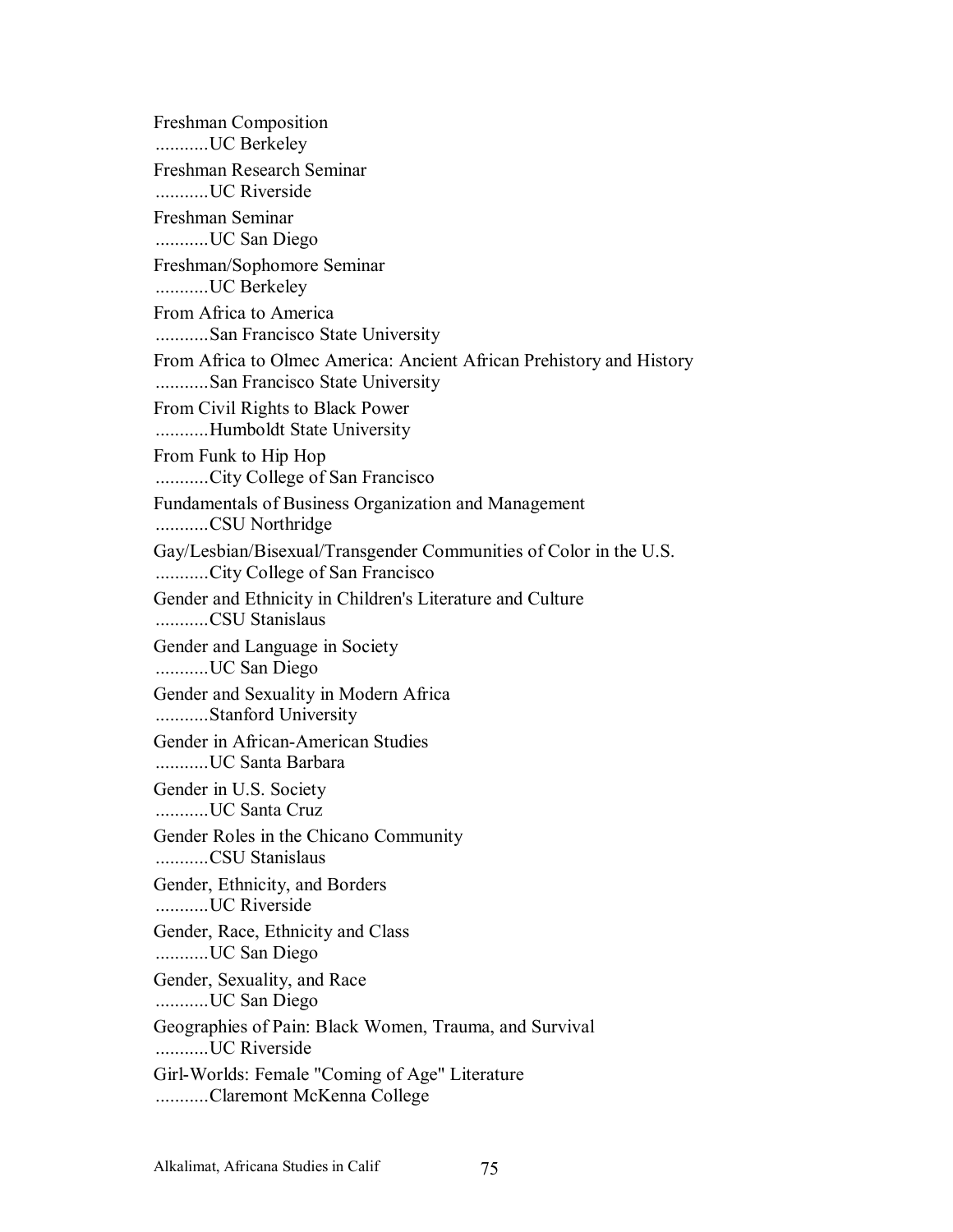Girl-Worlds: Female "Coming of Age" Literature ...........Scripps College Global Bob Marley ...........UC Irvine Global Economic Justice ...........University of San Francisco Global Human Geography: Asia and Africa ...........Stanford University Global Origins of U.S. Cultures ...........California Polytechnic State University Globalization and Minority American Communities ...........UC Berkeley Globalization and Resistance ...........University of San Francisco Gospel Choir ...........CSU Fresno Gospel Choir ...........UC Irvine Gospel Chorus ...........UC Berkeley Gospel Laboratory ...........CSU Northridge Government and Politics of Africa ...........City College of San Francisco Government, the Constitution and Black Citizens ...........San Francisco State University Graduate Proseminar ...........UC Santa Barbara Graduate Seminar ...........Humboldt State University Graduate Studies in African and Middle Eastern Languages ...........Stanford University Group Exploration of Racism ...........UC Santa Barbara Group Internship ...........UC Riverside Group Research in Black Studies ...........UC Santa Barbara Harlem Ren Sophiatwn ...........UC Irvine Harlem Renaissance ...........Claremont McKenna College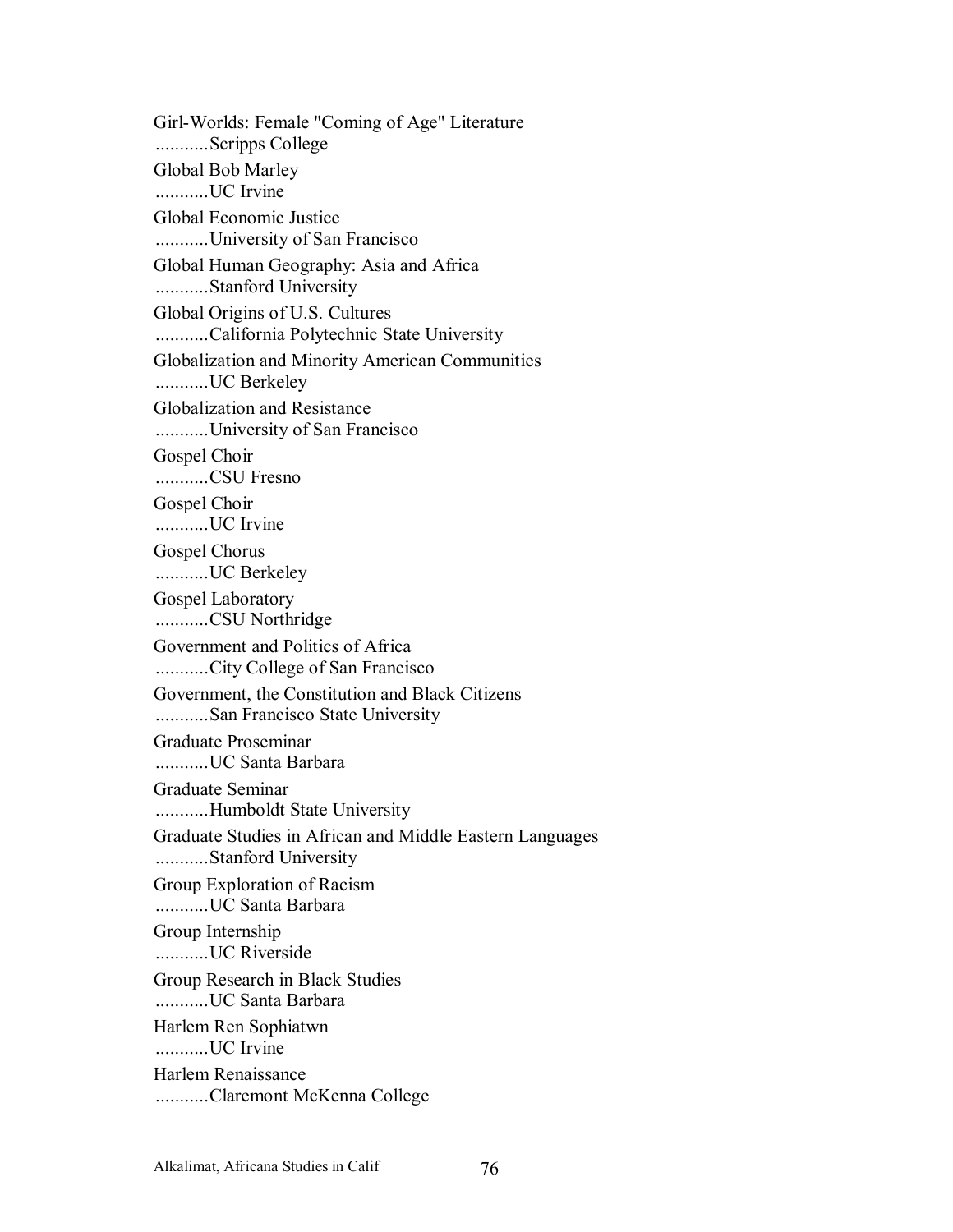Harlem Renaissance ...........Scripps College Health and Culture ...........Sonoma State University Health and Society in Africa ...........Stanford University Health Issues in the African-American Community ...........San Jose State University Health Issues in the Black Community ...........Contra Costa College Health, Medicine and Nutrition in the Black Community ...........San Francisco State University Hip Hop and the Black Experience ...........Humboldt State University Hip Hop as Political Expression ...........CSU Los Angeles Hip Hop Culture ...........UC Irvine Hip Hop Workshop ...........San Francisco State University Hip Hop: The Politics of Culture ...........UC San Diego Hip-Hop Dance ...........City College of San Francisco Hip-Hop, Poetics, and Politics ...........California Polytechnic State University Hispanic-American Dramatic Literature ...........UC San Diego Historical Approaches ...........CSU San Marcos Historical Development of Race, Racism and White Supremacy ...........UC Riverside Historical, Political, and Social Formations ...........UC Irvine History of Africa Since 1800 ...........Claremont McKenna College History of Africa Since 1800 ...........CSU Sacramento History of Africa to 1800 ...........Claremont McKenna College History of Africa to 1800 ...........Scripps College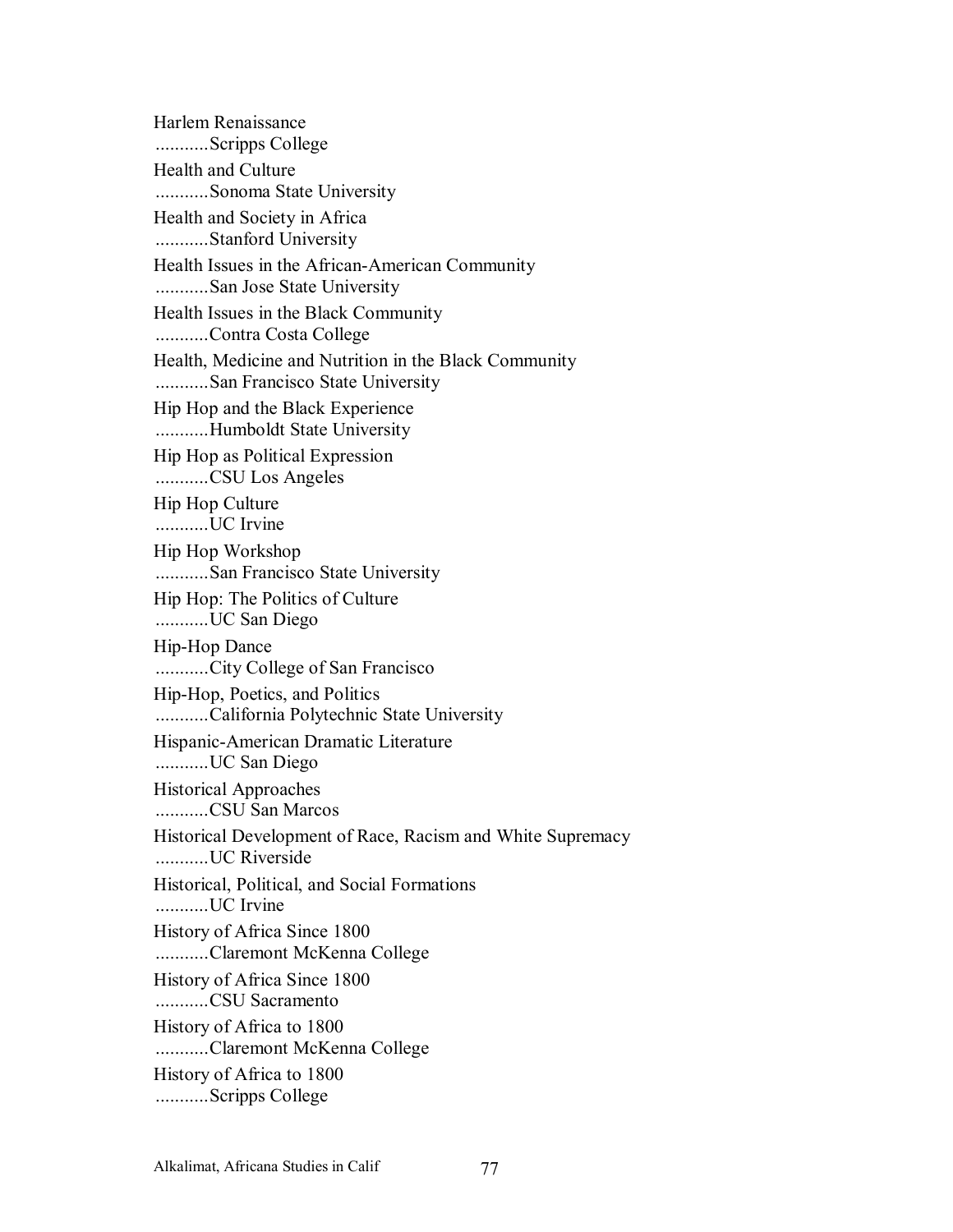History of Africa, 1800 to Present ...........Scripps College History of Africa: 1800 to the Present ...........UC Los Angeles History of African American Television ...........UC Davis History of African Americans ...........CSU Fresno History of African Americans in the United States ...........Contra Costa College History of African Art ...........CSU Long Beach History of African Civilization ...........Contra Costa College History of African Civilization ...........CSU Sacramento History of African Thought Through its Cities ...........Stanford University History of African World People: 1450-1888 ...........CSU Dominguez Hills History of African World People: 1888-Present ...........CSU Dominguez Hills History of African, Asian, and Latin American Film ...........UC Los Angeles History of Afro American Dance ...........UC Davis History of Afro-American Jazz ...........San Diego State University History of Allensworth ...........CSU Fresno History of American Minorities ...........Los Angeles Valley College History of Black Americans: 1877-1965 ...........UC Riverside History of Black Americans: West African Backgrounds to 1877 ...........UC Riverside History of Black Education ...........UC Riverside History of Black Images in U.S. Popular Culture ...........San Jose State University History of Black People in the United States ...........Santa Ana College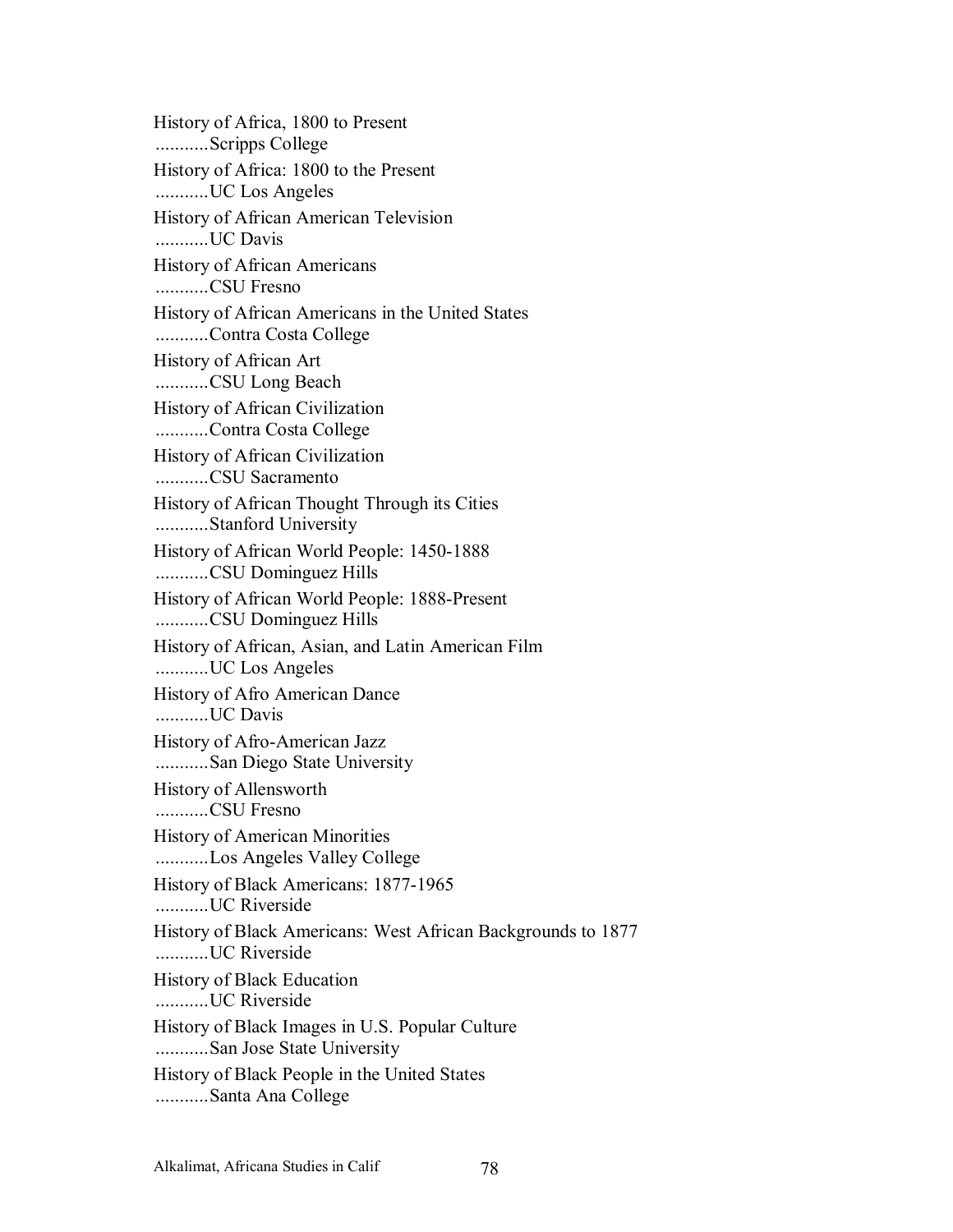History of California ...........University of Southern California History of Ethnic Studies ...........UC San Diego History of Human Rights ...........Claremont Graduate University History of Jazz ...........CSU Los Angeles History of Jazz ...........Ventura College History of Latina/os in the U.S. ...........Mills College History of Mexico ...........CSU Stanislaus History of Minority Education ...........CSU East Bay History of Native Americans in the United States ...........UC San Diego History of Psychology ...........University of La Verne History of Racism ...........CSU Fullerton History of Rock and Roll ...........UC Los Angeles History of Slavery ...........CSU Long Beach History of South Africa ...........University of San Francisco History of the American West ...........University of the Pacific History of the Black American ...........University of Southern California History of the Caribbean Societies Since 1830 ...........CSU Northridge History of the U.S., Black Perspective ...........San Diego Mesa College History of the U.S., Black Perspectives ...........San Diego Miramar College History of West Africa: West Africa From Earliest Times to 1800 ...........UC Los Angeles Hmong Cultural Experience in the United States ...........CSU Stanislaus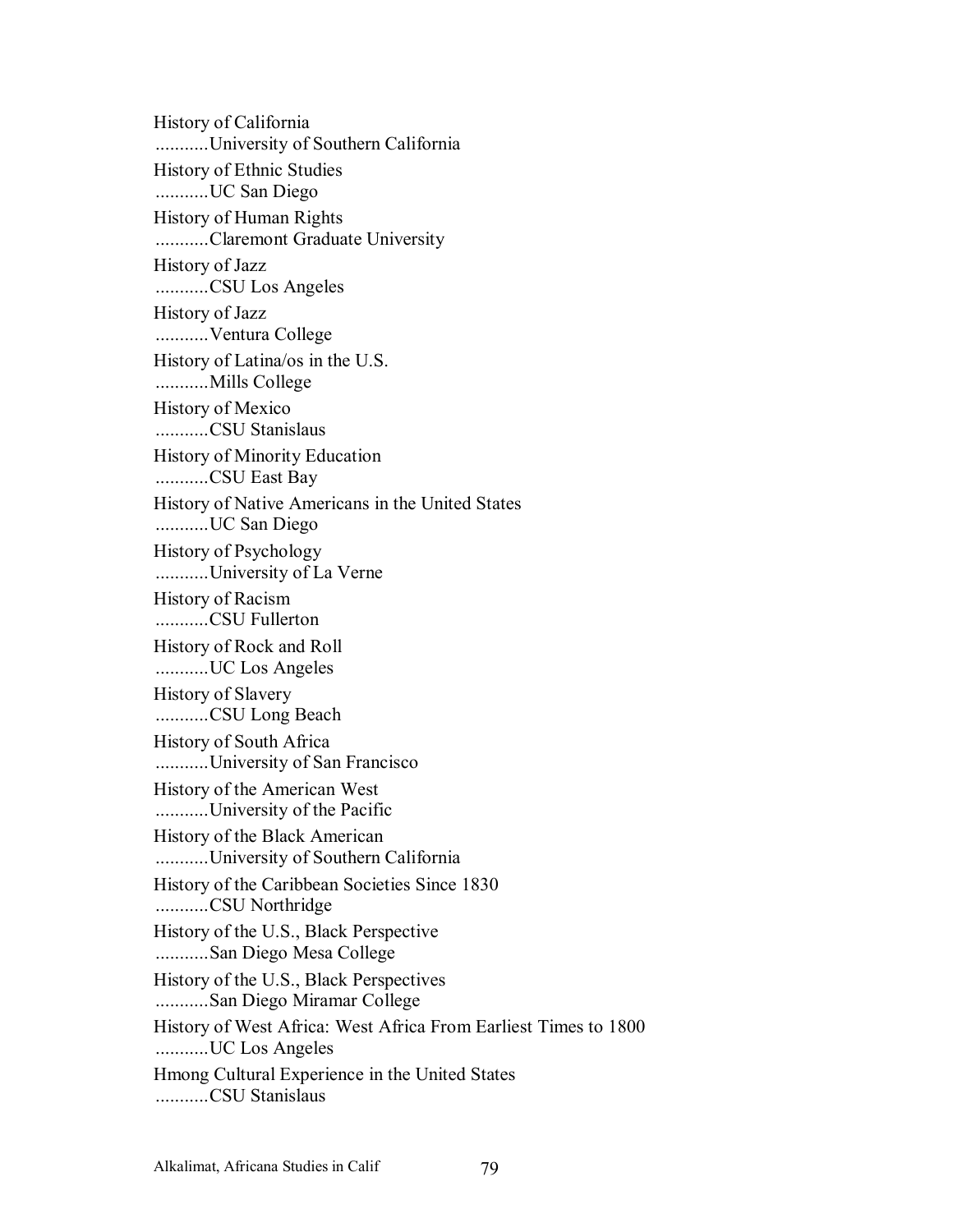Honors Introduction to Asian American Studies in Comparative Perspective ...........UC Riverside Honors Introduction to Cultural Anthropology ...........Santa Ana College Honors Introduction to Ethnic Studies ...........Santa Ana College Honors Introduction to Native American Studies in Comparative Perspective ...........UC Riverside Honors Introduction to the Study of Race and Ethnicity ...........UC Riverside Honors Religious Myths and Rituals ...........UC Riverside Honors Research in Ethnic Studies ...........UC San Diego Honors Thesis Seminar in Black Studies ...........UC Santa Barbara Human Relations ...........City College of San Francisco Human Rights and Global Change ...........University of San Francisco Humor in the African-American Community ...........San Jose State University Hybridity in the Diaspora ...........Scripps College Identity and Culture ...........CSU San Marcos Identity Politics in the Caribbean and Africa ...........UC Berkeley Images and Issues in Black Visual Media ...........San Francisco State University Images of African American Women in Literature: Slavery to the 20th Century ...........UC Berkeley Images of Women in Contemporary Culture ...........University of Southern California Imaging of Black Pop Culture ...........UC Los Angeles Immigrant and Refugee Women ...........CSU East Bay Immigration and Assimilation in American Life ...........UC San Diego Immigration and Ethnicity in Modern American Society ...........UC San Diego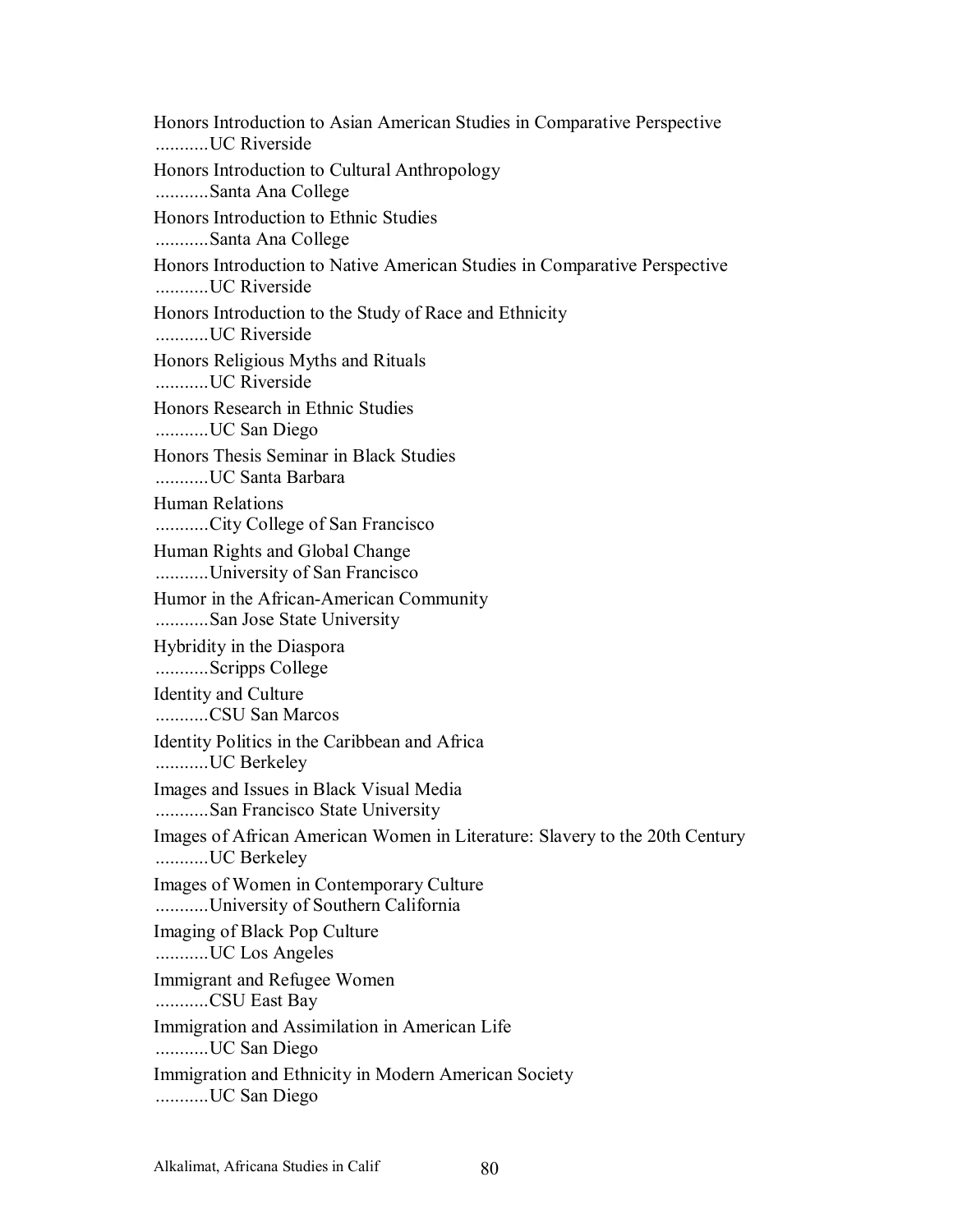Impact of African Americans in Film ...........Contra Costa College Independent Research Assistance in Black Studies ...........UC Santa Barbara Independent Studies in African American Studies ...........City College of San Francisco Independent Studies in Black Studies ...........UC Santa Barbara Independent Study ...........City College of San Francisco Independent Study ...........Contra Costa College Independent Study ...........CSU Dominguez Hills Independent Study ...........CSU East Bay Independent Study ...........CSU Fresno Independent Study ...........CSU Fullerton Independent Study ...........CSU Northridge Independent Study ...........CSU San Bernardino Independent Study ...........Humboldt State University Independent Study ...........San Diego Mesa College Independent Study ...........Scripps College Independent Study ...........UC Irvine Independent Study ...........University of the Pacific Independent Study: Reading and Research ...........Claremont McKenna College Independent Study: Reading and Research ...........Scripps College Indians of California ...........CSU Fresno Indigenous Aesthetics, Culture, and Ideology ...........Claremont Graduate University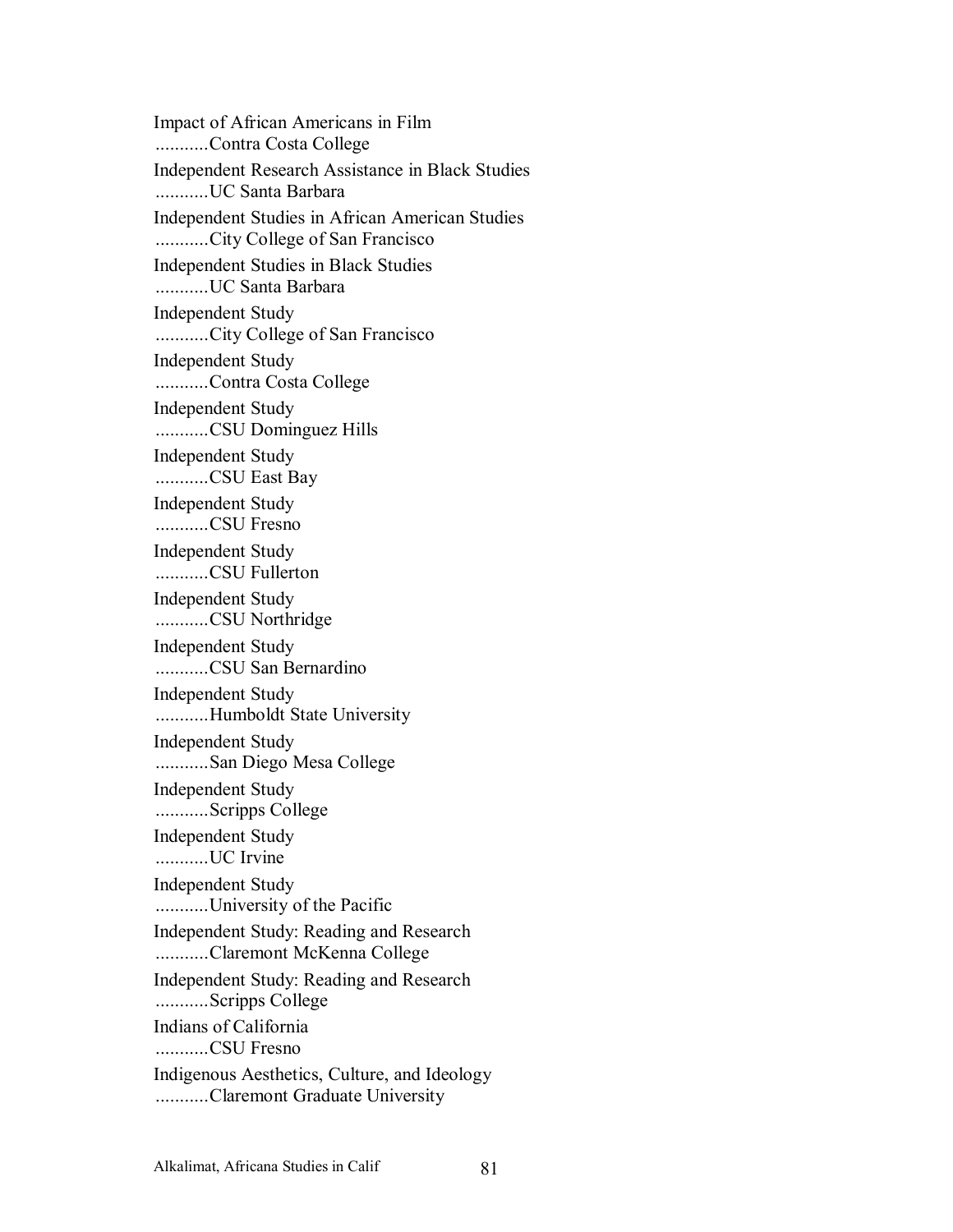Indigenous People ...........CSU Sacramento Individual Instruction in Black Studies ...........San Diego Mesa College Individual Internship ...........UC Riverside Individual Studies ...........San Jose State University Individual Study or Research ...........CSU Stanislaus Individual Study or Research ...........UC Berkeley Industrialization and Social Change in Southern Africa ...........Claremont McKenna College Industrialization and Social Change in Southern Africa ...........Scripps College Information Technology and Society ...........UC Berkeley Intercultural Communications ...........CSU Los Angeles Interdisciplinary Research Methods ...........UC Berkeley Interethnic Diversity in the West ...........University of Southern California Intermediate Arabic ...........Stanford University Intermediate Fulani ...........Stanford University Intermediate Jazz Dance ...........City College of San Francisco Intermediate Swahili ...........Stanford University Intermediate Wolof ...........Stanford University International Black Children's Literature ...........CSU Long Beach International Conflict Resolution Seminar ...........Stanford University International Environmental Politics ...........University of San Francisco Internship ...........CSU Dominguez Hills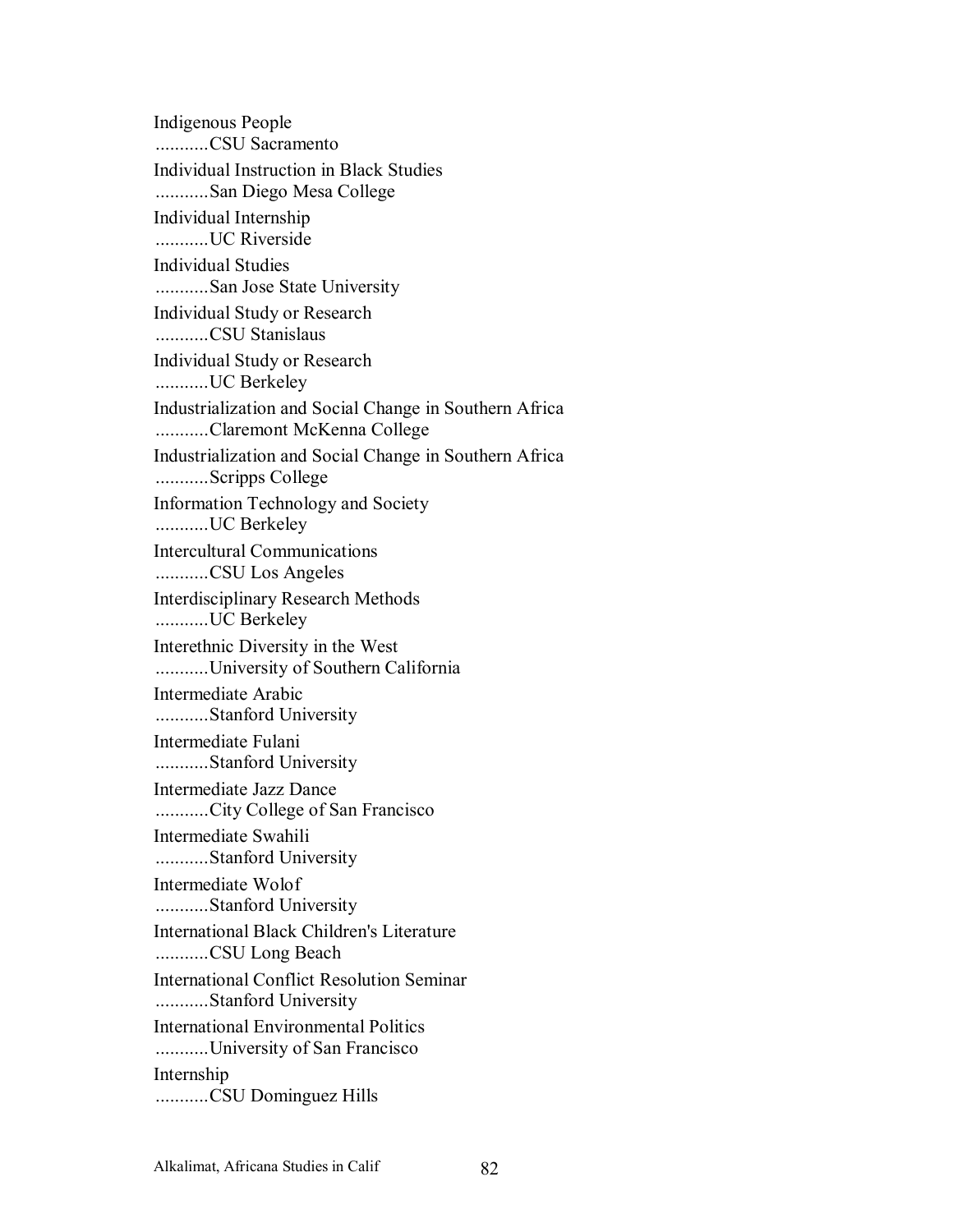Internship ...........University of La Verne Internship in African American and African Studies ...........UC Davis Internship in Community Development ...........San Jose State University Interracial Dynamics in American Society and Culture ...........UC Los Angeles Interracial Sex and Marriage ...........CSU East Bay Intersections ...........Stanford University Intracultural Socialization Patterns ...........CSU Fullerton Intraracial Differences in 20th Century Black America ...........UC Los Angeles Intro to African American Psychology ...........Pitzer College Intro to Black Studies ...........Pitzer College Introducing Topics in African American Studies ...........UC Irvine Introduction Survey of Black American Literature ...........Solano Community College Introduction to African American Culture ...........CSU Dominguez Hills Introduction to African American Drama ...........CSU Northridge Introduction to African American Humanities ...........UC Davis Introduction to African American Literature ...........Claremont McKenna College Introduction to African American Literature ...........Scripps College Introduction to African American Literature: In the African-Atlantic Tradition ...........Claremont McKenna College Introduction to African American Psychology ...........Claremont McKenna College Introduction to African American Psychology ...........Scripps College Introduction to African American Studies ...........Contra Costa College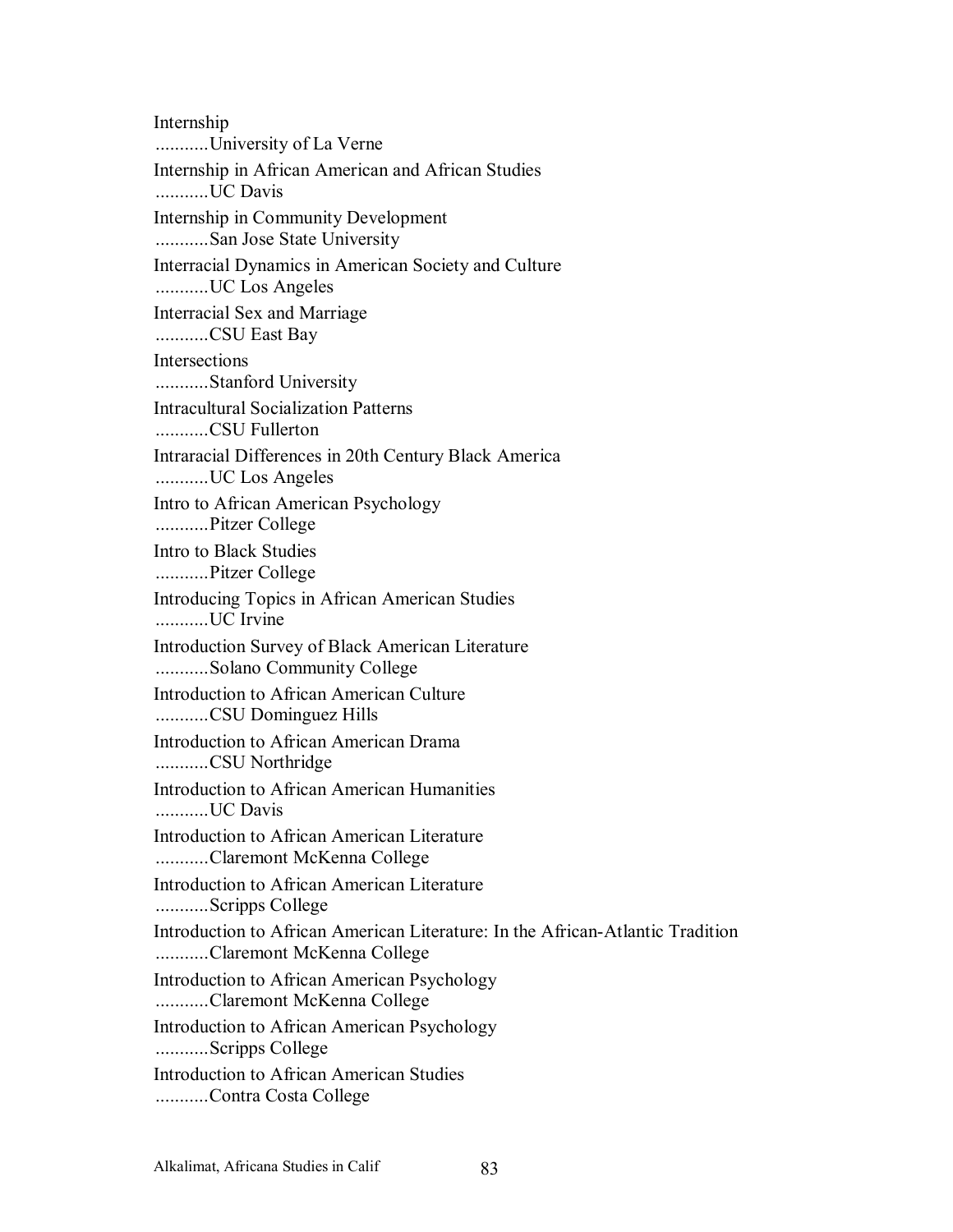Introduction to African American Studies ...........CSU East Bay Introduction to African American Studies ...........Humboldt State University Introduction to African American Studies ...........UC Berkeley Introduction to African American Studies in Comparative Perspective ...........UC Riverside Introduction to African American Theatre ...........CSU Fresno Introduction to African and Pre-Columbian Art ...........Ventura College Introduction to African Art ...........Stanford University Introduction to African Civilization ...........UC Riverside Introduction to African History ...........San Diego Mesa College Introduction to African Languages ...........San Francisco State University Introduction to African Philosophy ...........San Francisco State University Introduction to African Politics ...........CSU Long Beach Introduction to African Studies ...........Solano Community College Introduction to African Studies ...........UC Davis Introduction to African Studies ...........UC Santa Barbara Introduction to Africana Studies ...........CSU Dominguez Hills Introduction to Africana Studies ...........CSU Fresno Introduction to Africana Studies ...........San Francisco State University Introduction to Africana Studies: Humanities ...........San Diego State University Introduction to Africana: Social and Behavioral Sciences ...........San Diego State University Introduction to African-American Culture ...........Southwestern College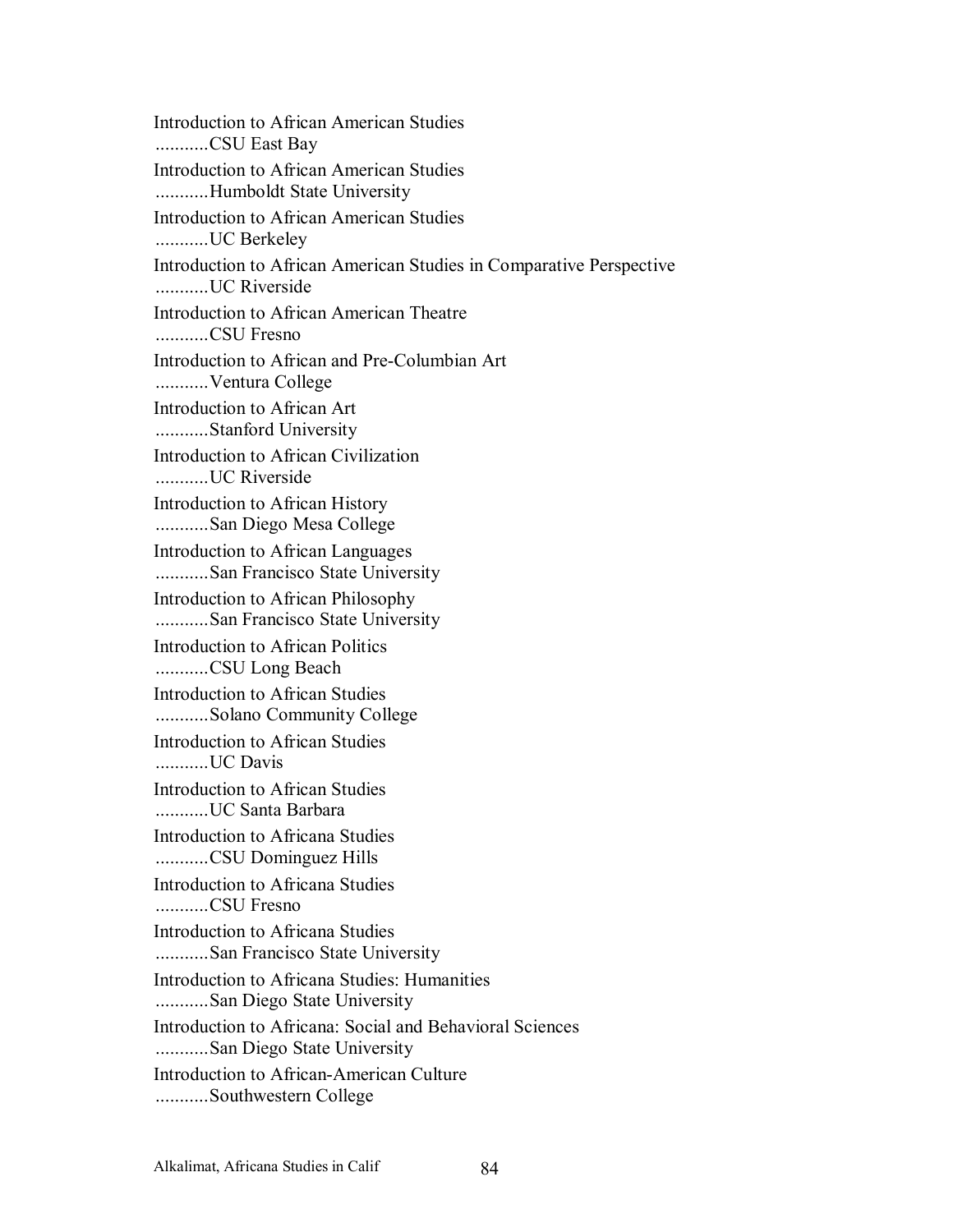Introduction to African-American Literature ...........CSU Long Beach Introduction to African-American Literature ...........University of Southern California Introduction to Afro-American Culture and Society ...........UC Davis Introduction to Afro-American Literature (Part I) ...........UC Santa Barbara Introduction to Afro-American Literature (Part II) ...........UC Santa Barbara Introduction to Afro-American Studies ...........CSU Fullerton Introduction to Afro-American Studies ...........UC Santa Barbara Introduction to Asian American Studies in Comparative Perspective ...........CSU East Bay Introduction to Asian American Studies in Comparative Perspective ...........UC Riverside Introduction to Asian-American Studies ...........UC San Diego Introduction to Bilingual Education ...........University of the Pacific Introduction to Black Arts ...........CSU Long Beach Introduction to Black Culture ...........CSU Northridge Introduction to Black Family Studies ...........San Francisco State University Introduction to Black Literature ...........San Francisco State University Introduction to Black Politics ...........San Diego Mesa College Introduction to Black Politics ...........UC Davis Introduction to Black Psychology ...........San Francisco State University Introduction to Black Studies ...........Claremont McKenna College Introduction to Black Studies ...........CSU Long Beach Introduction to Black Studies ...........San Diego Mesa College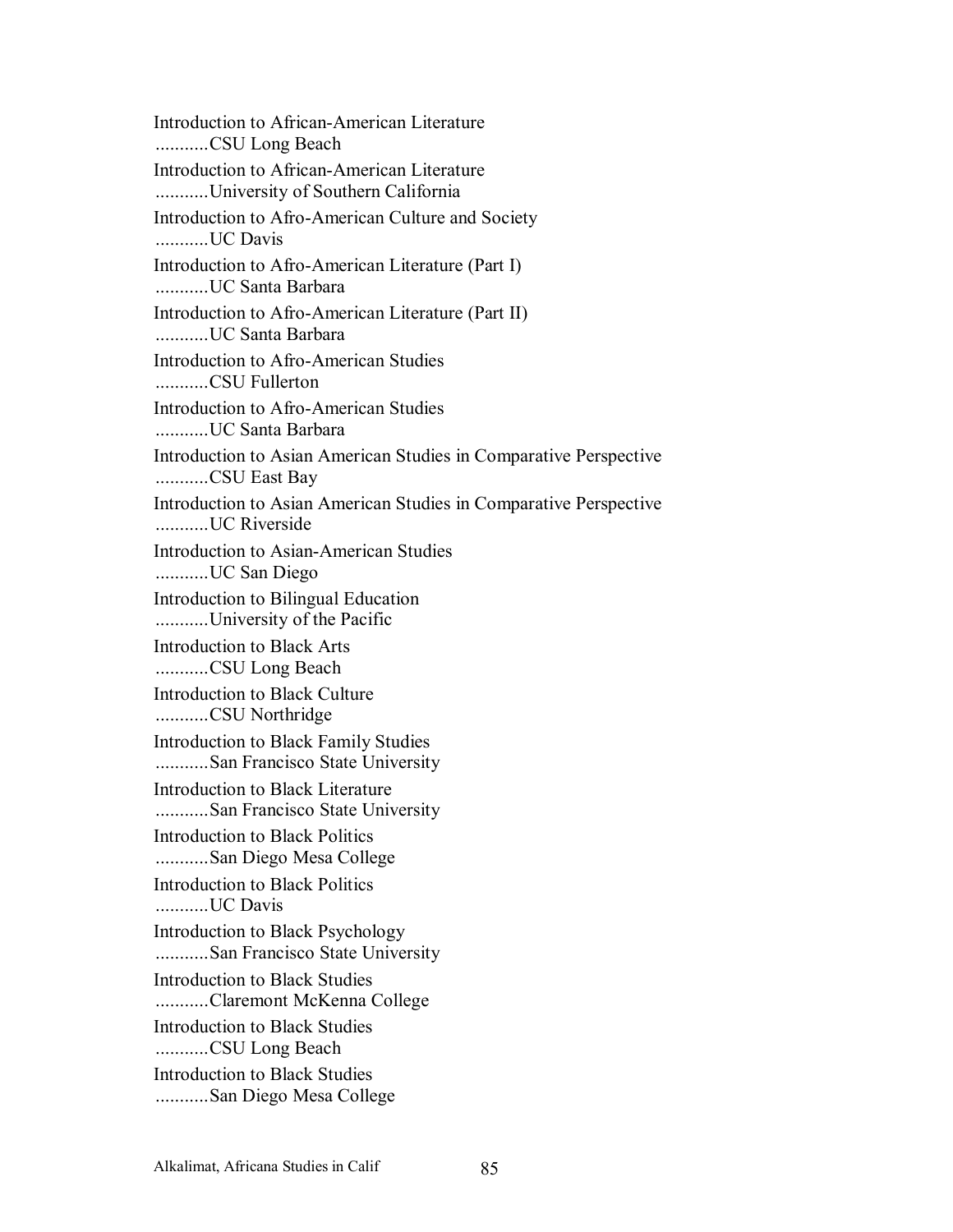Introduction to Black Studies ...........San Francisco State University Introduction to Black Studies ...........Santa Ana College Introduction to Black Studies ...........Scripps College Introduction to Caribbean Studies ...........UC Santa Barbara Introduction to Chicano Cultural Studies ...........UC Riverside Introduction to Chicano History ...........UC Riverside Introduction to Chicano Studies in Comparative Perspective ...........UC Riverside Introduction to Comparative and International Education ...........Stanford University Introduction to Comparative Ethnic and Global Societies ...........CSU Dominguez Hills Introduction to Comparative Ethnic Studies ...........CSU San Marcos Introduction to Cultural and Social Anthropology ...........Stanford University Introduction to Cultural Anthropology ...........Santa Ana College Introduction to Cultural Studies I ...........Claremont Graduate University Introduction to Egyptian Language ...........San Francisco State University Introduction to Ethnic Studies ...........CSU Fullerton Introduction to Ethnic Studies ...........CSU Sacramento Introduction to Ethnic Studies ...........Mills College Introduction to Ethnic Studies ...........Santa Ana College Introduction to Ethnic Studies ...........University of the Pacific Introduction to Ethnic Studies: Immigration and Assimilation in American Life ...........UC San Diego Introduction to Ethnic Studies: Population Histories of the United States ...........UC San Diego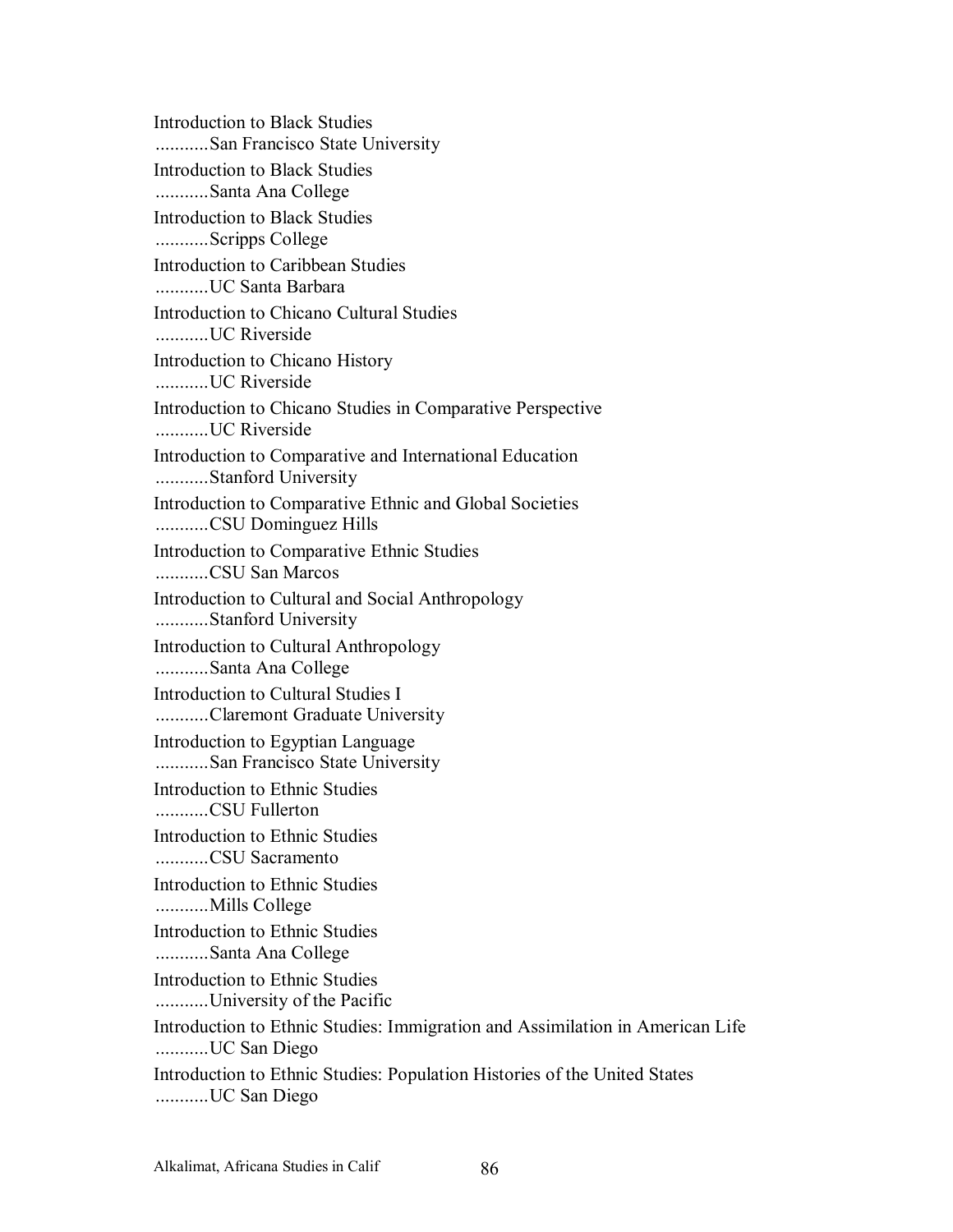Introduction to Ethnic Studies: Race and Ethnic Relations in the United States ...........UC San Diego Introduction to International Politics ...........University of San Francisco Introduction to Islam ...........University of San Francisco Introduction to Mexican American/Latino Studies ...........CSU East Bay Introduction to Native American Studies ...........CSU East Bay Introduction to Native American Studies in Comparative Perspective ...........UC Riverside Introduction to Pan African Studies ...........CSU Sacramento Introduction to Pan Africanism ...........CSU Northridge Introduction to Race and Ethnic Studies ...........University of Redlands Introduction to Research in the African American Community ...........UC Davis Introduction to Social Planning ...........San Jose State University Introduction to the Study of Race and Ethnicity ...........UC Riverside Introduction to U.S. Popular Cultures ...........UC Santa Cruz Introduction to US Ethnic Studies ...........Humboldt State University Introductory Topics in Philosophy: Patterns of Oppression ...........University of Redlands Inventing the Savage ...........UC Santa Cruz Investigative Journalism and Communities of Color ...........UC Los Angeles Islam and Muslim Communities in African History ...........UC Los Angeles Islam in Africa ...........Stanford University Islam in Africa and the Americas ...........UC Davis Islam: Principles & Practices ...........City College of San Francisco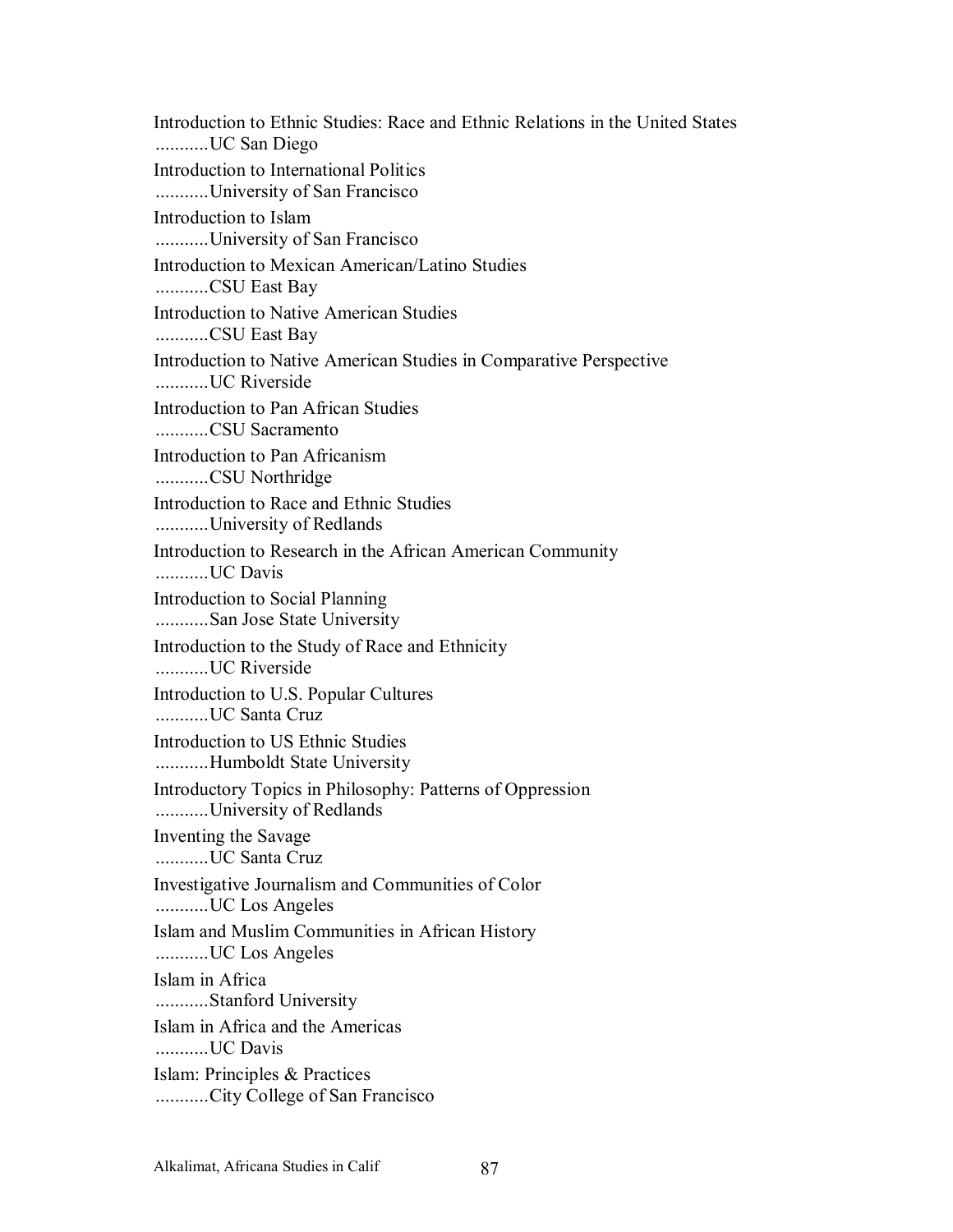Iss Afro Futurism ...........UC Irvine Issues in Bilingual/Bicultural Education ...........UC Riverside Issues in Black Gerontology ...........San Francisco State University Issues in Ethnic Studies ...........CSU East Bay Issues in Mental Health: A Multicultural Perspective ...........San Diego State University Issues in the African American Community ...........CSU Fresno Issues on Race, Ethnicity, and Multiculturalism ...........Sonoma State University Japanese Americans & Concentration Camps ...........Humboldt State University Jazz and Other Popular Piano Styles ...........City College of San Francisco Jazz and Popular Music in America: Ragtime to Rock ...........Solano Community College Jazz Cultures ...........UC Santa Cruz Jazz Dance ...........City College of San Francisco Jazz Dance I ...........Stanford University Jazz Dance II ...........Stanford University Jazz Dance III ...........Stanford University Jazz History: Bebop to Present ...........Stanford University Jazz History: Musical Traditions of the African American ...........City College of San Francisco Jazz in America ...........Santa Ana College Jazz Masters of the 20th Century ...........University of Southern California Jazz Orchestra ...........Stanford University Jazz Roots and Early Development (1900-1943) ...........UC San Diego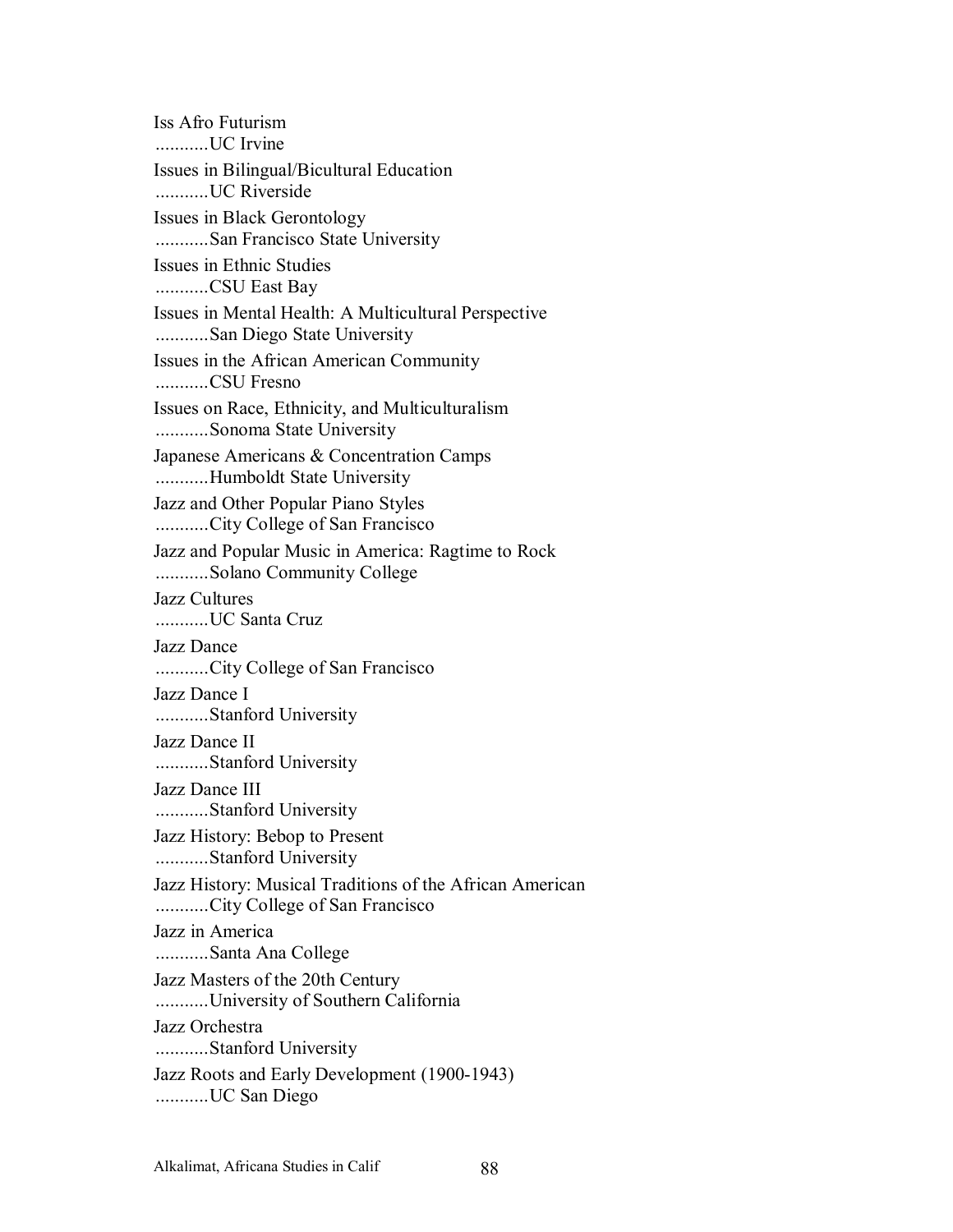Jazz Since 1946: Freedom and Form ...........UC San Diego Junior Honors Seminar ...........UC Riverside Kalifia: The Black Heritage of California ...........San Francisco State University Kemet, Afrocentricity and the Dawn of Science ...........San Francisco State University Key Concepts in American Studies ...........UC Santa Cruz Key Movements: The 60's the Second Black Renaissance ...........CSU Dominguez Hills Key Movements: The Harlem Renaissance ...........CSU Dominguez Hills Labor in U.S. Society ...........UC Santa Cruz Landscapes of Power and Privilege: Race, Space and Place ...........San Francisco State University Language & Identity in Africa & the African Diaspora ...........UC Davis Language and American Ethnicity ...........UC San Diego Language and Culture ...........UC San Diego Language and Culture in Education ...........UC San Diego Language and Culture in the African Diaspora ...........UC Santa Barbara Language and Ethnicity ...........Sonoma State University Language and Society ...........UC San Diego Language Skills ...........CSU Long Beach Language, Culture, and Inequality ...........UC San Diego Language, Identity, and Community ...........UC San Diego Latinas in the United States ...........CSU East Bay Latino Diaspora ...........CSU Stanislaus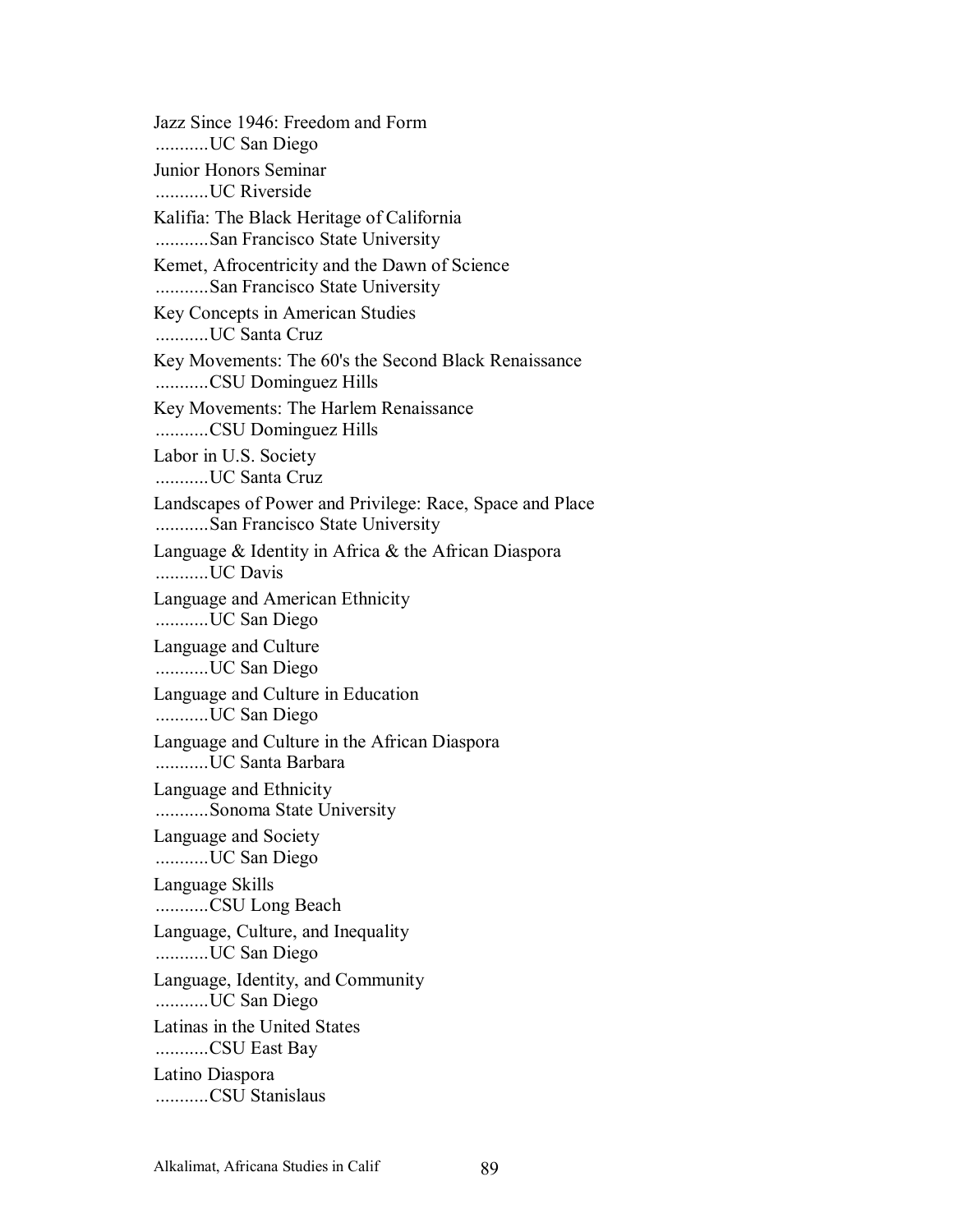Latino Diaspora: History of U.S. Latinos ...........CSU Stanislaus Latino Immigration ...........Mills College Latino Men and Masculinity ...........UC Riverside Latino Metropolis ...........California Polytechnic State University Latino Politics and Public Policy ...........CSU East Bay Latino Writers ...........CSU East Bay Latino/a and Chicano/a Literature ...........UC San Diego Latino/as & the Law: Comparative and Historical Perspective ...........UC Los Angeles Law and Civil Rights ...........UC San Diego Law and Subordination ...........UC Riverside Law and the Black Community ...........San Francisco State University Law and the Minority Community ...........CSU Fresno Leadership in the 21st Century ...........CSU Sacramento Leisure in Urban America ...........UC San Diego Life and Times of Martin Luther King Jr. ...........CSU Fresno Lingala 1 ...........San Francisco State University Linguistics and Minority Dialects ...........CSU Fullerton Literary Explorations of justice and Racism ...........CSU Los Angeles Literature & Society in South Africa ...........UC Davis Literature and Film of the African Diaspora ...........Scripps College Literature and the Third World ...........CSU Los Angeles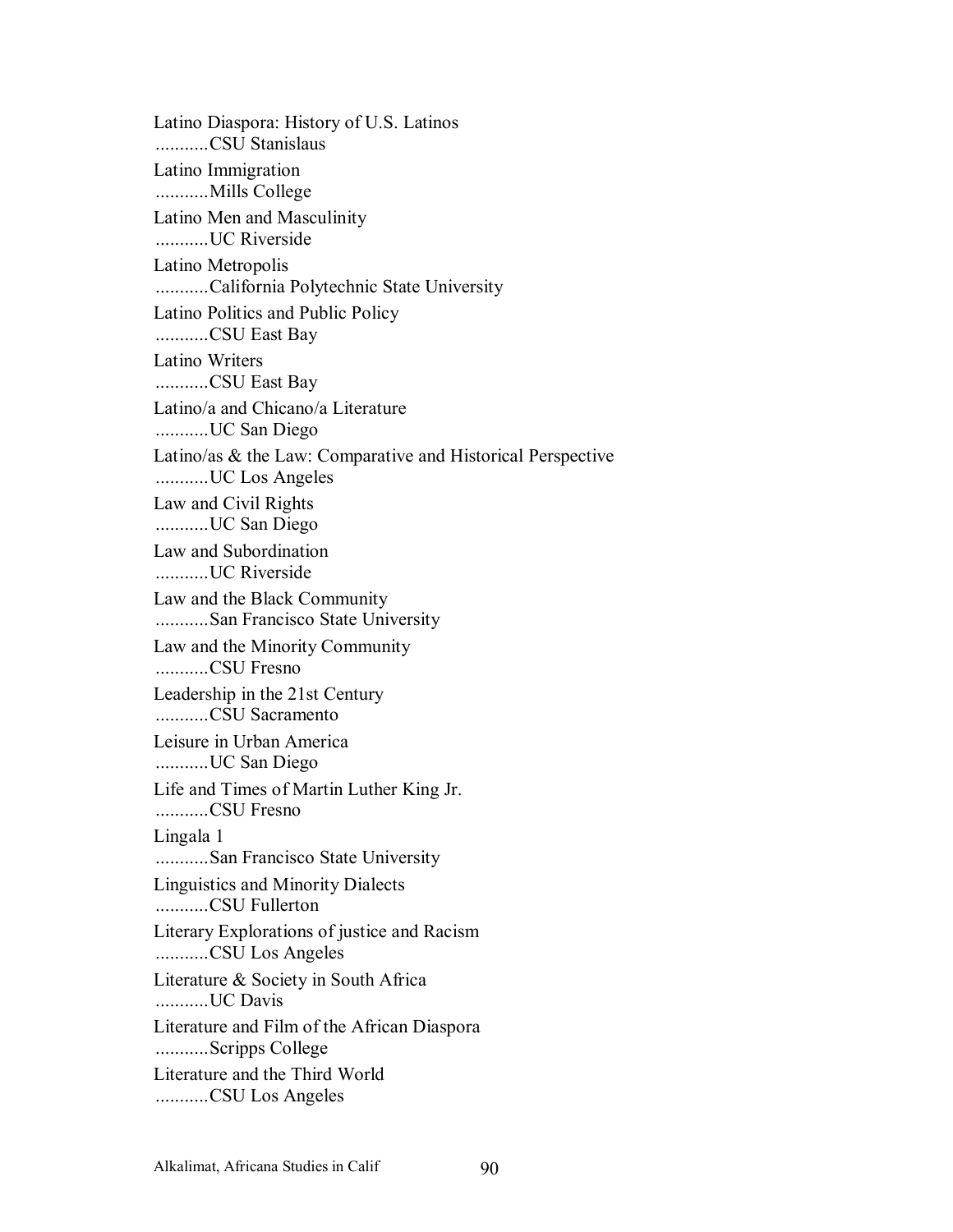Literature in Society ...........Stanford University Literature of Civil Rights ...........UC Los Angeles Literature of the Caribbean and African Experience ...........CSU Northridge Literature of the Caribbean: Significant Themes ...........UC Berkeley Literature of the Harlem Renaissance ...........UC San Diego Lives of Struggle: Minorities in a Majority Culture ...........UC Berkeley Looking for America: Chicano Images in Art and Film ...........CSU Stanislaus Los Angeles City Politics ...........CSU Los Angeles Los Angeles Journalism ...........UC Los Angeles Los Angeles Landscapes ...........University of Southern California Los Angeles Mini Semester ...........University of Southern California Major Figures in 20th-Century American Literature: James Baldwin ...........Claremont McKenna College Major Figures in 20th-Century American Literature: James Baldwin ...........Scripps College Major Voices in Black World Literature ...........UC Davis Major Writers ...........Pepperdine University Malcolm X and Black Liberation ...........UC Los Angeles Malcolm X in the Context of Black Nationalism ...........San Francisco State University Male and Ethnic in American Culture ...........UC Berkeley Mapping Africa: Cartography and Architecture ...........Stanford University Mark Twain and American Culture ...........UC Santa Cruz Marriage and Family Among Blacks ...........CSU San Bernardino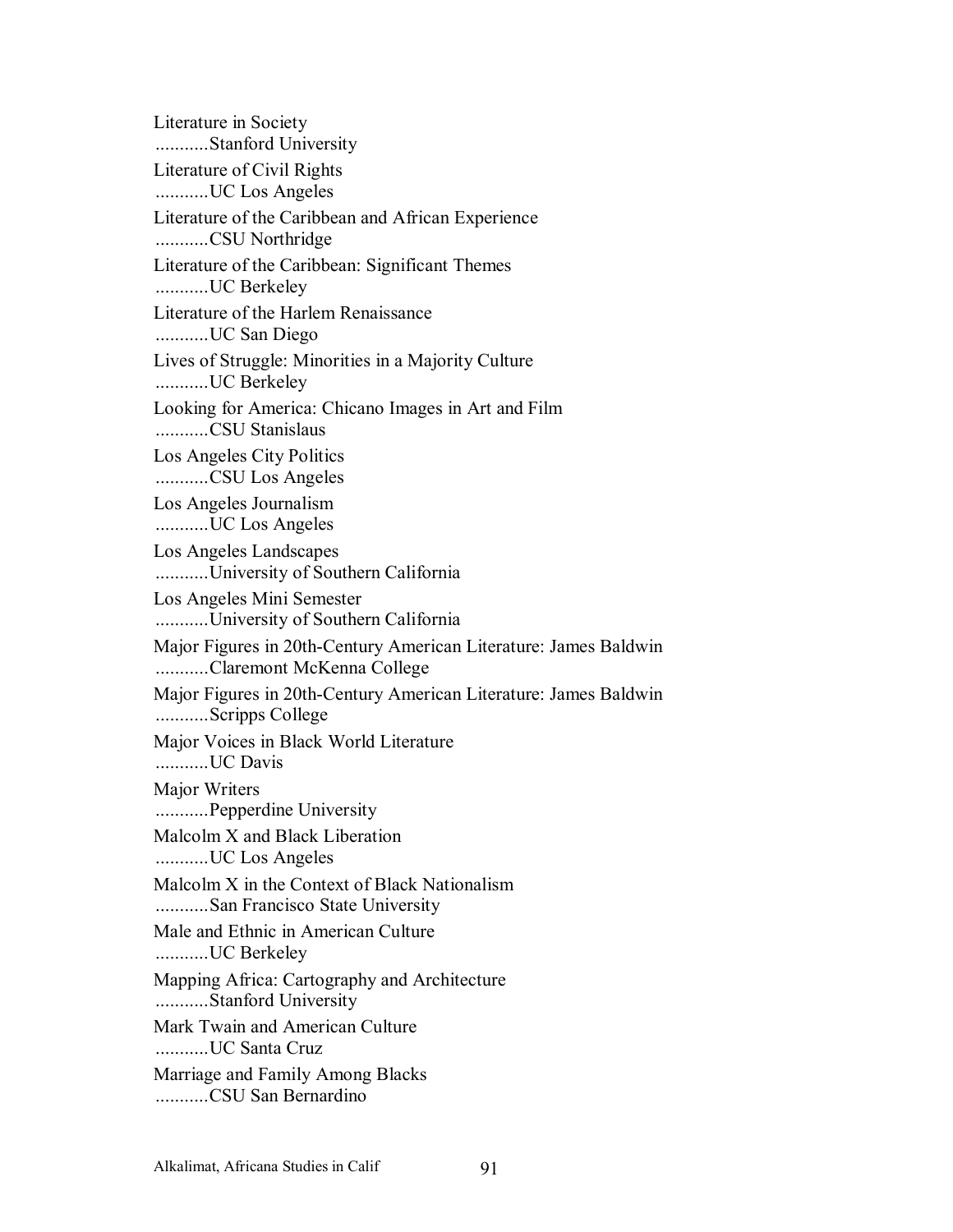Martin L. King and the Civil Rights Movement ...........San Jose State University Martin Luther King, Jr. ...........UC Riverside Marxist Thought in American Culture ...........UC Santa Cruz Mass Communication in the African American Community ...........CSU Northridge Mass Media and Ethnic Identity ...........UC San Diego Master's Thesis Preparation ...........UC San Diego Master's Thesis Research and Preparation ...........UC Santa Barbara Media, Stereotyping, and Violence ...........University of San Francisco Medicine, Race and the Global Politics of Inequality ...........UC San Diego Memory, Memorial, Museum ...........Claremont Graduate University Men/Women and Power in Interpersonal Relationships ...........Sonoma State University Mentoring ...........Humboldt State University Mexican American Cultural Images ...........California Polytechnic State University Mexican American History ...........CSU Stanislaus Mexican American Politics Since 1850 ...........CSU Stanislaus Mexican American/Latino Perspectives in Film ...........CSU East Bay Mexican and Latin American Immigration ...........CSU East Bay Migrations & Mosaics ...........Humboldt State University Minorities & the Media ...........Humboldt State University Minorities and the Media ...........University of Southern California Minorities, American Institutions, & Social Services ...........Humboldt State University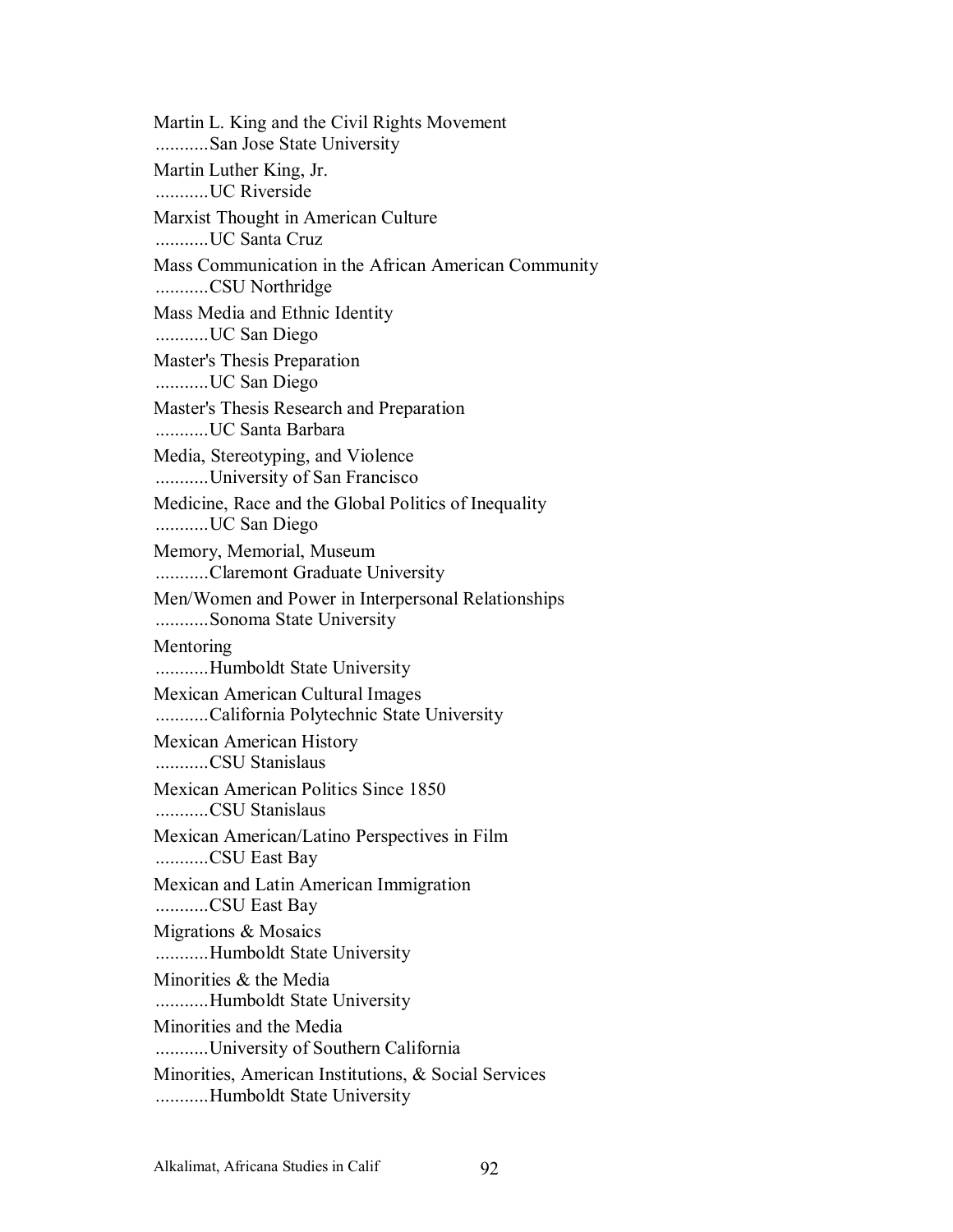Minorities, Marginality and the Other ...........Stanford University Minority Community Development Planning ...........CSU Fullerton Minority Family, Communities, and Schools ...........CSU Stanislaus Minority Politics African American Politics ...........CSU San Bernardino Minority Politics in the US ...........CSU Los Angeles Minority Women in America ...........CSU East Bay Mixed Race Descent in the Americas ...........Mills College Model Organization of African Unity ...........CSU Northridge Modern African History ...........University of San Francisco Modern African-American History ...........University of Redlands Modern Black Drama ...........UC San Diego Modern China ...........CSU Stanislaus Modern Civil Rights Movement ...........San Diego State University Modern Latin American ...........CSU Stanislaus Modern Sub-Saharan Africa ...........CSU Los Angeles Multicultural Communities ...........UC Berkeley Multicultural Issues in Literature/Languages ...........Humboldt State University Multicultural Perspectives in American Society ...........Humboldt State University Multicultural Populations ...........University of the Pacific Multicultural Resources Development ...........Sonoma State University Multicultural Theater ...........City College of San Francisco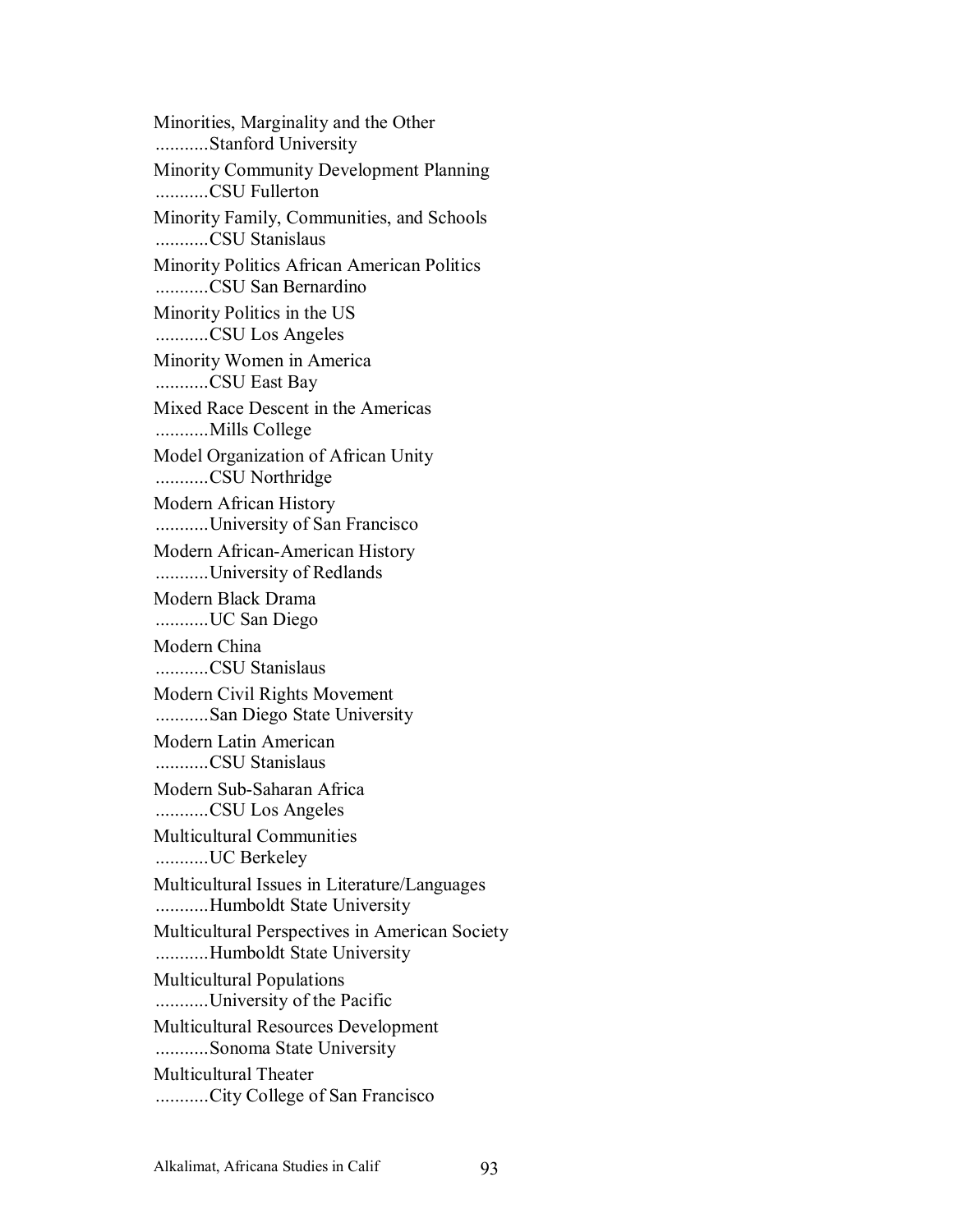Multiculturalism and Education ...........Sonoma State University Multiculturalism: From Bias to Reality ...........CSU Stanislaus Multidisciplinary Research Methods ...........UC San Diego Multi-Ethnic American Literature ...........University of the Pacific Multi-Ethnic Children's and Adolescent Literature ...........CSU East Bay Multi-Ethnic Children's Literature ...........Sonoma State University Multilingualism ...........UC San Diego Multiracial Societies in the Americas ...........UC San Diego Music & Dance-Ghana ...........UC Los Angeles Music Cultures of Africa ...........UC Riverside Music in Afro-American Cultures: USA ...........UC Santa Barbara Music of Latin America ...........CSU Los Angeles Music of the African Diaspora ...........UC Santa Barbara Music, Cultures of Southeast Asia ...........UC Riverside Music-African American ...........UC Los Angeles Narrative Knowing in African America: A Psychological Self ...........UC Los Angeles Narratives of People of Mixed Race Descent ...........Mills College Nationalism and Citizenship ...........University of San Francisco Native American Architecture/Place ...........California Polytechnic State University Native American Cultural Images ...........California Polytechnic State University Native American Diaspora ...........UC Riverside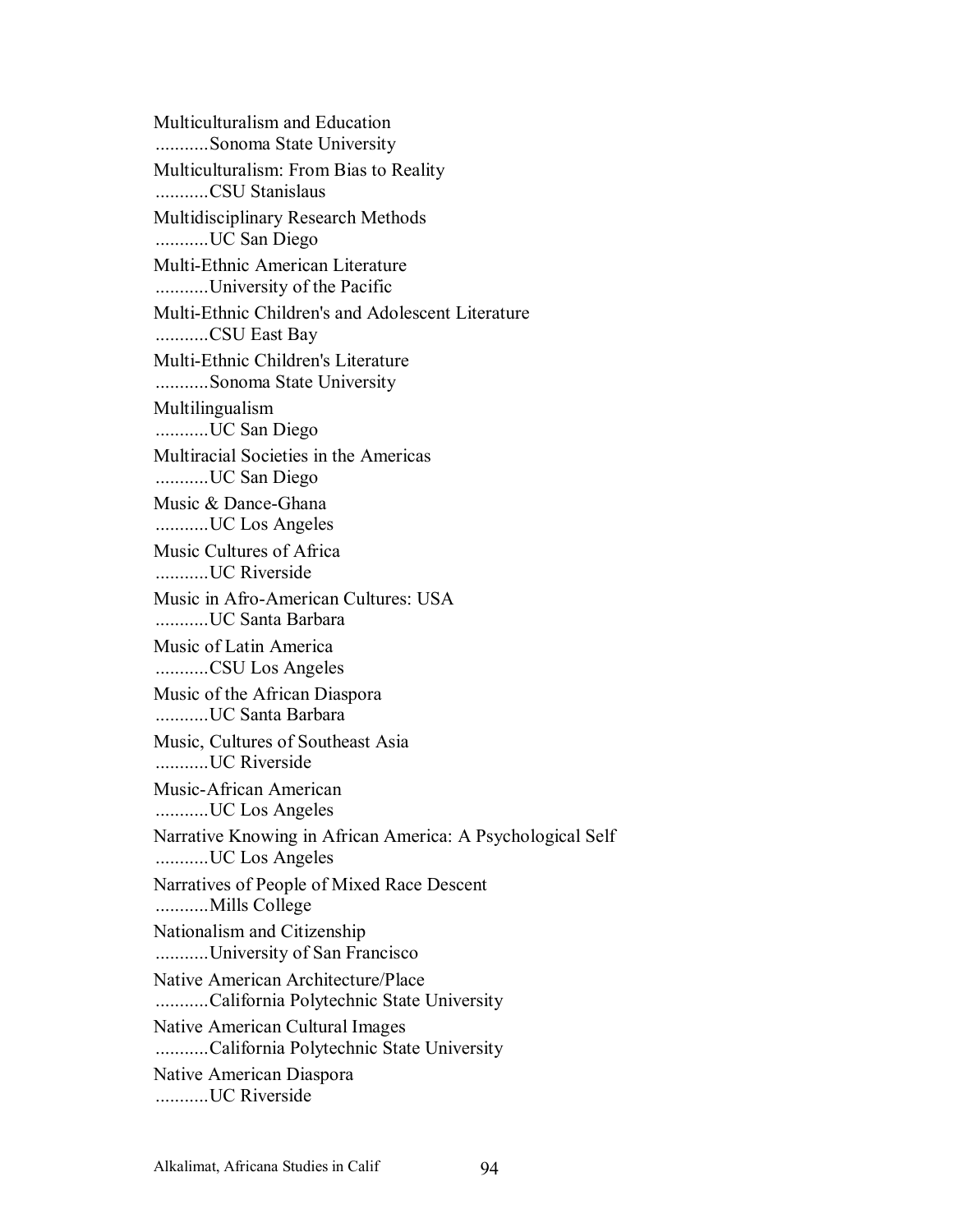Native American Law ...........UC Riverside Native American Liberation Movements ...........CSU East Bay Native American Literature ...........CSU East Bay Native American Literature ...........UC San Diego Native American Oral Literature ...........UC Riverside Native American Women ...........UC Riverside Native American Women ...........UC Santa Cruz Native American World View ...........CSU East Bay Native Americans of Canada and the U.S. ...........CSU Stanislaus Native Peoples of Latin America ...........CSU Stanislaus Negritude and African Literature ...........UC Santa Barbara Negritude: French African Literature ...........UC Berkeley New Faces in the African-American Community ...........San Jose State University New world Slave Societies and Their Legacies ...........UC Irvine Non-Governmental Organization and Development in Poor Countries ...........Stanford University Non-Western Literature: Africa, the Caribbean, South Pacific ...........University of San Francisco Northwestern Indian History ...........UC Riverside Novel and Cinema in Africa and the West Indies ...........Claremont McKenna College Novel and Cinema in Africa and the West Indies ...........Scripps College Oral and Effective Communications Skills Development ...........CSU Fullerton Oral Communication ...........San Diego State University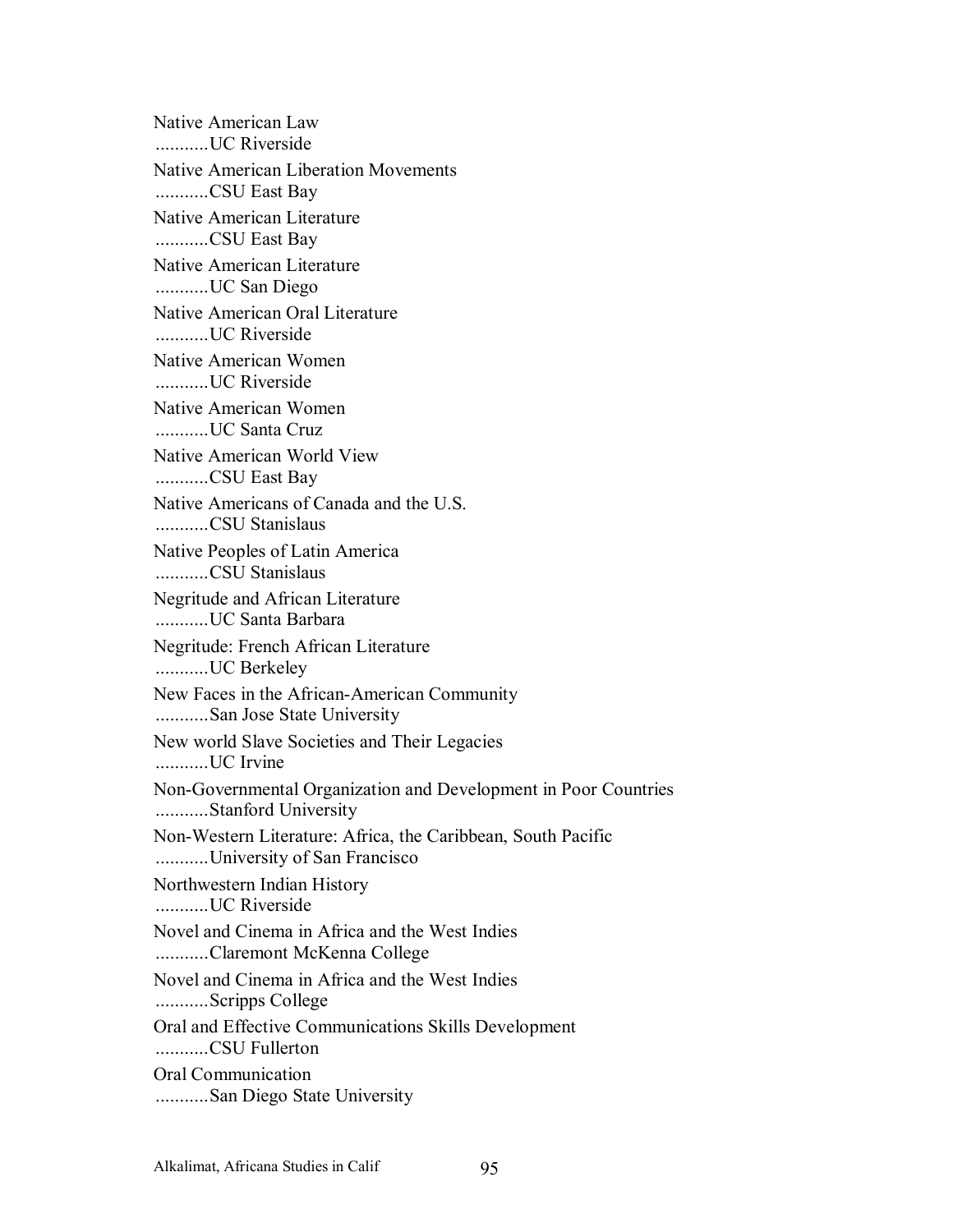Oral History ...........UC Santa Cruz Organic Social Movements ...........UC San Diego Organizations, Institutions, and the Chicano ...........UC Riverside Orientation to College ...........City College of San Francisco Origins of the Atlantic World ...........UC San Diego Origins of the Atlantic World c. 1450-1650 ...........UC San Diego Overcoming Prejudice ...........University of Southern California Pacific Islanders in the U.S. ...........City College of San Francisco Pan African Studies ...........CSU Sacramento Pan Africanism ...........Claremont McKenna College Pan Africanism and World Politics ...........CSU Los Angeles Pan-African Cultures ...........Sonoma State University Pan-African Dance and Movement ...........CSU Fullerton Pan-African Literature and Culture ...........University of Southern California Pan-African Philosophical Thought ...........CSU Northridge Pan-Africanism and Black Radical Traditions ...........Claremont McKenna College Pan-Africanism and Black Radical Traditions ...........Scripps College Pan-Africanism: Development of an Ideology 1865-1954 ...........CSU Northridge Panethnicity in the United States ...........UC San Diego Patterns of Pan-Africanism ...........Humboldt State University Paul Robeson: An American Legend ...........UC Los Angeles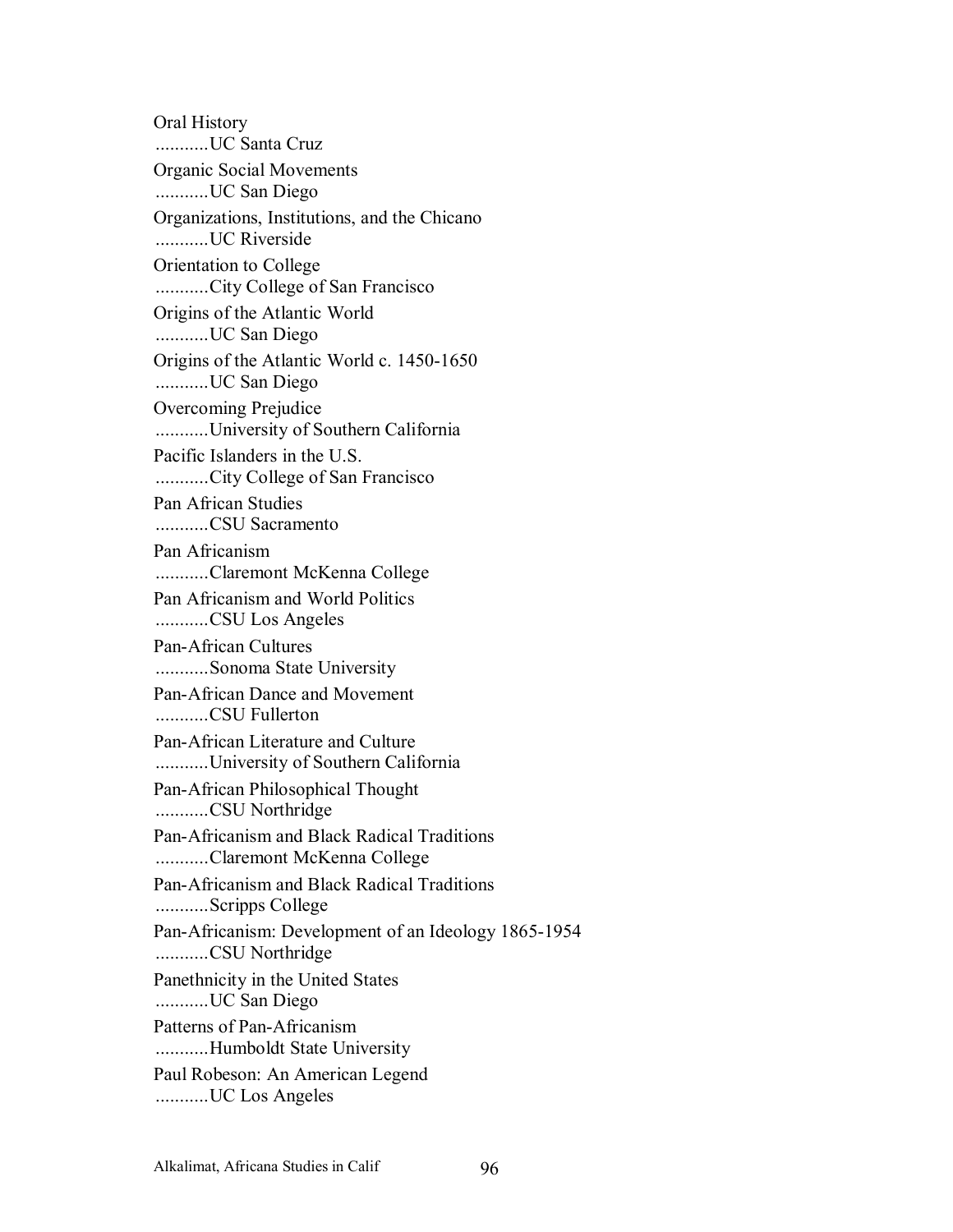Peoples and Cultures of Africa ...........CSU Stanislaus Peoples and Cultures of Asia ...........CSU Stanislaus Peoples of Africa ...........CSU Los Angeles Peoples of Central America ...........CSU East Bay Peoples of Color in the Making of the Americas: 1400-1850 ...........San Jose State University Peoples of Color in the Making of the Americas: 1850-Present ...........San Jose State University Peoples of Mixed Descent ...........University of San Francisco Peoples of the American Southwest ...........University of Redlands Performance: African American Perspective ...........UC Berkeley Personality Theory and Research ...........University of La Verne Philosophies of Africa and the African Diaspora ...........CSU Dominguez Hills Physical Anthropology ...........Mendocino College Pidgin and Creole Languages ...........UC Berkeley Pidgins and Creoles ...........UC San Diego Pigmentation and the Experience of Color ...........San Francisco State University Poetry for the People ...........City College of San Francisco Poetry for the People: Introduction to the Art of Poetry ...........UC Berkeley Poetry for the People: Practicum ...........UC Berkeley Poetry for the People: The Writing and Teaching of... ...........UC Berkeley Policing and the Hegemony of "Law and Order": Race, Gender, Sexuality, Citizenship, and the Politics of Criminalization ...........UC Riverside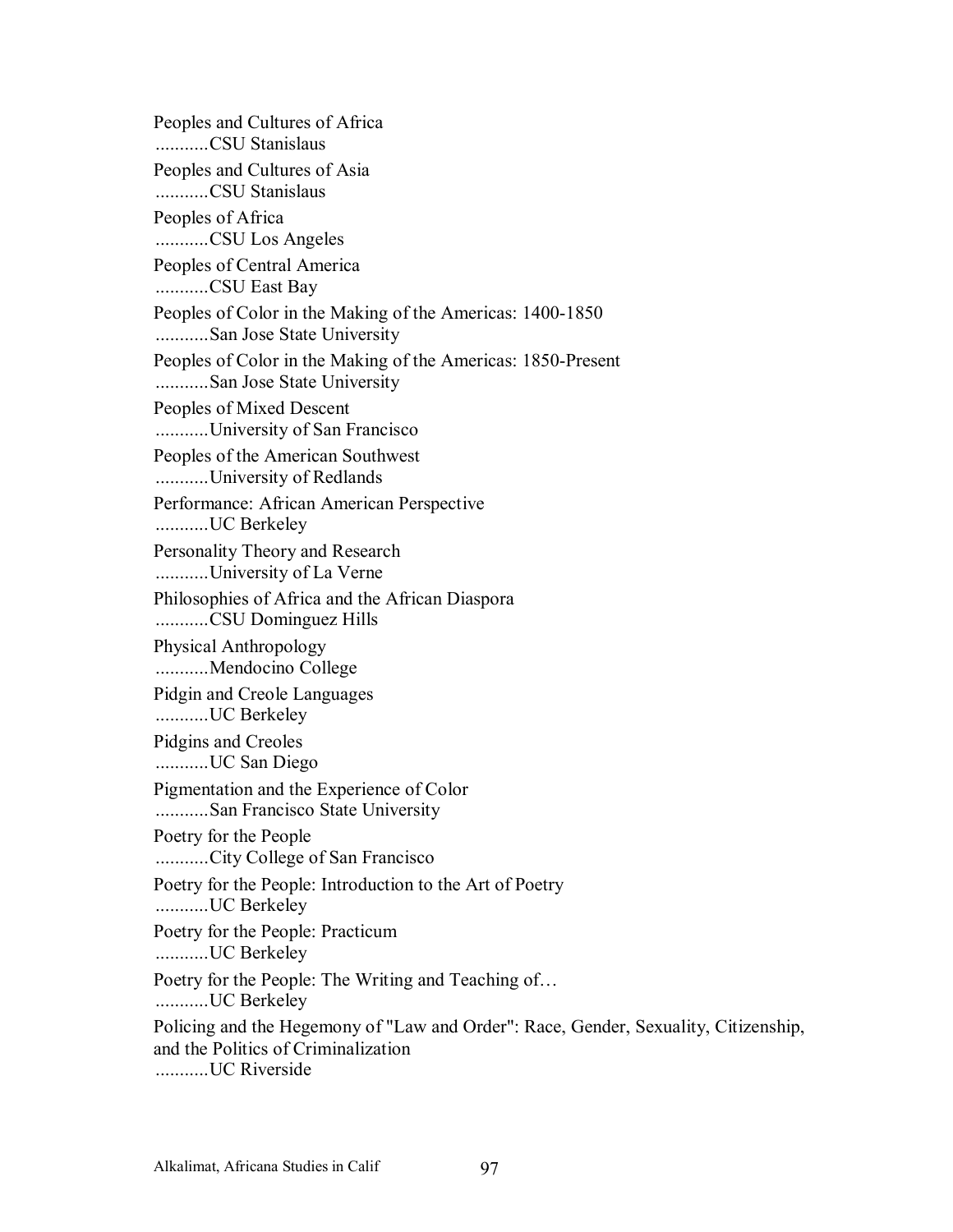Political and Economic Development in the Third World ...........UC Berkeley Political Economy of Developing Nations ...........University of San Francisco Political Economy of Race and Class ...........San Diego State University Political Philosophy of Martin L. King Jr. ...........UC Berkeley Political Thought in Developing Countries ...........University of San Francisco Politics and Development in Africa ...........University of San Francisco Politics and Society ...........University of San Francisco Politics in the African American Novel ...........UC Los Angeles Politics of Black Power ...........CSU Long Beach Politics of Cultural Pluralism and National Integration ...........UC San Diego Politics of Non-Violent Direct Action ...........CSU Northridge Politics of Poverty and Welfare in African-American Communities ...........San Jose State University Politics of Race ...........Pitzer College Politics of Race and Performance ...........UC Riverside Politics of the African Diaspora ...........CSU Sacramento Politics of the Black Community ...........CSU Long Beach Politics of the Caribbean and Central America ...........CSU Los Angeles Politics of the Chicano Movement ...........UC Riverside Popular Culture and the Production of Race ...........UC Riverside Popular Culture in Africa ...........Stanford University Popular Musics of the World ...........UC Riverside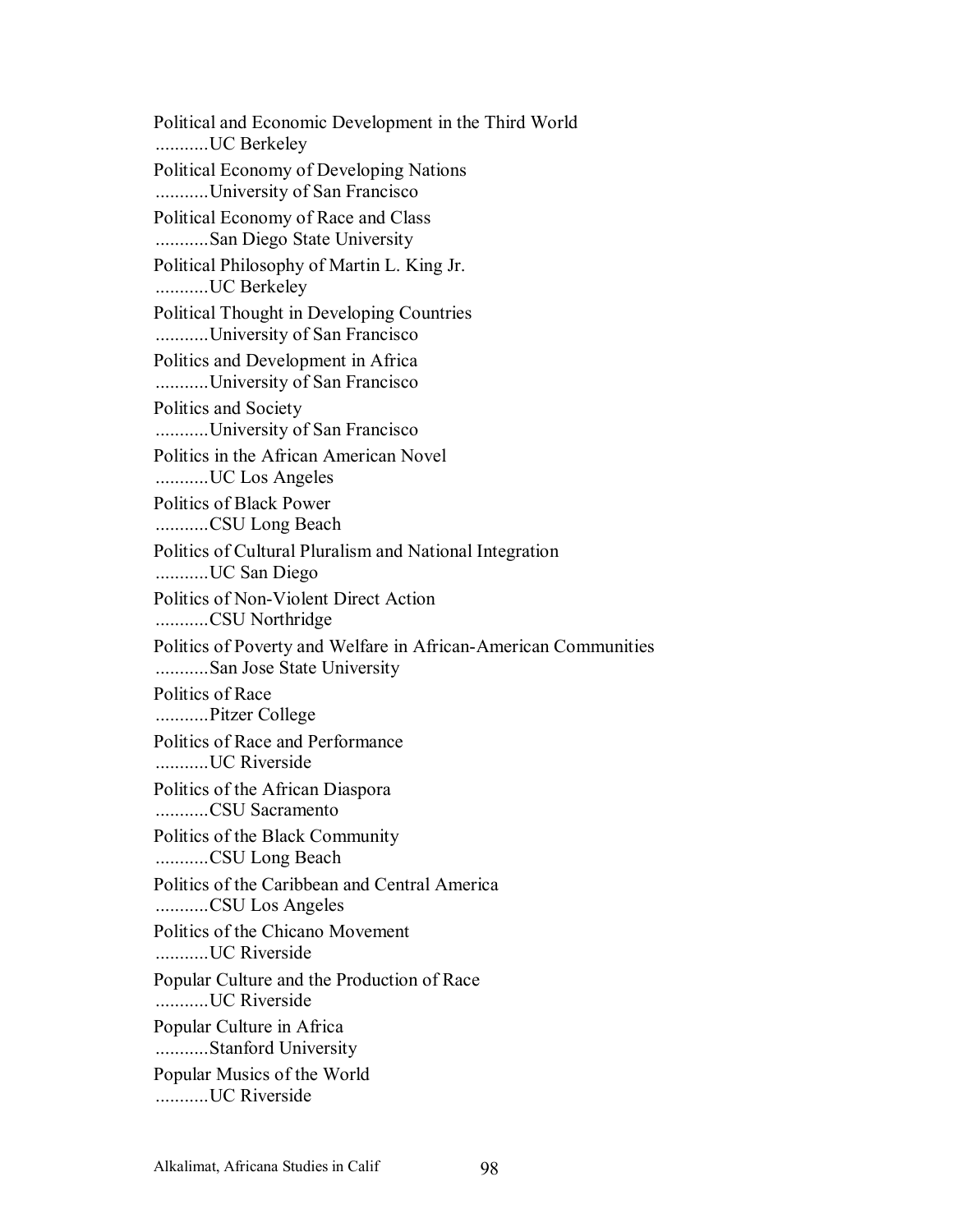Population Histories of the United States ...........UC San Diego Post-Colonial Conditions: Contemporary Women's Writings from Africa ...........Mills College Power and African American Communities ...........CSU Los Angeles Power and African American Communities: Field Research ...........CSU Los Angeles Power and Social Justice ...........CSU San Marcos Power of Knowledge in Early African History ...........Stanford University Power/Privilege: Gender & Race, Sex, Class ...........Humboldt State University Practicum in Africana Studies ...........CSU Dominguez Hills Pre-Colonial Africa ...........University of San Francisco Principles of Anthropology ...........University of La Verne Principles of Psychology ...........University of La Verne Principles of Sociology ...........University of La Verne Problems in Psychological Assessment of African American ...........CSU Long Beach Projects in the Teaching of Black Studies ...........San Francisco State University Prophecy and Politics in America ...........Stanford University Proseminar in Black Studies ...........San Francisco State University Proseminar in Pan African Studies: Methodology, Research and Analysis ...........CSU Northridge Psycho-History of Racism and Sexism ...........San Diego Mesa College Psychological Aspects of the Black Experience ...........UC Riverside Psychological Development of Black Children ...........UC Riverside Psychological Development of the Black Child ...........CSU Dominguez Hills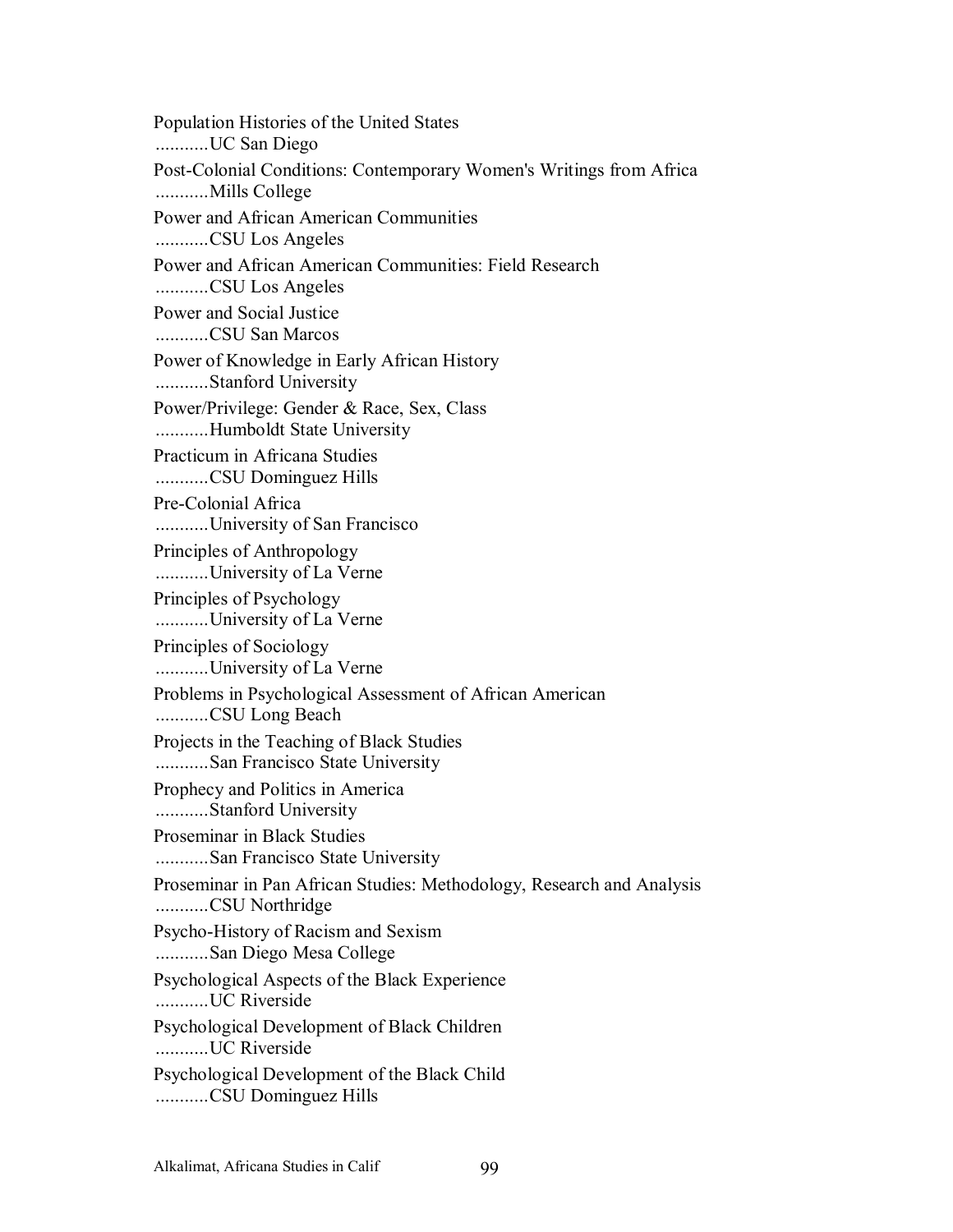Psychological Environment of the African-American ...........CSU Northridge Psychological Foundations of Educations ...........CSU Northridge Psychology and African Americans ...........CSU Los Angeles Psychology of African American People: Current Issues ...........UC Berkeley Psychology of African American Women ...........Contra Costa College Psychology of African Americans ...........Contra Costa College Psychology of African-Americans ...........Merritt College Psychology of African-Americans ...........Solano Community College Psychology of Blackness ...........San Diego State University Psychology of Ethnic Groups in the United States ...........University of San Francisco Psychology of Minorities ...........CSU Long Beach Psychology of Race & Ethnic Relations ...........City College of San Francisco Psychology of Race and Gender ...........UC Los Angeles Psychology of Race and Gender Among African Americans ...........UC Los Angeles Psychology of the African American Experience ...........UC Davis Psychology of the Afro-American ...........CSU Fullerton Psychology of the Black Community ...........San Jose State University Psychology of the Black Experience ...........CSU Dominguez Hills Public Policy and Afro-American Community ...........San Diego State University Qualitative Research Methods for African American Studies ...........UC Berkeley Race & Ethnic Relations ...........Humboldt State University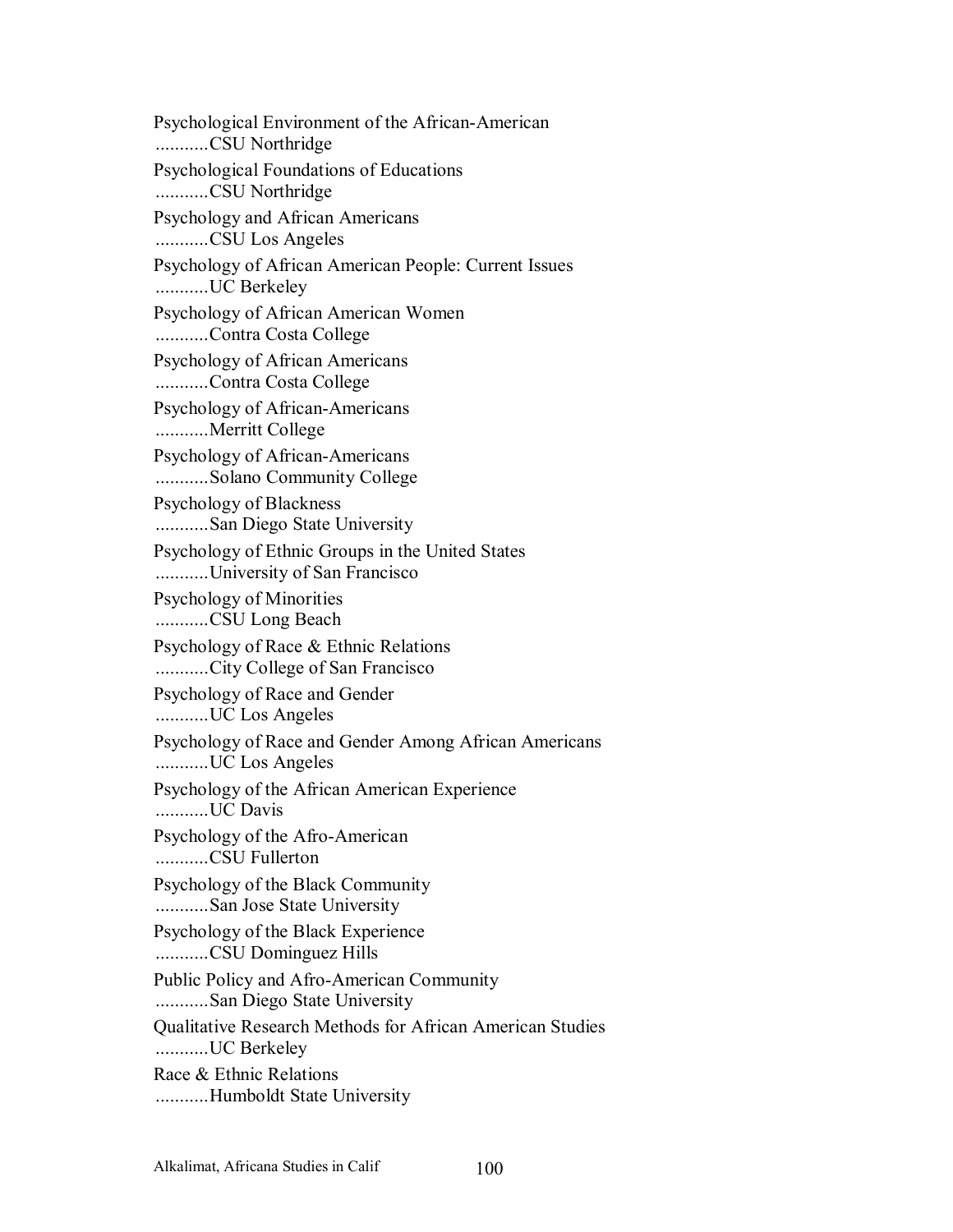Race & Ethnicity II ...........UC Irvine Race and American Film ...........UC Berkeley Race and Crime in America ...........Stanford University Race and Critical Thinking ...........CSU Northridge Race and Ethnic Relations ...........Los Angeles Valley College Race and Ethnic Relations ...........Pepperdine University Race and Ethnic Relations ...........University of Redlands Race and Ethnic Relations ...........University of the Pacific Race and Ethnic Relations ...........CSU Los Angeles Race and Ethnic Relations in the African Diaspora ...........San Jose State University Race and Ethnic Relations in the U.S. ...........Mills College Race and Ethnic Relations in the United States ...........UC San Diego Race and Ethnicity in a Comparative Perspective ...........UC Riverside Race and Ethnicity in American Life ...........UC Los Angeles Race and Ethnicity in American Life ...........University of La Verne Race and Ethnicity in American Politics ...........University of San Francisco Race and Ethnicity in Hawaii ...........UC Riverside Race and Ethnicity in Latin America ...........UC Davis Race and Ethnicity in United States History ...........University of San Francisco Race and Law ...........UC San Diego Race and Media ...........City College of San Francisco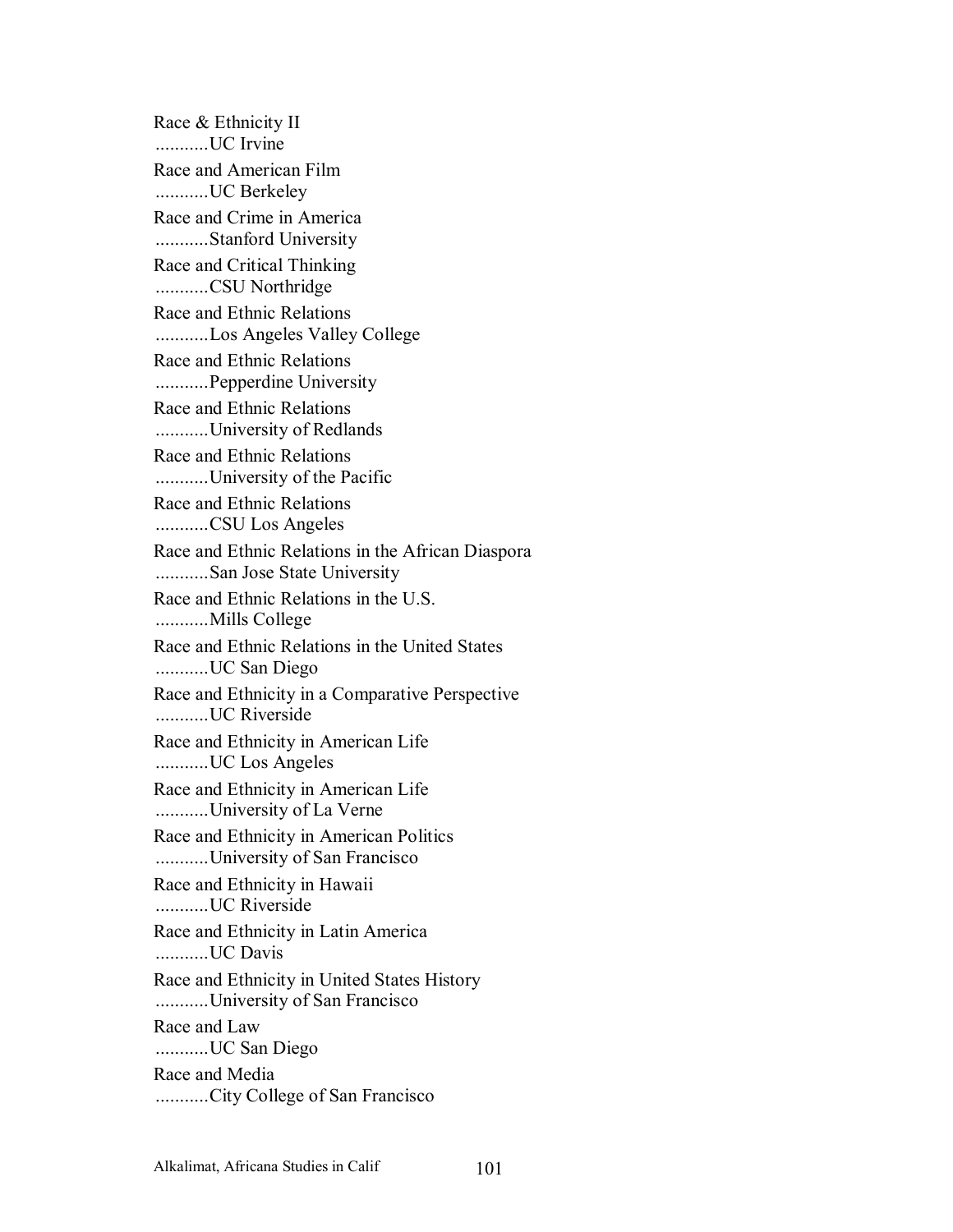Race and Public Policy ...........UC Berkeley Race and Racism ...........UC San Diego Race and Social Movements ...........UC San Diego Race and the Law ...........UC Los Angeles Race and the U.S. Economy ...........Claremont McKenna College Race and the U.S. Economy ...........Scripps College Race and Visual Representations ...........UC Irvine Race in Post-Civil Rights America ...........San Francisco State University Race Matters ...........CSU East Bay Race Mixture Politics ...........UC Irvine Race Relations ...........CSU Fresno Race Relations ...........University of Southern California Race Relations Strategies ...........San Diego State University Race Theory ...........University of Redlands Race, Class, and Gender ...........UC Riverside Race, Class, and Gender in the United States ...........UC Berkeley Race, Culture & Politics in the U.S. ...........California Polytechnic State University Race, Culture, and Social Chance ...........UC San Diego Race, Equality and the Law ...........University of San Francisco Race, Ethnic, and National Identities ...........Stanford University Race, Ethnicity and Gender in Research Methodology ...........CSU Sacramento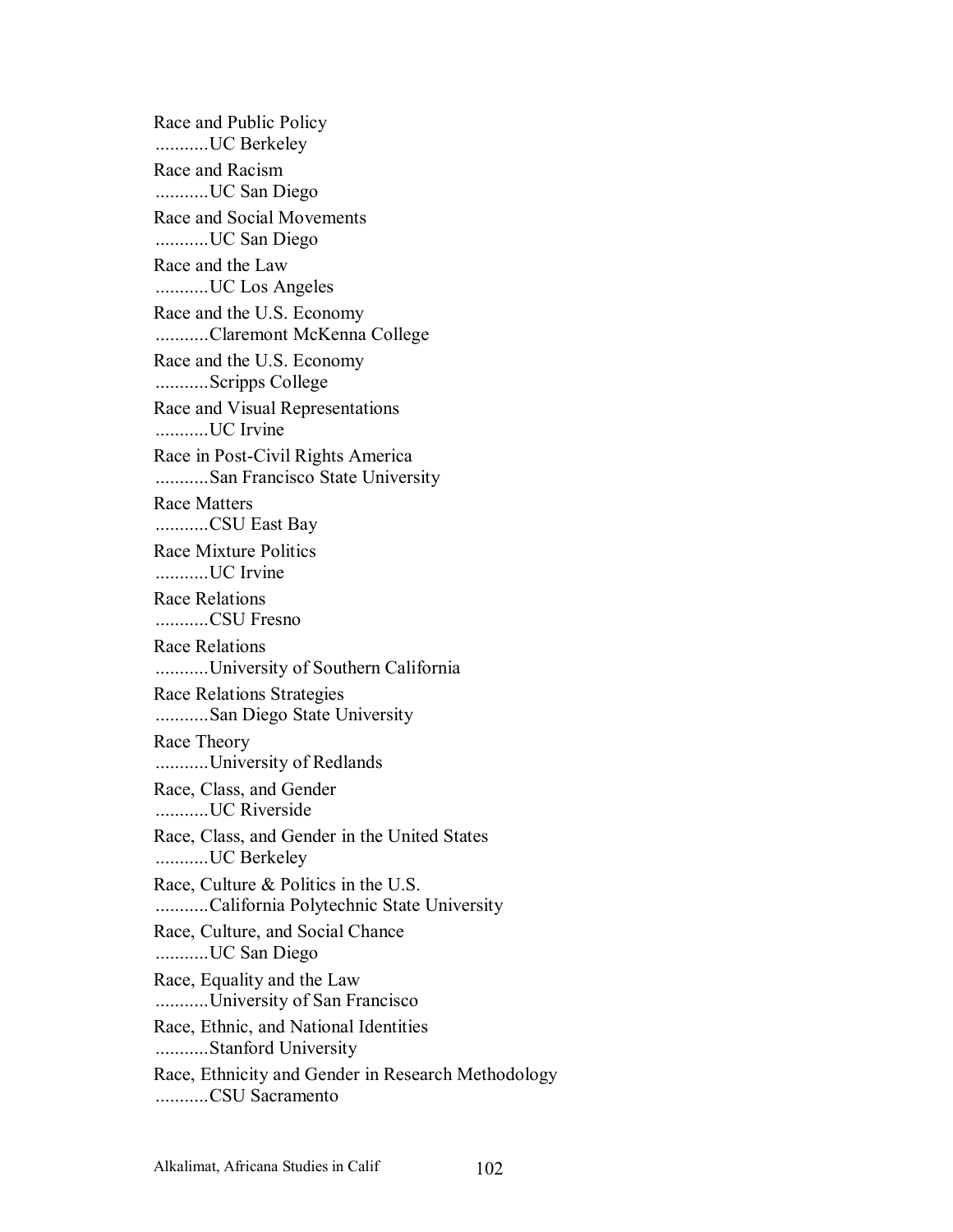Race, Ethnicity, and the Law ...........San Jose State University Race, Ethnicity, and the Media ...........University of San Francisco Race, Gender and the Criminal Justice System ...........Mills College Race, Gender and U.S. Law ...........Humboldt State University Race, Gender, and the Environment ...........Mills College Race, Ideology and Economics in Africa and African America ...........UC Berkeley Race, Place, and Space ...........Claremont McKenna College Race, Place, and Space ...........Pitzer College Race, Place, and Space ...........Scripps College Race, Poverty and the Environment ...........San Jose State University Race, Racism and Human Variation ...........CSU Los Angeles Race, Space, and Segregation ...........UC San Diego Races and Culture in the Americas ...........CSU Los Angeles Racial and Ethnic Group Relations ...........Ventura College Racial and Ethnic Relations ...........Mendocino College Racial and Ethnic Women in America ...........University of Southern California Racial Inequality in America ...........UC San Diego Racial, Ethnic, Religious Extremism and Human Rights Law ...........San Jose State University Racialization, Racisms, and Race: Concepts and Theories ...........UC Berkeley Racism & Social Politics in US ...........UC Santa Barbara Racism and Sexism: An Analytical Approach ...........CSU Long Beach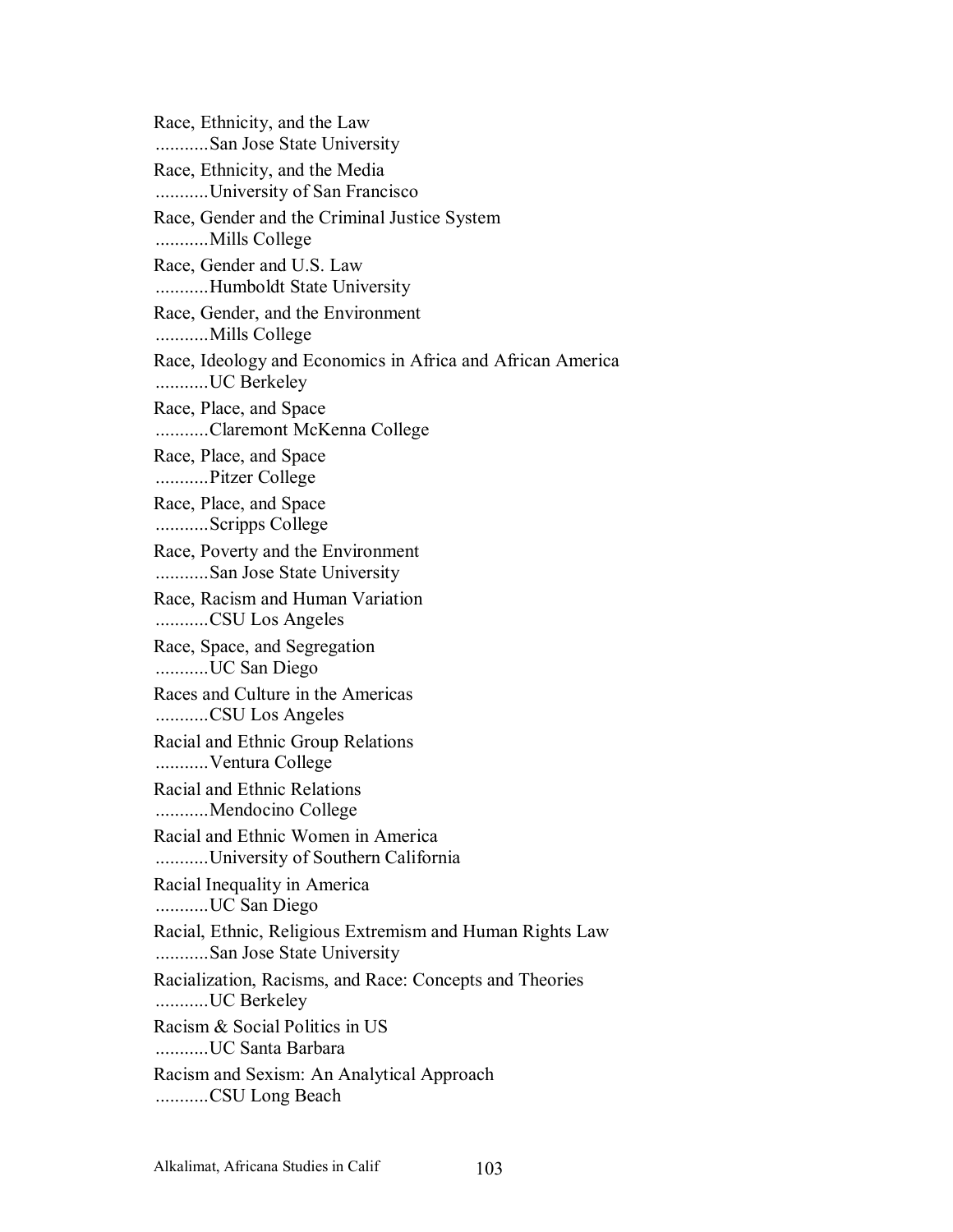Racism and Sports ...........CSU East Bay Racism in America ...........Merritt College Racism in America I ...........CSU East Bay Racism in America II ...........CSU East Bay Racism in the American Military ...........CSU Long Beach Rap, Hip-Hop, and Popular Culture ...........UC Riverside Reading Arabic ...........Stanford University Reading Multicultural Literature ...........Ventura College Reading Race with W.E.B. DuBois ...........UC Los Angeles Reconceptualizing Gender in African Studies ...........UC Santa Barbara Recounting the Encounter ...........Stanford University Religion & the African-American Church in America ...........Merritt College Religion in Black America (Part I) ...........UC Santa Barbara Religion in Black America (Part II) ...........UC Santa Barbara Religion in the Black Community ...........San Jose State University Religious Myths and Rituals ...........UC Riverside Research and Methodology ...........Sonoma State University Research and Writing in Ethnic Studies ...........CSU Fullerton Research Assistantship ...........Sonoma State University Research in Ethnic Studies ...........CSU Sacramento Research in Ethnic Studies ...........UC San Diego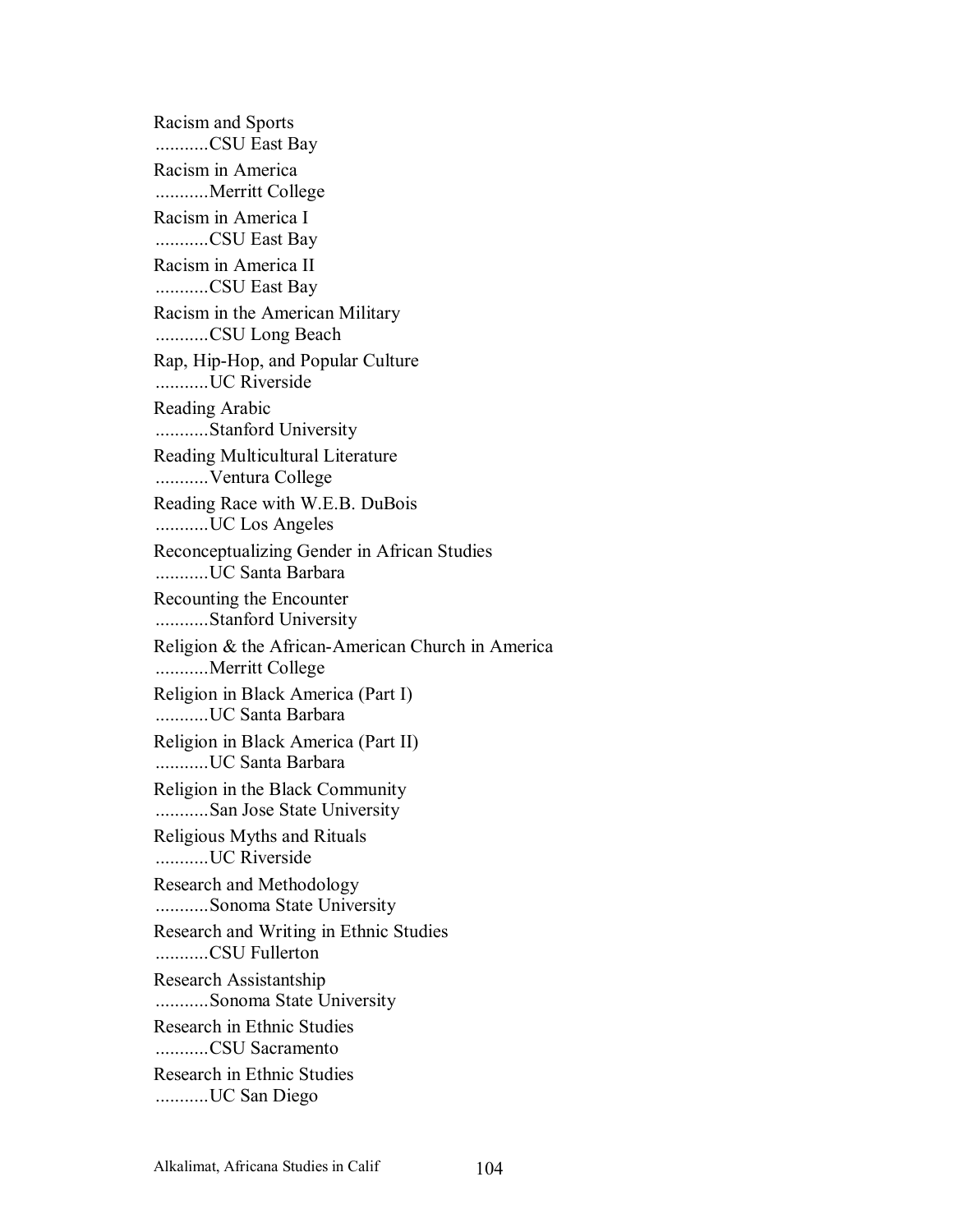Research Methods ...........San Francisco State University Research Methods ...........University of La Verne Research Methods for African American Studies ...........UC Berkeley Research Methods in Africana Studies ...........CSU Dominguez Hills Research Methods in Black Studies ...........CSU Long Beach Research Methods in Ethnic Studies ...........CSU San Bernardino Research Methods in Ethnic Studies ...........Mills College Research Methods in Social Sciences ...........UC Los Angeles Research Methods in the Black Community ...........San Francisco State University Research Methods: Studying Ethnic and Racial Communities ...........UC San Diego Research Seminar in African History ...........Stanford University Research Seminar in Ethnic Studies ...........UC San Diego Research Topics in African-American Literature ...........CSU Long Beach Research-to-Performance Laboratory ...........UC Berkeley Re-Thinking American Studies ...........UC Santa Cruz Rhetoric of Black America ...........San Diego State University Roots of American Indian Tradition ...........UC Riverside Roots: Latin America & The Caribbean ...........Mills College Rural Communications Systems Engineering ...........Stanford University Scenario and Film Criticism ...........UC Berkeley Schools and Minority Groups ...........CSU Fullerton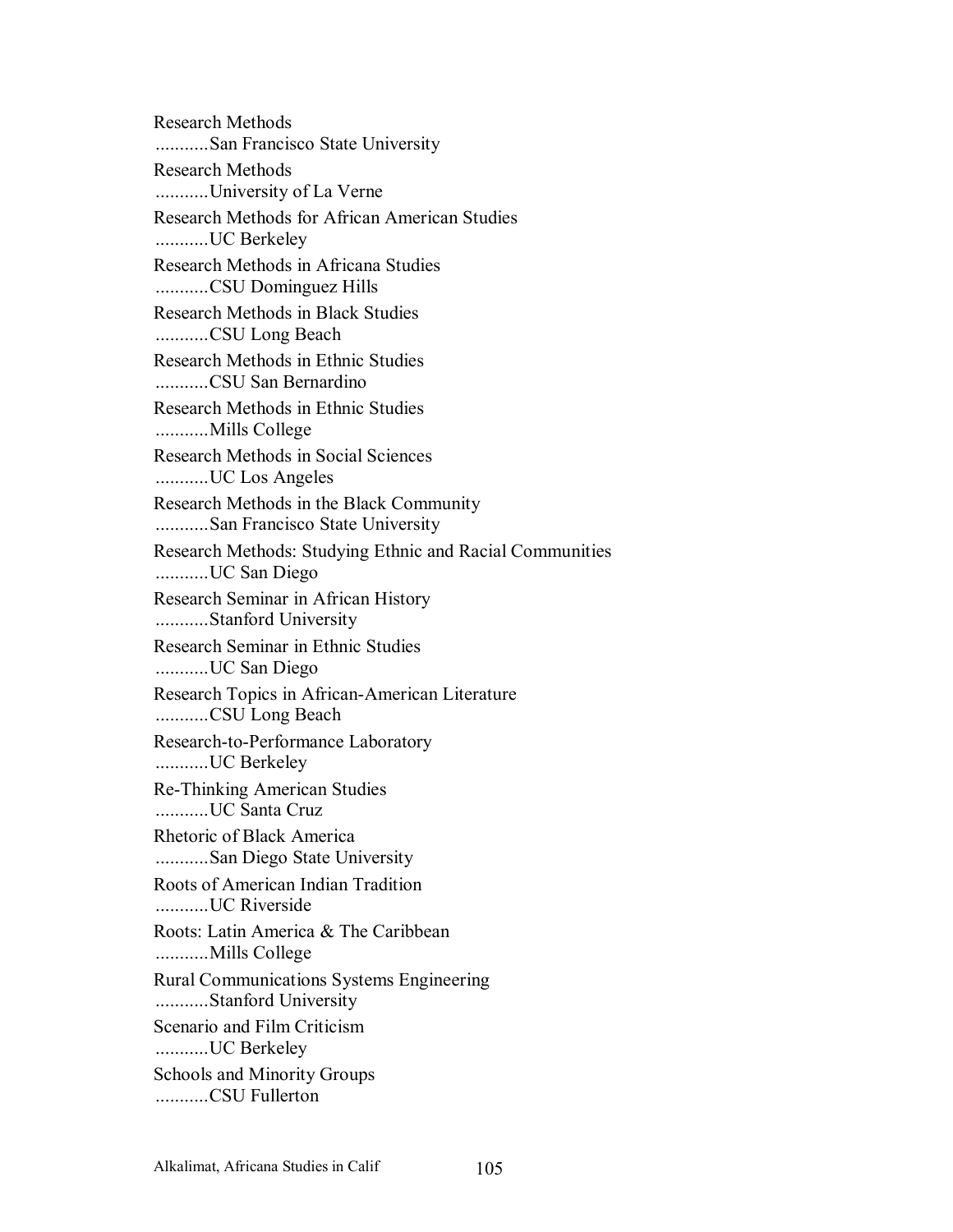Science and Spirituality in Ancient Africa ...........San Francisco State University Science Fiction in Multicultural America ...........UC Santa Cruz Second Year Written Composition: Black Studies ...........San Francisco State University Segregation, Freedom Movements, and the Crisis of the 20th Century ...........UC San Diego Selected Topics in African American Studies ...........Sonoma State University Selected Topics in Africana Studies ...........San Francisco State University Selected Topics in Ethnic Studies ...........CSU Stanislaus Selected Topics in Ethnic Studies ...........Humboldt State University Selected Topics in Race and Law ...........UC Los Angeles Selected Topics in the Socio-Historical Development of the Black World ...........UC Berkeley Selected Topics of African American Social Organization and Institutions ...........UC Berkeley Seminar in African American Psychology ...........Claremont McKenna College Seminar in African American Psychology ...........Scripps College Seminar in Africana Studies ...........CSU Dominguez Hills Seminar in African-American History ...........San Jose State University Seminar in Applied Public Policy Issues & the Black Urban Experience ...........CSU Northridge Seminar in Black Music ...........CSU Fullerton Seminar in Black Politics and Urban Problems ...........San Jose State University Seminar in Black Studies ...........San Francisco State University Seminar in Ethnic Studies ...........CSU Stanislaus Seminar in Ethnic Studies ...........UC Riverside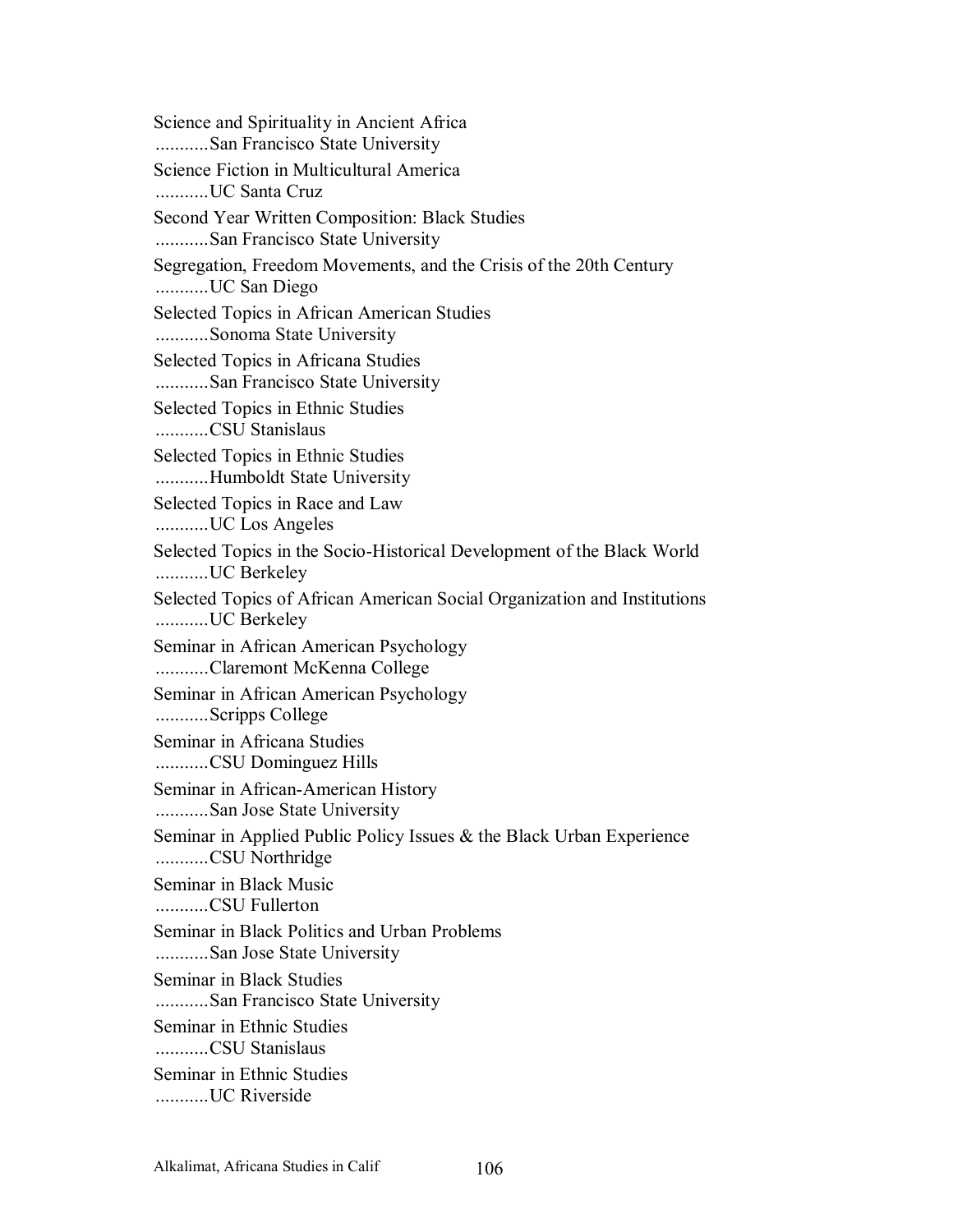Seminar in Ethnic Studies: Theories and Methods ...........University of Southern California Seminar in Pan African Research Methodologies ...........CSU Northridge Seminar on Special Topics in Africana Studies ...........CSU Dominguez Hills Seminar: (Re)presenting Africa: Art, History, and Film ...........Claremont McKenna College Seminar: Africana Cinema: Through the Documentary Lens ...........Claremont McKenna College Seminar: Africana Cinema: Through the Documentary Lens ...........Scripps College Seminar: Alcohol and Drug Issues Affecting African Americans ...........Claremont McKenna College Seminar: Issues in African Diasporic Visual Arts ...........Claremont McKenna College Seminar: Issues in African Diasporic Visual Arts ...........Scripps College Seminar: Psychological Aspects of Black Women's Sexuality ...........Claremont McKenna College Seminar: Psychological Aspects of Black Women's Sexuality ...........Pitzer College Seminar: Psychological Aspects of Black Women's Sexuality ...........Scripps College Seminar: Representing Africa: Art, History, and Film ...........Scripps College Seminar: Special Topics in Francophone Literature and Culture ...........University of San Francisco Seminars in Black Studies ...........UC Santa Barbara Senior Comprehensive Examination ...........Claremont McKenna College Senior Exercise in Black Studies ...........Pitzer College Senior Honors ...........Sonoma State University Senior Honors Thesis ...........UC Berkeley Senior Project ...........Claremont McKenna College Senior Project ...........CSU Dominguez Hills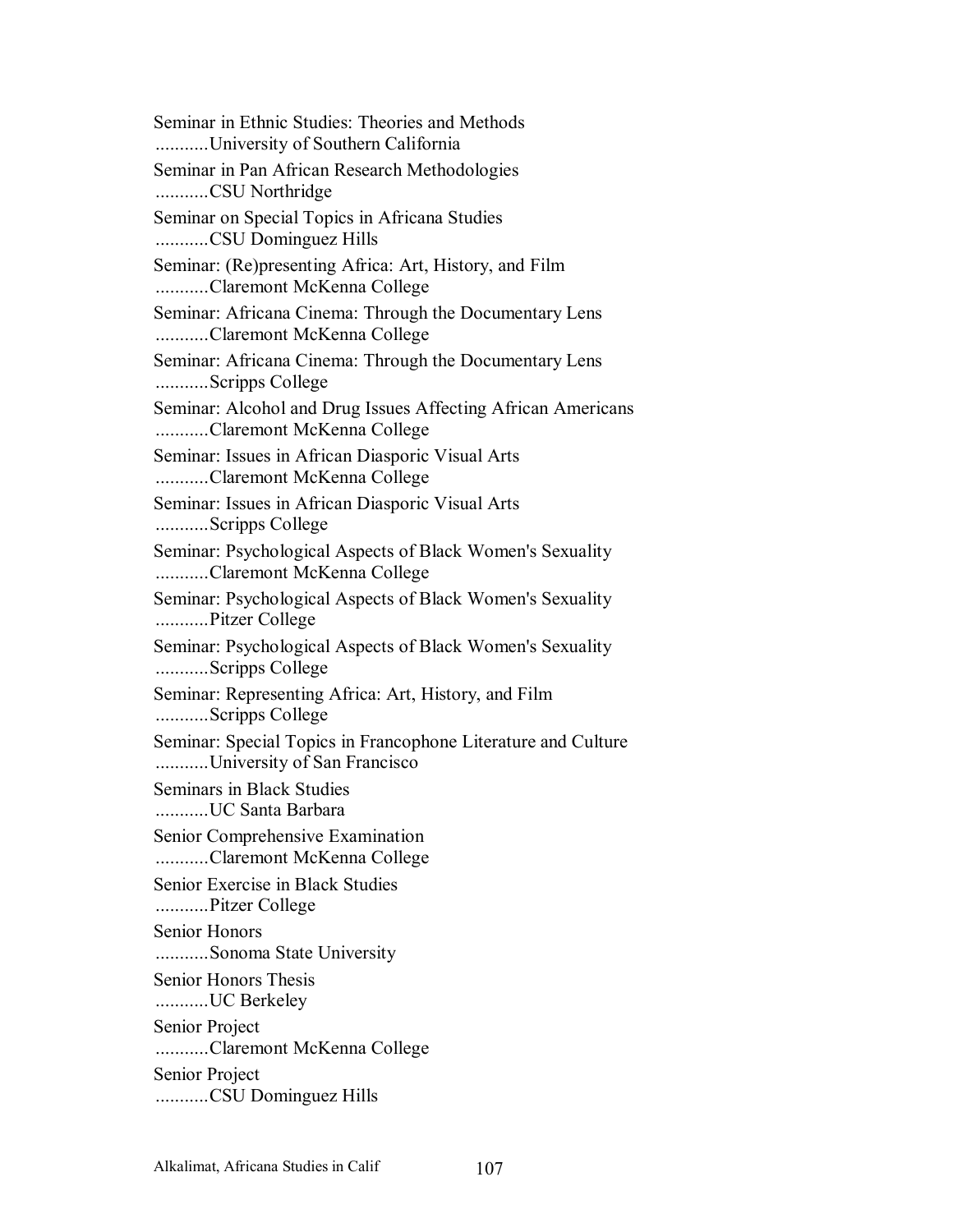Senior Research Seminar ...........UC Riverside Senior Seminar ...........CSU East Bay Senior Seminar ...........San Diego State University Senior Seminar ...........Sonoma State University Senior Seminar ...........UC Santa Cruz Senior Seminar ...........Mills College Senior Seminar in African-American Studies ...........San Jose State University Senior Seminar/Project ...........University of La Verne Senior Seminars ...........University of Redlands Senior Thesis ...........Claremont McKenna College Senior Thesis ...........CSU East Bay Senior Thesis ...........CSU Los Angeles Senior Thesis ...........Pitzer College Senior Thesis ...........Scripps College Senior Thesis ...........University of La Verne Service Learning Internship ...........Sonoma State University Service Learning Practicum ...........University of the Pacific Service-Learning and Leadership in Ethnic Communities ...........CSU Sacramento Services in Black Community ...........CSU Los Angeles Sex and Gender in African American Communities ...........UC San Diego Sex/Gender/Sexuality as an Issue in American Public Life ...........University of Southern California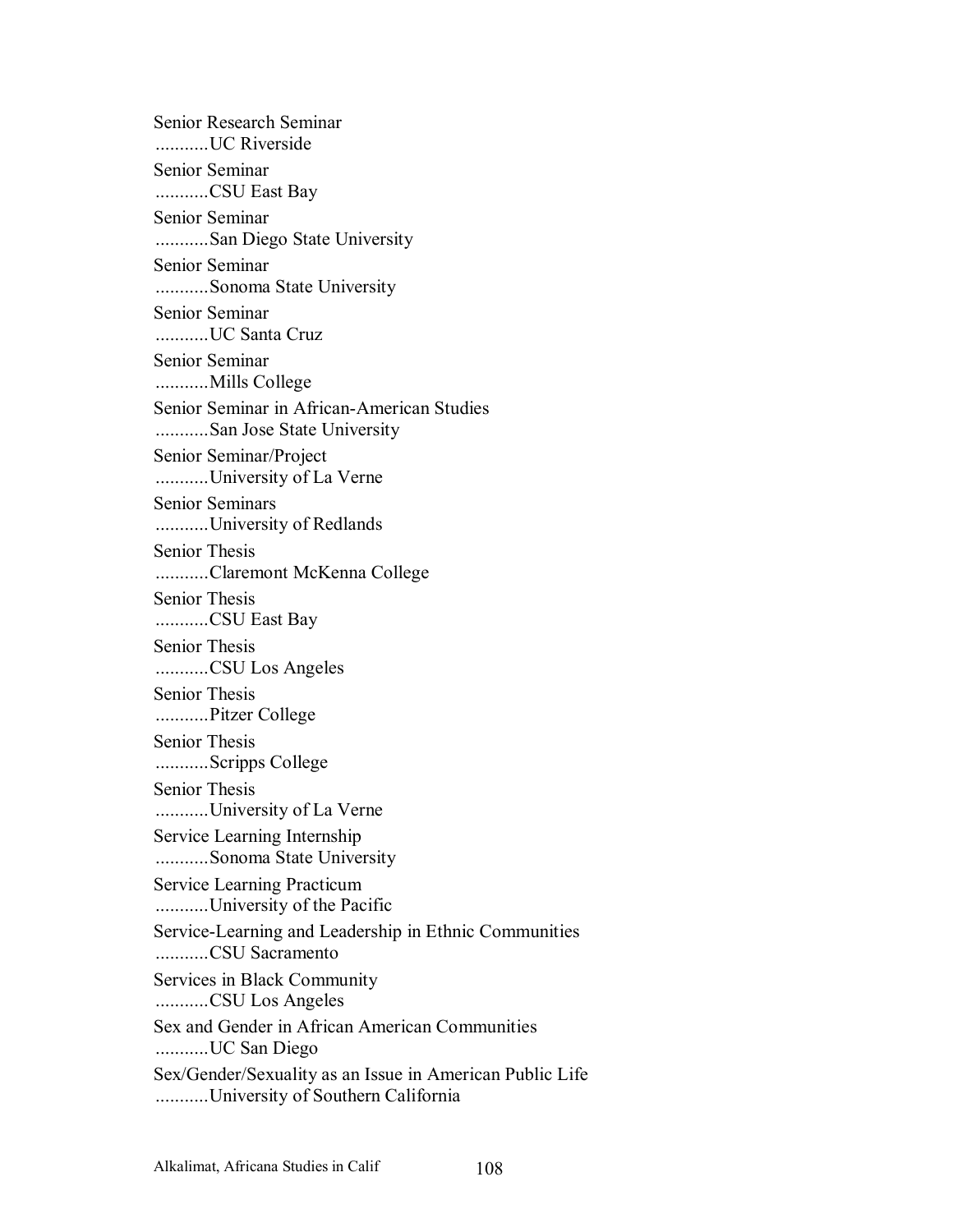Sexism and Racism in the United States ...........Sonoma State University Sexuality and Black Culture ...........San Diego Mesa College Sexuality and Culture ...........UC Santa Cruz Sexuality and Nation ...........UC San Diego Slavery and African American Life Before 1865 ...........UC Berkeley Slavery and Freedom in the New World ...........Claremont McKenna College Slavery and Freedom in the New World ...........Scripps College Slavery and the Atlantic World ...........UC San Diego Slavery in the Americas ...........CSU East Bay Social and Economic History of the Southwest I ...........UC San Diego Social and Economic History of the Southwest II ...........UC San Diego Social and Political Thought in the Diaspora ...........UC Berkeley Social Environment of the African-American ...........CSU Northridge Social Forces and the Educational Condition of Chicanos ...........UC Riverside Social Organization of Black Communities ...........UC Los Angeles Social Problems ...........University of La Verne Social Psych: African-American Male/Female Relationship ...........Merritt College Social Science Career Internship ...........CSU Northridge Social Science Interdisciplinary Seminar ...........CSU Stanislaus Social Theory ...........UC San Diego Sociocultural Analysis of Black Languages ...........San Diego State University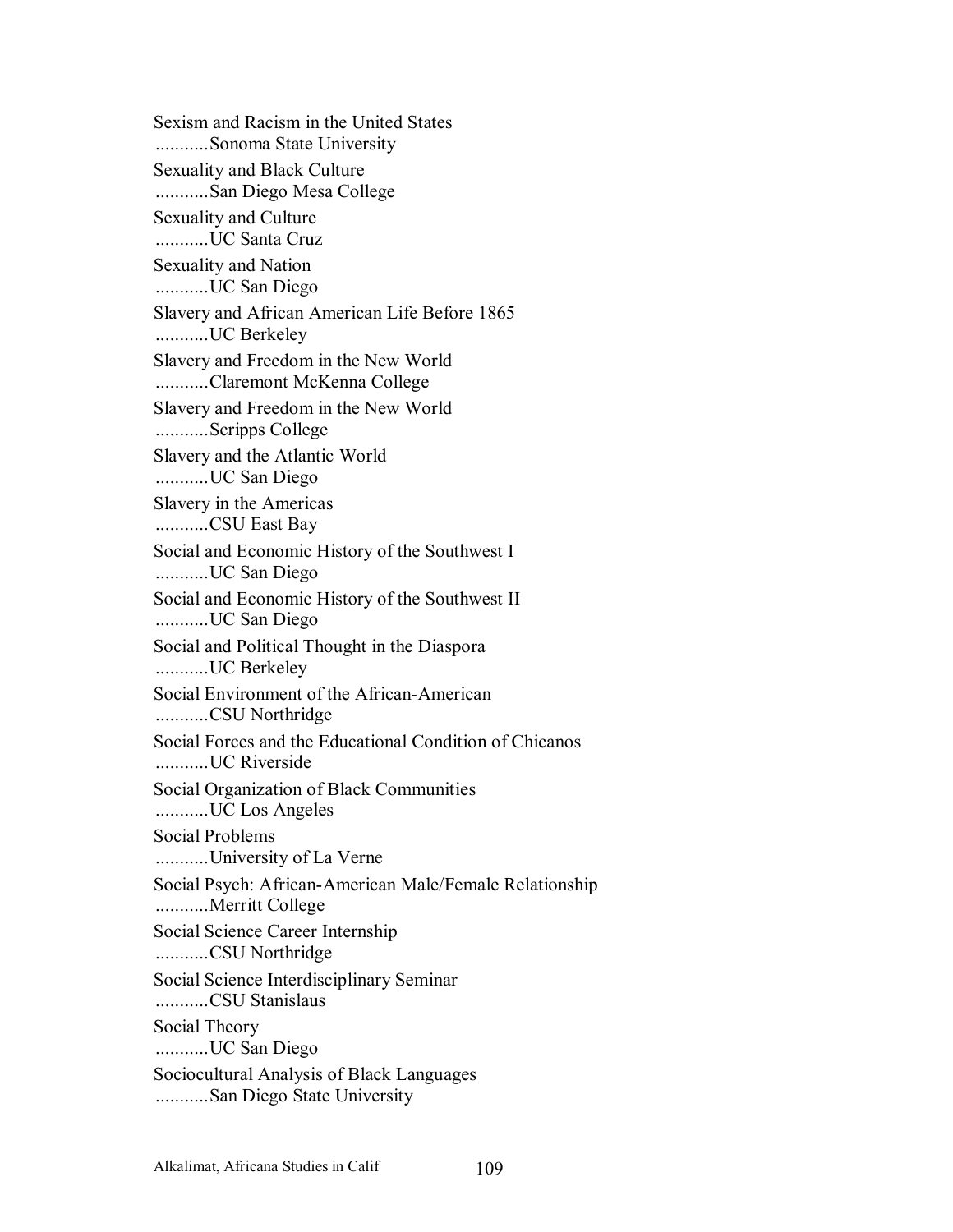Sociocultural Theories in Ethnic Studies ...........UC Riverside Sociolinguistics ...........University of Southern California Sociolinguistics ...........UC San Diego Sociolinguistics and the Chicano Community ...........UC Riverside Sociolinguistics: Black English ...........CSU Dominguez Hills Sociological Analysis of African-American Communities ...........San Jose State University Sociological Dimensions of the Black Experience ...........San Francisco State University Sociological Environment of the African American ...........CSU Northridge Sociological Foundations of Education ...........CSU Northridge Sociological Theory ...........University of La Verne Sociology ...........Mendocino College Sociology of African Americans ...........Contra Costa College Sociology of African-Americans ...........Solano Community College Sociology of Popular Music ...........Claremont McKenna College Sociology of Popular Music ...........Scripps College Sociology of the Black Experience ...........UC Santa Barbara Sociology/Black Perspective ...........San Diego Mesa College Socio-Psychological Development of Black Community ...........San Jose State University Sophomore Seminar ...........UC Santa Barbara Sources and Methods: Photography and African History ...........Stanford University South Africa ...........CSU Fresno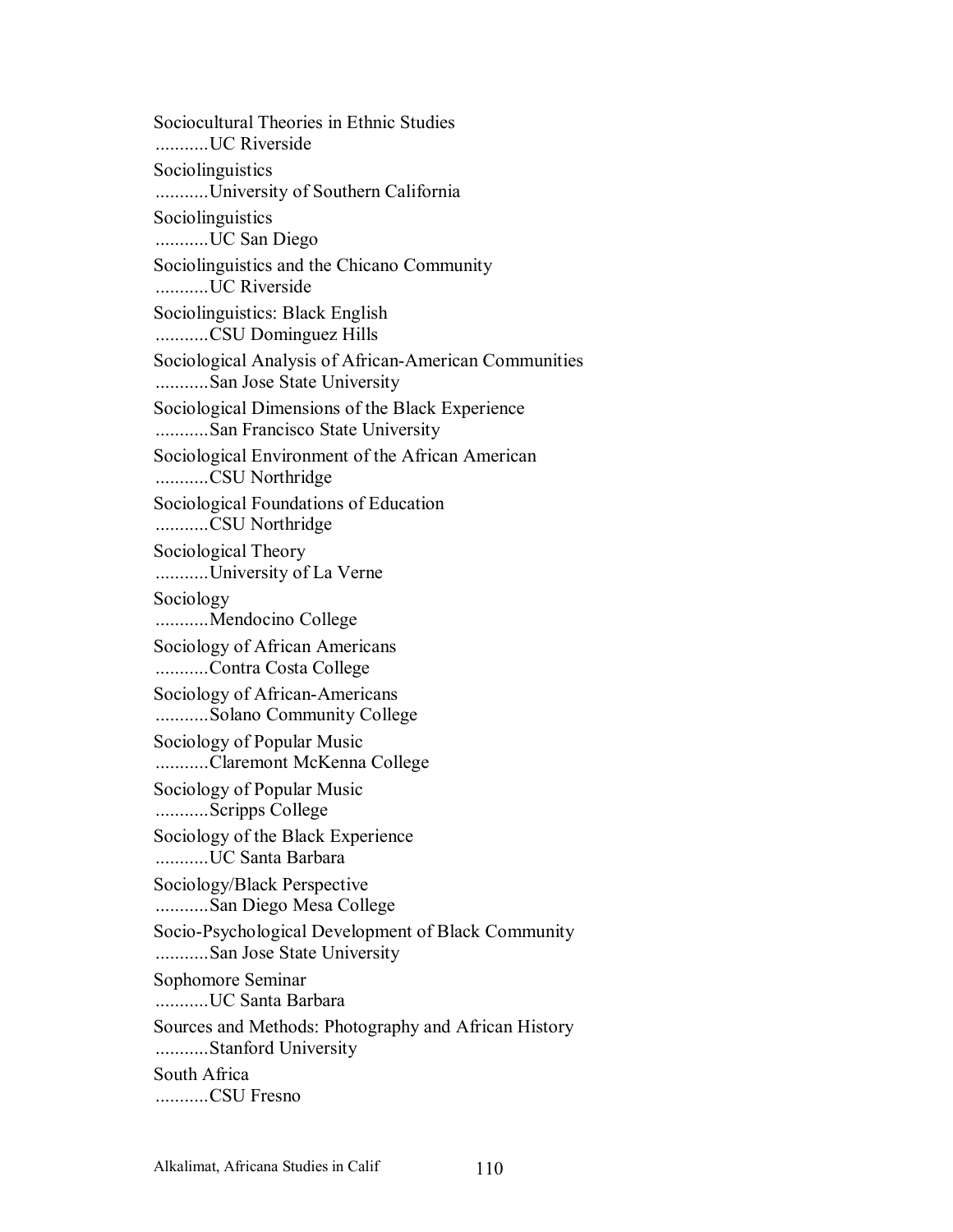South Africa Today ...........University of San Francisco South Africa: Contested Transitions ...........Stanford University Southeast Asian Experience in the United States ...........CSU East Bay Southern Africa in the 20th Century ...........CSU Fullerton Southwestern Indian History ...........UC Riverside Spanish Language in the U.S. ...........UC San Diego Special Problems/Individual Study ...........CSU Sacramento Special Studies ...........San Jose State University Special Studies ...........Sonoma State University Special Studies ...........UC Riverside Special Study ...........San Diego State University Special Study ...........San Francisco State University Special Study for Advanced Undergraduates ...........UC Davis Special Study for Undergraduates ...........UC Davis Special Themes in Ethnic Studies ...........Mills College Special Topics ...........CSU Dominguez Hills Special Topics ...........Sonoma State University Special Topics in African American Literature ...........UC Berkeley Special Topics in African American Psychology ...........Pitzer College Special Topics in African American Psychology: Black Psychologists-Women ...........Claremont McKenna College Special Topics in African American Studies ...........UC Irvine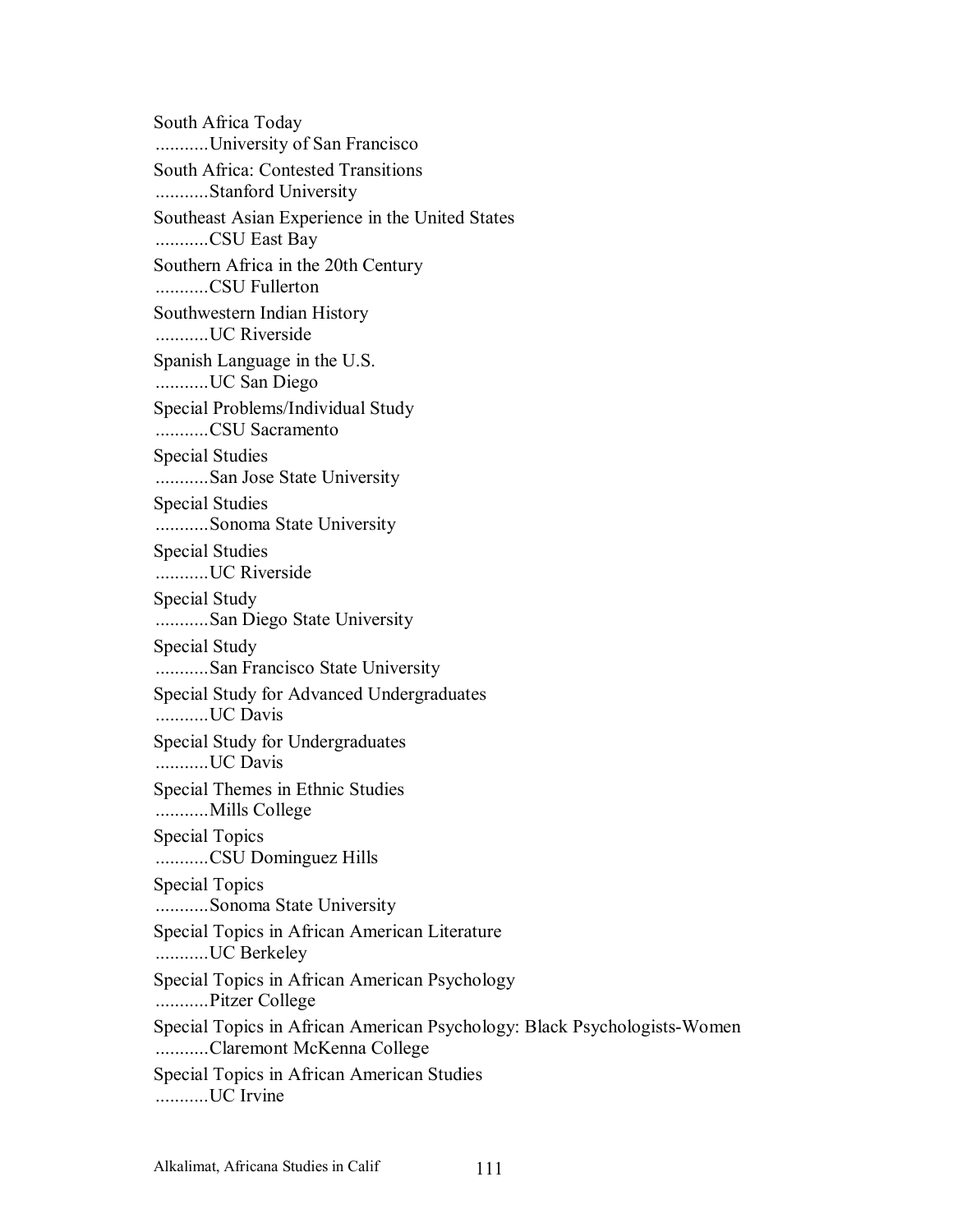Special Topics in African American Studies ...........UC Riverside Special Topics in Africana Studies ...........CSU Dominguez Hills Special Topics in Africana Studies: African Diaspora in the U.S. ...........CSU Dominguez Hills Special Topics in American Literature: Toni Morrison ...........Claremont McKenna College Special Topics in American Literature: Toni Morrison ...........Scripps College Special Topics in American Studies ...........UC Santa Cruz Special Topics in Asian American Studies ...........UC Riverside Special Topics in Black Aesthetics & Black Political Economy ...........CSU Northridge Special Topics in Black Studies ...........CSU Long Beach Special Topics in Black Studies ...........UC Santa Barbara Special Topics in Chicano Studies ...........UC Riverside Special Topics in Development Studies of the Diaspora ...........UC Berkeley Special Topics in Discourses ...........UC Irvine Special Topics in Ethnic Studies ...........CSU East Bay Special Topics in Ethnic Studies ...........Mills College Special Topics in Ethnic Studies ...........UC San Diego Special Topics in Expressive Forms ...........UC Irvine Special Topics in Genders and Sexualities ...........UC Irvine Special Topics in Pan African Studies ...........CSU Los Angeles Special Topics-Women's Studies ...........UC Los Angeles Sponsored Travel and Study ...........San Francisco State University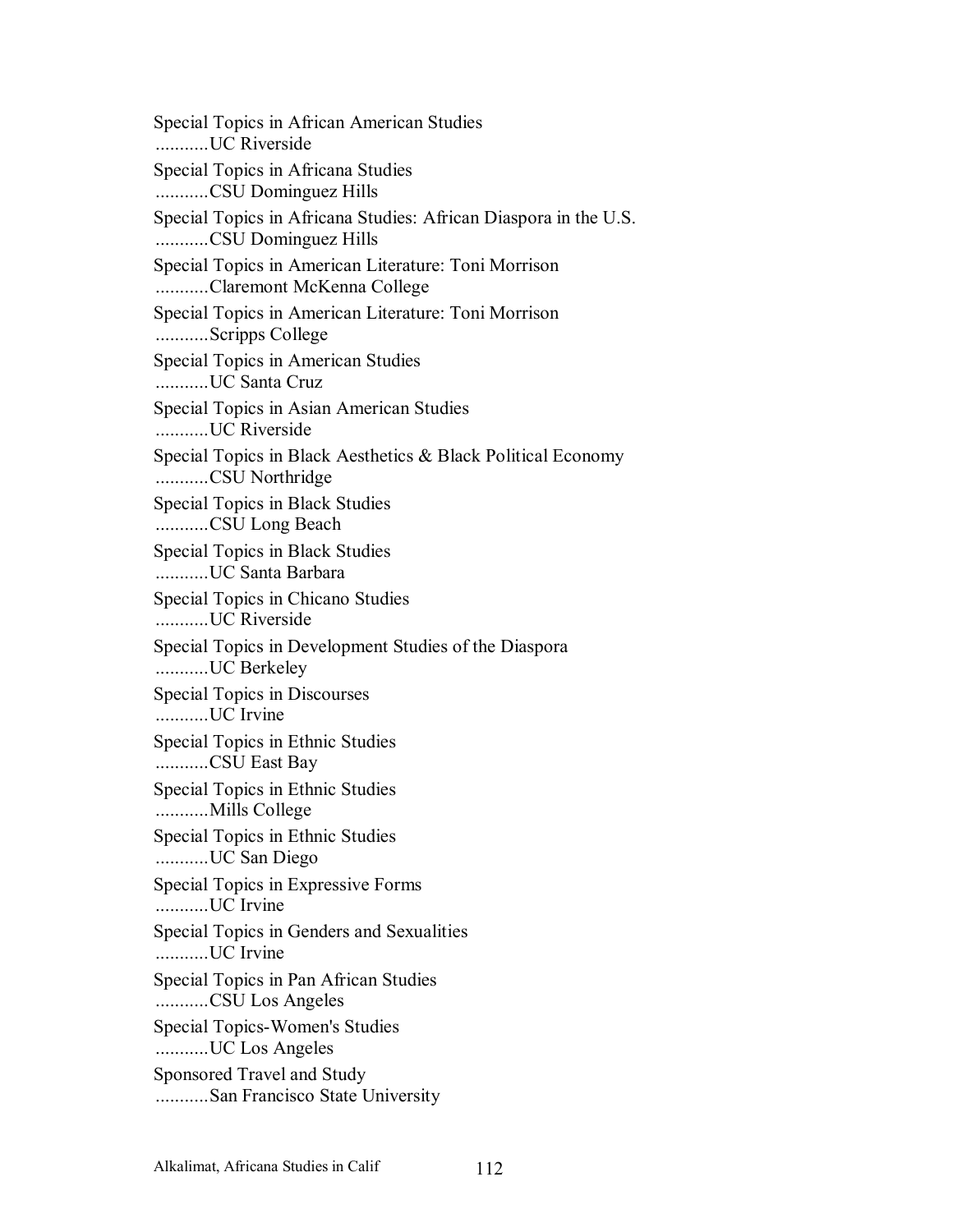Sport in America ...........University of the Pacific **Statistics** ...........University of La Verne Strategies for Black Child Development ...........CSU Northridge Street Gangs in Comparative Perspectives ...........UC Riverside Street Scholars: Struggles and Contributions of Self-Trained Black Historians and Stepladder Radicals ...........UC Riverside Student Initiated Courses ...........Sonoma State University Student-Initiated Retention and Outreach Issues in Higher Education ...........UC Los Angeles Studies in African American Literature ...........San Diego State University Studies in Afro-American Literature ...........UC Los Angeles Studies in Poetry: Love and Revolution: Black Women's Poetry/Song in the 20th Century ...........Claremont McKenna College Studies in Poetry: Love and Revolution: Black Women's Poetry/Song in the 20th Century ...........Scripps College Studies in the Literature of Minority Groups ...........CSU Sacramento Successful Futures for Africa ...........Stanford University Supervised Independent Studies for Freshmen and Sophomores ...........UC Berkeley Supervised Independent Study and Research ...........UC Berkeley Supervised Independent Study and Research ...........UC San Diego Supervised Tutoring in Black Studies ...........San Diego Miramar College Survey of 19th Century African American Literature ...........Mills College Survey of African American Literature ...........Mills College Survey of African Music ...........University of San Francisco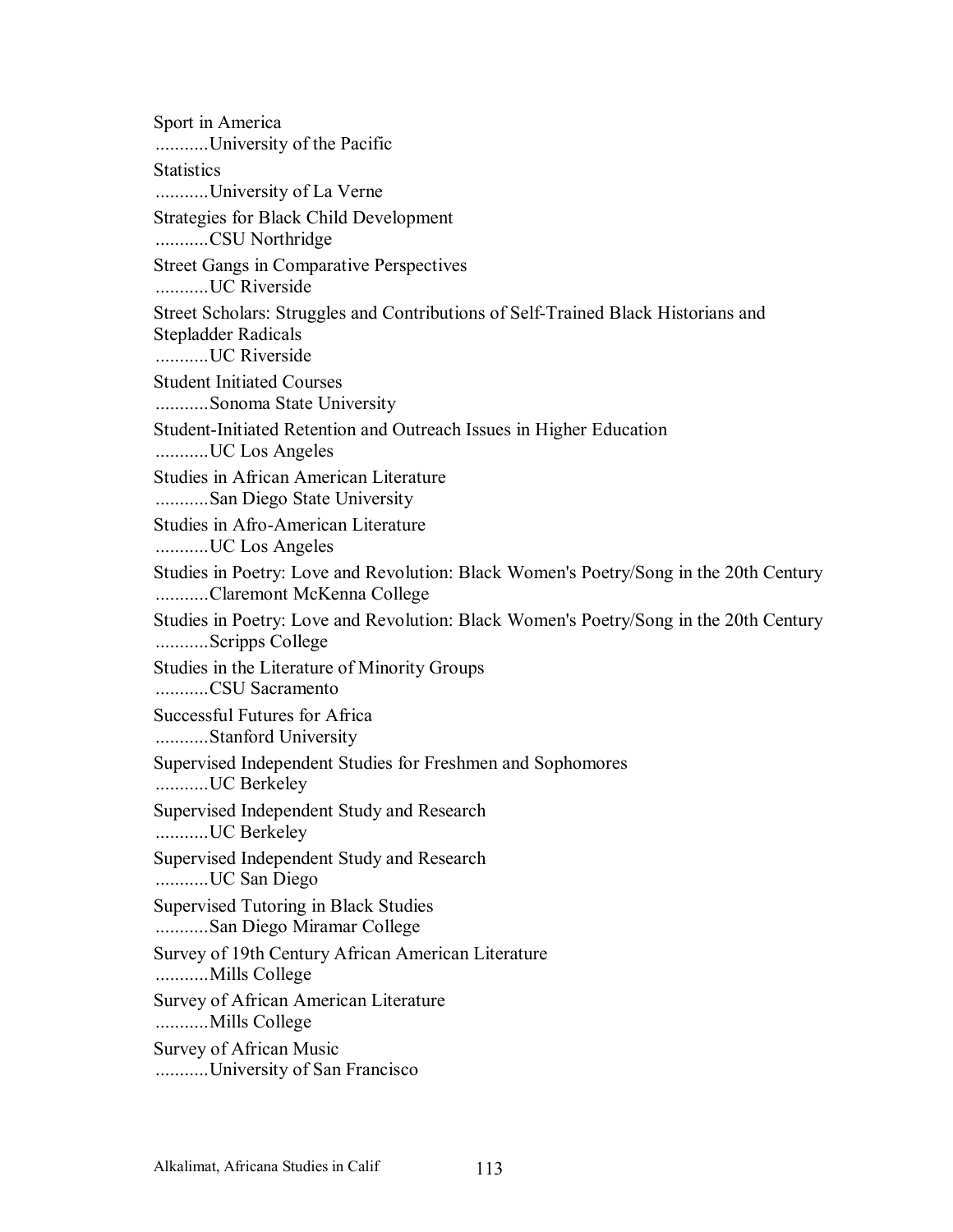Survey of American History With Emphasis on Ethnic Minorities ...........CSU Fullerton Survey of American Multi-Ethnic Literature ...........Solano Community College Survey of American Music ...........Claremont McKenna College Survey of Black Business Organizations ...........San Jose State University Survey of Ethnicity in the U.S. ...........UC Davis Survey of Third World Through Films ...........Merritt College Teaching Methodology in Black Studies ...........UC Santa Barbara Teaching Practicum ...........UC Riverside Teaching the Black Experience ...........San Francisco State University Terrorism, Religion, Ethnicity, and Racial Extremism in the African and Melanesian Diasporas ...........San Jose State University Texas Indian History ...........UC Riverside The African American Athlete ...........City College of San Francisco The African American Church ...........CSU Fresno The African American Community ...........CSU Fresno The African American Experience in Children's Literature ...........CSU Fresno The African American Family ...........CSU Fresno The African American Family ...........CSU Northridge The African American Family ...........CSU Stanislaus The African American From Africa Through Reconstruction ...........CSU Dominguez Hills The African American From Reconstruction to Present ...........CSU Dominguez Hills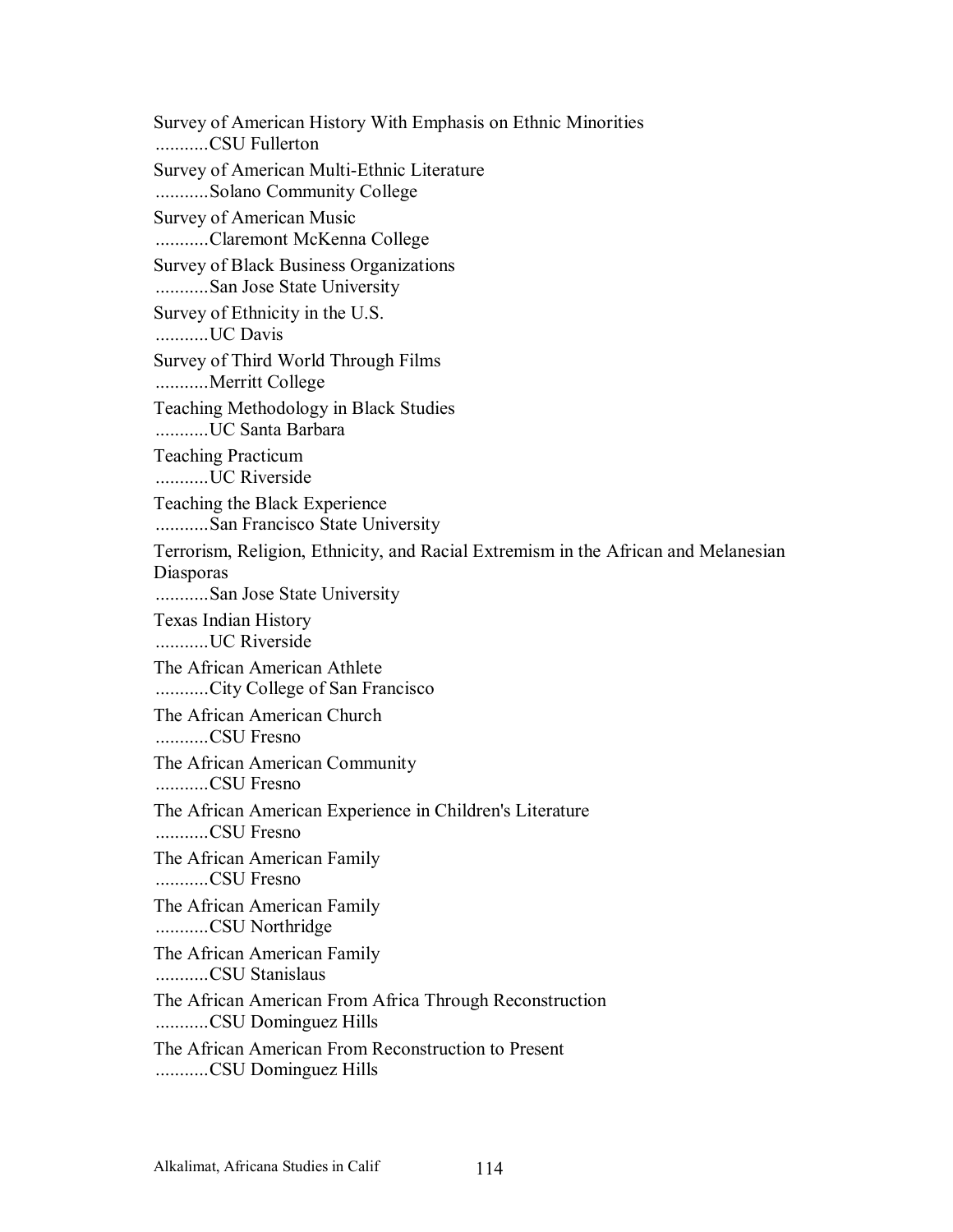The African American in the U.S. ...........City College of San Francisco The African American Woman ...........UC Riverside The African American Woman: Soul Sister ...........CSU Stanislaus The African American Women in the United States ...........City College of San Francisco The African Colonial Experience ...........CSU Long Beach The African Diaspora in the United States ...........CSU Los Angeles The African Experience ...........CSU Fullerton The African Forum ...........Stanford University The African-American Experience, 1603-Present ...........CSU Sacramento The African-American Family ...........Solano Community College The African-American Family in the United States ...........Merritt College The African-American in Contemporary Society ...........Los Angeles Mission College The African-American in Contemporary Urban Society ...........Los Angeles City College The African-American in Contemporary Urban Society ...........Los Angeles Valley College The African-American in Contemporary Urban Society ...........West Los Angeles College The African-American in the History of the United States I ...........Los Angeles City College The African-American in the History of the United States I ...........Los Angeles Mission College The African-American in the History of the United States I ...........Los Angeles Valley College The African-American in the History of the United States II ...........Los Angeles City College The African-American in the History of the United States II ...........Los Angeles Valley College The African-American in the History of the United States II ...........West Los Angeles College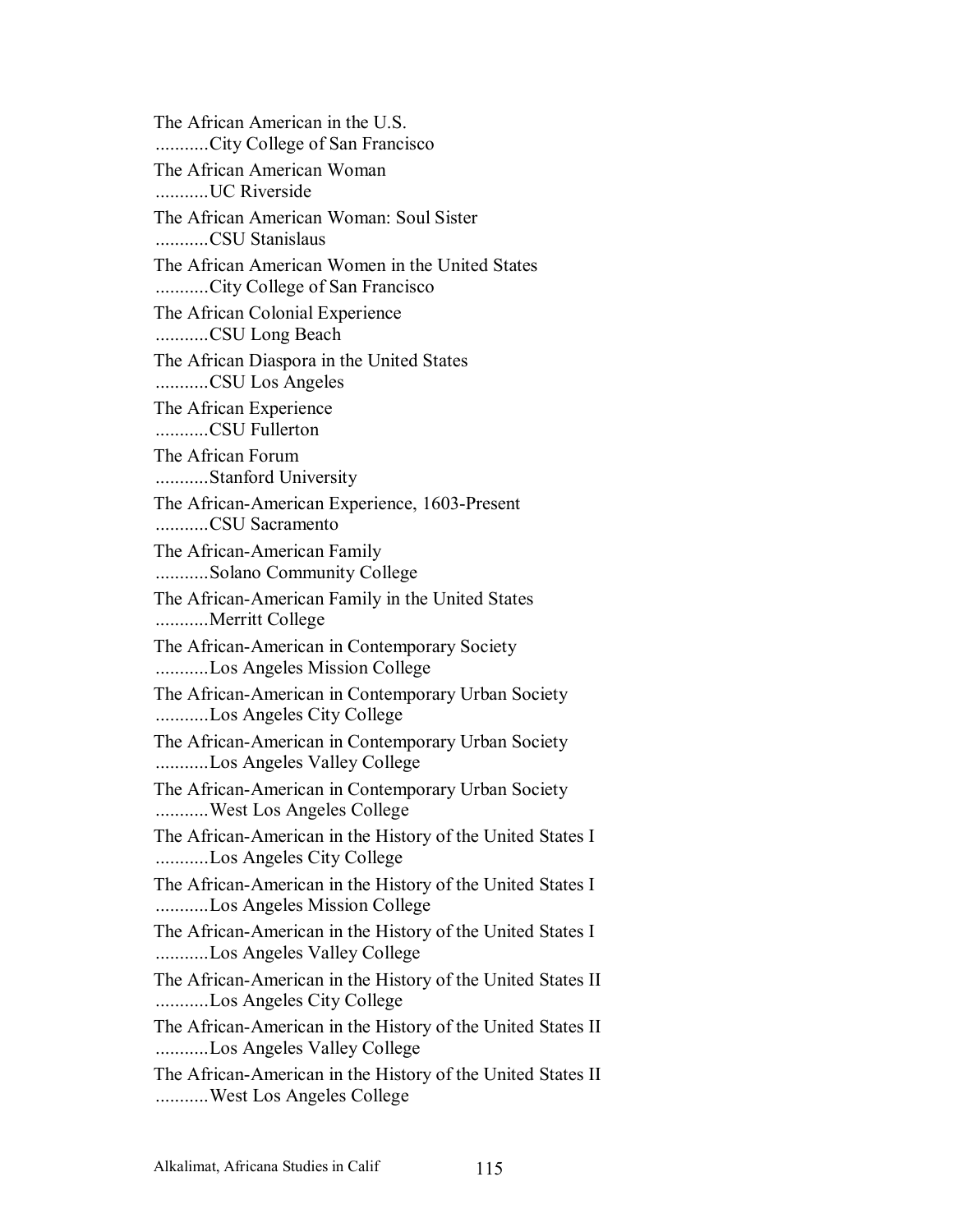The African-American in the History of the United States II ...........West Los Angeles College The Afro-American Visual Arts Tradition: A Historical and Cultural ...........UC Davis The Aids Epidemic: Biology, Behavior & Global Responses ...........Stanford University The American West ...........University of Southern California The Ancient Near East ...........University of San Francisco The Antebellum South in American History ...........City College of San Francisco The Anthropology of Development ...........Stanford University The Arts of Africa ...........Claremont McKenna College The Arts of Africa ...........Scripps College The Black Aesthetic ...........CSU East Bay The Black Arts Expression ...........UC Santa Barbara The Black Child ...........CSU Northridge The Black Cinematic Tradition ...........CSU East Bay The Black Community Past and Present ...........San Jose State University The Black Diaspora: Cultural, Political, and Historical Connections ...........UC Riverside The Black Experience Across Disciplines: Intensive Writing and Research ...........CSU Los Angeles The Black Experience in California, 1500 to the Present ...........City College of San Francisco The Black Family ...........CSU Long Beach The Black Family ...........CSU Los Angeles The Black Family ...........San Diego Mesa College The Black Family ...........San Diego Miramar College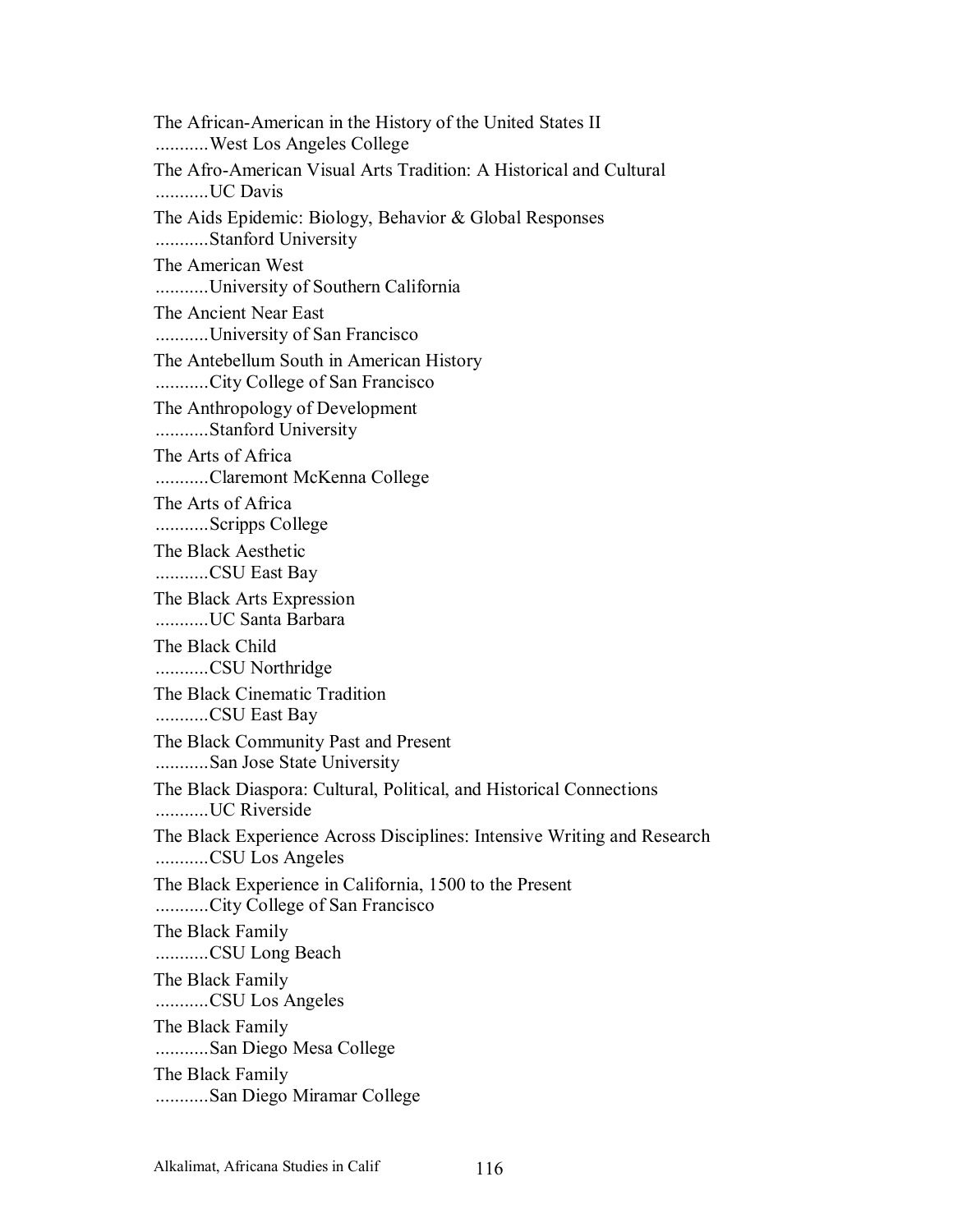The Black Family ...........San Diego State University The Black Family ...........San Jose State University The Black Family ...........CSU Fullerton The Black Family in America ...........UC Davis The Black Family in the United States ...........CSU Sacramento The Black Female Experience in Contemporary Society ...........UC Davis The Black Indian Experience: African Americans and Native Americans ...........UC Riverside The Black Intellectual Tradition ...........CSU Los Angeles The Black Man in Contemporary Times ...........CSU Northridge The Black Novel & Drama in America ...........Solano Community College The Black Press and Social Change ...........UC San Diego The Black Protest Tradition ...........UC Irvine The Black Woman ...........San Jose State University The Black Woman in Contemporary Times ...........CSU Northridge The Black Woman: A Cultural Analysis ...........San Francisco State University The Changing Majority: Power and Ethnicity in America ...........San Jose State University The Chicana ...........UC Riverside The Chicano and the Law ...........UC Riverside The Chinese Experience in the United States ...........CSU East Bay The Civil Rights Movement ...........CSU East Bay The Civil Rights Movement ...........UC Santa Barbara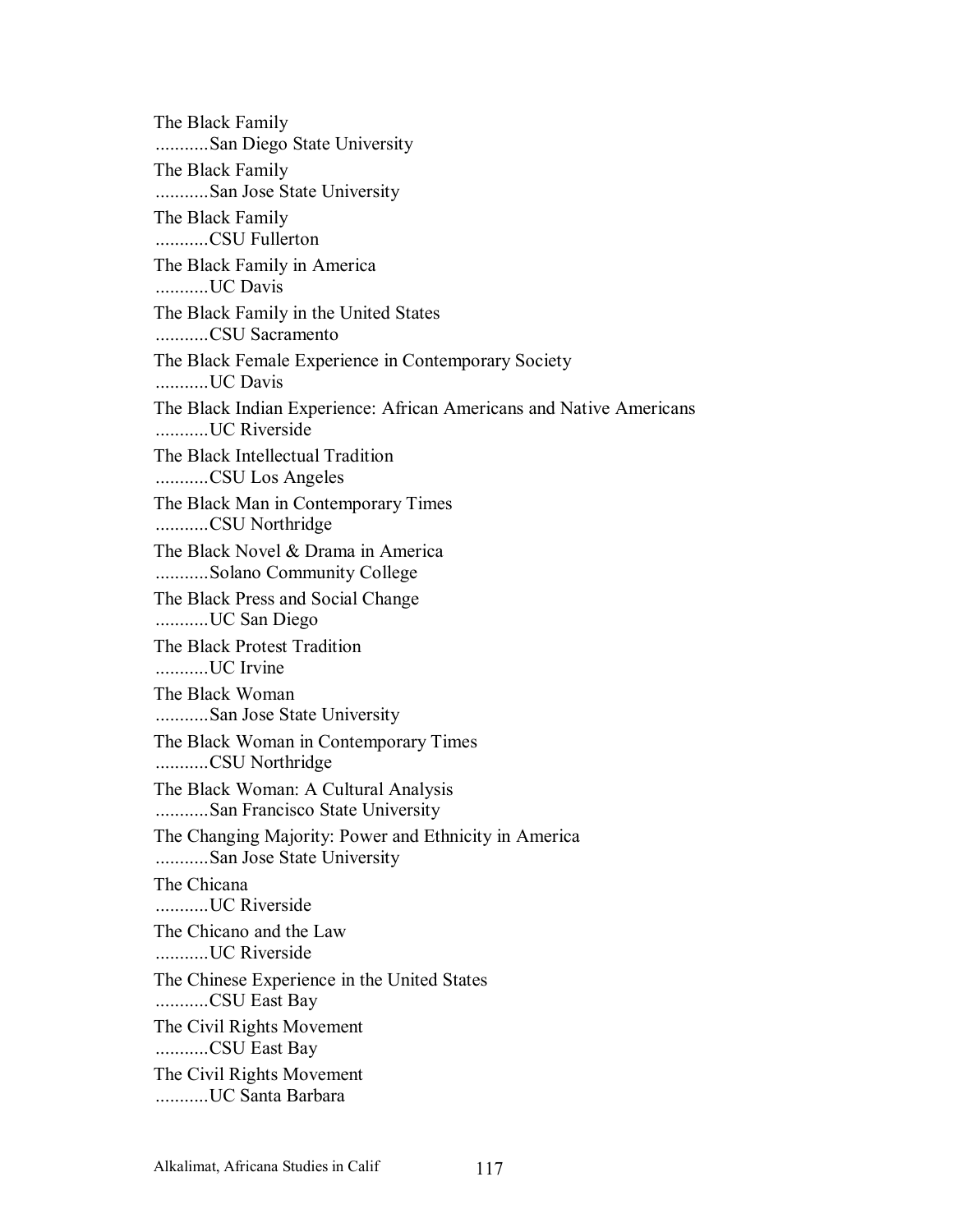The Civil Rights Movement in America, 1941 to the Present ...........Mills College The Civil Rights Movement, 1950-1970 ...........UC Riverside The Civil War ...........City College of San Francisco The Color of Violence ...........Claremont McKenna College The Construction of Whiteness ...........CSU East Bay The Contemporary Arab World and Culture Through Literature ...........Stanford University The Cross-Cultural Images of American Minorities in Film ...........UC Berkeley The Cultural Politics of Post-Apartheid South Africa ...........UC Santa Barbara The Demography and Geography of Cultural Diversity in America ...........Sonoma State University The Development of Communication in Children ...........UC San Diego The Education of African Americans ...........Contra Costa College The Education of Black Children ...........UC Santa Barbara The Ethnic Experience in the U.S. ...........CSU Long Beach The Ethnic Family ...........Orange Coast College The Ethnic Press in the U.S. ...........UC San Diego The Global Economy ...........University of San Francisco The Harlem Renaissance ...........San Diego State University The History of Funk ...........San Francisco State University The History of Jazz ...........UC Santa Barbara The Humanities in African-American Culture ...........San Jose State University The Korean American Experience ...........UC Riverside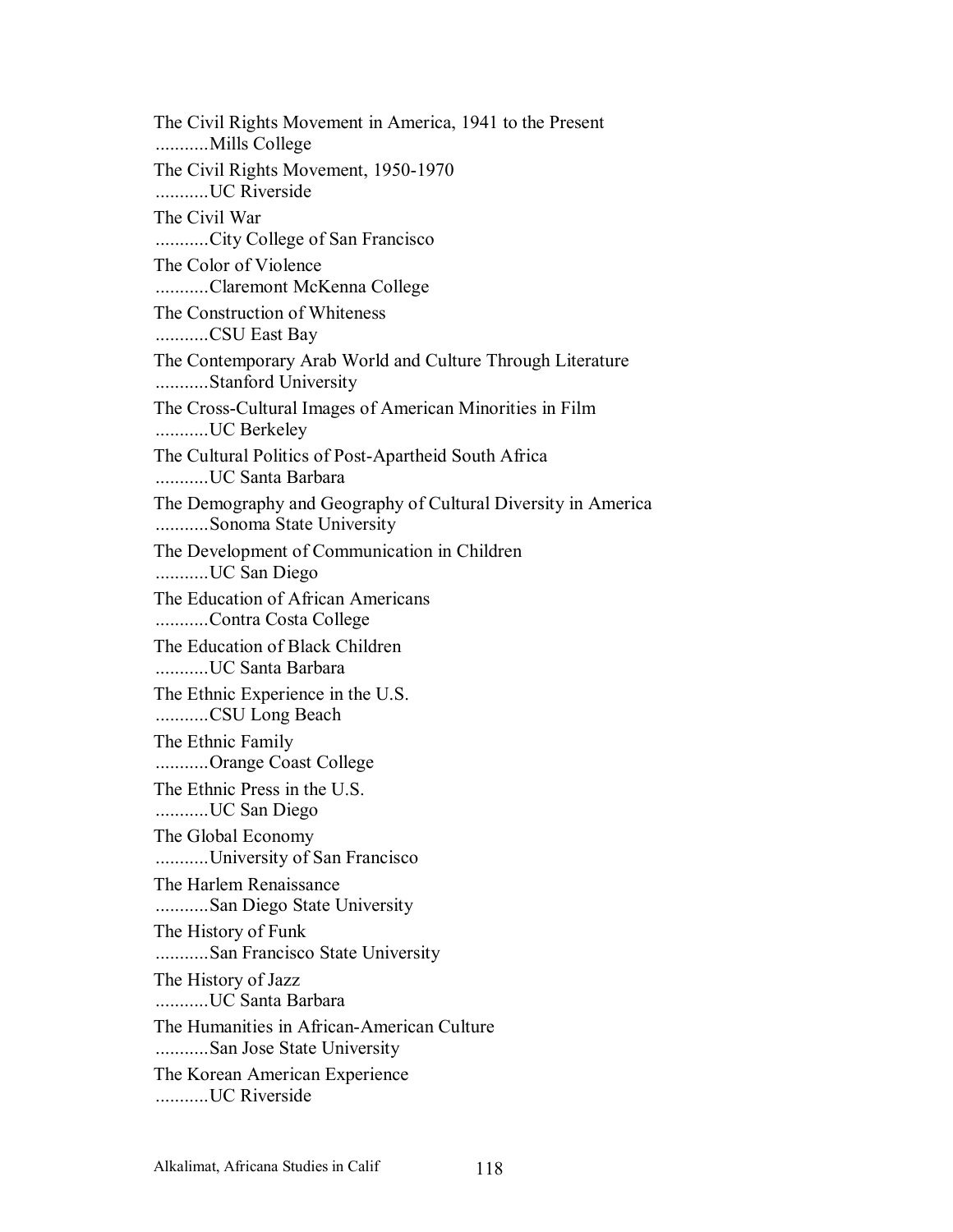The Literatures of America: Cross-Cultural Perspectives ...........University of Southern California The Mass Incarceration of Japanese Americans ...........UC Riverside The Mexican American Family ...........CSU Stanislaus The Minority Experience ...........CSU Stanislaus The Modern Civil Rights Movement in America ...........Claremont McKenna College The Old South ...........University of Southern California The Old South and Modern Memory ...........Scripps College The Political Economy of Race and Class ...........UC Riverside The Political Economy of the African American Economy ...........UC Riverside The Politics of Black Liberation--The Sixties ...........UC Santa Barbara The Politics of Ethnicity and Nationalism ...........University of San Francisco The Politics of Hip-Hop ...........CSU Northridge The Politics of Indian Education ...........CSU Fresno The Politics of International Cooperation in Education ...........Stanford University The Politics of Race ...........Scripps College The Problem of Evil: African American Engagements with Western Thought ...........Pitzer College The Problem of Evil: African-American Engagements with(in) Western Thought ...........Claremont McKenna College The Problem of Evil: African-American Engagements with(in) Western Thought ...........Scripps College The Psychology of Blacks ...........UC Santa Barbara The Psychology of Teaching & Structures of Information for Human Learning ...........UC San Diego The Question of Gender in Twentieth-Century African History ...........Stanford University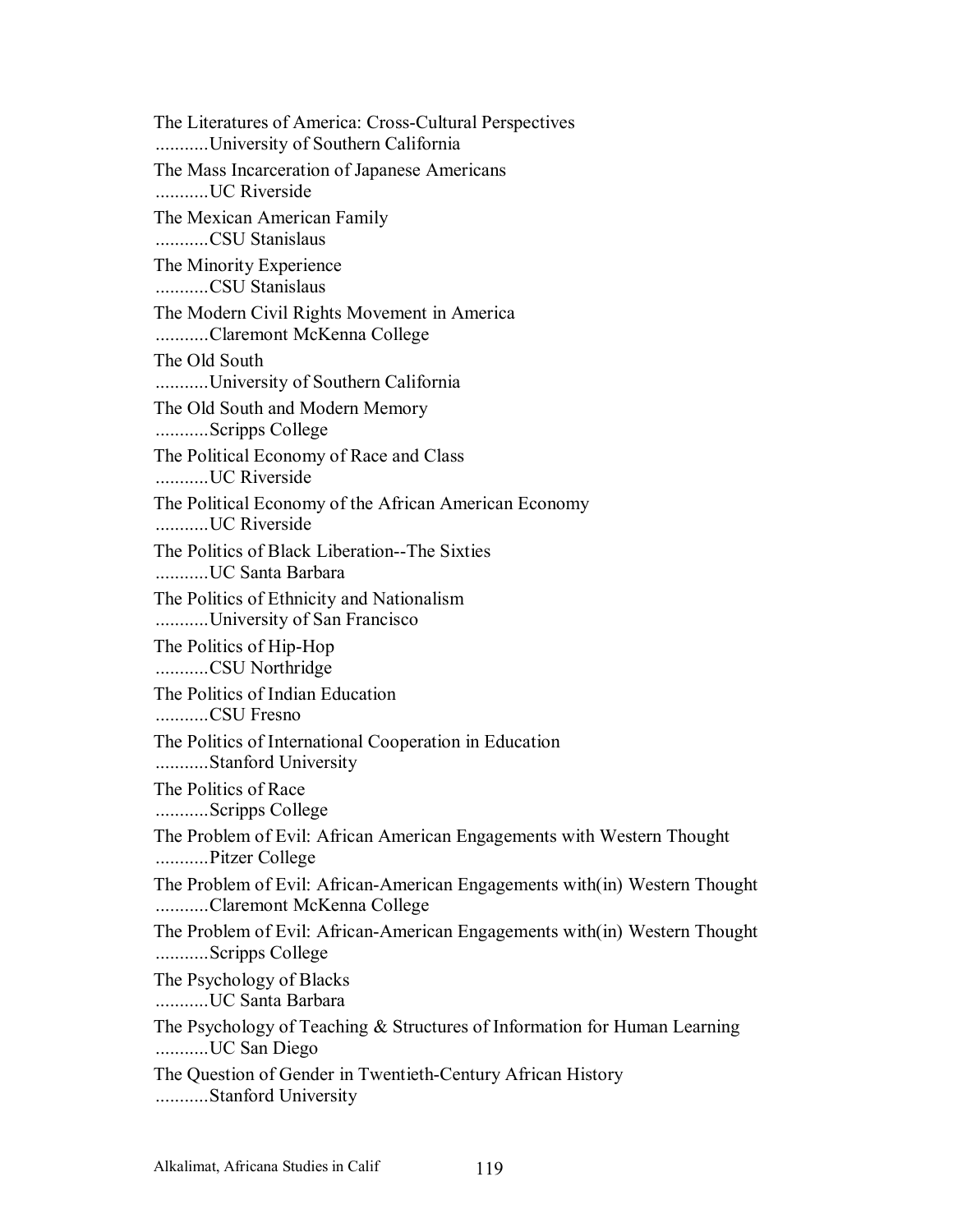The Slave Trade ...........Stanford University The Social and Political Thought of Frantz Fanon ...........UC Riverside The 'Third World': Colonialism and Globalization ...........Mills College The Triumph and Tragedy of Black Athletes in U.S. History ...........San Jose State University The U.S. - Mexican Border, Comparative Perspective ...........UC San Diego The Urban Underclass ...........Stanford University The Vietnamese Americans: The Refugee and Immigrant Experience ...........UC Riverside The World of Black Children ...........CSU East Bay The Writing and Teaching of Poetry ...........UC Berkeley Theater and Culture ...........University of San Francisco Theatrical Ensemble ...........UC San Diego Themes and Topics in African History ...........UC Riverside Themes in Afro-American Literature ...........UC San Diego Themes in Black Literature ...........CSU Los Angeles Theoretical Perspectives in Ethnic Studies ...........CSU Sacramento Theories and Approaches in Africana Studies ...........CSU Dominguez Hills Theories and Methods of Ethnic Studies ...........UC San Diego Theories in Chicano Studies UC Riverside Theories in Ethnic Studies ...........UC San Diego Theories of Race and Ethnicity ...........Mills College Theories of Race and Resistance ...........UC Riverside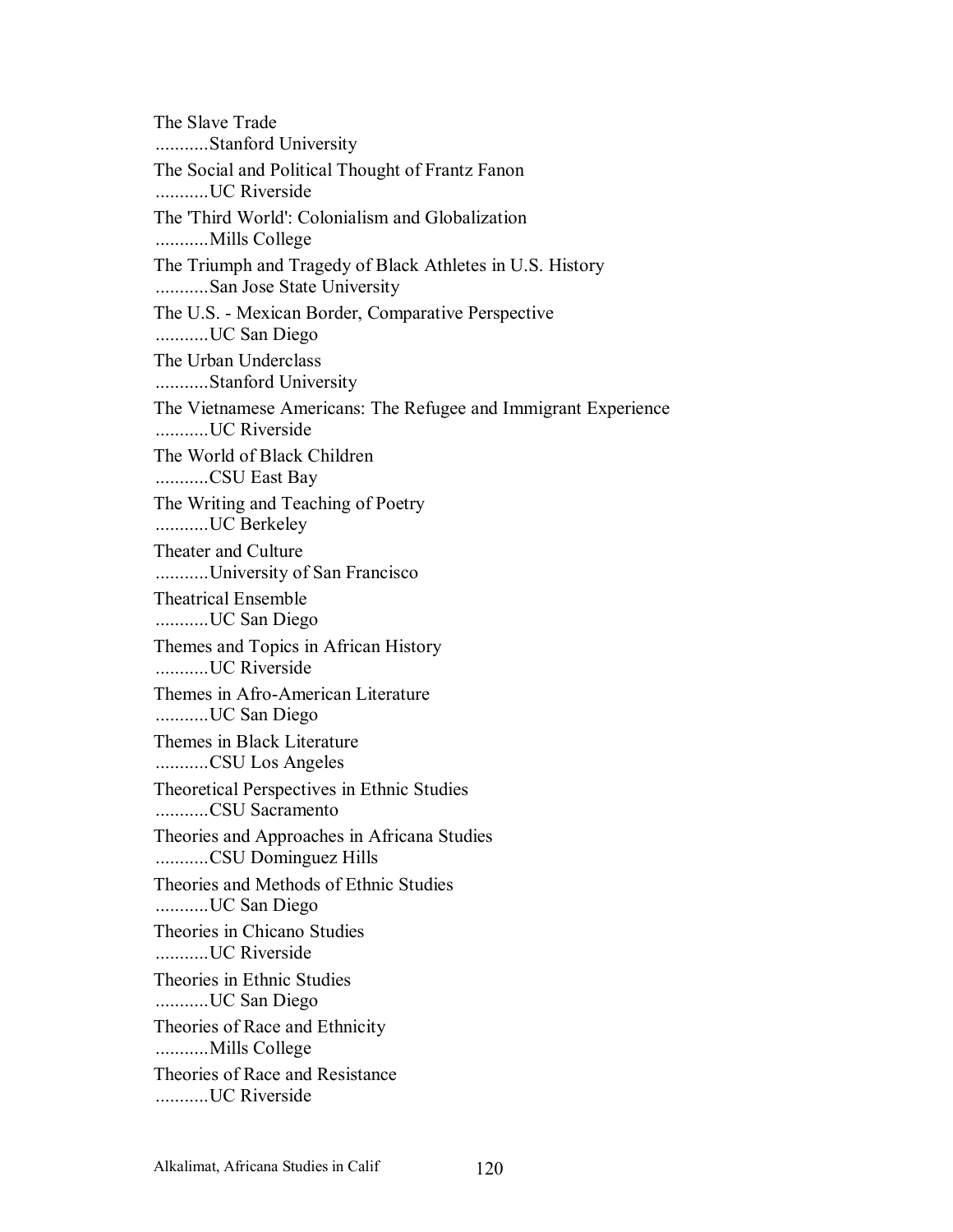Theory & Research in Ethnic Studies ...........University of La Verne Theory and Practice in Arts and Cultural Management ...........Claremont Graduate University Theory in Asian American Studies ...........UC Riverside Thesis ...........Humboldt State University Thesis Research ...........UC San Diego Third World Cinema ...........UC Berkeley Third World Cinema ...........UC Santa Barbara Third World Images in Film ...........CSU Los Angeles Third World Literature ...........UC Riverside Third World Women and Development ...........CSU Los Angeles Topical Research in Majority/Minority Relations ...........Humboldt State University Topics in 20th-Century African American Literature: Afro Futurism ...........Claremont McKenna College Topics in African American Art ...........UC Los Angeles Topics in African American History ...........UC San Diego Topics in African American Studies ...........Contra Costa College Topics in African American Studies ...........CSU Fresno Topics in African and African-Diaspora Studies ...........UC Davis Topics in African Studies ...........CSU Sacramento Topics in Afro-American Literature ...........UC Los Angeles Topics in Afro-American Literature: What is Blackness? ...........UC Los Angeles Topics in American Indian Studies ...........CSU Fresno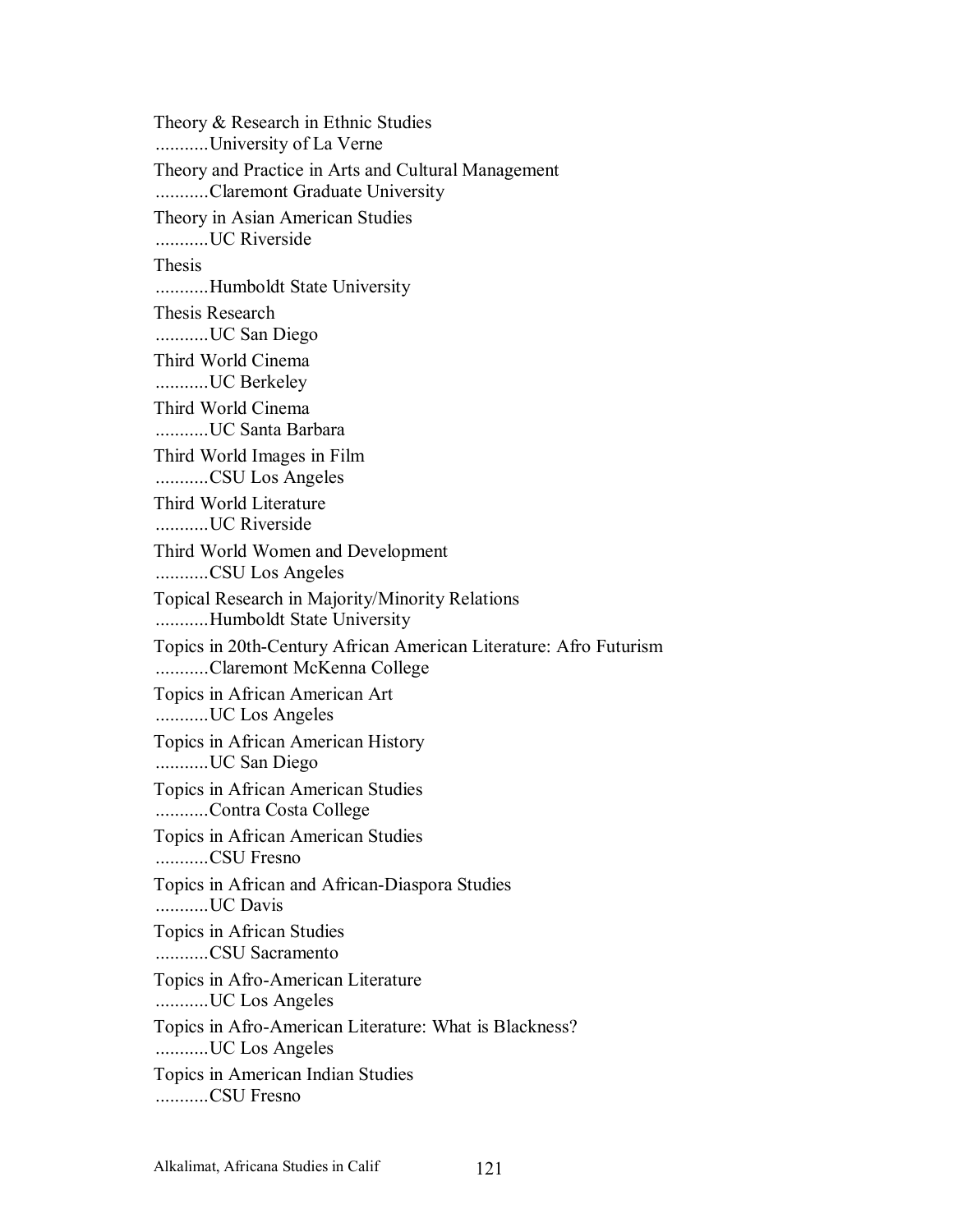Topics in Chicano/a-Latino/a Cultures ...........UC San Diego Topics in Ethnic American Literature ...........San Jose State University Topics in Ethnic Studies ...........CSU Fresno Topics in Ethnic Studies ...........CSU San Bernardino Topics in Ethnic Studies Research ...........UC San Diego Topics in Indian Education ...........CSU Fresno Topics in Literature ...........Pepperdine University Topics in Mexican-American History ...........UC San Diego Topics in Native American History ...........UC Riverside Topics in Psychology: Culture and Human Behavior ...........University of Redlands Topics in Psychology: Prejudice and Discrimination ...........University of Redlands Topics in Twentieth-Century African American Literature: Toni Morrison ...........Scripps College Topics of African American Diaspora ...........UC Davis Topics on Education and African American Advancement ...........CSU Los Angeles Traditional African Cultures ...........CSU Northridge Traditional African Music ...........City College of San Francisco Traditional and Folk Music in America ...........City College of San Francisco Traditional Religions of Africa ...........CSU Northridge Traditional Sub-Saharan Africa ...........CSU Los Angeles Transatlantic Black and Asian Experience ...........Pitzer College Transatlantic Black and Asian Experience ...........Scripps College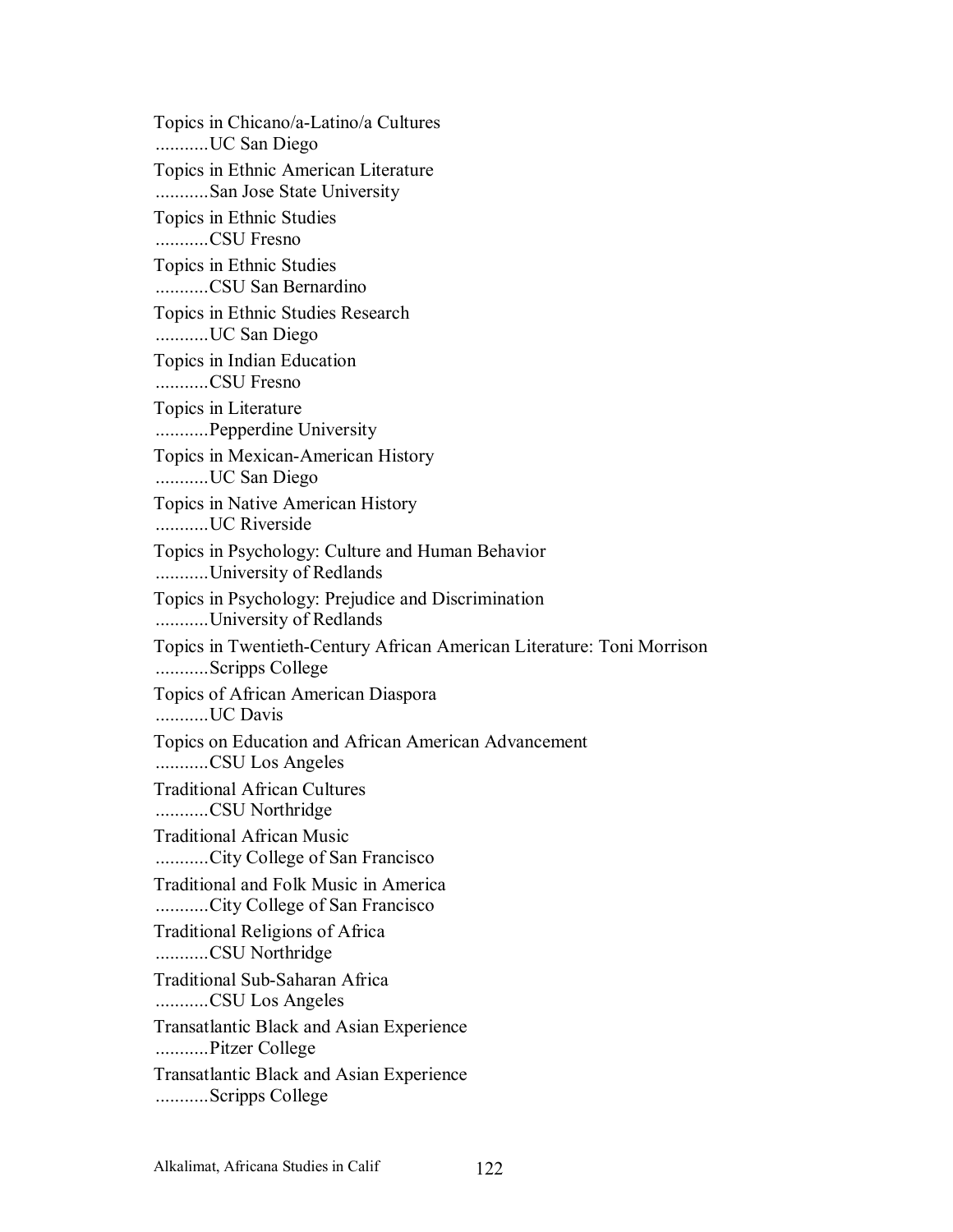Transcendentalists/19th Century American ...........Claremont Graduate University Transnational Feminisms Womens Struggles in Global Perspective ...........Stanford University Transnationalism and Borderlands: The Local and Global ...........UC San Diego Tutorial ...........CSU Fullerton Tutoring in Afro-American Studies ...........UC Davis Tutoring With Adolescents ...........Stanford University Twentieth Century Black History ...........San Diego State University U.S. Latinos: Crossing Borders, Crossing Cultures ...........UC Riverside U.S. Prison Industrial Complex: Race, Gender and Citizenship ...........UC Riverside U.S. Prison Intellectuals: Social Movements and Imprisoned Activists from the 1960s to the Present ...........UC Riverside U.S. Racial and Ethnic Histories and Formations ...........UC Santa Cruz U.S. Racial and Ethnic Histories and Formations (Filipino American) ...........UC Santa Cruz U.S. Racial and Ethnic Histories and Formations (Native American) ...........UC Santa Cruz U.S./Mexico Border ...........Humboldt State University Undergraduate Advanced Historiography: Afro-American ...........UC Los Angeles Undergraduate Directed Study ...........CSU Los Angeles Undergraduate Research ...........University of the Pacific Undergraduate Research in Ethnic Studies ...........UC San Diego Undergraduate Seminar ...........UC San Diego Understanding America Through Ethnography ...........UC Santa Cruz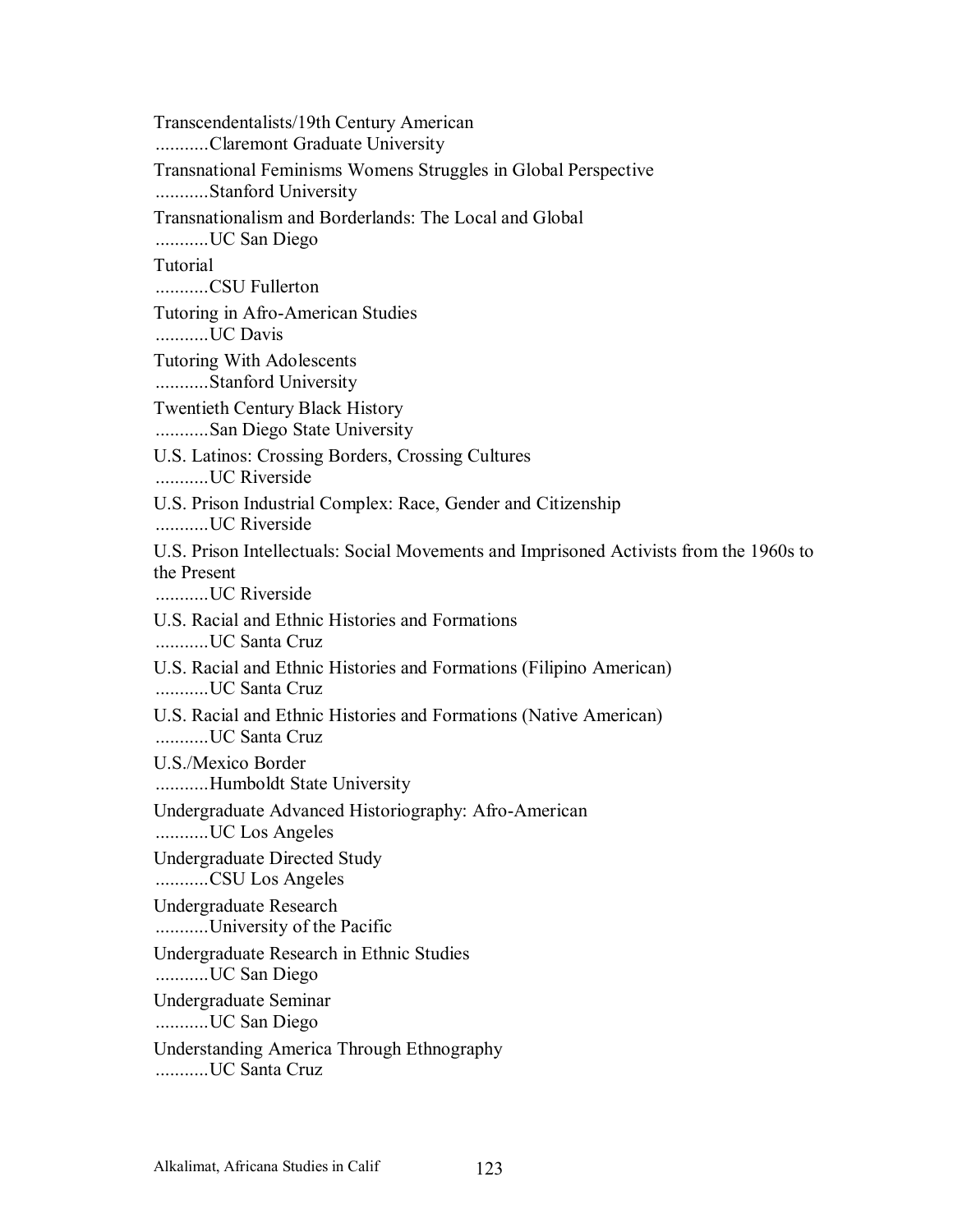Understanding Whiteness: Racialization and Identity Formation in American Culture ...........UC Riverside United States History: Focus on African Americans I ...........Ventura College United States History: Focus on African Americans II ...........Ventura College University Gospel Choir ...........UC Davis University Teaching ...........UC Irvine Upper Division Seminar: Toni Morrison ...........Claremont McKenna College Urban Issues of Black Children and Youth ...........San Francisco State University Urban Life in L.A. ...........Pitzer College Urban Life in Los Angeles ...........Scripps College Urban Policy and Its Impact on Inner City Residents ...........San Jose State University Urban Subcultures: Chinatown ...........CSU Stanislaus Urbanization and Development ...........University of San Francisco US Ethnic Communities ...........CSU Los Angeles Use of Information Resources ...........City College of San Francisco Verbal and Performance Arts in Africa ...........UC Davis Vietnam ...........University of Redlands Viewing Diversity ...........CSU East Bay Voices ...........CSU San Marcos West African and the African Diaspora ...........CSU Fullerton West African Drumming and Culture ...........San Jose State University West African Social Organization ...........UC Davis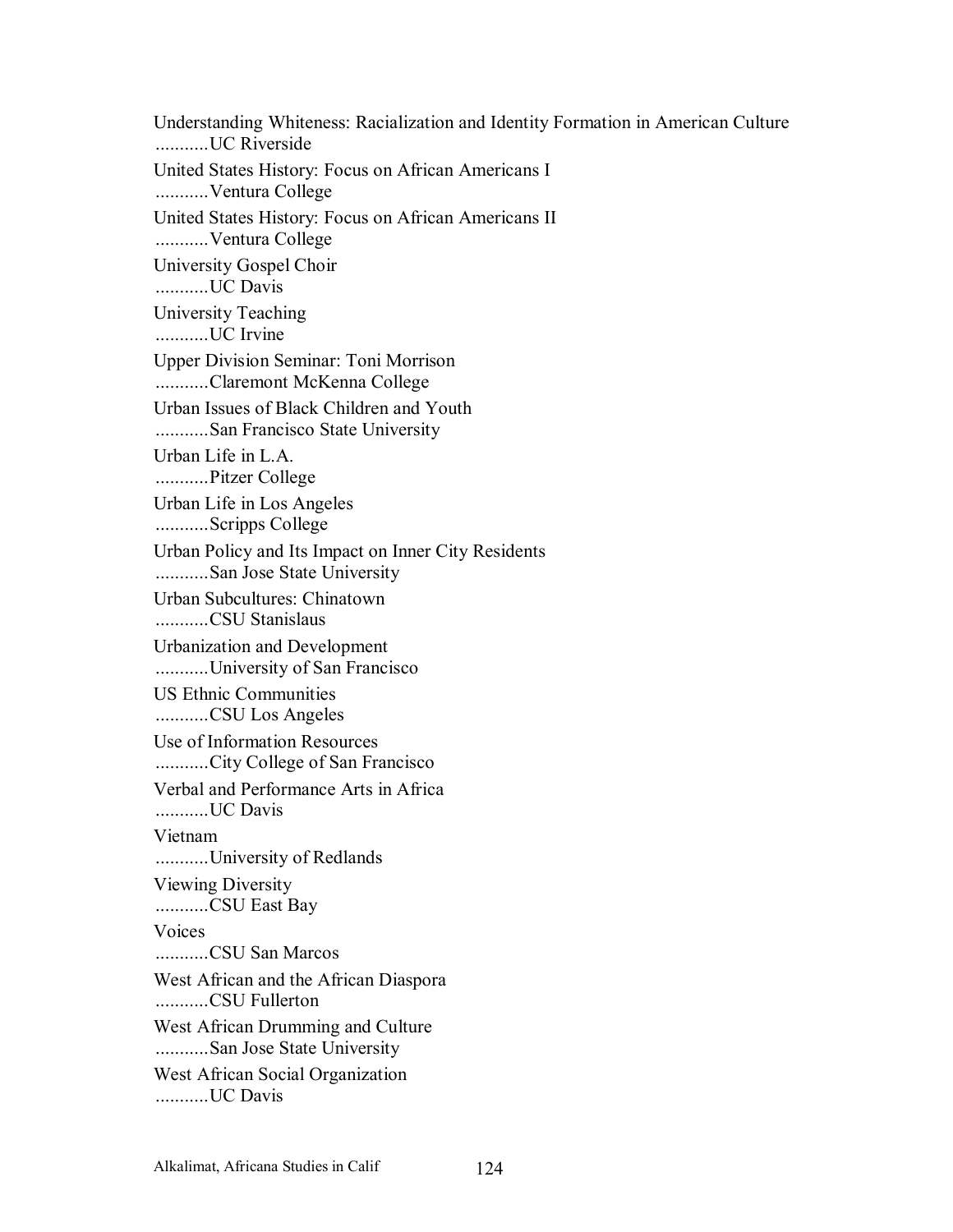Whiteness: Race, Sex, and Representation ...........Claremont McKenna College Whiteness: Race, Sex, and Representation ...........Scripps College Womanist Theory ...........Mills College Women & Black Nationalism in the Twentieth Century ...........Scripps College Women and Social Movements ...........UC Los Angeles Women in Africa ...........UC Davis Women in African Societies ...........UC Davis Women in Developing Countries ...........University of San Francisco Women in English and American Literature After 1800 ...........University of Southern California Women of Color in Social Movements ...........Mills College Women, Power and Politics ...........UC Santa Barbara Workshop in Creative Writing for Minority Students ...........CSU Northridge Workshop in Economics of Education ...........Stanford University World Food Economy ...........Stanford University World Religions ...........University of Redlands Worlds of Islam: Global History & Muslim Societies ...........Stanford University Writing About American Inequality ...........CSU Fresno Writing Between Borders: Caribbean Women Writers ...........Claremont McKenna College Writing Between Borders: Caribbean Writers in the U.S.A. and Canada ...........Claremont McKenna College Writing Between Borders: Caribbean Writers in the U.S.A. and Canada ...........Scripps College Writing for the Ethnic Media ...........CSU Sacramento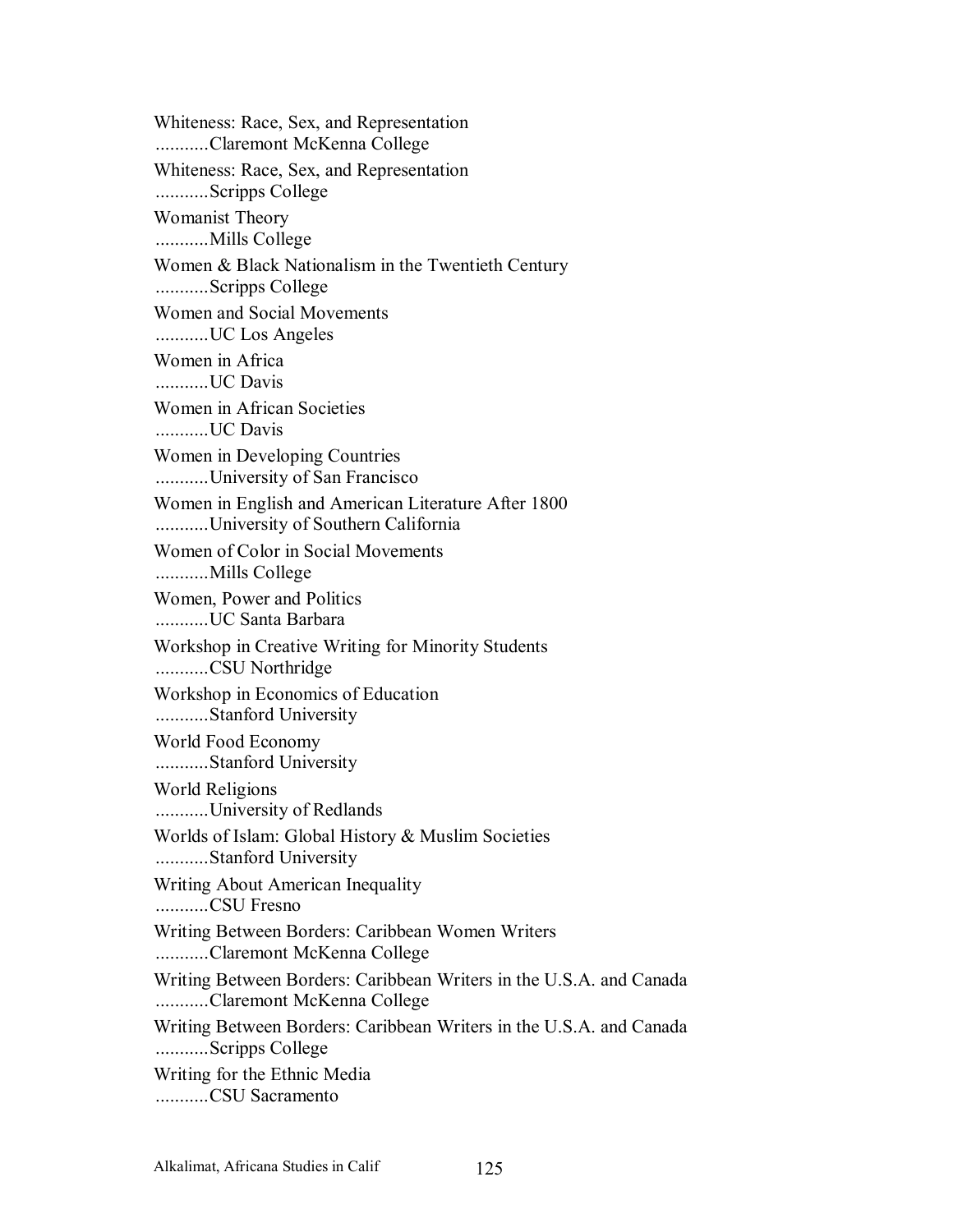Writing the Self: Autobiographies of People of Color in the U.S. ...........Mills College Writing Through Hispanic Culture ...........University of Redlands Writing Through Hispanic Literature ...........University of Redlands Writing Workshop ...........San Jose State University

# **Sources**

This list of sources is in three parts. The first part is a chronological listing of newspaper coverage of Africana/Black Studies from 1968–2003. The second part is a selection of articles and books that represent Black intellectual history of New York and studies on the Black Studies Movement that began in the late 1960s. The third part is a webliography, a listing of relevant Web sites.

## *Newspaper chronology*

1966

- 10-30 Davies, Lawrence E. "Carmichael Asks Draft's Defiance: Ridicules Johnson and Rusk at Rally in Berkeley.î *New York Times*.
- 12-02 Turner, Wallace. "5,000 at Berkeley Boycott Classes; Police are Scored: Response is Immediate.î *New York Times*.

### 1968

- 01-13 Frasen, C. Gerald. "Powell is Heard by 6,000 on Coast: Berkeley Students Get Plea to Join Black Revolution." *New York Times.*
- 09-21 Hill, Gladwin. "Cleaver to Give Talk at Berkeley: Regents' Policy Will Permit Black Panther to Speak." New York Times.
- 10-08 Davies, Lawrence E. "Cleaver to Give Berkeley Talks: Noncredit Course is Backed as a Tentative Measure." *New York Times*.
- 12-07 "Negroes Demand Black Studies (At San Francisco College)." *New York Times.*

1969

01-11 Davies, Lawrence E. "Coast College Unrest: San Francisco Liberalism and Faculty Envy of Berkeley Viewed as Factors." New York Times.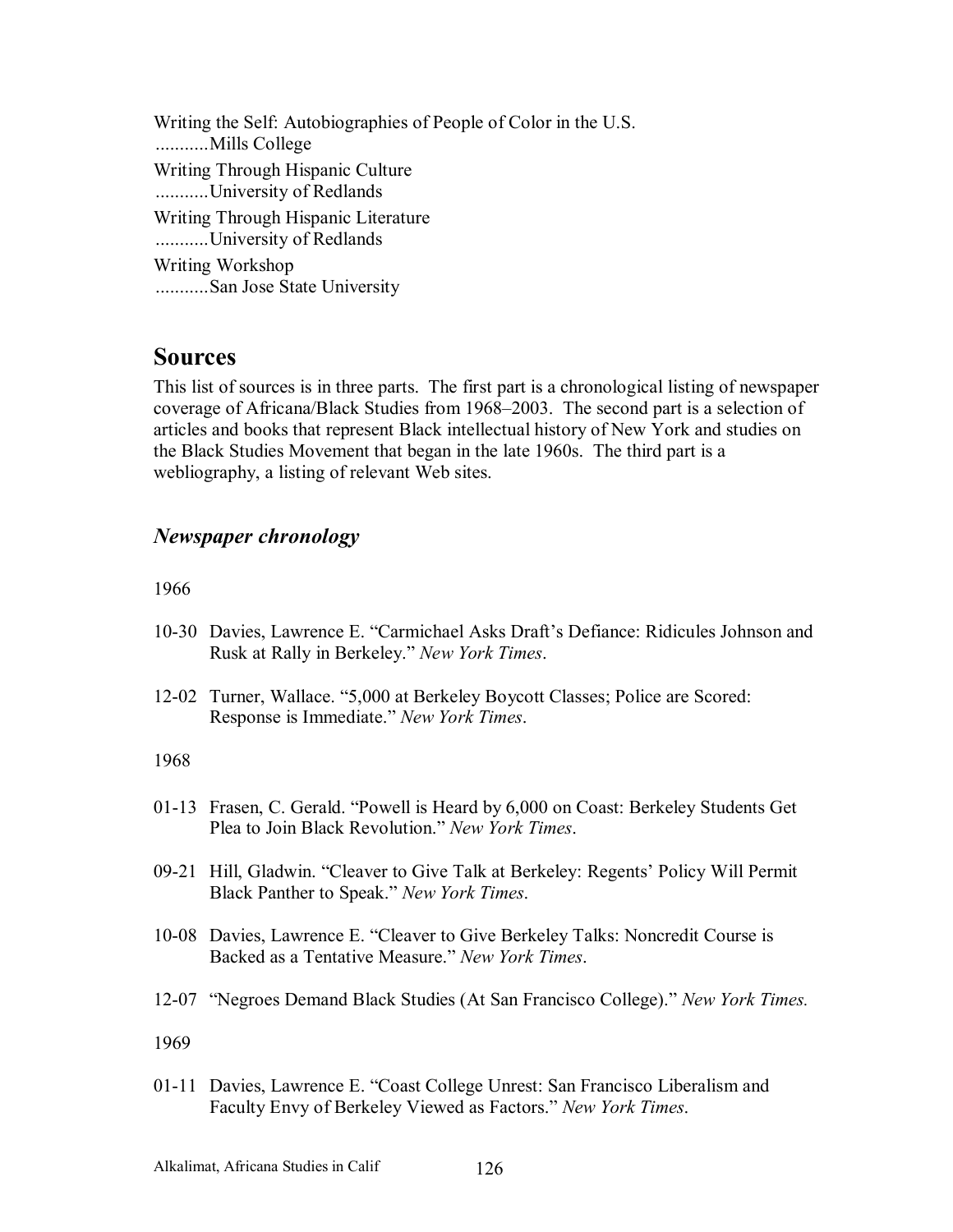- 01-16 Davies, Lawrence E. "Students Score Berkeley Investments." New York Times.
- 01-23 "Strikes Widened at Coast Schools." *New York Times*.
- 01-31 Davies, Lawrence E. "Police Disperse Student Pickets at San Francisco and Berkeley." *New York Times.*
- 02-06 Davies, Lawrence E. "Reagan Declares an Emergency in Berkeley Campus Disorders." *New York Times.*
- 02-07 Davies, Lawrence E. "Berkeley Quiet as Police Watch: Emergency Proclamation Brings Calm to Campus." New York Times.
- 02-08 "Campus Guerrilla War." New York Times.
- 02-09 Turner, Wallace. "Berkeley Strike Halts Program: Demands by Negroes Delay Black Studies Course." New York Times.
- 02-28 "Police Use Clubs in Berkeley Fight: Charge Into Human Chains Formed by Dissidents." *New York Times*.
- 03-05 "Student Demand Backed on Coast: Berkeley Faculty Supports Ethnic Studies Classes.î *New York Times*.
- 03-15 Davies, Lawrence E. "Berkeley Strike Halted by Students and Teachers: Action Follows Support for an Ethnic Studies Program From Academic Senate.<sup>"</sup> New *York Times*.
- 03-17 Davies, Lawrence E. "Stanford Names Negro Director: Sociologist Heads Program in Afro-American Studies.î *New York Times*.
- 04-07 "Berkeley to Set Up Ethnic Studies Unit." New York Times.
- 04-19 "Regents on Coast Order Veto Over All Faculty Appointments." *New York Times*.
- 05-16 Davies, Lawrence E. "Shotguns and Tear Gas Disperse Rioters Near the Berkeley Campus: Police and Guard Rout Coast Rioters.î *New York Times*.
- 05-22 <sup>"</sup>U.C.L.A. Sit-In Backs Berkeley Activists." *New York Times*.
- 06-01 "Four in Kennedy Games Run Sub-Four-Minute Mile: LA Benz Defeats Bair With 3:58.4.<sup>n</sup> *New York Times.*
- 11-23 Roberts, Steven V. "Black Studies Off to a Shaky Start, Beset by Rivalries." *New York Times*.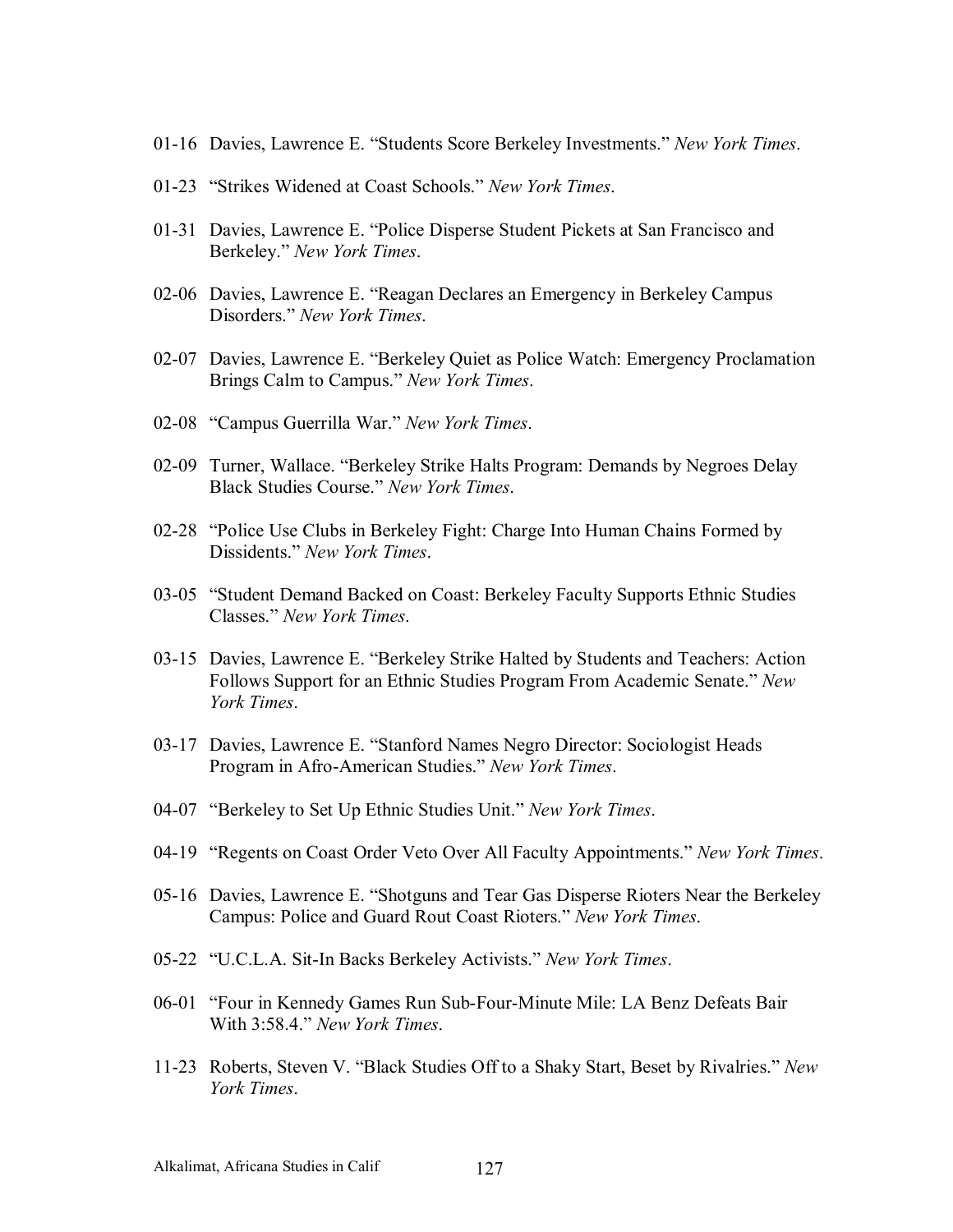12-19 *"U. of California Faculty Rejects Communist Ban." New York Times.* 

1970

08-30 Griffith, W. "Isla Vista War: Campus Violence in a Class by Itself." New York *Times Magazine*.

1972

12-20 *"Maoist Ex-Professor is Arrested on Coast." New York Times*.

1975

05-11 Johnson, S.K. "It's Action, But is it Affirmative? Hiring Plan at Berkeley." *New York Times.* 

1989

05-02 "Berkeley Undergraduates to Take Courses on Ethnic Groups." New York Times.

1990

06-21 Flint, Peter B. "St. Clair Drake, Pioneer in Study of Black Americans, Dies at 79." *New York Times*.

1991

05-18 DePalma, Anthony. "Separate Ethnic Worlds Grow on Campus: Campus Ethnic Diversity Brings Separate Worlds.î *New York Times*.

- 02-25 Workman, Bill. "Stanford Revisits Ethnic Studies Proposal Pulls From Various Disciplines, Offers Dual Major." *San Francisco Chronicle*.
- 03-01 Schevitz, Tanya. "UC Students Rally for Affirmative Action." *San Francisco Chronicle*.
- 04-06 Rubin, Sylvia. "New Opening Night for Quake Opera: More Previews for Adams Work.î *San Francisco Chronicle*.
- 06-04 Applebome, Peter. "The Debate on Diversity in California Shifts: Affirmative Action The Issue on Campus The Debate on Diversity at the University of California Shifts.î *New York Times*.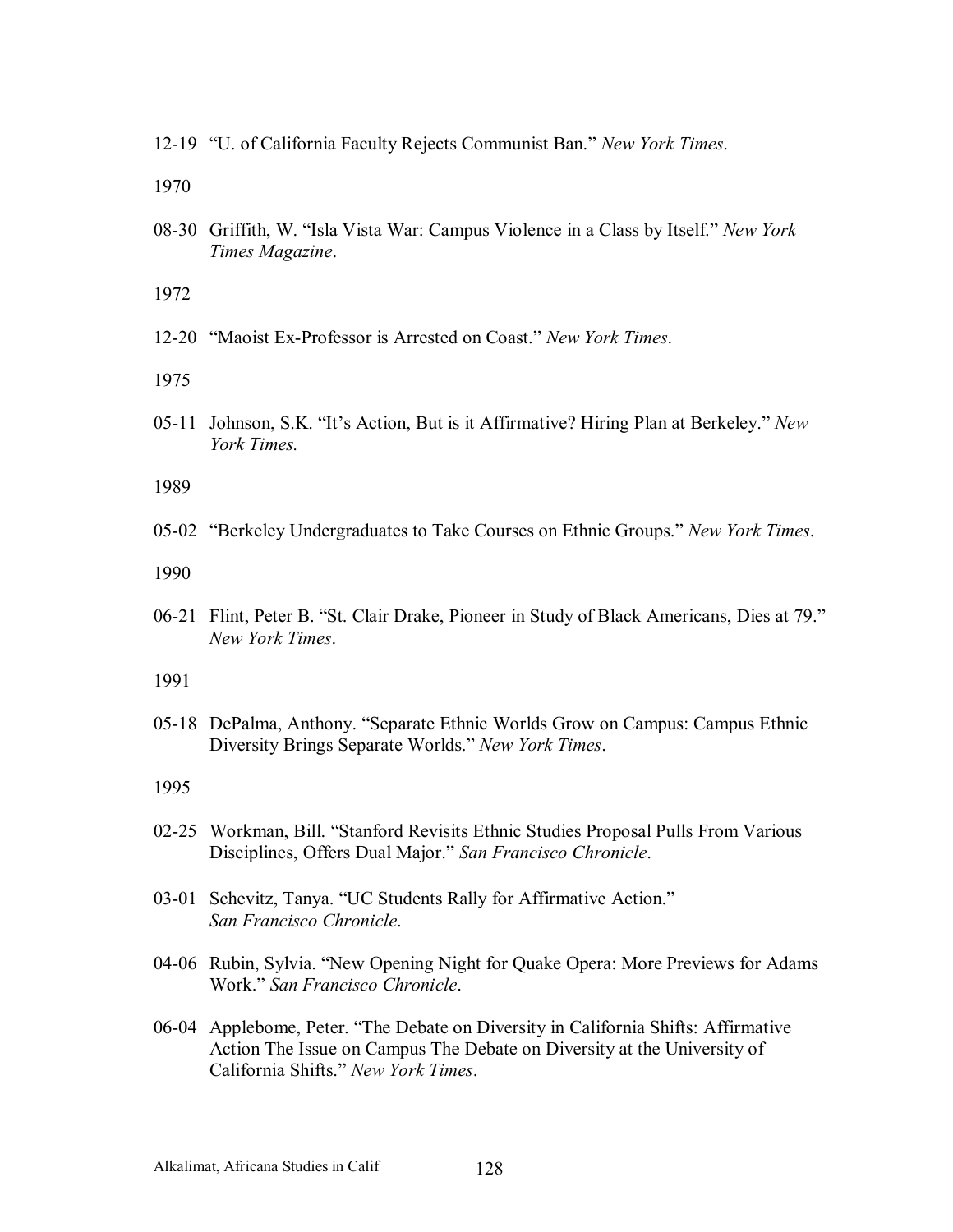10-12 Epstein, Edward. "Protests Today On All 9 UC Campuses: Anger Over End of Affirmative Action.î *San Francisco Chronicle*.

1996

- 07-22 Lynch, April, and Pamela Burdman. "UC Regent Blasts Special Graduations Connerly Questions Ceremonies Sponsored by Some Ethnic Groups." *San Francisco Chronicle*.
- 09-06 McLeod, Ramon G. "Blacks Improve Graduation Rate at Parity With Whites But That's Not the Whole Story." San Francisco Chronicle.
- 11-22 Workman, Bill. "Ethnic Studies Majors Expand at Stanford: International Approach Encouraged.î *San Francisco Chronicle*.
- 11-23 ---. "Stanford Expands Ethnic Studies Dept. International Themes Emphasized." *San Francisco Chronicle*.

1997

- 07-10 Coleman, Donald E. "Fresno Lands '98 National Ethnic Convention; Diversity in the Valley Makes it Attractive for Future Conferences." *Fresno Bee*.
- 07-16 Sack, Kevin. "2 Universities Vie for King Center's Papers: Stanford or Emory May Benefit From the Archive's Financial Woes." New York Times.
- 07-17 Olszewski, Lori. "Black Studies Dept. Sought in Oakland Supporters Crowd District Headquarters." San Francisco Chronicle.
- 08-09 Hendricks, Tyche. "Devotees of African Religion Convene in San Francisco." *San Jose Mercury News*.

- 03-24 Coleman, Donald E. "Multi-Ethnic Conference Spotlights Diversity." *Fresno Bee.*
- 03-27 Echeverria, Steve G. Jr. "Ethnic Studies Defended; Fresno City College African-American Studies Professor Speaks at Conference." Fresno Bee.
- 04-01 Bronner, Ethan. "Black and Hispanic Admissions Off Sharply at U. of California: Referendum Has Impact at Two Leading Campuses Minority Admissions Dip at U. of California." New York Times.
- 05-02 Bruni, Frank. "Blacks at Berkeley are Offering No Welcome Mat: University in a Struggle for Diversity." *New York Times*.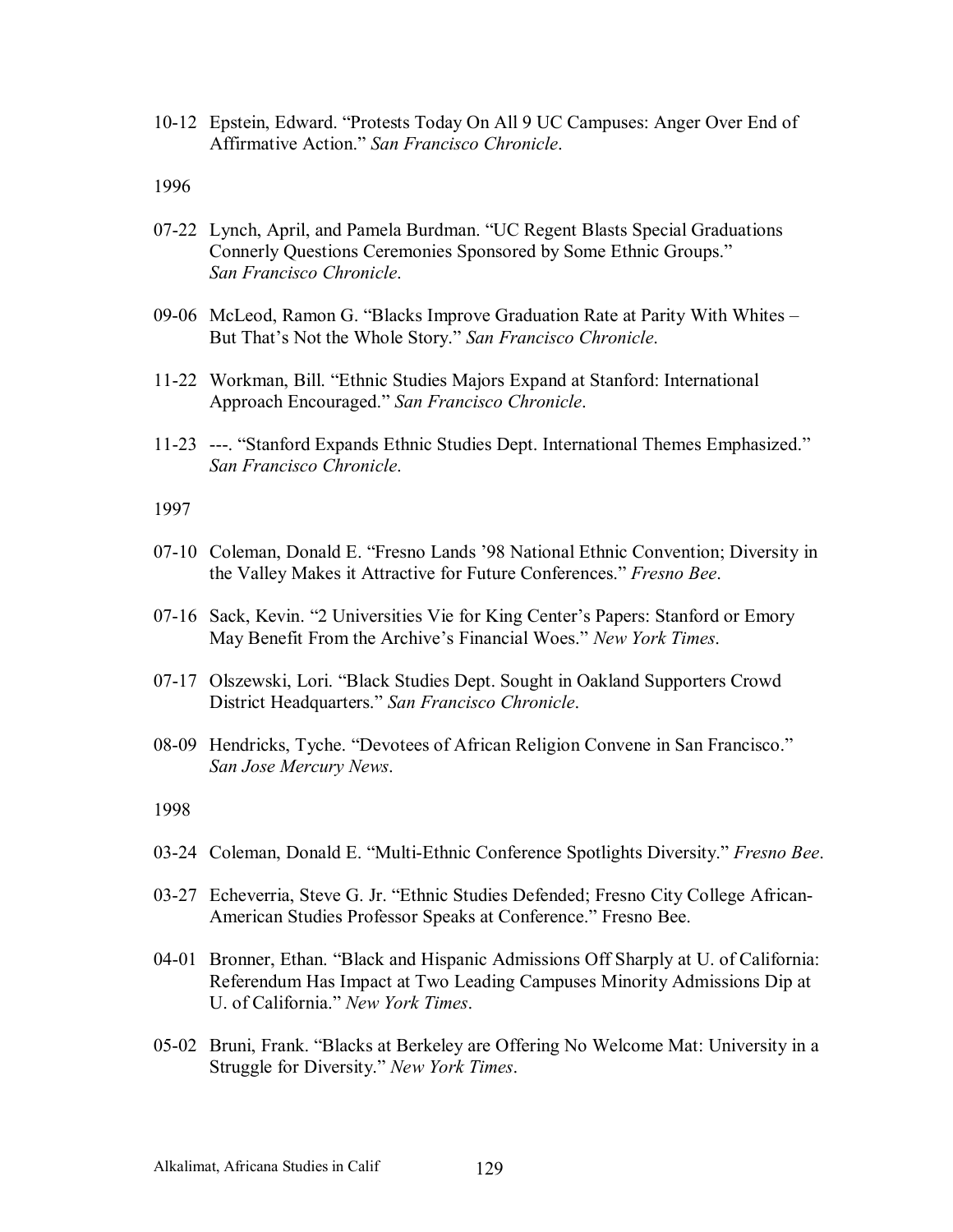- 06-17 Lempinen, Edward W. "Connerly Calls for Review of UC Ethnic Studies." *San Francisco Chronicle*.
- 09-18 Hamburg, Laura. "UC Graduate Programs See Fewer Blacks: Affirmative Action Ban Cited at Regents Meeting." *San Francisco Chronicle*.
- 10-01 Sharma, Amita. "Candidate Favors Ethnic Studies; Victoria Baca Wants Moreno School District to Offer Courses on Chicano, Latino and Black Culture.<sup>"</sup> Press *Enterprise*.
- 11-09 Flores, Diane. "Stan State Ethnic Studies Adds to Staff Laos Native's Credentials Boast Real-Life Experience." Modesto Bee.

1999

- 04-04 "California Sees Minority Admissions Rebound: Recruitment is One Strategy That Replaces Affirmative Action.î *New York Times*.
- 05-01 Lee, Henry K. "Hunger Strike For UC's Ethnic Studies; Berkeley Chief Agrees to Fill Vacant Positions." *San Francisco Chronicle*.
- 05-03 "Students Continue Hunger Strike Following Agreement on Ethnic Studies." *Associated Press*.
- 05-04 "Police Break Up Ethnic Studies Protest at UC." Associated Press.
- 05-05 Lee, Henry K. "Arrests End UC Protest Over Ethnic Studies; Police Break Up Camp Near Chancellor's Office." San Francisco Chronicle.
- 05-07 Saunders, Debra J. "Activism Drowns Out Academia." San Francisco Chronicle.
- 05-13 Munoz, Carlos Jr. "The Value of Ethnic Studies; Relevance Grows With Changes in Our Society.î *San Francisco Chronicle*.
- 07-15 Flores, Diane. "2 Area Colleges Team Up Stanislaus State, UOP Black Studies Programs to Merge; No Extra Student Cost." *Modesto Bee.*
- 12-04 Locke, Michelle. "Professors' Departures, Ethnic Studies Flap Question Berkeley Diversity." *Associated Press.*
- 12-13 Workman, Bill. "San Jose State Settles Suit for \$206,000: Professor Drops Bias Claim.î *San Francisco Chronicle*.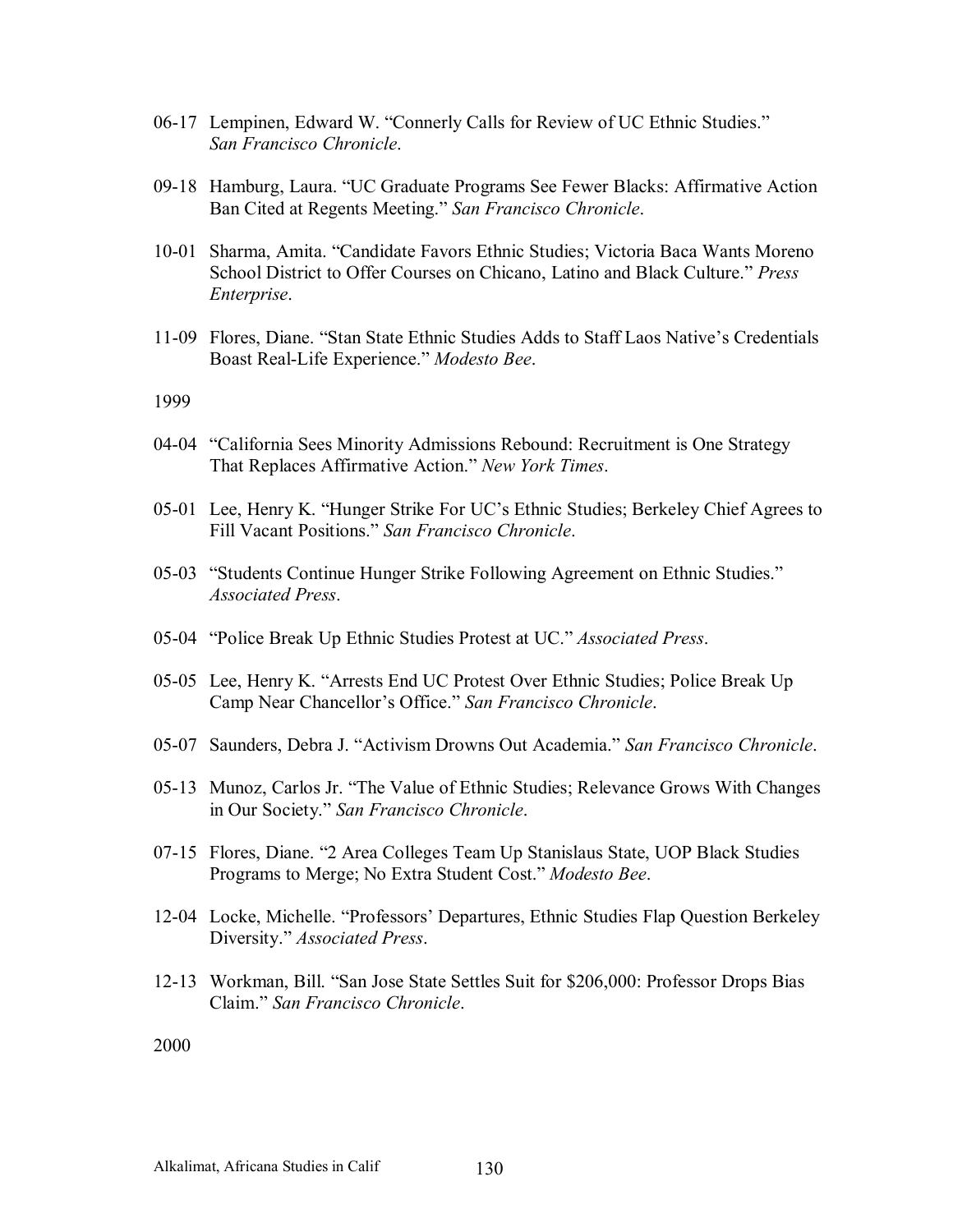- 02-03 Lynem, Julie N. "San Jose Symposium on King Assassination Discussions to Focus on Who Was Ultimately Responsible for Killing." *San Francisco Chronicle*.
- 02-13 Munoz, Carlos. "Minority Students Continue to Suffer." *Ventura County Star.*
- 05-08 "Cal State Northridge Starts Nation's First Central American Studies Program." *City News Service*.
- 05-16 Schevitz, Tanya. "This is College? Classes on Popular Culture  $-$  Like Hip Hop, 'Simpsons' --Bursting Into Academia." San Francisco Chronicle.
- 06-29 "Barbara Christian." San Francisco Chronicle.
- 06-30 Glover, Malcolm. "Barbara T. Christian, 1<sup>st</sup> Tenured Black Woman at Cal." *San Francisco Chronicle*.
- 07-09 "Barbara Christian, 56, Leader in Modern Literary Feminism." New York Times.
- 11-04 Berzon, Jeremy. "Center Sparks High Hopes: The New Multicultural Facility at the University of Redlands is Billed as a Place Where People of Varied Backgrounds Can Gather." Press Enterprise.

2001

- 02-02 Marech, Rona. "Why Do Black Students Lag Behind? They Don't Really Try, a Cal Professor Says – and Causes a Furor in Academia.<sup>7</sup> *San Francisco Chronicle*.
- 05-18 Lewis, Gregory. "To the Beat Y'all; Hip Hop Course Connects College Students to What Was Cool Before Rap Culture Was Hot.î *San Francisco Chronicle*.
- 09-01 Rodriguez, Olga R. "Census: Blacks Leaving San Francisco Faster Than Other Major Cities.î *The Associated Press State & Local Wire*.
- 10-12 Autman, Samuel. "USD to Get Ethnic Studies Department." San Diego Union-*Tribune*.

- 01-13 Torres, Kristina. "Professor Studies Women in Competitive Hip-Hop World." *San Diego Union-Tribune*.
- 01-21 "Black Students Who Stormed Stage Revisit Stanford Campus." *The Associated Press State & Local Wire*.
- 05-05 Sullivan, James. "Rap Goes to School." San Francisco Chronicle.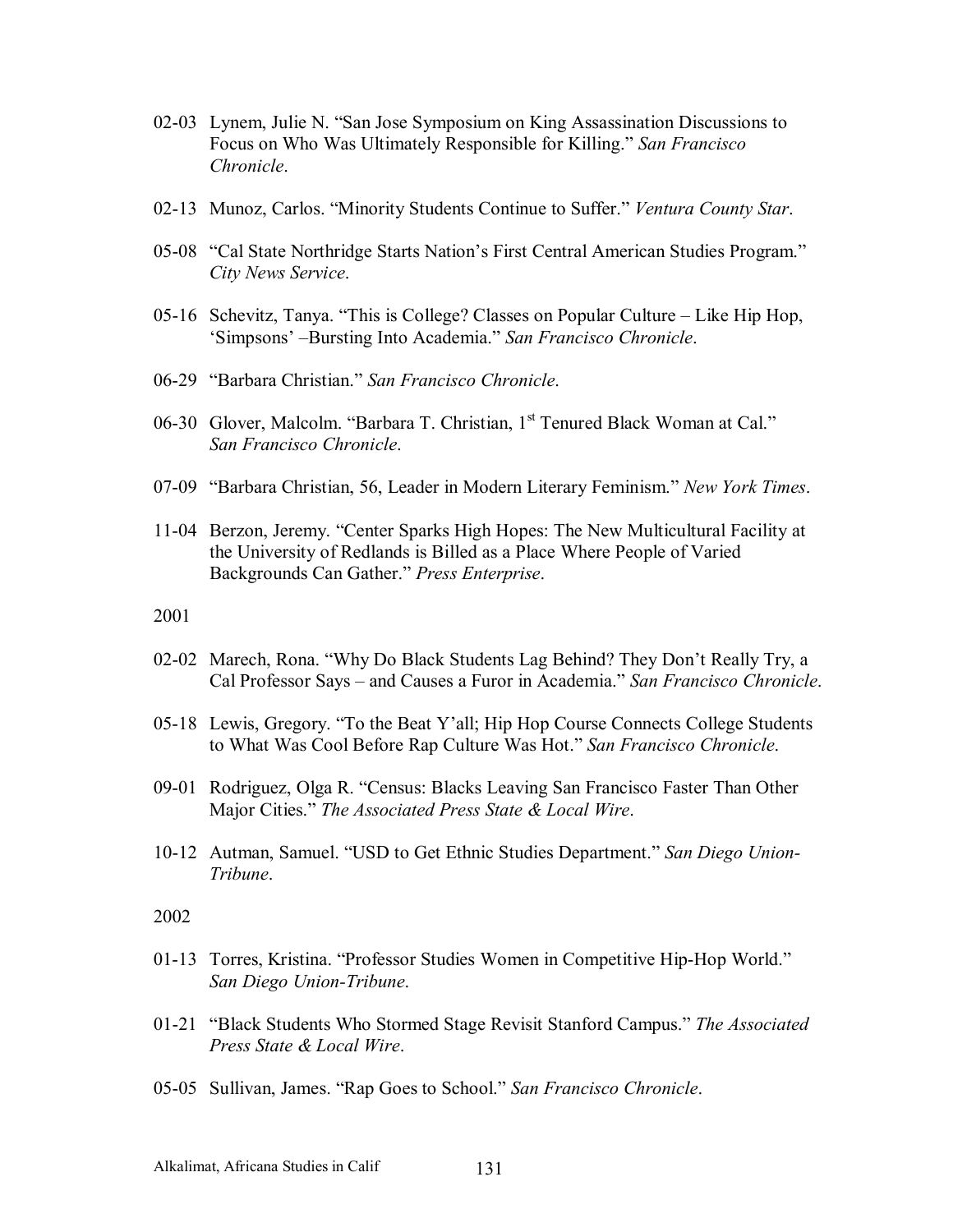- 05-18 Burress, Charles. "Berkeley's Student Union Honors Namesake." *San Francisco Chronicle*.
- 06-15 St. John, Kelly. "June Jordan Poet, Activist, Professor at UC Berkeley." *San Francisco Chronicle*.

2003

- 02-22 Garza, Jennifer. "UCD Expert to Study African Churches in U.S." Sacramento *Bee*.
- 02-23 Cho, Jennifer. "Course in Ethnic Studies Expand Student Horizons." *San Bernardino Sun*.
- 03-19 "Black History Scholar Dies at 88." The Associated Press State & Local Wire.
- 08-29 Marech, Rona. "S.F. State Prof Writes the Book on Black Politics." *San Francisco Chronicle*.
- 10-09 ìUCLA Honors Nobel Peace Prize Winner Bunche.î *The Associated Press State & Local Wire*.
- 10-25 "Don Evans Black Professor and Playwright." *San Francisco Chronicle*.
- 11-26 Bailey, Chauncey. "Civil Rights 'Long Walk'on Display; African American Museum and Library in Oakland Exhibits Path to Freedom for All Races. *Tri-Valley Herald*.

- 03-01 Steinberg, Jim. "Fresno State Ethnic Studies Plan Criticized Dean Backs Clerical Merger; Departments Fret Over Future." *Fresno Bee*.
- 03-13 Bender, Kristin. "School Board Approves Plan to Keep Ethnic Studies Course; Some Berkeley High Students Say Classes Divisive, Causing Tensions.<sup>77</sup> *Tri-Valley Herald*.
- 05-10 Burress, Charles. "BERKELEY Black Students at Cal Irked by Lack of Diversity: Underrepresented Minorities Steadily Declining on Campus.<sup>"</sup> San Francisco *Chronicle.*
- 05-13 Crumpacker, John. "Sprinter Stays on Track as Valedictorian Speaker." *San Francisco Chronicle*.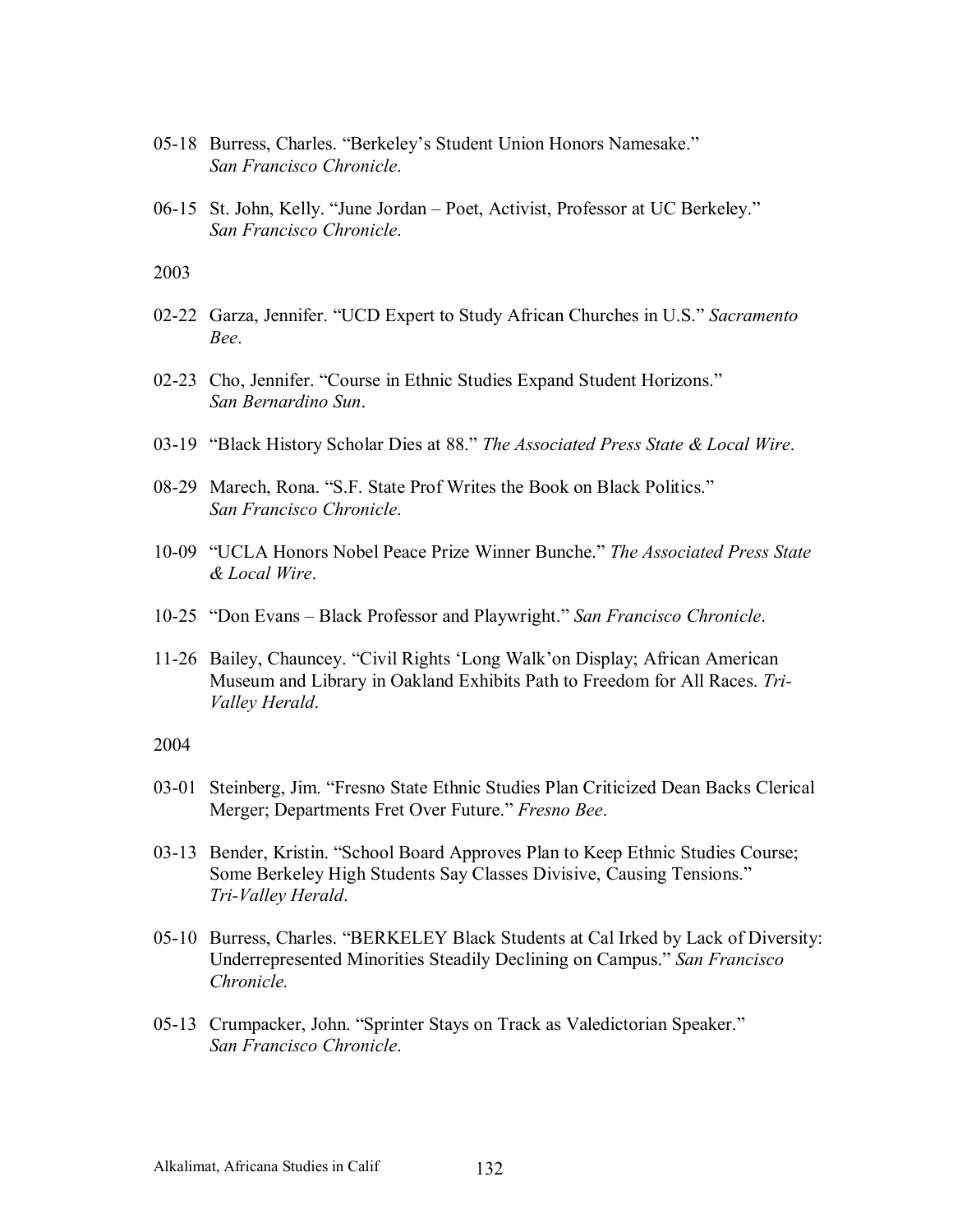10-13 Schevitz, Tanya. "San Francisco; Dean at SFSU Resigns Post; 'No Confidence' From Ethnic Studies Faculty." San Francisco Chronicle.

2005

- 01-26 Craggs, Tommy. "Ethnic Warfare A Bitchy Academic Fight Within SFSU's College of Ethnic Studies Puts the Future of the Program in Question.<sup>7</sup> *SF Weekly*.
- 02-22 Johnson, Jason B. "Shades of Gray in Black Enrollment: Immigrants' Rising Numbers a Concern to Some Activists.î *San Francisco Chronicle*.
- 04-24 Yang, Eleanor. "Academic Isolation; Daily Life on the UCSD Campus Can Feel Lonely to the Small Percentage of Black Students There." San Diego Union-*Tribune*.
- 07-17 Bulwa, Demian, and Meredith May. "College Student Gunned Down in Berkeley." *San Francisco Chronicle*.
- 11-03 "Panel to Probe Arrest of Black Studies Professor." Los Angeles Times.
- 11-12 Williams, Jack. "Robert V. Guthrie, 75; Noted Psychology Educator." *San Diego Union-Tribune*.
- 11-27 "Kennell A. Jackson Jr., 64; Stanford Professor Pioneered Academic Study of East Africa." Los Angeles Times.
- 12-12 Sample, Herbert A. "An Elder Nurtures Black Culture; Raye Richardson Had Vital Role in S.F.'s New African Diaspora Museum." *Sacramento Bee.*

- 01-01 Colon, Vanessa. "Kwanzaa Way of Life; Blacks Increasingly Follow Celebration's Principles Every Day." *Fresno Bee.*
- 01-21 *"Malcolm X Library Celebrates 10<sup>th</sup> Year*; Festivities Set This Afternoon." *San Diego Union Tribune*.
- 01-30 Agha, Marisa. "Minority Education: Universities Called On To Do More; Outnumbered and Feeling Overlooked; Inland Campuses: Black Students Say a Sense of Isolation Hurts Their Chances of Success." The Press Enterprise.
- 02-23 Fulbright, Leslie. "King Foundation Close to Reaching Monetary Goal; Group on Track for Groundbreaking for National Memorial.î *San Francisco Chronicle*.
- 02-24 "New UCLA Center to Study Race, Ethnicity and Politics." *City News Service*.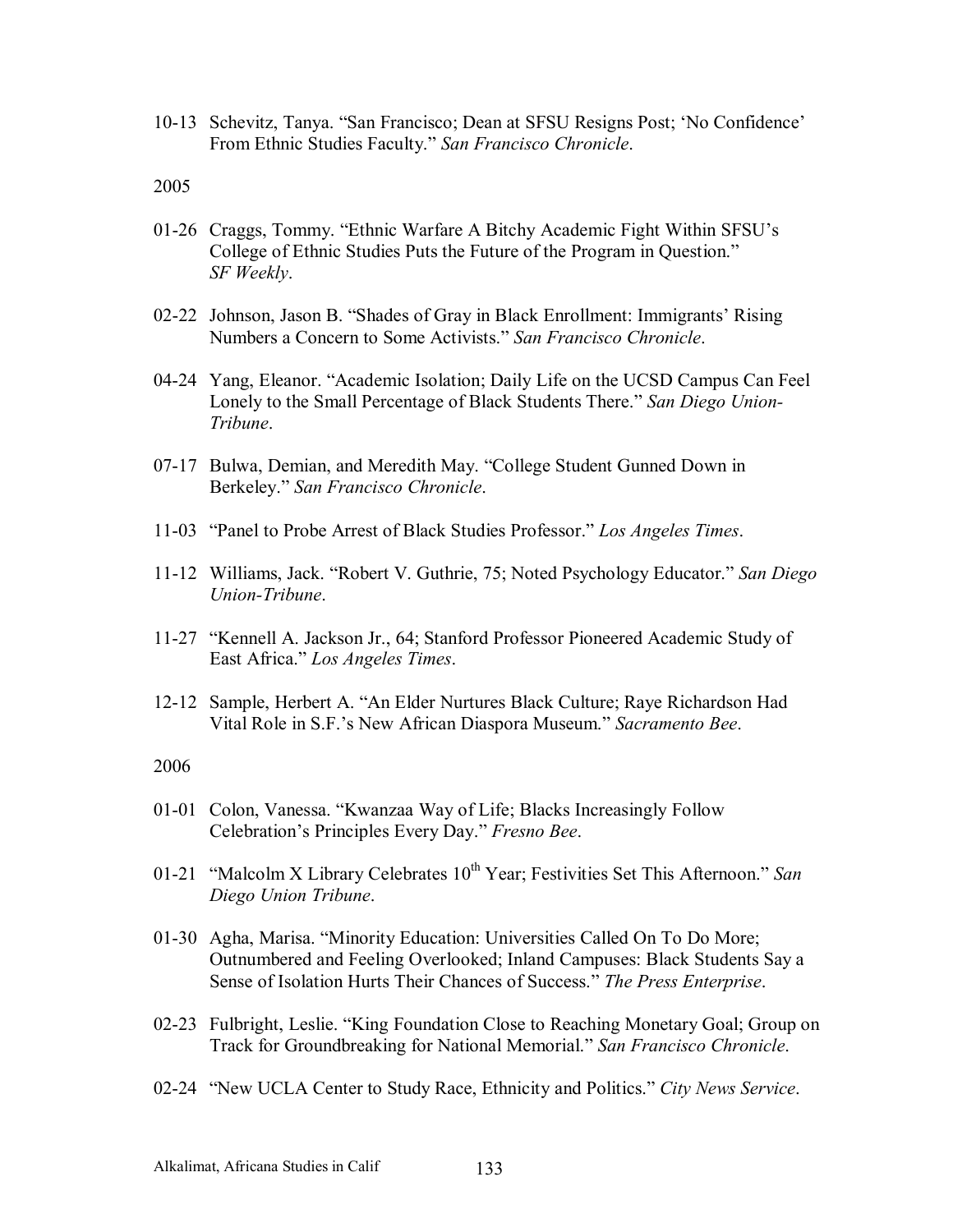- 03-06 Gao, Helen. "Black Literature Course Blazes Trail; Teacher Fashioning Guide for City Schools.î *The San Diego Union-Tribune*.
- 03-12 Chan, Gilbert. "UC Students Push Sudan Stock Issue; Regents to Discuss Divesting University Holdings in Firms Doing Business With Nation Accused of Genocide.<sup>"</sup> *Sacramento Bee.*
- 03-31 Watson, George. "Can Protesting Be Educational?" *Inland Valley Daily Bulletin*.

---. "Educational Value of Protests in Spotlight." *Inland Valley Daily Bulletin*.

---. "Some See Walkouts as Educational Experience." *San Bernardino County Sun*.

### *Articles and books*

<sup>24</sup> Academic Freedom Again: Firing of Communist Professor.<sup>7</sup> *Nat R* 21 (November 4, 1969): 1103.

ìAgony at State: Problems of San Francisco State College.î *Newsweek* 71.4 (January 22, 1968): 508.

Allen, Robert L. "Politics of the Attack on Black Studies." *Black Scholar* 6 (March 1971): 16-22.

Altman, Robert A., and Patricia O. Snyder, eds. *The Minority Student on the Campus: Expectations and Possibilities*. Berkeley: Center for Research and Development in Higher Education, University of California at Berkeley, 1970.

Aptheker, Bettina. *Big Business and the American University*. New York: New Outlook Publishers, 1966.

ìArmistice at S.F. State.î *Time* 93 (March 28, 1969): 42.

Asregadoo, Edward Dyanand. "Revolution Interrupted: Chronicling and Comparing Student Protest Movements at Stanford University, San Francisco State College, and The University of California at Berkeley, 1964–1970." PhD diss. University of Pennsylvania, 2000.

Bakeer, Donald. *South Central L.A. Crips: The Story of the L.A. Street Gang From 1971*– *1985*. Los Angeles: Precocious Publishing, 1987.

Band, J. Max. "The Negro in Los Angeles." PhD diss. University of Southern California, 1936.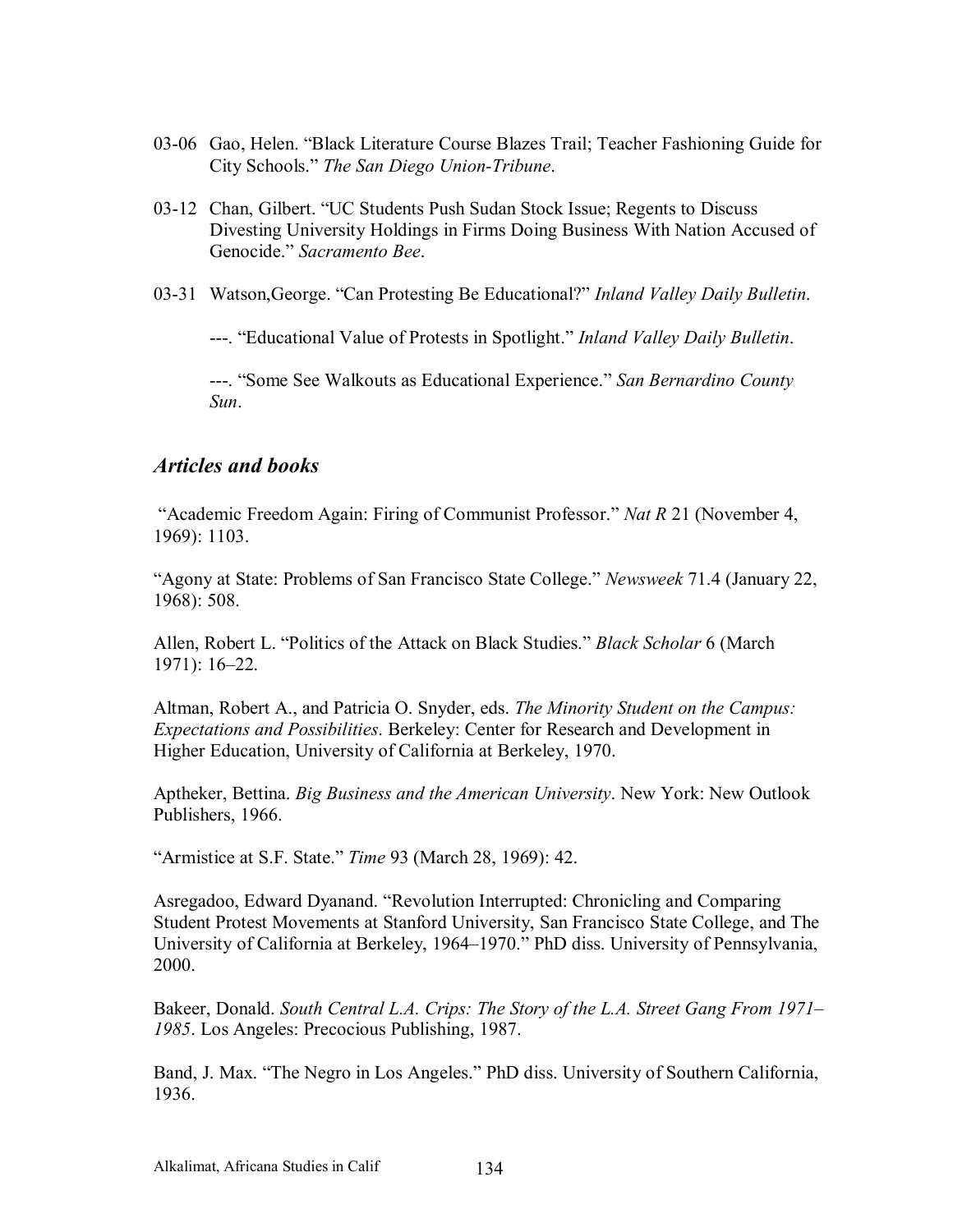Banks, J.A. "Curriculum Strategies for Black Liberation." *School Review* 81 (March 1973): 405-414.

Banks, James A. *Teaching the Black Experience: Method and Materials*. Belmont, CA: Fearon Publishers, 1970.

Banks, William. *Black Intellectuals: Race and Responsibility in American Life*. New York: Norton, 1996.

*i*Battle of Berkeley.*ndtional Review* 21 (June 17, 1969): 578–579.

**Example 31 Figure 13** (June 2, 1969): 35–36+.

Beasley, Delilah L. *The Negro Trail Blazers of California*. Los Angeles: Times Mirror Printing and Binding House, 1919. Rpt. through the courtesy of the California Historical Society and the cooperation of the San Francisco Negro Historical and Cultural Society by R & E Research Associates, San Francisco, 1968.

Becker, Howard, ed. *Campus Power Struggle*. New York: Aldine Publishing Co., 1970.

ìBerkeley at Bay Again: Social Analysis 139X Taught by E. Cleaver.î *Newsweek* 72 (October 21, 1968): 92.

ìBerkeley Weighs Its Options for Preserving Student Diversity.î *The Journal of Blacks in Higher Education* 19 (spring 1998): 29–32.

Billingsley, Andrew, et al. "Ethnic Studies at Berkeley." *California Monthly* 80  $(June/July 1970)$ : 2–20.

ìBlack Against Black: Negro Activists Shot.î *Newsweek* 73 (January 27, 1969): 30.

ìBlack Artists of Los Angeles: Conversations With Five Black Artists.î *Studio Potter* 9 (June 1981):  $16-25$ .

*iBlack Courses at Berkeley: A Sampling.<sup>3</sup> Newsweek 73 (February 10, 1969): 58–59.* 

 ìBlack Studies Curricula: University of California, Berkeley.î *Negro Historical Bulletin*  32 (May 1969): 6.

ìBlack Studies Struggling for Respect.î *The Journal of Blacks in Higher Education* 3 (spring 1994): 28.

Blessingame, John, ed. *New Perspectives on Black Studies*. Urbana: University of Illinois Press, 1971.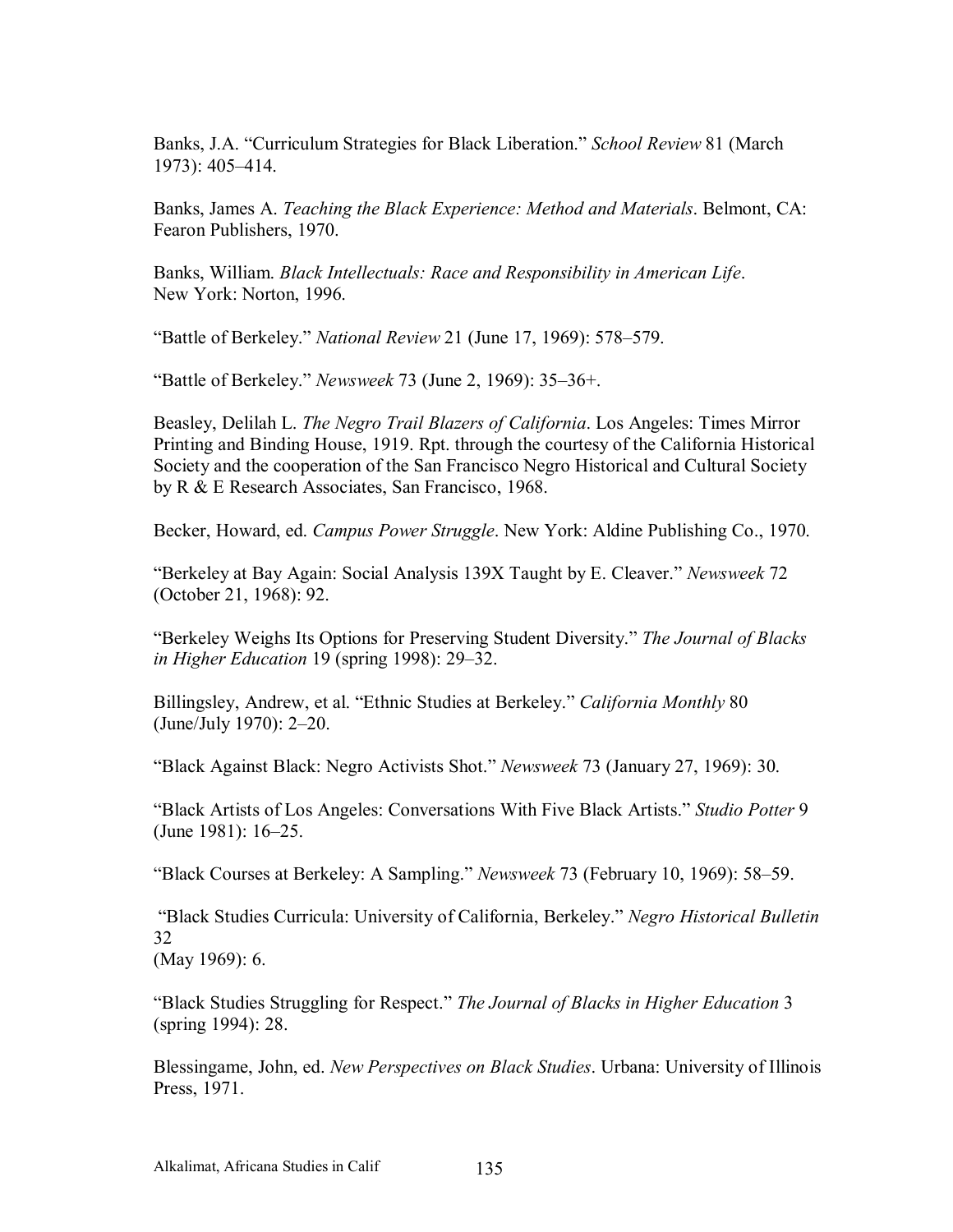ìBomb For Timothy.î *Newsweek* 73 (March 17, 1969): 39.

*"Bonus For Bushido." Time 93 (May 23, 1969): 25.* 

Boyle, Kay. *The Long Walk at San Francisco State*. New York: Grove Press, 1970.

Brann, J. "San Jose: The Bullhorn Message; Negro Campaign Against Discrimination." *Nation* 205 (November 6, 1967): 465–467.

Broussard, Albert. *Black San Francisco: The Struggle for Racial Equality in the West 1900-1954*. Lawrence: University Press of Kansas, 1993.

Brown, Elaine. *A Taste of Power: A Black Womanís Story*. New York: Pantheon Books, 1992.

Brown, Scot. "The Politics of Culture: The US Organization and the Quest for Black Unity." In Jeanne F. Theoharis, Komozi Woodward, and Matthew Countryman, eds., *Freedom North: Black Freedom Struggles Outside the South, 1940-1980*. New York: Palgrave, 2003.

Buckley, W. F. Jr. "Making It With the BSU: San Francisco State College." *National Review* 21 (June 17, 1969): 610.

Bunzel, J. H. "War of the Flea at San Francisco State." *New York Times Magazine* (November 9, 1969): 28–29+.

Bunzel, John H. "Black Studies at San Francisco State." *Public Interest* 13 (fall 1968):  $22 - 38$ .

Bunzel, John. "Black Studies at San Francisco State." Rpt. in *The African American Studies Reader* by Nathaniel Norment. Durham: Carolina Academic Press, 2001.

Cahn, Meyer M. "1968-1969 San Francisco State College Crisis: A Minority Report," *Phi Delta Kappan* 51 (September, 1969): 21–25.

California Post Secondary Education Commission*. Equal Educational Opportunity in California: Post Secondary Education Part I.* Sacramento: California Post Secondary Education Commission, 1976.

ìChanging Times: Incidents at UCLA and San Jose.î *Nation* 209 (November 3, 1969): 460.

Chrisman, Robert. "Student Strikes: 1968-1969." *Black Scholar* 1 (January–February 1970):  $65-75$ .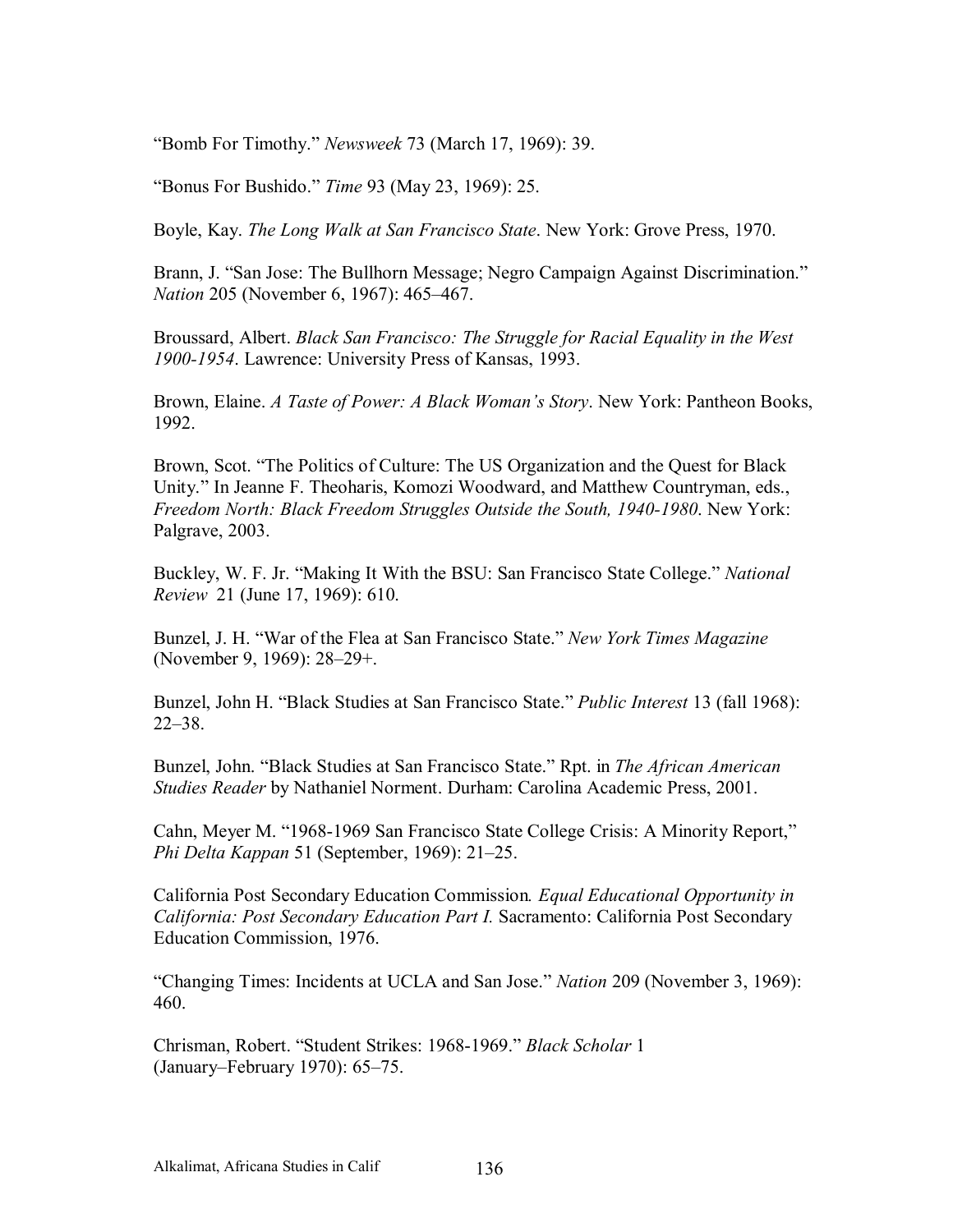Cleaver, Eldridge. *Soul on Ice*. New York: McGraw-Hill, 1967.

---. "Education and Revolution." *Black Scholar* 1 (November 1969): 44–52.

Cleaver, Kathleen and George Katsiaficas, eds. *Liberation, Imagination, and the Black Panther Party: A New Look at the Panthers and their Legacy*. New York: Routledge, 2001.

Collins, Lisa Gail, and Margo Natalie Crawford. *New Thoughts on the Black Arts Movement*. New Brunswick, NJ: Rutgers University Press, 2006.

Collins, Lizzetta LeFalle. *19Sixties*. Los Angeles: California Afro-American Museum, 1989.

Colon, Alan K. "A Critical Review of Black Studies Programs." PhD diss. Stanford University, 1980.

ìConflict at U.C.L.A.î *Christianity Today* 14 (October 24, 1969): 29.

Cook, Stacey Ann. "Power and Resistance: Berkeley's Third World Liberation Front Strikes." PhD diss. University of San Francisco, 2001.

Coordinating Council for Higher Education*. California Higher Education and the Disadvantaged: A Status Report*. Sacramento: Coordinating Council for Higher Education, 1968.

Coyne, J.R. Jr. "Cleaver Compromise." *National Review* 20 (November 5, 1968): 1115 1116+.

---. "Cracks in the Coalition." *National Review* 21 (February 25, 1969): 166–167.

---. "The Siege of San Francisco State." *National Review* 21.3 (January 28, 1969):  $67–68$ .

Cromartie, Jimmie Levern. "Attitudes of University of California and California State University Tenured Sociologists Toward a General Education Requirement." PhD diss. University of San Francisco, 1991.

Crouchett, Lawrence P. "Black Studies Opponents and Pessimists: A Development of Black Studies." Master's Thesis. University of California, Berkeley, 1969.

Daniels, Douglas. "Los Angeles Zoot: Race 'Riot', the Pachuco, and Black Music Culture." *Journal of Negro History* 82.2 (spring 1997): 201–220.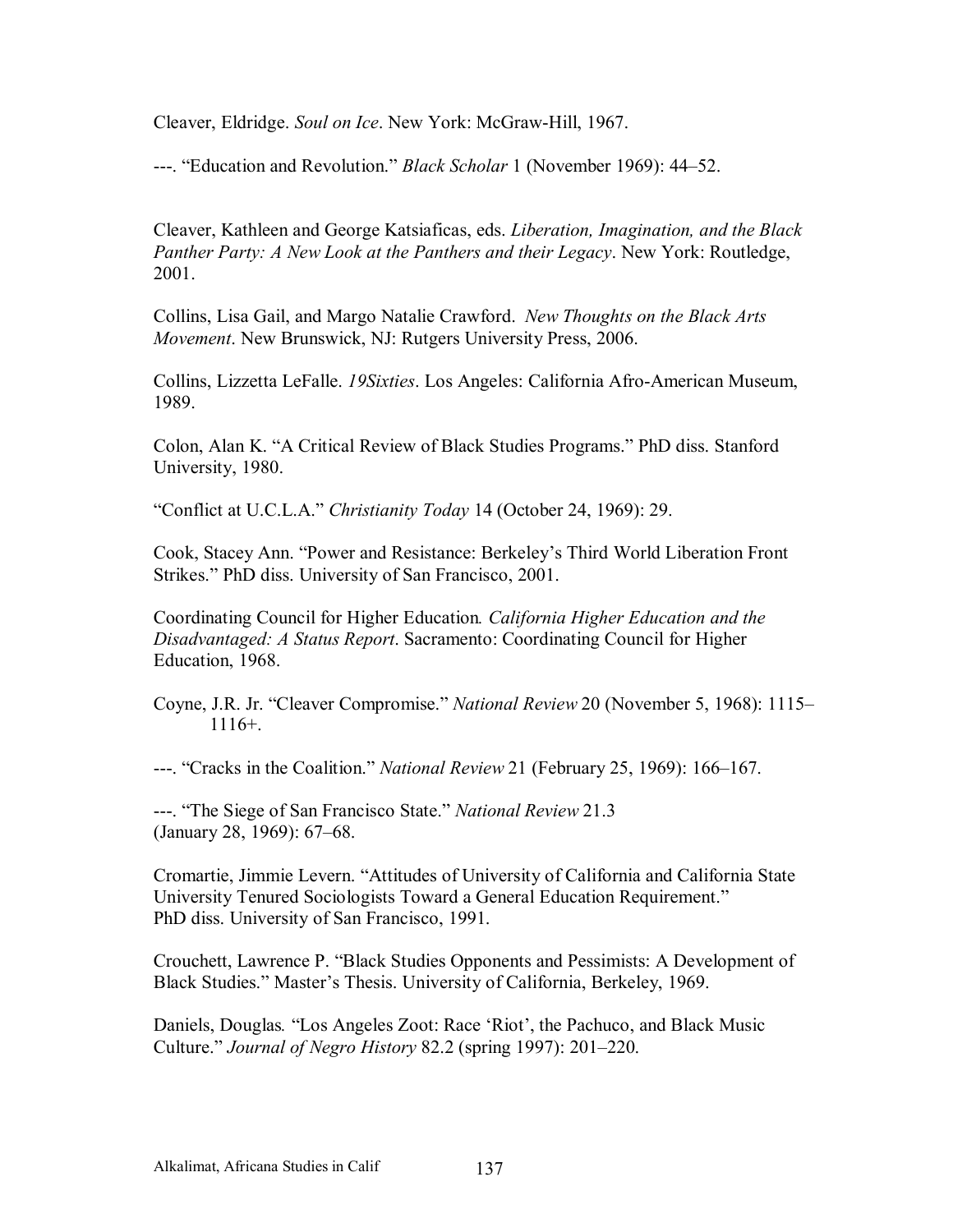---. *Pioneer Urbanites: A Social and Cultural History of Black San Francisco*. Philadelphia, PA: Temple University Press, 1980.

Davidson, Douglas V. and Frederick S. Weaver. "Black Studies, White Studies, and Institutional Politics." *Journal of Black Studies* 15.3 (March, 1985): 339–347.

ìDavis Affair.î *Newsweek* 75 (June 22, 1970): 78.

Davis, Angela. *An Autobiography*. New York: International Publishers, 1989.

Davis, Clifford L. "Black Student Movements and Their Influence in Ten High Schools in the Los Angeles City Unified School District." PhD diss. University of California at Los Angeles, 1971.

Davis, Mike. *City of Quartz*. New York: Vintage Books, 1990.

De Conde, Alexander, ed. *Student Activism*. New York: Charles Scribnerís Sons, 1971.

DeGraff, Lawrence, Kevin Mulroy, and Quintard Taylor. *Seeking El Dorado: African Americans in California History*. Seattle: University of Washington Press, 2001.

Deedy, J. "Partial Rectification: Black Student Leaders Released From Jail." *Commonweal* 92 (May 29, 1970): 258.

De Graaf, Lawrence. "The City of Black Angels: Emergence of the Los Angeles Ghetto, 1890-1930." *Pacific Historical Review* 39 (August 1970): 332–352.

Dellums, Ron. *Lying Down With the Lions: A Public Life From the Streets of Oakland to the Halls of Power, with H. Lee Halterman*. Boston: Beacon, 2000.

Dixon, Vernon. "The Black Student and the Brother in the Streets: Approach to Interaction.<sup>"</sup> *Negro Digest* 18 (November 1968): 28–35.

Draper, Theodore. *The Rediscovery of Black Nationalism*. New York: Viking Press, 1970.

Edwards, Harry. *Black Students*. New York: The Free Press, 1970. Note: Appendix includes curriculum outlines of 3 black studies programs (Federal City College, SUNY Albany, and San Jose State University).

Elbaum, Max. *Revolution in the Air: Sixties Radicals Turn to Lenin, Mao and Che*. New York: Verso, 2002.

Fashing, Joseph, and Steven E. Deutsch. *Academics in Retreat: The Politics of Educational Innovation.* Albuquerque: University of New Mexico Press, 1971.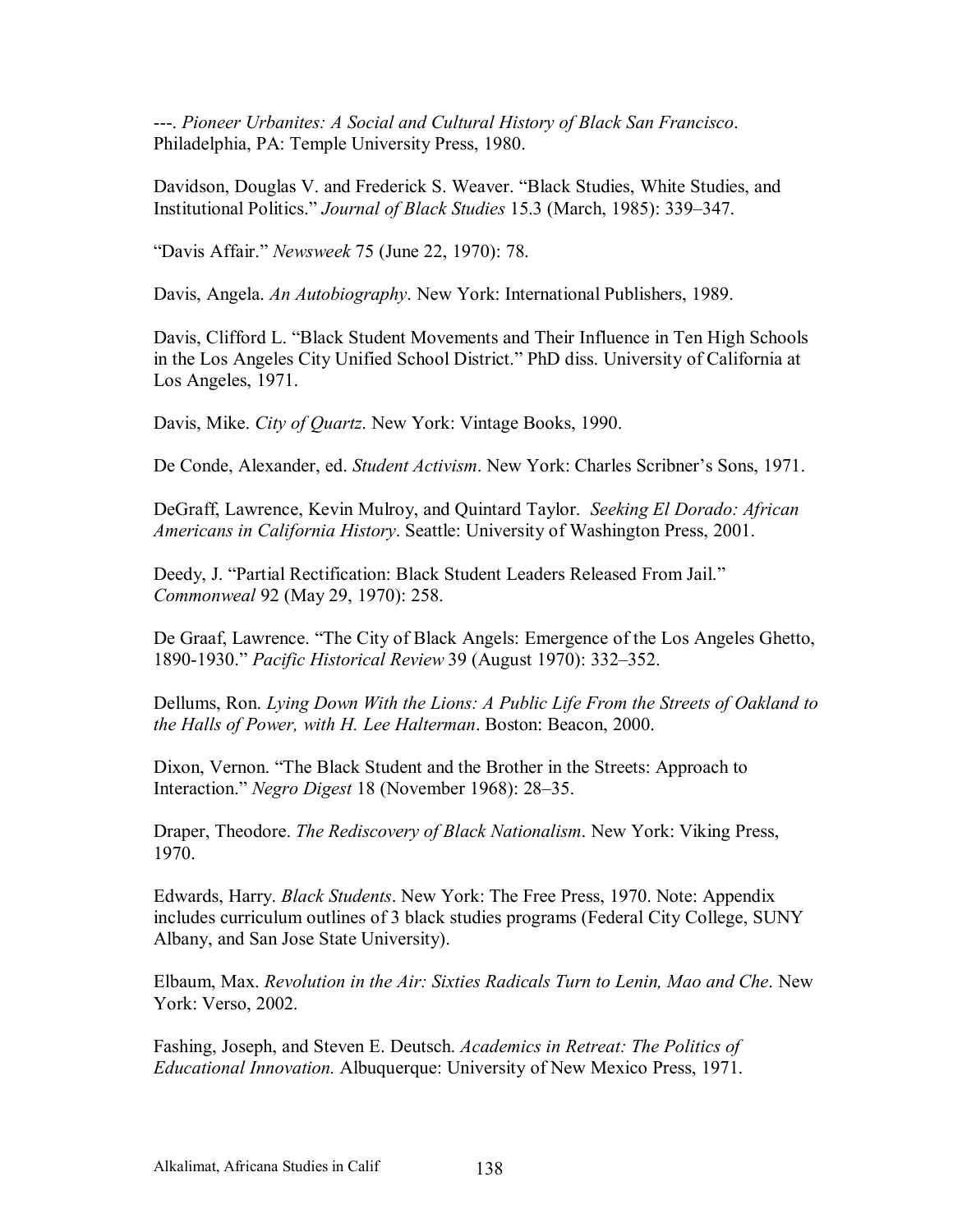Foner, Philip, ed. *Black Panthers Speak*. New York: J.B. Lippincott, 1970.

Ford, Luther Lee. "A National Survey of Degree Granting Black Studies Programs." PhD diss. The University of Nebraska – Lincoln, 1974.

ìFormer Black Panthers Who Have Turned to Higher Education.î *The Journal of Blacks in Higher Education* 21 (Autumn, 1998): 62–63.

Foster, Julian, and Durward Long, eds. *Student Activism in America*. New York: William Morrow & Co., 1970.

Foster, Michele, and Garrett Duncan. "The Education of African Americans in California.î *Journal of Negro Education* (Special Issue) 65.2 (spring 1996).

ìFour Negroes Quit Administration of SF State.î *Chronicle of Higher Education* 3 (July 14, 1969): 4.

Freeman, Jo. *At Berkeley in the Sixties: The Education of an Activist, 1961-1965*. Bloomington: Indiana University Press, 2004.

*i*From Mississippi to Classes on Napalm." *Newsweek* 73 (February 10, 1969): 55–57.

Frye, Charles. *The Impact of Black Studies on the Curricula of Three Universities*. Washington, DC: University Press of America, 1976.

---. *Towards a Philosophy of Black Studies*. San Francisco: R & E Publishers, 1978.

George, Lynell. *No Crystal Stair: African Americans in the City of Angels*. London: Verso, 1992.

Gillers, S. "Affirmative Action: the Dilemma of Making Amends; Bakke Case." *Nation* 223 (December 25, 1976): 691–692.

Goode, Kenneth. *Californiaís Black Pioneers: A Brief Historical Survey*. Santa Barbara, CA: McNally and Loftin, 1974.

Gooding-Williams, Robert, ed. *Reading Rodney King, Reading Urban Uprising*. New York: Routledge, 1993.

Greenberg, D.S. "California: Reagan, Draft Put Gloom on University's 100<sup>th</sup> Year." *Science* 159 (March 29, 1968): 1440–1441+.

Guillow, Lawrence Edward. "The Origins of Race Relations in Los Angeles, 1820-1880: A Multi-Ethnic Study.î PhD diss. Arizona State University, 1996.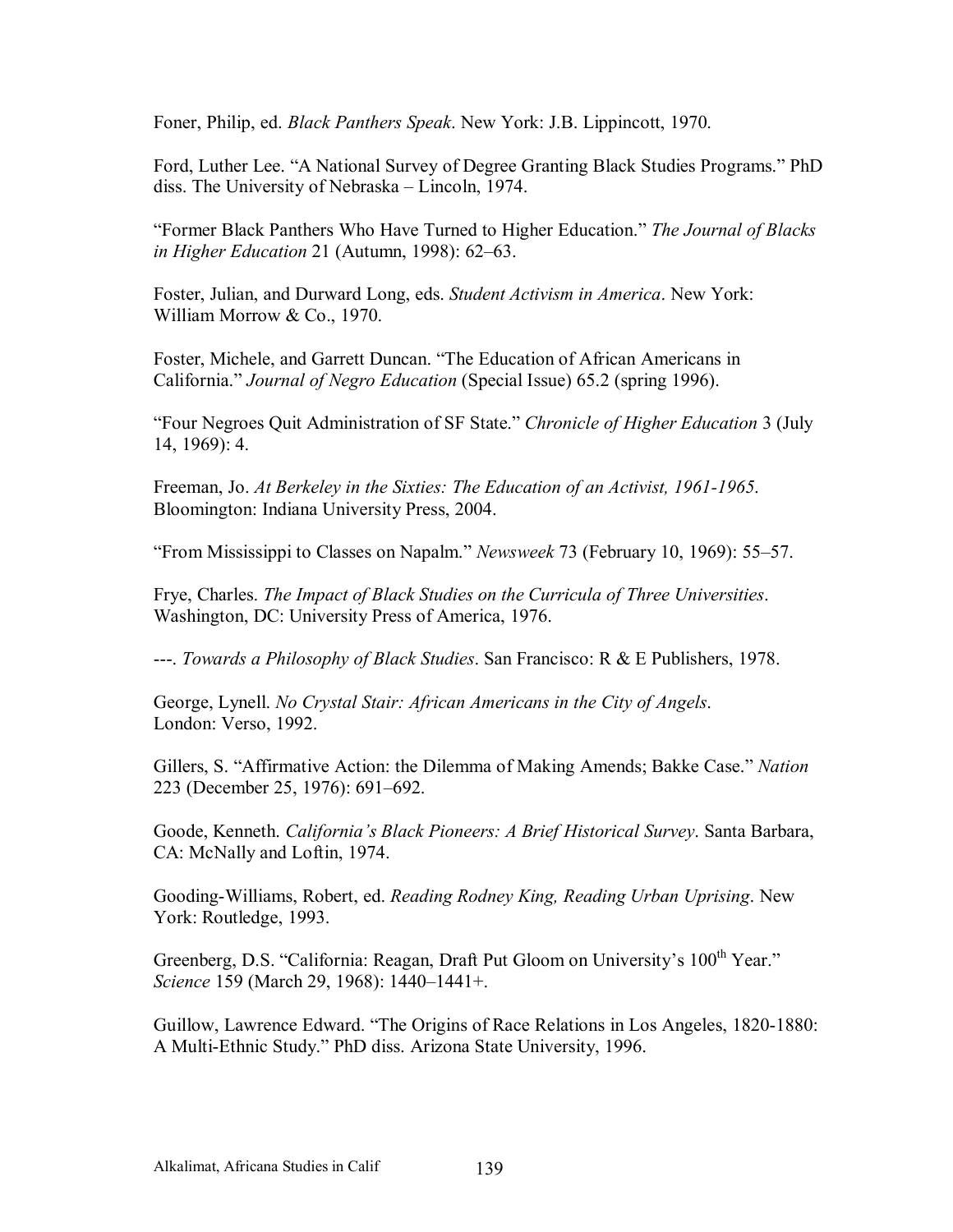Halisi, Clyde, and James Mtume, eds. *The Quotable Karenga*. Los Angeles: US Organization, 1967.

Hall, Kenneth, and Alfred Young, eds. *Education and the Black Experience*. Palo Alto, CA: R & E Research Associates, Inc., Publishers, 1979.

Harding, Vincent. *The Other American Revolution*. Los Angeles: University of California, Center for Afro-American Studies, 1980.

ìHardly the Last Word: Case of A. Davis.î *Time* 95 (June 29, 1970): 45.

Hare, N. "Two Black Radicals Report on Their Campus Struggles." Ramp Magazine 8  $(July 1969): 54–59.$ 

---. "What Black Studies Mean to a Black Scholar." *College and University Business* 48  $(May, 1970)$ : 56–60.

Hare, Nathan. "What Should be the Role of Afro-American Education in the Undergraduate Curriculum?" Liberal Education 55 (March 1969): 42-50.

---. "The Challenge of a Black Scholar." *Black Scholar* 1.2 (December 1969): 58–63.

---. "The Battle for Black Studies." *Black Scholar* 3 (May 1972): 32–47.

Hare, Nathan, and Robert Chrisman, eds. *Contemporary Black Thought: the Best From the Black Scholar*. Indianapolis, IN: Bobbs-Merrill, 1973.

Haro, Robert Peter. "Ethnic Studies in California Public Universities: A Comparative Review and Analysis." PhD diss. University of San Francisco, 1979.

Harrington, J. H. "L.A.'s Student Blowout." *Phi Delta Kappan* 50 (October 1968): 74– 79.

Harris, S. "Meanwhile, Back in the Valley: Black Revolt, Six Months Later." *Commonweal* 90: (May 23, 1969): 286-288.

Hazen, Don. *Inside the LA Riots: What Really Happened – and Why it Will Happen Again*. New York: Institute for Alternative Journalism, 1992.

Harris, S. H. "L.A.'s Scottsboro Boys Case." *Commonweal* 91 (February 20, 1970): 548–549.

Hayakawa, S. I. "Gangsters Cash In On Student Revolt: Interview." *U.S. News* 66 (February 24, 1969): 38–41.

ìHeating Up Berkeley.î *Newsweek* 72 (November 4, 1968): 98.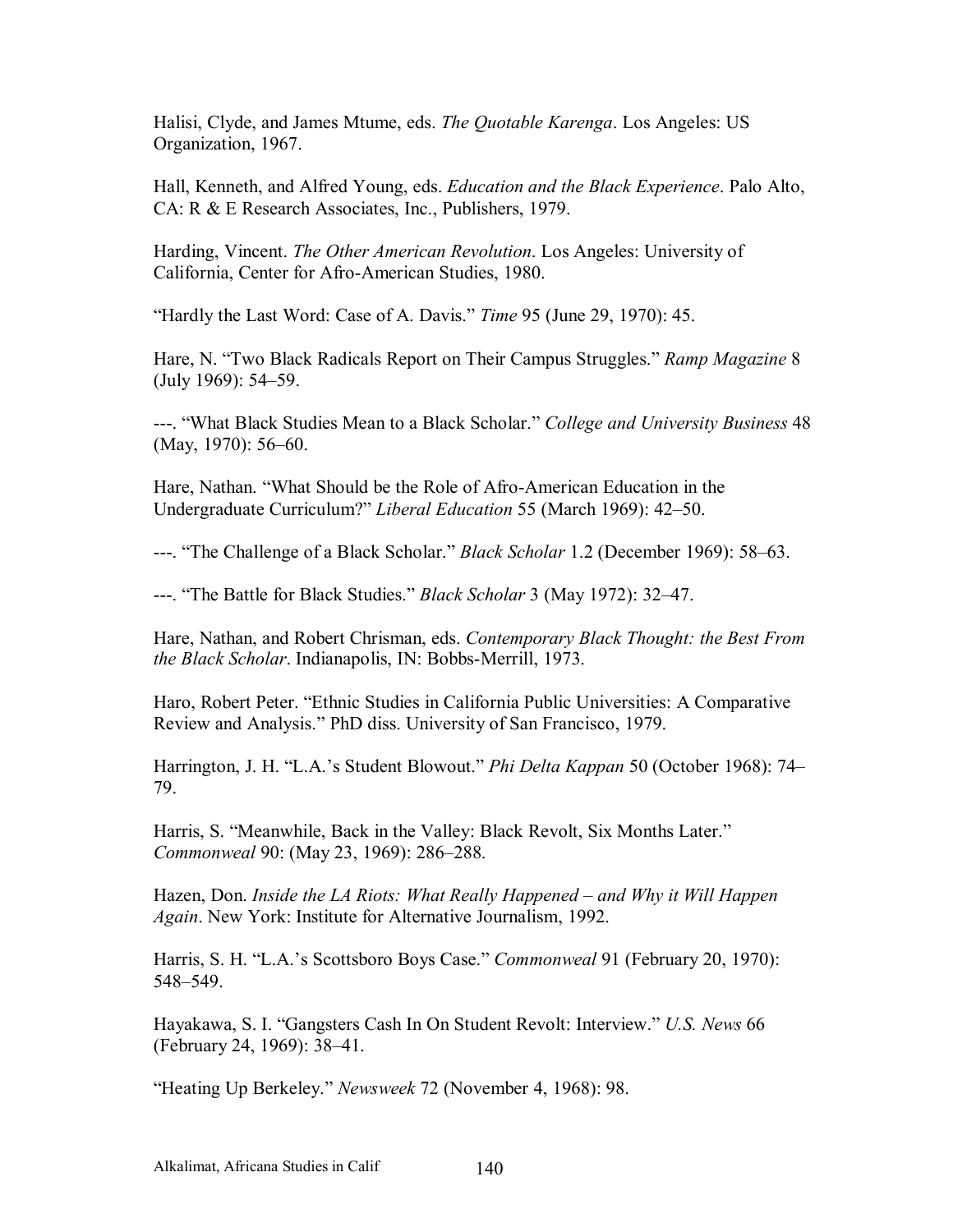Hilliard, Daniel. *Huey: Spirit of the Panther*. New York: Thunder's Mouth Press, 2006.

Hilliard, David, and Lewis Cole. *This Side of Glory: The Autobiography of David Hilliard and the Story of the Black Panther Party*. Boston: Little, Brown, 1993.

Hook, Sidney. *Academic Freedom and Academic Anarchy*. New York: Cowles Book Co., 1970.

Hoover, M., N. Dabner, and S. Lewis, eds. *Successful Black and Minority Schools: Classic Models*. San Francisco: Julian Richardson & Associates, 1990.

Hore, Nathan. "Questions and Answers About Black Studies." Rpt. in *The African American Studies Reader* by Nathaniel Norment. Durham: Carolina Academic Press, 2001.

Horne, Gerald. *The Fire This Time: The Watts Uprising and the 1960s*. New York: DaCapo Press, 1997.

---. *Black and Brown: African Americans and the Mexican Revolution 1910–1920*. New York: New York University Press, 2005.

 ìHow California Voters Created a New Ghetto for Black College Students.î *The Journal of Blacks in Higher Education* 21 (fall 1998): 76–77.

Hudson, Herman, ed. *The National Council for Black Studies: 1976–A Year of Decision*. Bloomington, Indiana: National Council for Black Studies, 1976.

Huggins, Nathan. *Afro-American Studies: A Report to the Ford Foundation*. New York: Ford Foundation, 1985.

Issac, Amos. "The Development and Status of Black and Brown Studies at the Claremont Colleges: The University of California at Riverside, California State College at San Bernardino and San Bernardino Valley Community College, and University College/Johnston College in Redlands, 1967-1972, A Cross Comparison." PhD diss. Claremont Graduate School, 1972. (1973)

Jackson, George. *Blood in My Eye*. Baltimore: Black Classics Press, 1990.

---. *Soledad Brother: The Prison Letters of George Jackson*. New York: Lawrence Hill, 1994.

Jackson, Maurice. "Toward a Sociology of Black Studies." *Journal of Black Studies* 1.2 (December 1970): 131–140.

James, Joy, ed. *The Angela Davis Reader*. Oxford: Blackwell Publishers, 1998.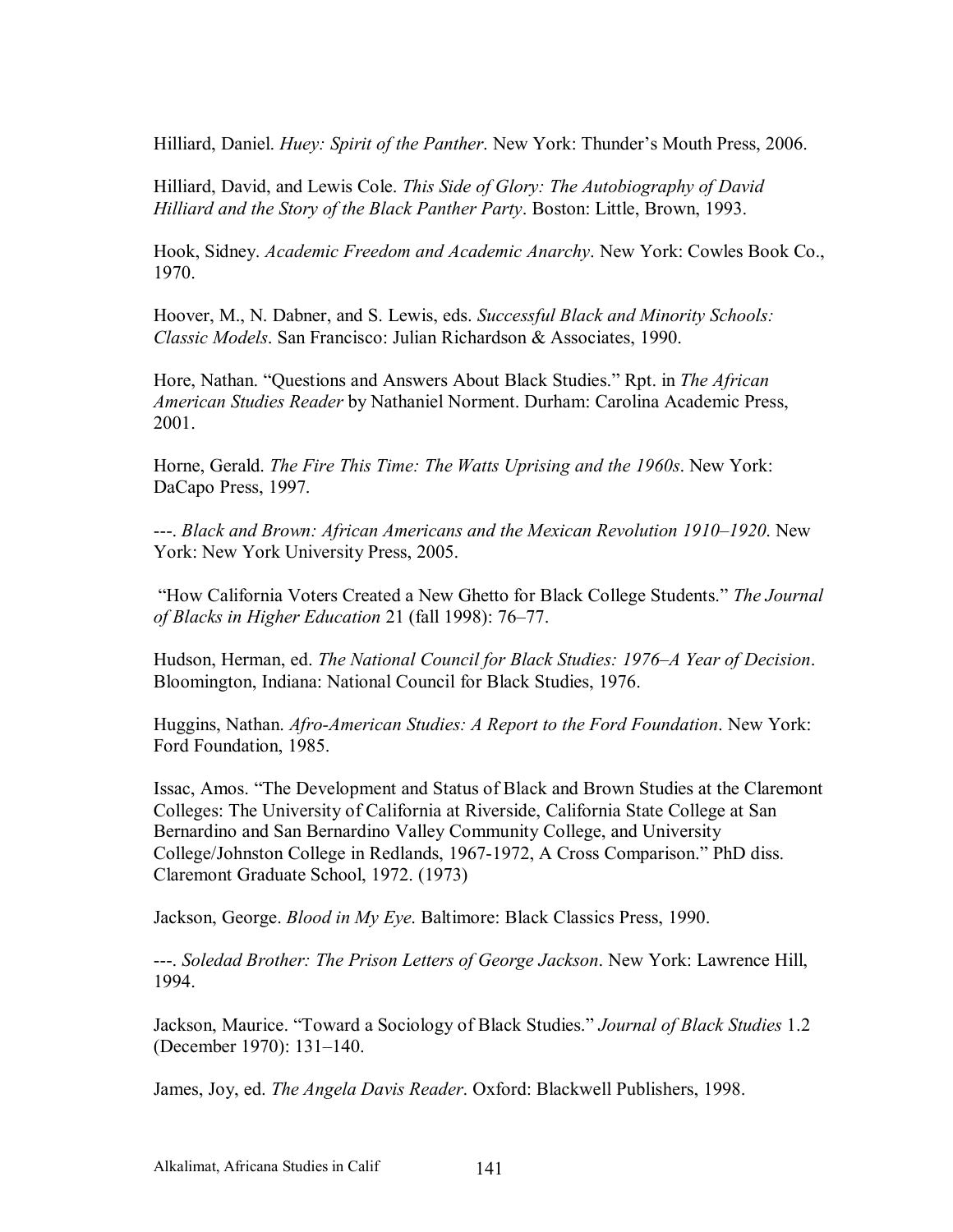Jardine, J.G., and W.H. Orrick, Jr., eds. "Shut it Down! A College in Crisis." *Review America* 121 (October 11, 1969): 304+.

"JBHE's Report Card on the Progress of Black Faculty at the Nation's Leading Liberal Arts Colleges." *The Journal of Blacks in Higher Education* 27 (spring 2000): 6–8.

Johnson, James, et al. "The Los Angeles Rebellion: A Retrospective View." *Economic Development Quarterly* 6.4 (1992): 356–372.

Jones, Charles E., ed. *The Black Panther Party Reconsidered*. Baltimore: Black Classics Press, 1998.

Joseph, Eric Anthony. "Mandate for Diversity: A Comparative Analysis of the Black Studies Movement at San Francisco State University and the Afrikan-American Experience at Biola University." PhD diss. School of Intercultural Studies, Biola University, 1994.

Kagagueuzian, Dikran. *Blow It Up! The Black Student revolt at San Francisco State College and the Emergence of Dr. Hayakawa*. Boston: Gambit Incorporated, 1971.

Karenga, Maulana. *Introduction to Black Studies*. Inglewood, California: Kawaida Publications, 1982.

---. "Black Studies and the Problematic of Paradigm: The Philosophical Dimension." Rpt. in *The African American Studies Reader* by Nathaniel Norment. Durham: Carolina Academic Press, 2001.

Kendall, Robert. *White Teacher in a Black School*. New York: Devon-Adair, 1964.

Kerr, Clark. *The Uses of the University*. Cambridge, MA: Howard University Press, 1963.

Klotman, Phyllis. *Frame by Frame – A Black Filmography*. Bloomington: Indiana University Press, 1979.

Kurashige, Scott. "Transforming Los Angeles: Black and Japanese American Struggles for Racial Equality in the  $20<sup>th</sup>$  Century." PhD diss. University of California at Los Angeles, 2000.

Langguth, A.J. "San Francisco State." *Harper* 239 (September 1969): 99–100+.

Lemke-Santangelo, Gretchen. *Abiding Courage: African American Migrant Women and the East Bay Community*. Chapel Hill: University of North Carolina Press, 1996.

Lewis, Samella. *Art: African American*. New York: Harcourt, 1978.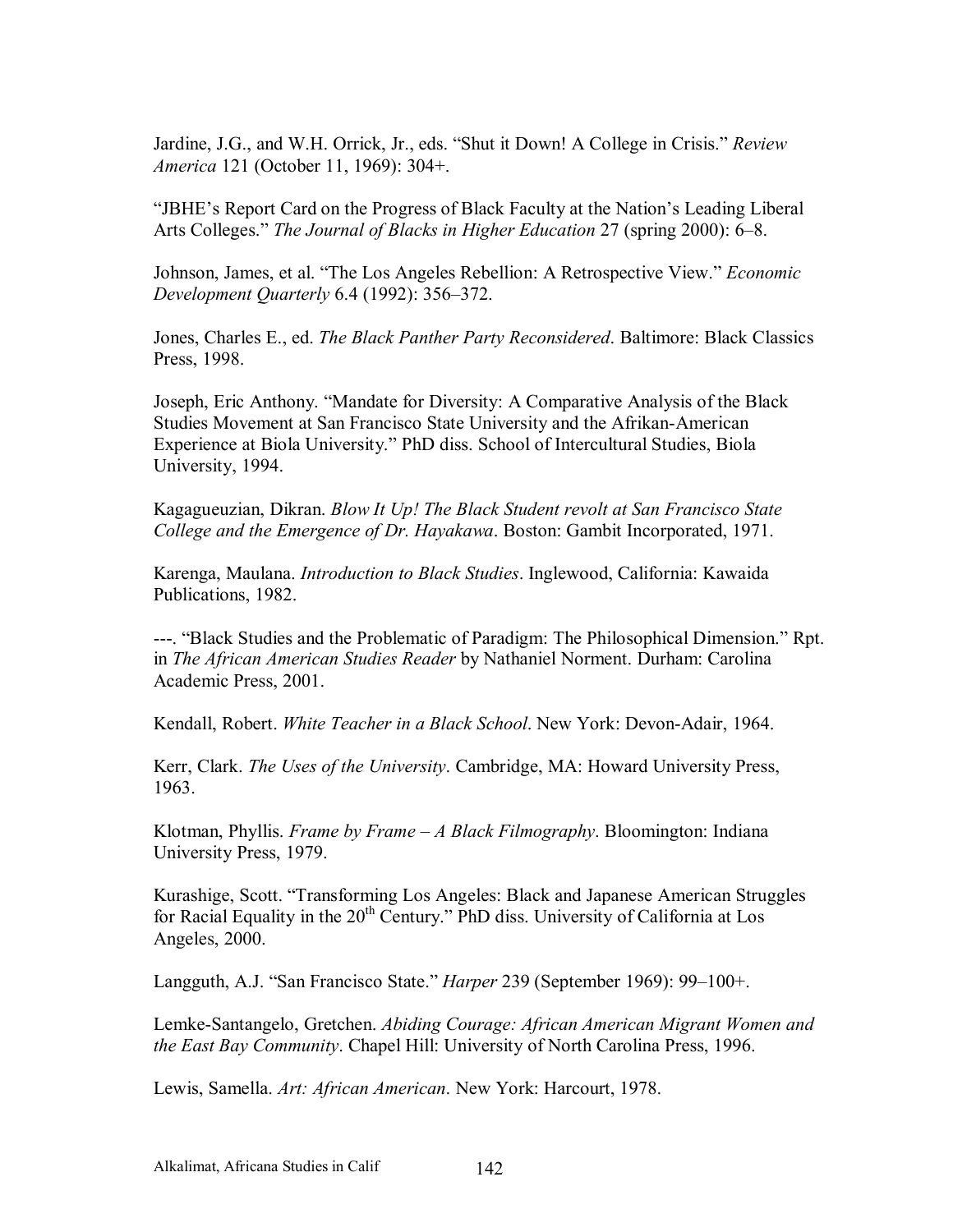Lipset, Seymour, and Sheldon Wolin. *The Berkeley Student Revolt: Facts are Interpretations*. Garden City, NY: Anchor Books, 1965.

Little, William, Carolyn Leonard, and Edward Crosby. "Black Studies and Africana Studies Curriculum Model in the United States." Rpt. in *The African American Studies Reader* by Nathaniel Norment. Durham: Carolina Academic Press, 2001.

Litwak, Leo, and J.H. Bunzel. "Battle for a College: Why San Francisco State Blew Up: We Need a Revolution." *Look* 33 (May 27, 1969): 61–62+.

Litwak, Leo, and Herbert Wilner. *College Days in Earthquake Country: Ordeal at San Francisco State: A Personal Record*. New York: Random House, 1971.

Lombardi, John, and Edgar A. Quimby. *Black Studies as a Curriculum Catalyst*. Los Angeles: UCLA Students Store, May 1971.

Lotchin, Roger W. Fortress California 1910-1961: From Warfare to Welfare. New York: Oxford University Press, 1992.

Lyford, Joseph. "Something New for Oakland." *Columbia Journalism Review* (Jan.–Feb., 1981): 44-49.

Madhubuti, Haki, ed. *Why L.A. Happened: Implications of the í92 Los Angeles Rebellion*. Chicago: Third World Press, 1993.

Major, Reginald. *A Panther is a Black Cat: A Study in Depth of the Black Panther Party ñ Its Origins, Its Goals, Its Struggle for Survival*. New York: William Morrow & Co., 1971.

Marcus, R., et al. "San Francisco Offers Cultural Programs For All." *American School Board Journal* 153 (August 1966): 3-6+.

Marine, G., and R. Erlich. "School's Out." *Ramp Magazine* 7 (December 14, 1968): 19– 25.

Massey, Douglas, and Eric Fong. "Segregation and Neighborhood Quality: Blacks, Hispanics, and Asians in the San Francisco Metropolitan Area.<sup>7</sup> *Social Forces* 69.1  $(1990): 15-32.$ 

Mauk, Marion. "Black Studies: San Francisco State Courses." *New Republic* 160 (March  $15, 1969$ :  $12-13$ .

McEvoy, James, and Abraham Miller, eds. *Black Power and Student Rebellion*. Wadsworth Series in Sociology. Belmont, CA: Wadsworth Publishing Co., 1969.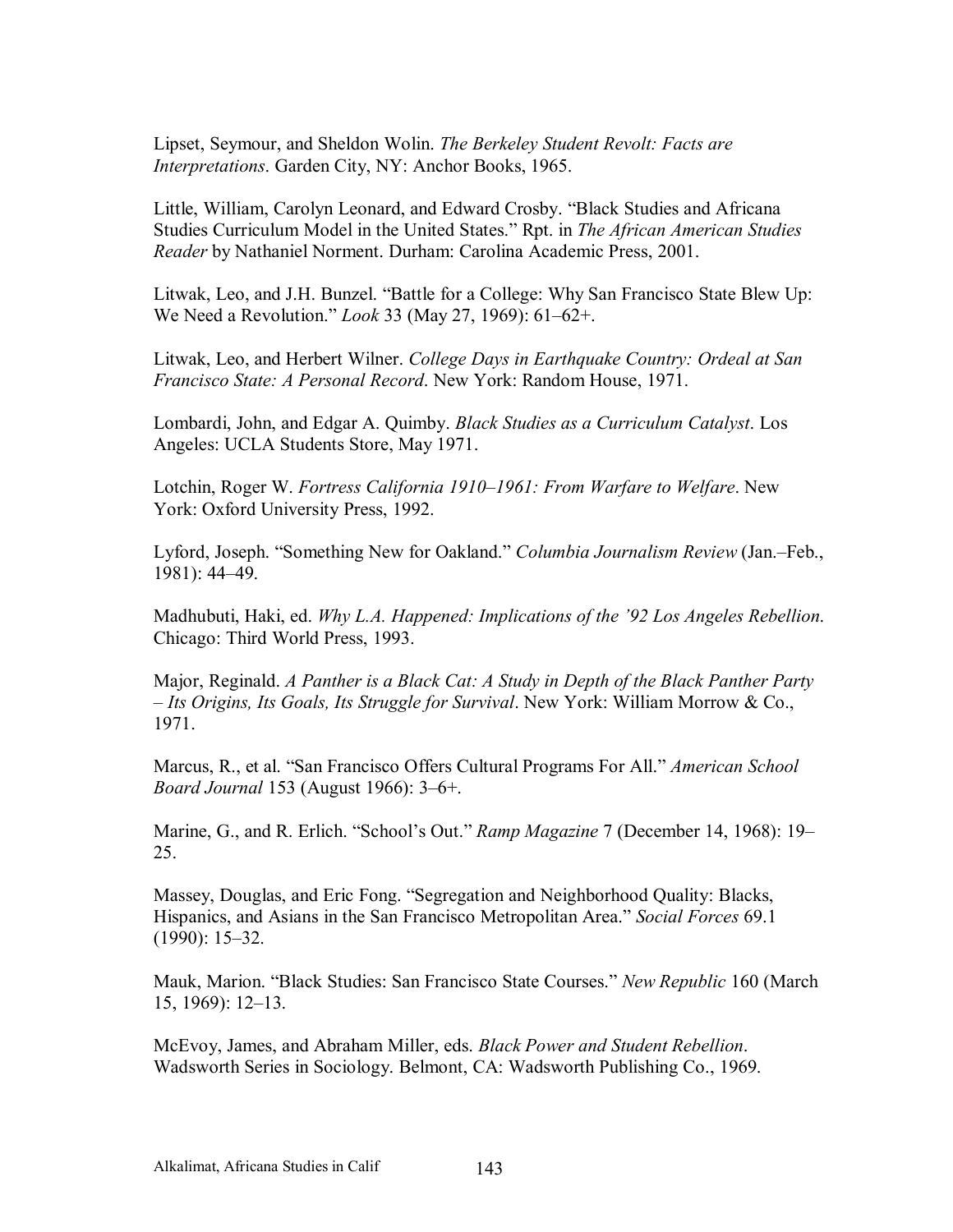---. "The Crisis at San Francisco State." In Howard Becker, ed. *Campus Power Struggle*. Chicago: Aldine Publishing Co., Transaction Books, 1970.

McEvoy, James, and A. Miller. "On Strike, Shut It Down: The Crisis at San Francisco State College.<sup>3</sup> *Trans-Action* 6 (March 1969): 18–23+.

Meek, D.A. "Black Power and the Instructional Council: Development of an Afro-American Studies Curriculum at Merritt College.î *Junior College Journal* 39 (October  $1968$ :  $12-15$ .

Miles, Michael W. *The Radical Probe: The Logic of Student Rebellion*. New York: Atheneum, 1971.

Miller, Karen Karlette. "Black Studies in California Higher Education, 1965-1980." PhD diss. University of California, Santa Barbara, 1986.

Miller, Michael, and Susan Gilmore, eds. *Revolution at Berkeley: The Crisis in American Educaton*. New York: Dell, 1965.

Mitchel Kernan, Claudia. *Language Behavior in a Black Urban Community*. Berkeley: University of California, Language Behavior Research Laboratory, 1971.

Moellering, R. L. *'Impasse on California's Academic Scene.'' Christian Century* 86 (February 26, 1969): 294–298.

Molotch, Harvey. "Oil in Santa Barbara and Power in America." *Sociological Inquiry* 40  $(1970): 131-144.$ 

Mora-Ninci, Carlos Osualdo. "The Chicano/a Student Movement in Southern California in the 1990s." PhD diss. University of California at Los Angeles, 1999.

Moskowitz, Milton. "The Status of Black Studies at the Nation's Highest Ranked Universities." *Journal of Blacks in Higher Education* 16 (summer 1997): 82-91.

Moskowitz, Ron. "Hayakawa's Appointment Draws Fire at SF State." *Chronicle of Higher Education* 3 (August 11, 1969): 4.

---. "Reagan Now Controls California System: His Allies Rule 4 Boards." *Chronicle of Higher Education* 3 (September 15, 1969): 9.

---. "Cal Regents Vote to Fire Angela Davis." *Chronicle of Higher Education* 4 (July 6, 1970): 3.

Napper, George. *Blacker Than Thou: The Struggle for Campus Unity*. Grand Rapids, MI: William B. Eerdman Publishing Co., 1973.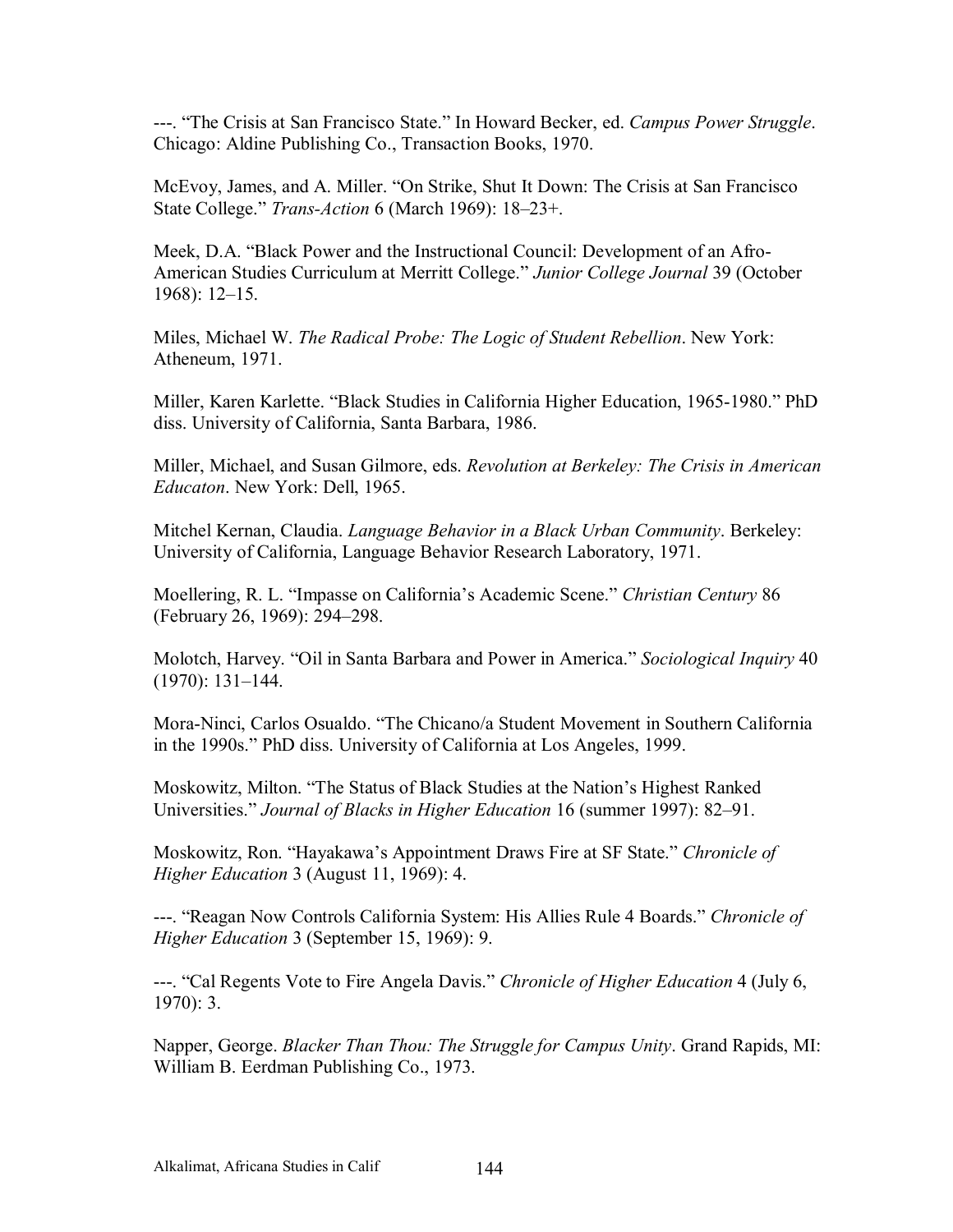Nevin, D. "Uneasy Peace at Valley State." Life 66 (March 14, 1969): 59–68+.

Newton, James E. "A Review of Black Studies as Related to Basic Elements of Curriculum." Afro-American Studies 3 (1975): 255–260.

---. A Curriculum Evaluation of Black Studies in Relation to Student Knowledge of Afro-American History and Culture. San Francisco, CA: R & E Research Association, 1976.

"One Student Killed as Violent Protests Hit 8 Campuses." Chronicle of Higher Education 4 (April 27, 1970): 1+.

"On Hiring Communists: California Superior Court Decision on Case of A. Davis." Sat R 52 (December 20, 1969): 64–65.

Orrick, William. Shut It Down! A College in Crisis San Francisco State College October 1968 – April 1969. Washington, DC: US Government Printing Office, 1969.

Ortiz, Anna Marie. "Defining Oneself in a Multicultural World: Ethnic Identity in College Students." PhD diss. University of California, Los Angeles, 1997.

Orum, Anthony. Black Students in Protest: A Study of the Origins of the Black Students *Movement.* The Arnold and Caroline Rose Monograph Series in Sociology. Washington, DC: American Sociological Association, 1972.

Patton, Jane F. "A Case Study of a Community College's Program of Cultural Pluralism." PhD diss. University of Southern California, 1991.

"Permanence For Hayakawa." Time 94 (July 18, 1969): 53.

Pigeon, Gerard. UCSB Black Studies Department: an Evolutionary Study, 1969-1978. Santa Barbara: Black Studies Department, 1978.

Revolutionary Union. National Liberation and Proletarian Revolution in the US. Red Papers #5, n.p.: 1972.

Rhodes-Hoover, Mary Eleanor. "The Nairobi Day School: An African American Independent School, 1966-1984." Journal of Negro Education 61.2 (spring 1992): 201-210.

Rieff, Daniel. Los Angeles: Capital of the Third World. New York: Simon & Schuster, 1991.

Robinson, Armstead, et al., eds. Black Studies in the University: A Symposium. New Haven, CT: Yale University Press, 1969.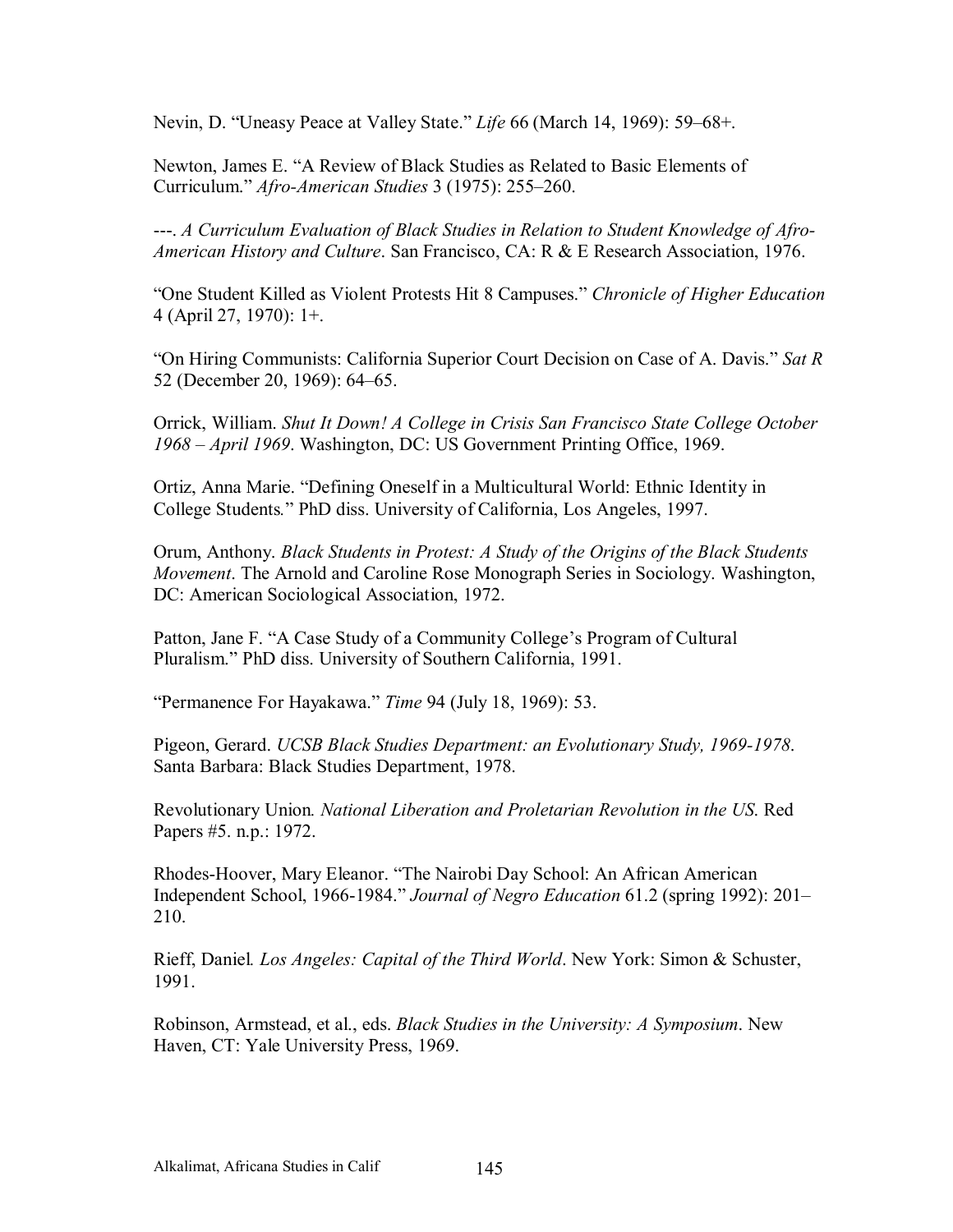Rogers, R. "Black Guns on Campus: Black Panthers and U.S." *Nation* 208 (May 5, 1969): 558–560.

Sammon, P. J. "No Passing Grade For Hayakawa." *Commonweal* 90 (June 27, 1969):  $405 - 406$ 

---. "Hayakawa Folk Hero or Enigma?" *America* 120 (July 5, 1969): 10–12.

Sandoval, Sally Jane. "Ghetto Growing Pains: The Impact of Negro Migration in the City of Los Angeles, 1940-1960." Master's thesis. California State University at Fullerton, 1973.

Schulberg, Budd, ed. *From the Ashes: Voices of Watts*. New York: New American Library, 1967.

Self, Robert. "To Plan Our Liberation: Black Power and the Politics of Place in Oakland, California, 1965-1977.î *Journal of Urban History* 26 (September, 2000): 759-792.

---. "Negro Leadership and Negro Money: African American Political Organizing in Oakland Before the Panthers." In Jeanne F. Theoharis, Komozi Woodward, and Matthew Countryman, eds., *Freedom North: Black Freedom Struggles Outside the South, 1940*– *1980*. New York: Palgrave, 2003.

Semas, Philip. "San Francisco Strike Over, But Unrest Still Smolders." *Chronicle of Higher Education* 3 (April 7, 1969): 8.

---. "San Francisco State: 'Mirror of the Turmoil Dividing America.'" *Chronicle of Higher Education* 3 (June 16, 1969): 5+.

---. "One Year After the Strike 'Burned Out' Mood Afflicts San Francisco State." *Chronicle of Higher Education* 4 (January 26, 1970): 1–3.

---. "At Berkeley, Where It All Began, Activism Has Become a Way of Life." *Chronicle of Higher Education* 4 (February 24, 1970): 1+.

---. ìShortages of Money, Faculty, Time Plague Black Studies Programs.î *Chronicle of Higher Education* 4 (May 4, 1970): 1-2.

Selk, M. "Styles of Handling Student Demonstrations." *Bulletin of the Atomic Scientist* 25 (June 1969): 36–38.

"Serious Erosion of African-American Enrollment in California Higher Education." *Journal of Blacks in Higher Education* 3 (spring 1994): 11.

ìSettlement at SF State.î *Newsweek* 73 (March 31, 1969): 28.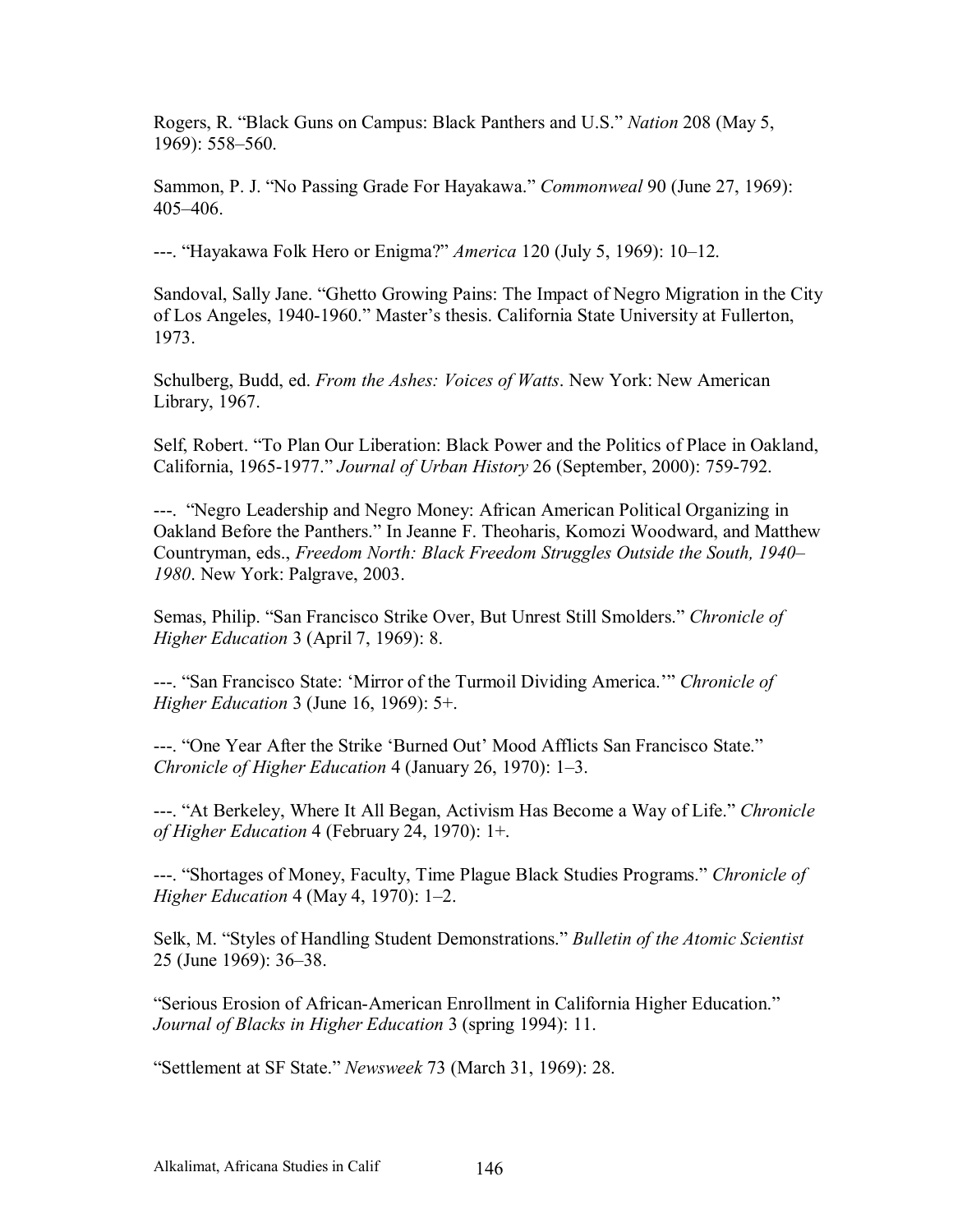Shorris, E. "Doctor Havakawa in Thought and Action." Ramparts Magazine 8 (November 1969): 38–42.

"Shutdown at San Francisco State Black Students Union Members Riot." Time 92.21 (November 22, 1968): 5.

Sides, Josh. LA City Limits: African American Los Angeles from the Great Depression to the Present. Berkeley: University of California Press, 2003.

Sieber, Roy, and Arnold Rubin. Sculpture of Black Africa: The Paul Tishimay Collection. Los Angeles: Los Angeles County Museum of Art, 1968.

Sievert, W. A. "Ethnic Studies: Vanishing, or Not? Report of the State Coordinating Council on Higher Education in California." Saturday Review of Education 1 (fall 1973): 54.

Sims, William. Black Studies: Pitfalls and Potential. Washington, DC: University Press of America, 1978.

Singleton, Robert, and Nairobi Research Institute. Blacks in Public Higher Education in California. Sacramento: California Legislature, 1973.

Smith, Dwight L. Afro-American History: A Bibliography. Santa Barbara, CA: American Bibliographical Center, Clio Press, 1974.

Smith, Robert, Richard Axen, and DeVere Pentony. By Any Means Necessary: The Revolutionary Struggle at San Francisco State. San Francisco: Jossey-Bass, 1970.

"Somber Warning." Time 94 (July 4, 1969): 52.

Spencer, Robyn. "Inside the Panther Revolution: The Black Freedom Movement and the Black Panther Party in Oakland, California." In Theoharis, Jeanne, and Komozi Woodard, eds., Groundwork: Local Black Freedom Movements in America. New York: New York University Press, 2005.

Staff of the Los Angeles Times. Understanding the Riots: Los Angeles Before and After the Rodney King Case. Los Angeles: Los Angeles Times, 1992.

"State College, San Francisco Armistice at San Francisco State." Time 93 (March 28, 1969): 42.

Stills Headlee, Judith Ann. "William Grant Still: A Voice High-Sounding." Music *Educators Journal* 70 (February, 1984): 24–30.

Stone, Irving. There Was Light: Autobiography of a University, Berkeley 1868–1968. New York: Doubleday and Co. Inc., 1970.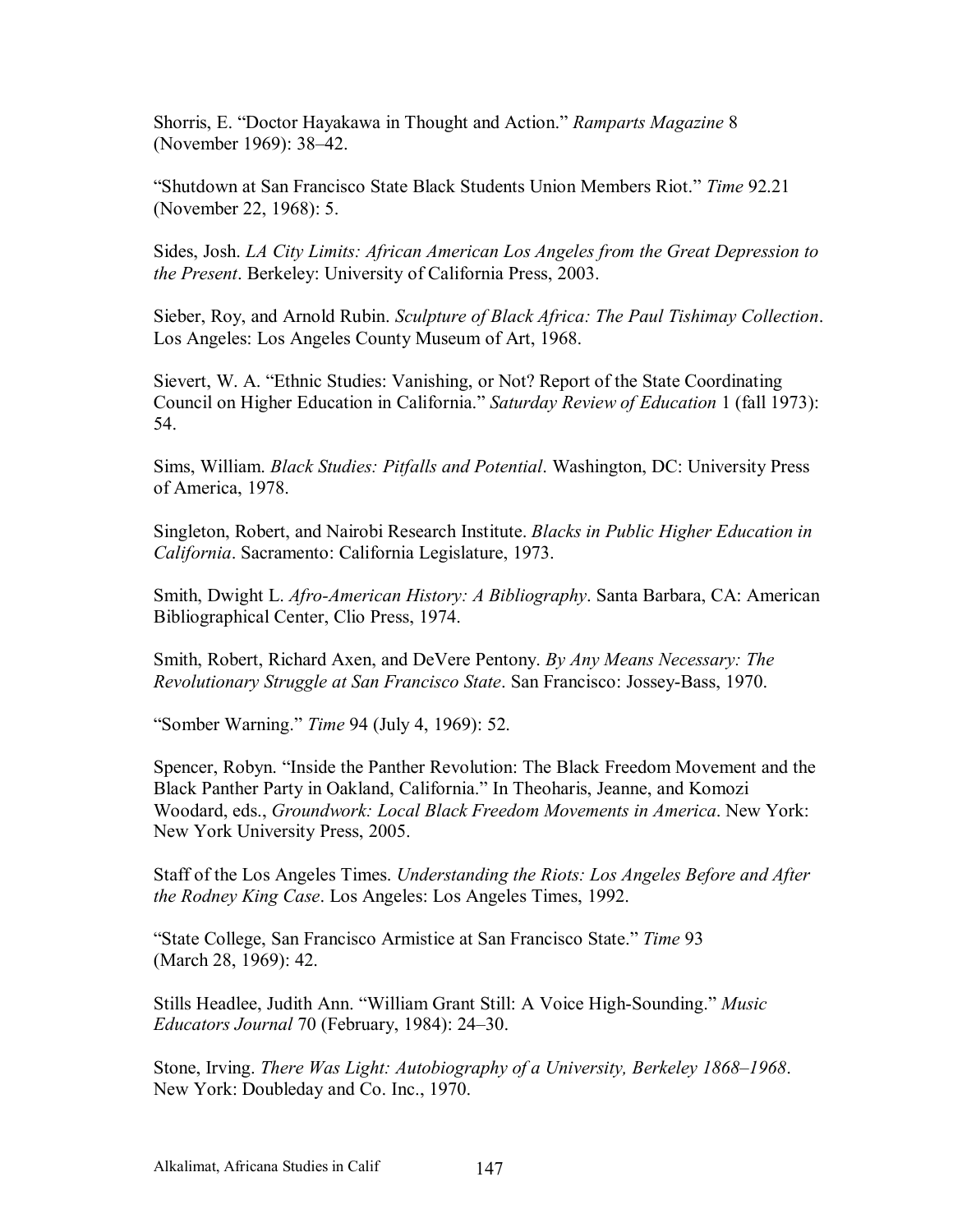ìStriking Out At Berkeley.î *Time* 92 (November 15, 1968): 56.

Stripp, Fred. "The Treatment of Negro-American Workers by the AFL and CIO in the San Francisco Bay Area.<sup>3</sup> *Social Forces* 28 (March, 1950): 330–332.

Swanston, David. "How to Wreck Campus Violence at San Francisco State College." *Nation* 206.2 (January 8, 1968): 38–41.

T'Shaka, Oba. "The San Francisco State Strike." *Journal of Black Studies* 1 (summer  $1982$ :  $15-23$ .

Tate, Mae. "Suzanne Jackson." *Black Art* 4: 3–21.

Tapscott, Horace. *Songs of the Unsung: the Musical and Social Journey of Horace Tapscott*. Durham: Duke University Press, 2001.

Tolbert, Emory. "The Universal Negro Improvement Association in Los Angeles: A Study of Western Garveyism." PhD diss. University of California at Los Angeles, 1975.

Troupe, Quincy, ed. *Watts Poets: A New Book of Poetry and Essays*. Los Angeles: House of Respect, 1968.

Tyler, Bruce. "The Rise and Decline of the Watts Summer Festival, 1965–1986." *American Studies* 31.2

Vargus, Ione Dugger. *Revival of Ideology: The Afro-American Society Movement*. San Francisco: R & E Research Associates, 1977.

Wadinasi, Sedeka (Hiram Nall). "The Status of Black Studies at CSULA (California Sate University at Los Angeles)." *Black Collegian* 7.3 (January/February, 1977): 18–21.

Walton, Sidney F. *The Black Curriculum: Developing a Program in Afro-American Studies*. East Palo Alto, CA: Black Liberation Publishers, 1969.

Walton, Sidney F., Jr. "Black Studies and Affirmative Action." *Black Scholar* 6 (September 1974):  $21-28$ .

ìWard Connerlyís First Defeat: University of California Goes All Out for Minority Outreach Programs." *Journal of Blacks in Higher Education* 17 (fall 1997): 59–60.

Ware, Claude. *The Dynamics of the Ethnic Studies Program*. n.p: Los Angeles City College, 1969.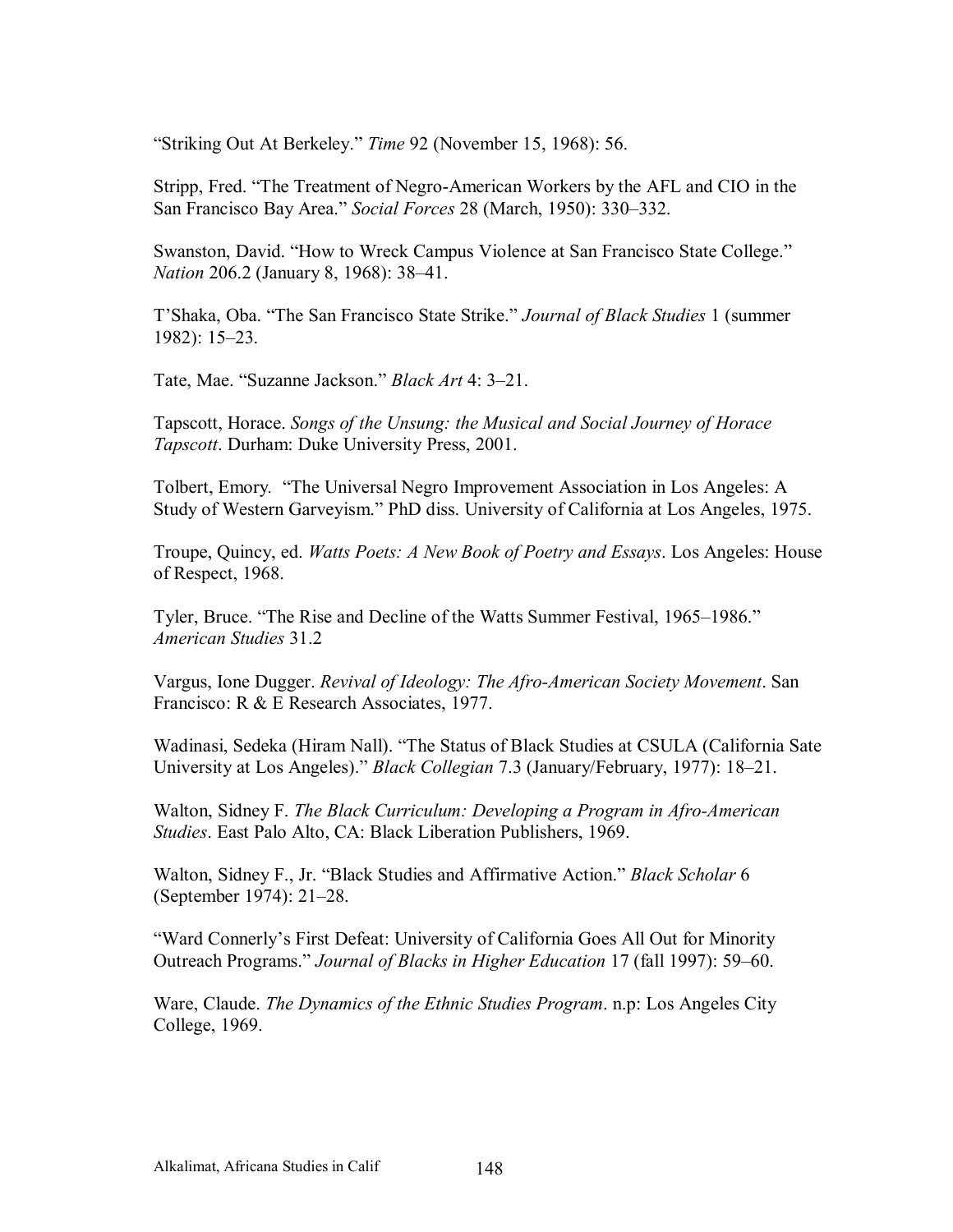Whitson, Helene. *Strike! A Chronology, Bibliography, and List of Archival Materials Concerning the 1968-1969 Strike at San Francisco State College*. Washington: National Institute of Education, 1977.

Williams, Otis Melvin. "An Exploratory Study of the Implementation of Ethnic Studies in Selected Colleges of Southern California." PhD diss. University of Southern California, 1971.

 ìWorst Violence of Year Rocks Santa Barbara.î *Chronicle of Higher Education* 4 (March 9, 1970): 1+.

Young, Carlene, ed. *Black Experience: Analysis and Synthesis*. San Rafael, CA: Leswing Press, 1972.

---. ìAn Assessment of Black Studies Programs in American Higher Education.î *Journal of Negro Education Yearbook* 53.3 (summer 1984): 199–378.

---. "The Struggle and Dream of Black Studies." *The Journal of Negro Education* 53.3, An Assessment of Black Studies Programs in American Higher Education. (summer 1984): 368–378.

Zomalt, Ernest Earl. "The Ethnic Studies Program Crisis: Conflict Resolution in a Multi-Ethnic Environment, 1974–1975." PhD diss. University of California at Santa Barbara, 1989.

Zubrinsky, Camele, and Lawrence Bobo. "Prismatic Metropolis: Race and Residential Segregation in the City of Angels." *Social Science Research* 25.4 (1996): 335–374.

Zunino, Gerald J. "An Examination of American Negro–Afro-American History and Its Relationship to the Senior High School Social Studies Curriculum." PhD diss. University of Southern California, 1971.

## *Webliography*

California African American Museum http://www.caam.ca.gov/

African Americans in California http://bancroft.berkeley.edu/reference/africanamerican/

African American/Black Resources http://www.at-la.com/@la-blck.htm

Bunche Center for African American Studies at UCLA http://www.bunche.ucla.edu/frames/index.html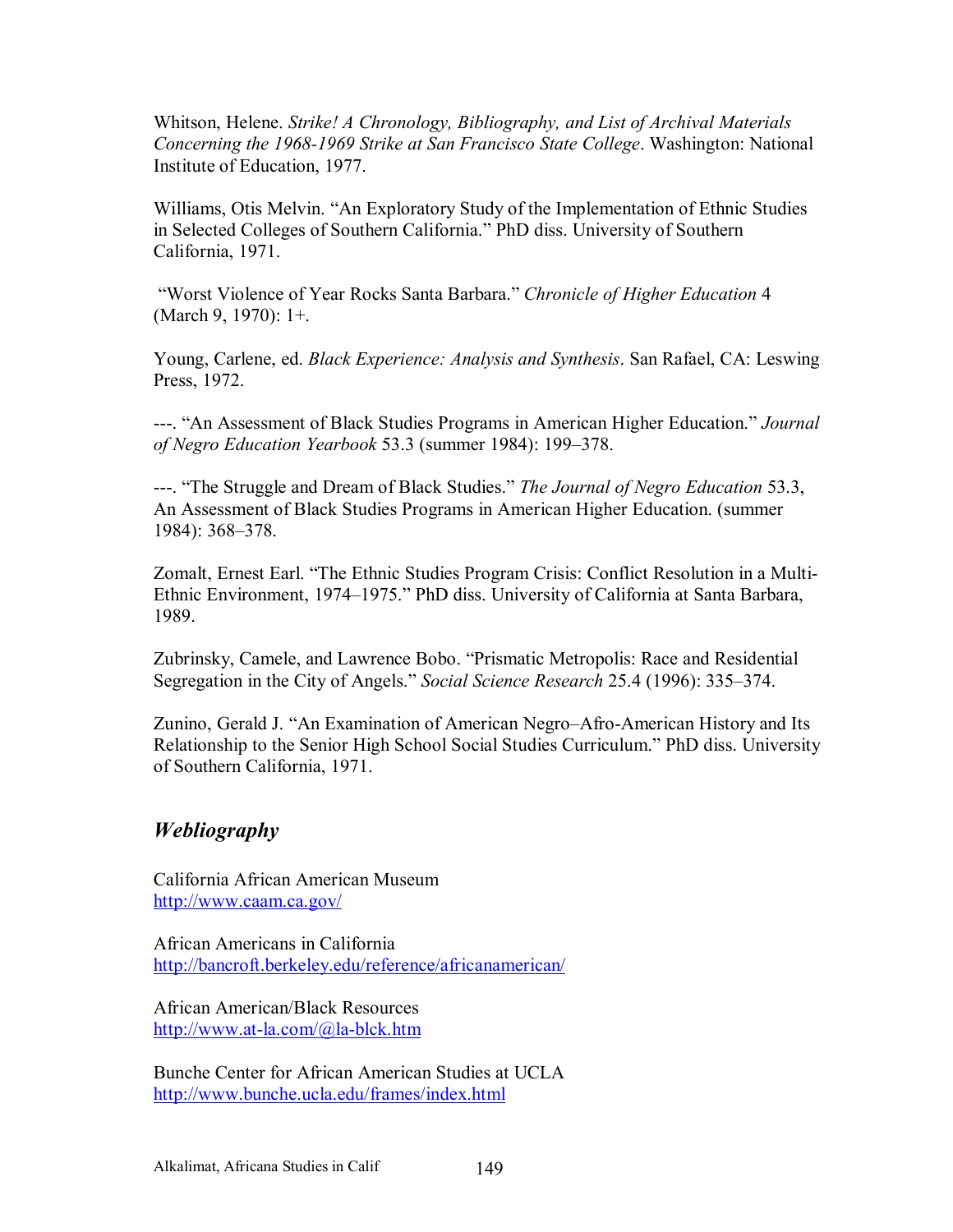African American Museum and Library at Oakland http://www.oaklandlibrary.org/AAMLO/

African American Theses and Dissertations University of California at Berkeley http://sunsite.berkeley.edu/Bibliographies/AfricanAmerican/

California African American Genealogical Society http://www.caags.org/

A Chronological History of African Americans in Santa Cruz County http://www.santacruzpl.org/history/culdiv/know1.shtml

African American Genealogical Society of Northern California http://www.aagsnc.org/

San Francisco African Americans http://www.sfmuseum.net/hist1/index0.html

California Underground Railroad California State University at Sacramento http://digital.lib.csus.edu/curr/

Marcus Garvey UNIA Papers Project UCLA http://www.international.ucla.edu/africa/mgpp/

Martin Luther King Jr. Papers Project http://www.stanford.edu/group/King/mlkpapers/mlkpp.htm

A History of Black Americans in California http://www.cr.nps.gov/history/online\_books/5views/5views2.htm

African Americans in California – a timeline http://www.californiachronicle.com/articles/viewArticle.asp?articleID=19003

California Black Health Network http://www.cbhn.org/aaten.html

African Americans in 19th Century California Sheet Music http://www.ischool.berkeley.edu/~mkduggan/afro.html

African Ancestry in California http://www.afrigeneas.com/states/ca/index-links.html